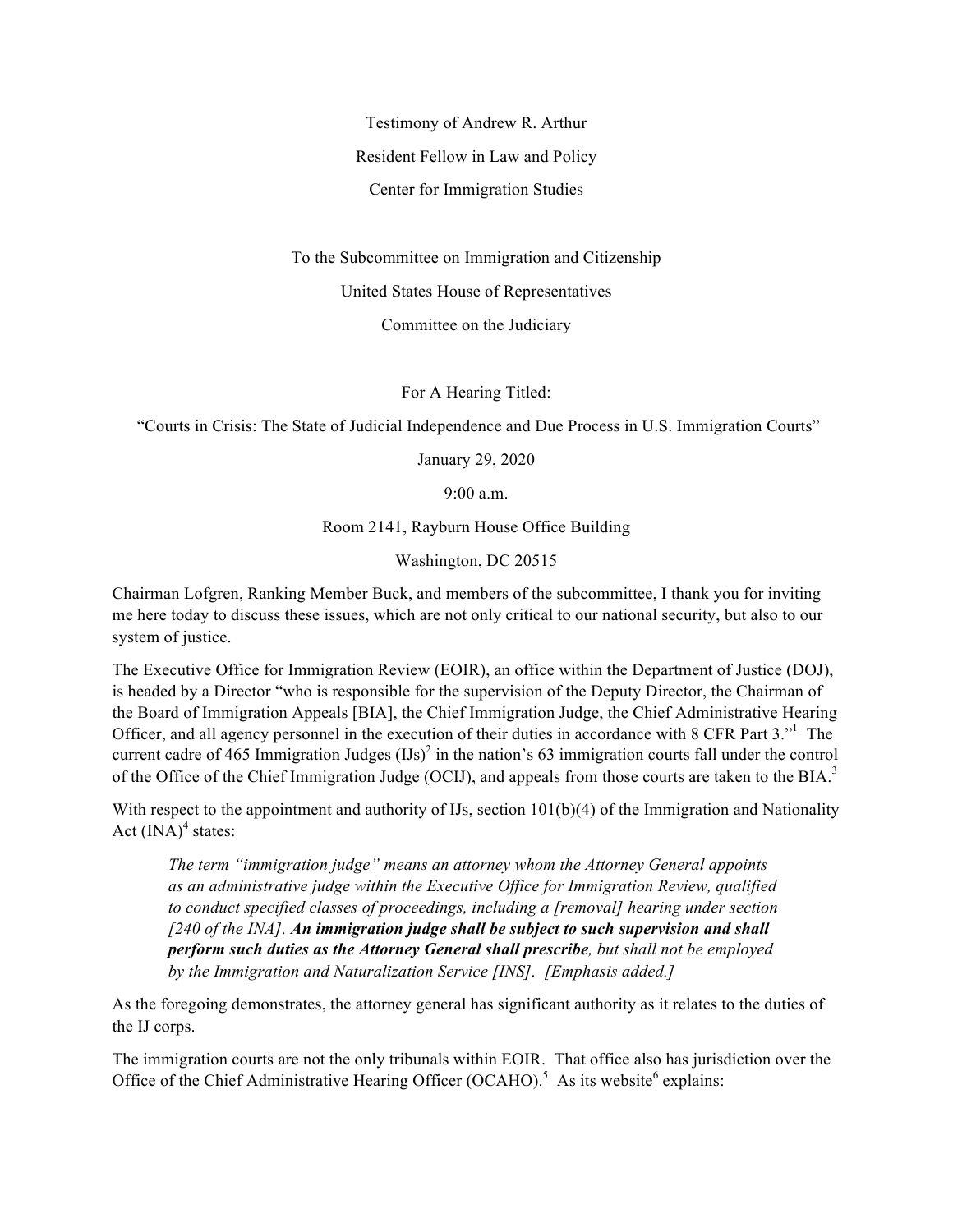*[OCAHO] is headed by a Chief Administrative Hearing Officer who is responsible for the general supervision and management of Administrative Law Judges who preside at hearings which are mandated by provisions of law enacted in the Immigration Reform and Control Act of 1986 (IRCA) and the Immigration Act of 1990. These acts, among others, amended the Immigration and Nationality Act of 1952 (INA).*

*Administrative Law Judges hear cases and adjudicate issues arising under the provisions of the INA relating to: (1) knowingly hiring, recruiting, or referring for a fee unauthorized aliens, or the continued employment of unauthorized aliens, failure to comply with employment eligibility verification requirements, and requiring indemnity bonds from employees in violation of section 274A of the INA (employer sanctions); (2) immigration-related unfair employment practices in violation of section 274B of the INA; and (3) immigration-related document fraud in violation of 274C of the INA. Complaints are brought by the Department of Homeland Security, the Immigrant and Employee Rights Section in the Civil Rights Division of the Department of Justice (formerly the Office of Special Counsel for Immigration-Related Unfair Employment Practices), or private individuals or entities as prescribed by statute.*

I am personally and professionally familiar with each of these tribunals. From June 1992 to September 1994, I served as a law clerk to the late Hon. Joseph E. McGuire, an administrative law judge in OCAHO. From November 2006 to January 2015, I served as an IJ at the York Immigration Court in York, Pennsylvania. I also appeared before both the San Francisco and Baltimore Immigration Courts as an Assistant District Counsel for the former INS, as well as an Associate General Counsel in the INS's General Counsel's Office. At the INS, I took appeals to the BIA and on certification to the attorney general. In addition, I performed oversight of EOIR as counsel to the House Judiciary Committee's Subcommittee on Immigration and Claims from July 2001 until I was appointed to the bench in November 2006. I also performed oversight of that office as Staff Director for the National Security Subcommittee at the House Committee on Oversight and Government Reform, from January 2015 until September 2016.

## As EOIR's website<sup>7</sup> states:

*The primary mission of [EOIR] is to adjudicate immigration cases by fairly, expeditiously, and uniformly interpreting and administering the Nation's immigration laws. Under delegated authority from the Attorney General, EOIR conducts immigration court proceedings, appellate reviews, and administrative hearings.*

Unfortunately, and for various reasons that I will discuss below, EOIR has failed to live up to at least one aspect of its mission as it relates to the immigration courts: the expeditious administration of the Nation's immigration laws, as the Government Accountability Office (GAO) detailed in great depth in a June 2017 report.<sup>8</sup> The backlogs identified by GAO affect each of the parties appearing before the immigration courts, both the alien respondents and the government, which is represented by attorneys from U.S. Immigration and Customs Enforcement (ICE), an agency within the Department of Homeland Security (DHS).

With respect to the aliens, delays of years awaiting a hearing on removability and applications for relief can mean that evidence will be lost or unavailable, and that witnesses may die or become unavailable before their cases can be heard. That said, the Supreme Court has held that "in a deportation proceeding . . . as a general matter, every delay works to the advantage of the deportable alien who wishes merely to remain in the United States."<sup>9</sup> While this is true in many if not most cases, it is not true in the case of an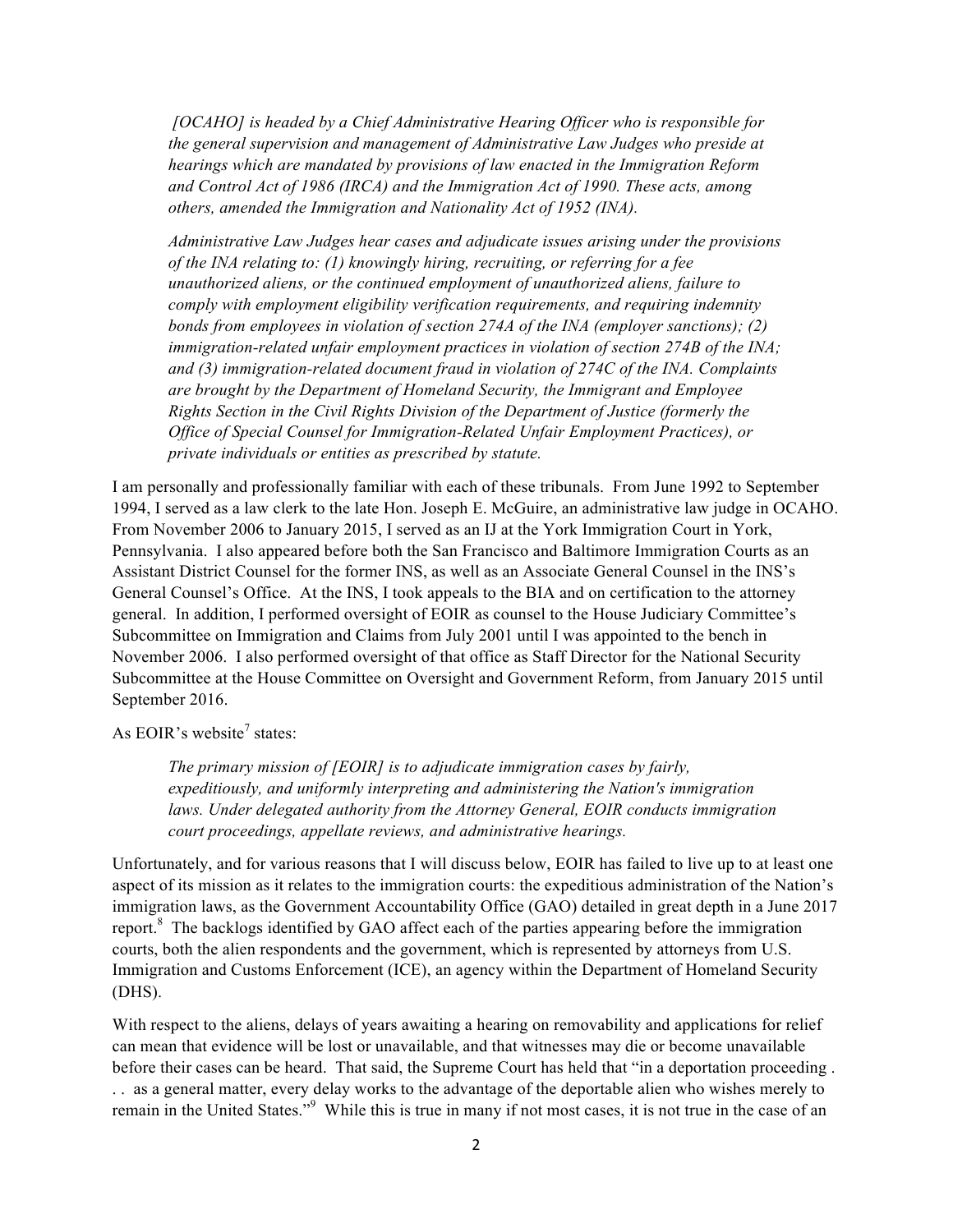alien whose due process rights have been affected by delays, or true in the case of an alien seeking relief for which the alien is eligible. In particular, aliens who are eligible for asylum must await adjudication on those applications before they are able to truly settle in the United States, and obtain status for their relatives abroad.

These delays affect the government and our system of justice, for many of the same reasons. Civil rights icon and first African-American woman to be elected to the House of Representatives from the South, Barbara Jordan, was named by President Clinton to be the Chairman of the Commission on Immigration Reform in 1993.<sup>10</sup> She stated in February 1995 testimony before the predecessor to this subcommittee: "Credibility in immigration policy can be summed up in one sentence: those who should get in, get in; those who should be kept out, are kept out; and those who should not be here will be required to leave."<sup>11</sup> In addition, as with alien respondents, government evidence and witnesses may be unavailable at a hearing set years in the future.

These backlogs also affect the immigration courts themselves. It is difficult as a judge to fairly adjudicate a case that is subject to multiple continuances over a period of years. The court record is known as the Record of Proceedings (ROP). As the parties file evidence, those ROPs can become quite voluminous, sometimes running hundreds of pages in length. The judges must familiarize themselves with those ROPs for each individual hearing. Multiple continuances, and massive dockets, make this a daunting proposition, particularly given the fact (as I detail below) that immigration judges have only limited casepreparation time.

To put the immigration-court backlogs into context, I will summarize and detail the findings of GAO in its June 2017 report, and offer my perspective on the reasons for those backlogs. Put simply, however, the immigration courts have suffered from neglect for years, and have also been adversely affected by past failed immigration policies and convoluted federal court decisions, issues that the present administration has been attempting to address.

# **Summary of Immigration Court Backlogs as identified by GAO**

On June 1, 2017, GAO issued a long-awaited report on the management of the immigration-court system by EOIR. $^{12}$ 

In particular, GAO found:

- The immigration courts' "case backlog—cases pending from previous years that remain open at the start of a new fiscal year—more than doubled from fiscal years  $[(FY)]$  2006 through 2015 ... **primarily due to declining cases completed per year.**" [Emphasis added].<sup>13</sup>
- The courts' backlog increased from approximately 212,000 cases pending at the start of FY 2006, when the median pending time for those cases was 198 days, to 437,000 pending cases at the start of FY 2015, when the median pending time was 404 days.<sup>14</sup> As I will explain below, those were the "good old days" as relates to backlogs.
- "[C]ontinuances increased by 23 percent from [FY] 2006 to [FY] 2015,"15 and "[IJ]-related continuances increased by 54 percent from about 47,000 continuances issued in [FY] 2006 to approximately 72,000 continuances issued in [FY]  $2015.^{16}$  DHS attorneys and others complained that the "frequent use of continuances [by IJs] resulted in delays and increased case lengths that contributed to the backlog."<sup>17</sup>
- The number of cases the immigration courts "completed annually declined by 31 percent between [FY] 2006 and [FY] 2015 -- from 287,000 cases completed in [FY] 2006 to about 199,000 completed in [FY]  $2015$ ".<sup>18</sup>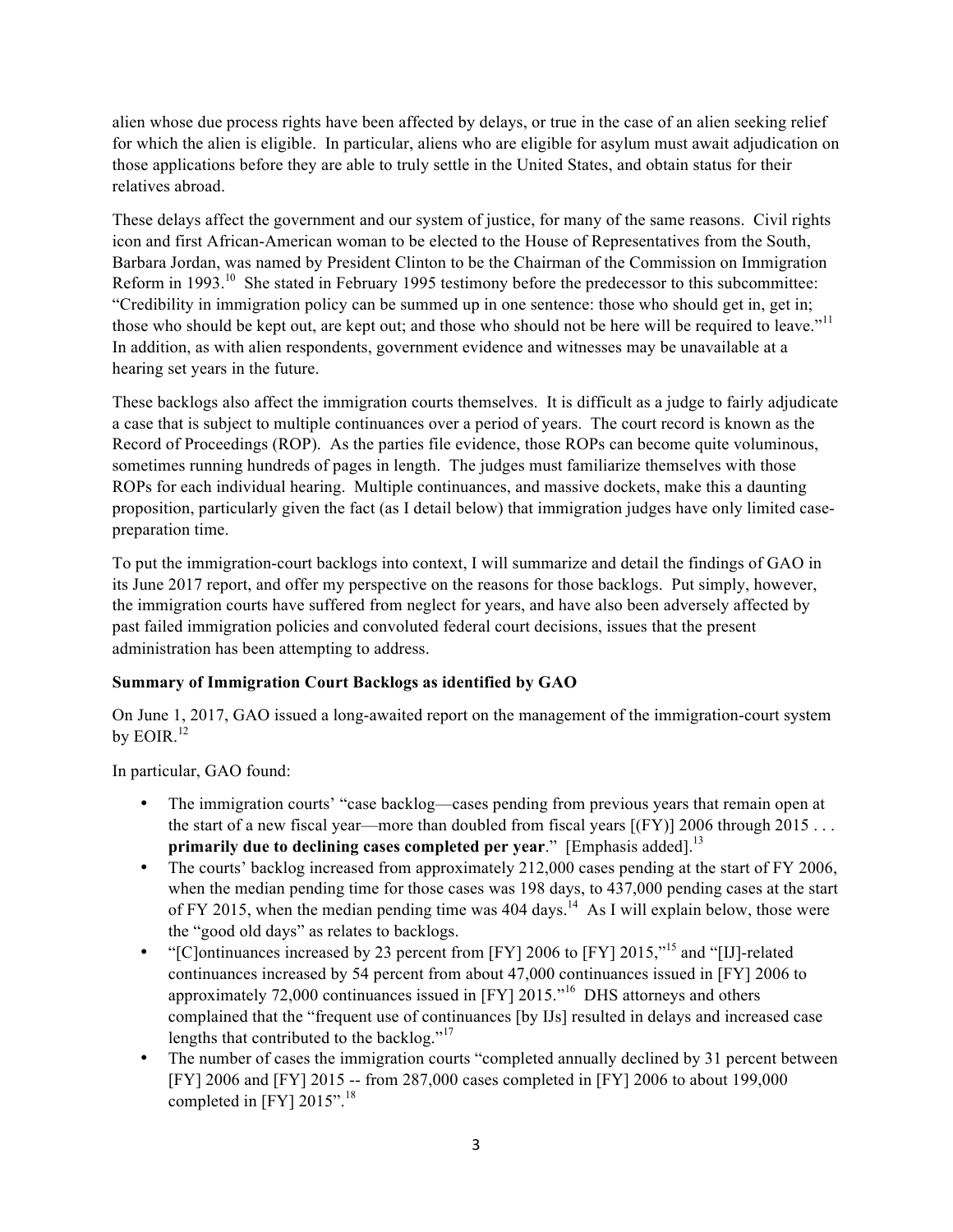• Total case completions declined, even though the number of IJs increased 17 percent.<sup>19</sup>

There are a number of reasons for the increase in the backlog:

- Resources. There were, and still are too few judges and support staff to do the job adequately, even though the number of immigration judges has increased by 85 percent over the past five years. 20
- Increases in benefits and leave. IJs are government employees, and as they get more seniority, they receive more leave. This limits the amount of time that is spent hearing cases.
- The "surge." The number of families and unaccompanied alien children (UACs) entering the United States began to increase in FY 2014.<sup>21</sup> EOIR responded by "prioritizing" certain "cases" involving migrants who ha[d] recently crossed the Southwest border and whom DHS ha[d] placed into removal proceedings."<sup>22</sup> This both swelled dockets and led to IJs being reassigned from already scheduled hearings. Those surge cases were also more complicated<sup>23</sup> than cases involving single adult males, requiring more courtroom time (and continuances) per case.
- Case law: Recent federal court decisions have complicated IJs' removal decisions<sup>24</sup>, slowing proceedings and requiring additional continuances. In addition, until reversed by the Supreme Court<sup>25</sup>, decisions from the Ninth Circuit Court of Appeals<sup>26</sup> increased the number of aliens who were eligible for bond, requiring the scheduling of bond hearings and rescheduling of cases when aliens were released from custody.
- Obama administration immigration policies. Policies instituted in the last administration led to numerous continuances, as aliens sought counsel and applied for relief or discretionary closures, release, or termination based on those policies.
- IJ burnout. A crushing docket adds to the stress of being a judge, and as that stress rises, performance logically suffers. This, in turn, results in more reversals and remands, adding even more cases to the backlog.

Policies of the current administration will, if properly implemented and supported by Congressional appropriations, ease and begin to reduce the backlogs:

- The last three attorneys general (two permanent, one acting) have hired significantly more IJs in the last three years<sup>27</sup>, and streamlined the hiring of IJs.<sup>28</sup>
- Changes in border enforcement policies will, if allowed to stand, limit the number of new cases that are added to the immigration courts' dockets.
- Changes to interior enforcement policies could reduce the incentives for aliens to remain in the United States and fight meritless cases.
- Rescission of policies from the previous administration could also reduce the incentives for aliens to remain in removal proceedings.

There is more that the administration can do, however:

- The attorney general must continue to use his certification authority to set bright-line standards for IJs to follow in adjudicating cases.
- DOJ must vigorously litigate cases in the federal circuit courts to provide the IJs with more workable rules to follow in deciding cases, and to limit variations in the law among the 11 circuits with jurisdiction over immigration.

## **Findings of the GAO Report**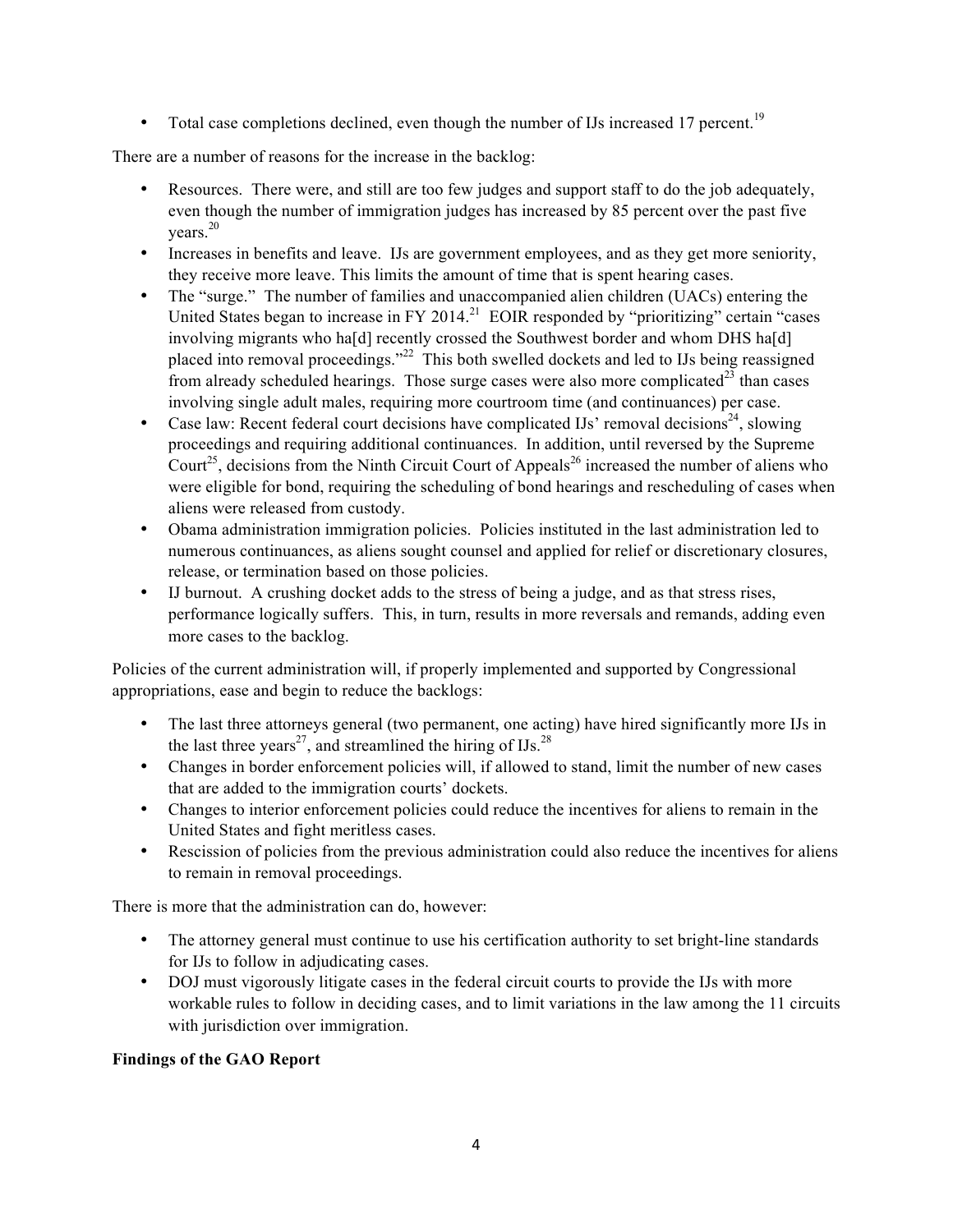GAO "is an independent, nonpartisan agency that works for Congress. Often called the 'congressional watchdog,' GAO investigates how the federal government spends taxpayer dollars."<sup>29</sup> The impetus for the June 2017 and report was a request from Congress that GAO "review EOIR's management and oversight of the immigration court system, as well as options for improving EOIR's performance, including through restructuring."<sup>30</sup>

GAO determined that EOIR's "case backlog—cases pending from previous years that remain open at the start of a new fiscal year—more than doubled from fiscal years [FY] 2006 through 2015 . . . primarily due to declining cases completed per year."<sup>31</sup> Specifically, GAO found that backlog rose from "about" 212,000 cases pending at the start of FY 2006, when the median pending time for those cases was 198 days, to 437,000 pending cases at the start of FY 2015, when the median pending time was 404 days.<sup>32</sup>

Because of this backlog, GAO noted:

*[S]ome immigration courts were scheduling hearings several years in the future . . . . As of February 2, 2017, half of courts [*sic*] had master calendar hearings scheduled as far as January 2018 or beyond and had individual merits hearings, during which immigration judges generally render case decisions, scheduled as far as June 2018 or beyond. However, the range of hearing dates varied; as of February 2, 2017, one court had master calendar hearings scheduled no further than March 2017 while another court had master calendar hearings scheduled in May 2021—more than 4 years in the future. Similarly, courts varied in the extent to which individual merits hearings were scheduled into the future. As of February 2, 2017, one court had individual hearings scheduled out no further than March 2017 while another court had scheduled individual hearings 5 years into the future—February 2022. 33*

Interestingly, however, the increase in the case backlog did not directly result from an increase in new case receipts. GAO found that:

*[T]otal case receipts remained about the same in fiscal years 2006 and 2015 but fluctuated over the 10-year period, with new case receipts generally decreasing and other case receipts generally increasing. Specifically, there were about 305,000 total case receipts in fiscal year 2006 and 310,000 in fiscal year 2015. The number of new cases filed in immigration courts decreased over the 10-year period but fluctuated within this period. New case receipts increased about four percent between fiscal year 2006 and fiscal year 2009, from about 247,000 cases to about 256,000 cases, but declined each year after fiscal year 2009, with the exception of an increase in fiscal year 2014. Overall, new case receipts declined by 20 percent after fiscal year 2009 to about 202,000 during fiscal year 2015. 34*

While the number of new cases received fell, the number of "other" case receipts by the court, including motions to reopen, reconsider, or recalendar, and remands by the BIA, increased by 86 percent over this 10-year period, from 58,000 cases in FY 2006 to 108,000 cases in FY 2015.35

As new case receipts fell, and other case receipts rose, the immigration courts were completing fewer cases annually. Incredibly, GAO found, "the number of immigration court cases completed annually declined by 31 percent from fiscal year 2006 to fiscal year 2015—from about 287,000 cases completed in fiscal year 2006 to about 199,000 completed in 2015," even as the number of IJs increased by 17 percent over that 10-year period.<sup>36</sup>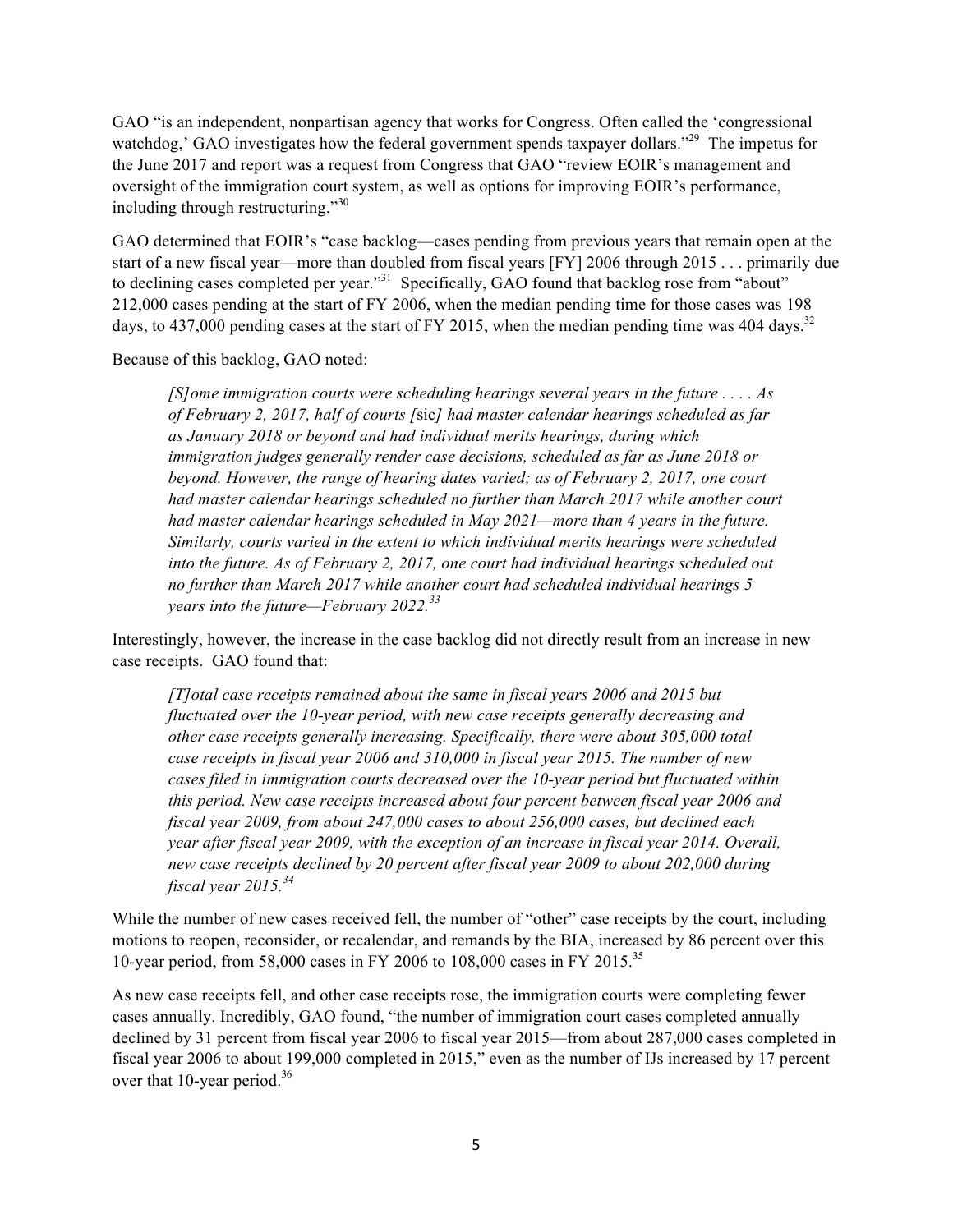Even those statistics do not tell the whole story, according to the GAO: During this 10-year period, the number of cases that were decided on the merits declined from 95 percent of all cases completed in FY 2006 to 77 percent completed in FY 2015, while the number of cases administratively closed increased.<sup>37</sup>

A case is decided on the merits when the IJ resolves all of the outstanding matters in the case—that is, whether the alien respondent is removable (or, in some cases, is an alien at all) and whether the alien should be granted any benefit or relief from removal that he or she seeks.<sup>38</sup> "Administrative closure," on the other hand, "is a docket management tool that is used to temporarily pause removal proceedings."<sup>39</sup> As GAO noted:

*An [IJ] may grant administrative closure for various reasons, including in cases for which DHS exercises prosecutorial discretion and requests a case to be administratively closed because the respondent does not meet enforcement priorities . . . . A judge may also administratively close a case where the respondent plans to apply for certain immigration benefits under the jurisdiction of [U.S. Citizenship and Immigration Services (USCIS)], such as an unaccompanied alien child's initial asylum claim, or other forms of*  relief due to specific circumstances such as being the victim of a severe form of *trafficking in persons or certain qualifying crimes. An immigration judge can return an administratively closed case to the calendar at his or her discretion or at the request of the respondent or DHS attorney. The primary consideration for an immigration judge in evaluating whether to administratively close or recalendar proceedings is whether the party in opposition has provided a persuasive reason for the case to proceed and be resolved on the merits; and in considering administrative closure, the judge cannot review whether an alien falls within DHS's enforcement priorities. <sup>40</sup> [Internal citations omitted].* 

The major driver in the backlog appeared to have been a significant increase in the amount of time that it was taking IJs to complete cases. In particular, GAO found that "[i]nitial case completion time," that is, "the time period between the date EOIR receives the [removal case charging document, the Notice to Appear [the "NTA" from DHS] and the date an [IJ] issued an initial ruling on the case"<sup>41</sup> grew "more than fivefold,"<sup>42</sup> between FY 2006 and FY 2015, with the "median initial completion time for cases" increasing "from 43 days in FY 2006 to 286 days in FY 2015." $43$ 

One of the main reasons why IJs were taking more time to complete cases today than they did 14 years ago is an increase in the number of continuances that IJs have granted over that period. As the GAO noted, logically: "[C]ases that experience more continuances take longer to complete."<sup>44</sup> After reviewing 3.7 million continuance records from FY 2006 through FY 2015, GAO concluded that continuances increased by 23 percent<sup>45</sup> from FY 2006 to FY 2015 with "the percentage of completed cases which had multiple continuances<sup>346</sup> also increasing during that period. Most critically, the cases with the largest number of continuances that GAO identified, those with "four or more continuances," increased from nine percent of cases completed in FY 2006 to 20 percent of cases completed in FY 2015.<sup>47</sup> Those continuances made an impact, as GAO found: "[C]ases that were completed in [FY] 2015 and had no continuances took an average of 175 days to complete. In contrast, cases with four or more continuances took an average of 929 days to complete" that year.<sup>48</sup>

#### **Reasons for the Increased Backlog**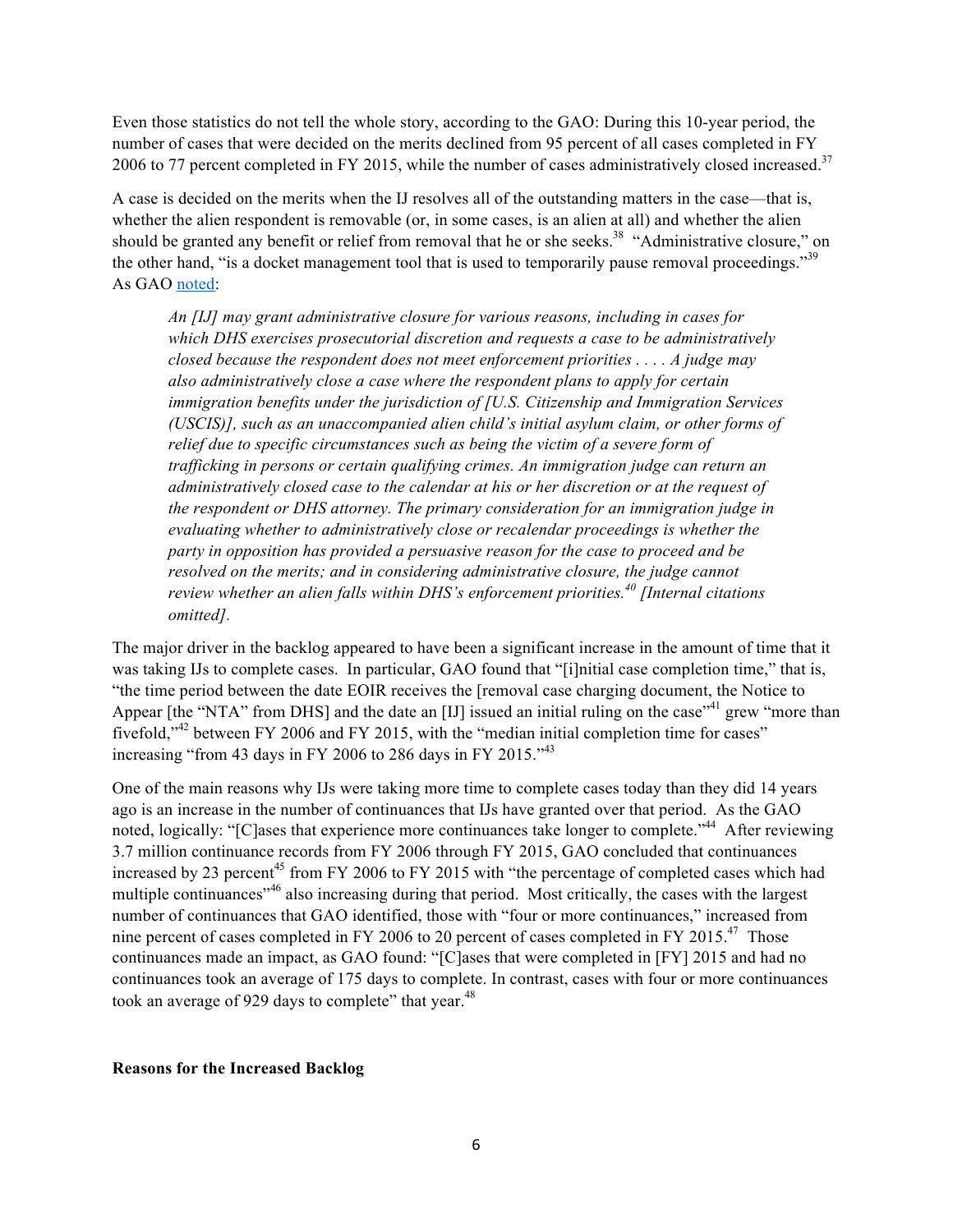Why was there such a stark increase in the backlog of cases, and decrease in the percentage of cases completed? A variety of factors, some of them susceptible to analysis, others less so, contributed to what has become a vicious circle of backlog, delay, and continuance.

#### Resources

The first is resources. There were, and still are, simply put, too few IJs (and complementary staff) to adequately do the job. There are currently 465 IJs, including Assistant Chief IJs in the field who hear some cases.<sup>49</sup> According to the Transactional Records Access Clearinghouse (TRAC) at Syracuse University, through December 2019, there were 1,089,696 pending cases in the nation's immigration courts.<sup>50</sup> This means that there are approximately 2,343 pending cases per IJ. In FY 2019, on average, IJs completed 708 cases each.<sup>51</sup> Therefore, even if no new cases were filed, it would take the immigration courts more than three years to complete their pending cases. As explained below, however, the number of new cases added to the courts' dockets increased significantly in FY 2019, largely as a result of the crisis at the border.

IJs are not the only human resource in short demand. In June 2009, TRAC reported that there were just under four IJs for each judicial law clerk  ${(JLC)}$ .<sup>52</sup> As TRAC noted, JLCs "perform many functions that can help Immigration Judges handle their caseload . . . [and] are hired each year for temporary one-totwo year positions from recent law school graduates through the Attorney General's Honors Program."<sup>53</sup> I relied extensively on mine for case preparation, analysis of issues, and the drafting of decisions. Consequently, the fewer hours of a JLC's time that an IJ can draw upon, the more time an IJ must spend doing research on unique issues and drafting opinions. GAO also found that a lack of "other support staff" (including clerical workers and legal technicians) was a "contributing factor" in the backlog.<sup>54</sup>

## Increasing Seniority of Immigration Judges

Second, the number of hours that those IJs actually spend hearing cases is, on average, shrinking as the judges gain seniority. According to GAO, 39 percent of all IJs were eligible for retirement,<sup>55</sup> which means that many are senior government employees, at the high end of the pay and leave scale. Senior government employees, those who have 15 or more years of federal government service, are entitled to eight hours of leave each pay period, about 208 hours or 23 (nine-hour) days per year.<sup>56</sup> There are also 10 federal holidays per year when court is not in session.<sup>57</sup> Finally, many if not most IJs are on a "flex" schedule," or "alternative work schedule" (AWS), meaning that they work eight nine-hour days and one eight-hour day per pay period, and get one extra day off, for an additional 26 "working" days off per year. Assuming that there are 260 working days in a year (five days in a work week times 52 weeks in the year), any potential IJ entitled to the full rate of leave receiving each federal holiday with AWS may only be working 201 of them (260-23-10-26), or just more than 40 work weeks per year. In addition, IJs receive one-half day every two weeks for case preparation (far too little time for this purpose), another 13 "working" days per year not spent in court.

As a result, as IJs work their way up the federal employment ladder, they spend fewer and fewer actual hours in court hearing cases—or should, if they take their leave, which is critical to avoiding burnout. This likely explains in part why, as GAO found, continuances for "unplanned immigration judge leave sick or annual leave" were up by 95 percent between FY 2006 and FY 2015.<sup>58</sup>

# The Surge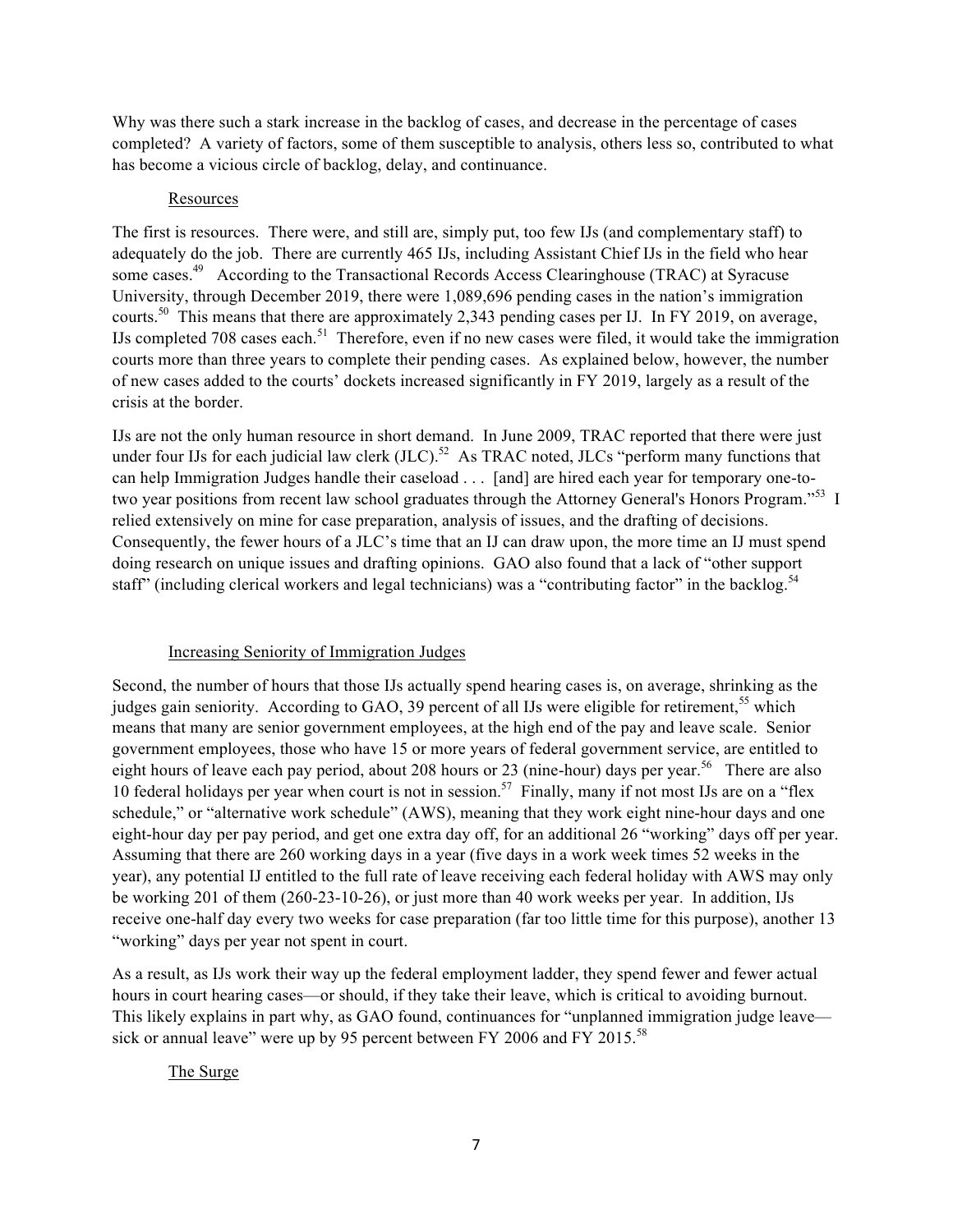Third, the "surge" in families across the Southwestern border has also contributed to the backlogs and delays in completion of cases in the immigration courts.

The number of unaccompanied alien children apprehended along the border increased by 76 percent (to 68,541) between FY 2013 and FY 2014, while the number of "family units" increased by 360 percent (to 68,445) during the same period, according to U.S. Customs and Border Protection (CBP).<sup>59</sup> EOIR responded on July 9, 2014 by "prioritizing" certain "cases involving migrants who have recently crossed the southwest border and whom DHS has placed into removal proceedings" in order to ensure "that these cases [were] processed both quickly and fairly to enable prompt removal in appropriate cases, while ensuring the protection of asylum seekers and others."<sup>60</sup> Those "new priority" cases consisted of "unaccompanied children who [had] recently crossed the southwest border; families who [had] recently crossed the border and [were] held in detention; families who [had] recently crossed the border but [were] on 'alternatives to detention [ATD];' and other detained cases."<sup>61</sup> Specifically, "[t]o allocate resources with these priorities, EOIR [] reassign[ed IJs] in immigration courts around the country from their current dockets to hear the cases of individuals falling in these four groups," and "rescheduled [c]ases not falling into one of these groups  $\ldots$  to accommodate higher priority cases."<sup>62</sup>

This is likely a major contributing factor for the 112 percent increase between FY 2006 (3,296 cases) and FY 2015 (6,983 cases) in continuances for "[u]nplanned immigration judge leave —detail or other assignment" identified by GAO.<sup>63</sup>

In addition, as "experts and shareholders" told GAO:

*[T]he nature of cases resulting from the surge exacerbated the effects of the backlog. Specifically, many of the surge cases were cases of unaccompanied children, which may take longer to adjudicate than other types of cases because, for example, such a child in removal proceedings could apply for various forms of relief under the jurisdiction of USCIS, including asylum and Special Immigrant Juvenile Status. In such cases the immigration judge may administratively close or continue the case pending resolution of those matters. Therefore, these experts and stakeholders told us that the surge not only added volume to the immigration court's backlog, but resulted in EOIR prioritizing the cases of unaccompanied children over cases that may be quicker for EOIR to resolve. 64*

## Increasing Legal Complexity

Fourth, federal court decisions have complicated the task facing IJs of deciding issues in removal cases in recent years, slowing the issuance of decisions. For example, GAO cited "EOIR officials" and IJs who:

*[H]ighlighted increasing legal complexity as a contributing factor to longer cases and a growing case backlog. In particular, EOIR officials cited Supreme Court decisions in 2013 and 2016, which define analytical steps a judge must complete in determining*  whether a criminal conviction renders a respondent removable and ineligible for relief.<sup>65</sup>

The cases highlighted<sup>66</sup> by the referenced "EOIR officials" did, in fact, complicate courts' application of the "categorical approach" that IJs are required to apply in determining removability on many criminal grounds (*Mathis v. U.S.* 67 and *Descamps v. U.S.* 68), as well as the standard for determining whether a drug offense is "illicit trafficking in a controlled substance" and therefore an "aggravated felony" under section  $101(a)(43)(B)$  of the INA<sup>69</sup> (*Moncrieffe v. Holder*<sup>70</sup>). In certain instances, those decisions would have mandated remands from the BIA and federal circuit courts, and may have rendered otherwise-ineligible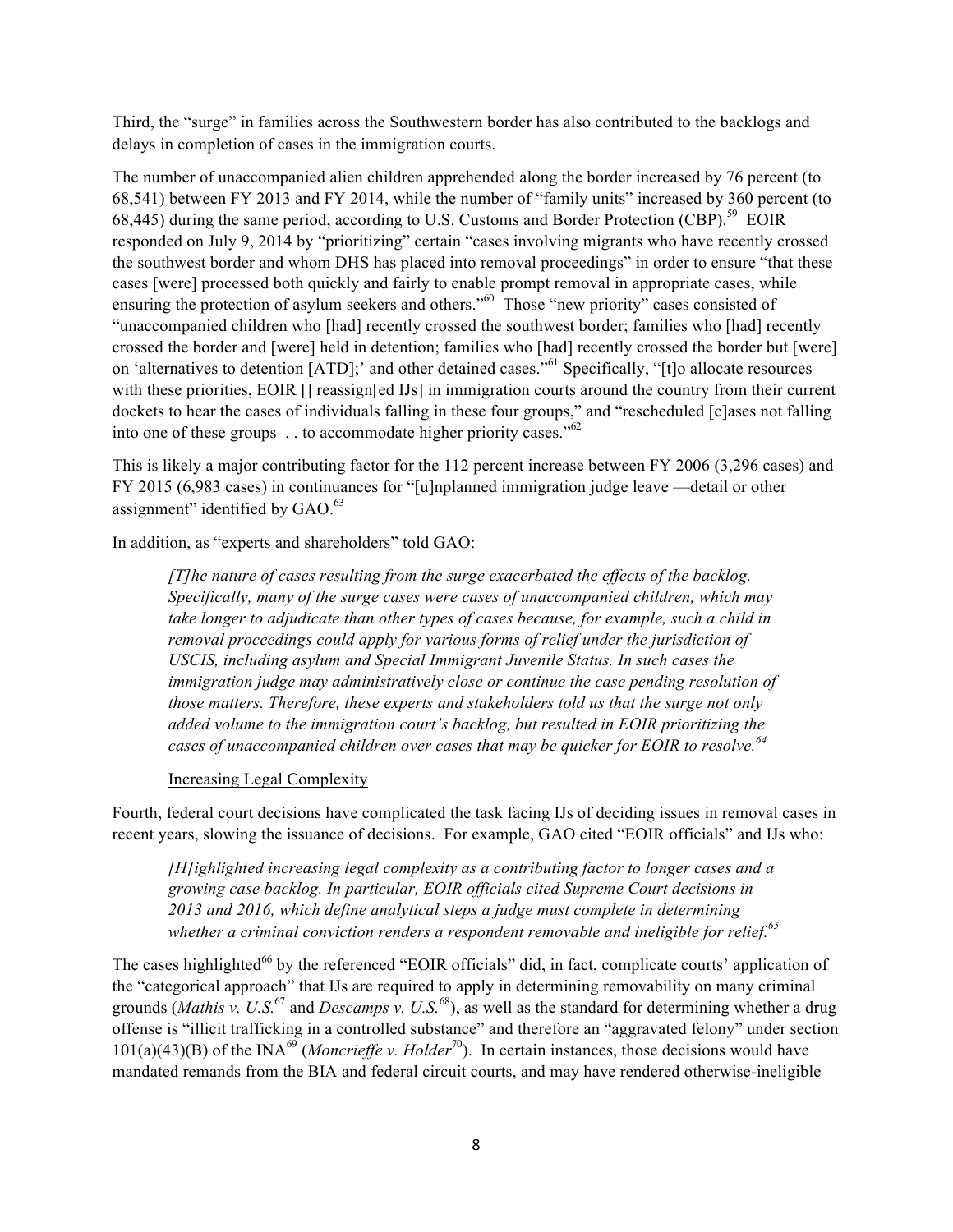aliens eligible for relief; either scenario would have extended the length of removal proceedings for IJ review and briefing by the parties.

More directly, however, the Ninth Circuit's decision in *Rodriguez v. Robbins* 71, both increased the number of cases on the immigration courts' dockets in the Ninth Circuit, and gave aliens in that circuit cause to continue to litigate otherwise meritless cases. In that decision, the Ninth Circuit held that aliens in detention for more than six months must receive individualized bond hearings before an IJ to justify their continued detention, and be provided bond hearings every six months thereafter.<sup>72</sup>

Under *Rodriguez*, an alien was entitled to a bond hearing wherein the **government** bore the burden of showing by **clear and convincing evidence** that the alien posed a risk of flight or a danger to the community.<sup>73</sup> This is a higher burden of proof than the "preponderance of the evidence" standard, "which only requires a showing that something is more likely than not to be true."<sup>74</sup> Moreover, unlike an initial bond hearing, where the alien bears the burden<sup>75</sup> of showing that he or she is not a danger or flight risk, as noted, under *Rodriguez*, the government bore that burden for continued detention past six months. This decision logically encouraged aliens with questionable cases to continue to fight those cases, knowing that they had a greater chance to be released after six months. That decision was reversed and remanded by the Supreme Court in February 2018.<sup>76</sup>

## **Continuances**

In addition, as GAO noted:

*[T]he percentage of completed cases which had multiple continuances increased from fiscal year 2006 to fiscal year 2015 and that, on average, cases with multiple[] continuances took longer to complete than cases with no or fewer continuances. Specifically, 9 percent of cases completed in fiscal year 2006 experienced four or more continuances compared to 20 percent of cases completed in fiscal year 2015. Additionally, cases that were completed in fiscal year 2015 and had no continuances took an average of 175 days to complete. In contrast, cases with four or more continuances took an average of 929 days to complete in fiscal year 2015*. 77

There has historically been, however, significant pressure from federal courts and the BIA on IJs to grant continuances, and little downside for the IJs in doing so.

By regulation, an IJ "may grant a motion for continuance for good cause shown."<sup>78</sup> Despite this permissive standard, a number of decisions limited IJs' discretion when it comes to denying continuances.

For example, in *Matter of Hashmi <sup>79</sup>*, the BIA held:

*In determining whether to continue proceedings to afford the respondent an opportunity to apply for adjustment of status premised on a pending visa petition, a variety of factors may be considered, including, but not limited to: (1) the DHS response to the motion; (2) whether the underlying visa petition is prima facie approvable; (3) the respondent's statutory eligibility for adjustment of status; (4) whether the respondent's application for adjustment merits a favorable exercise of discretion; and (5) the reason for the continuance and other procedural factors.*

The BIA made clear, however, that while the IJ "may also consider any other relevant procedural factors . . . [c]ompliance with an Immigration Judge's case completion goals . . . is not a proper factor in deciding a continuance request, and Immigration Judges should not cite such goals in decisions relating to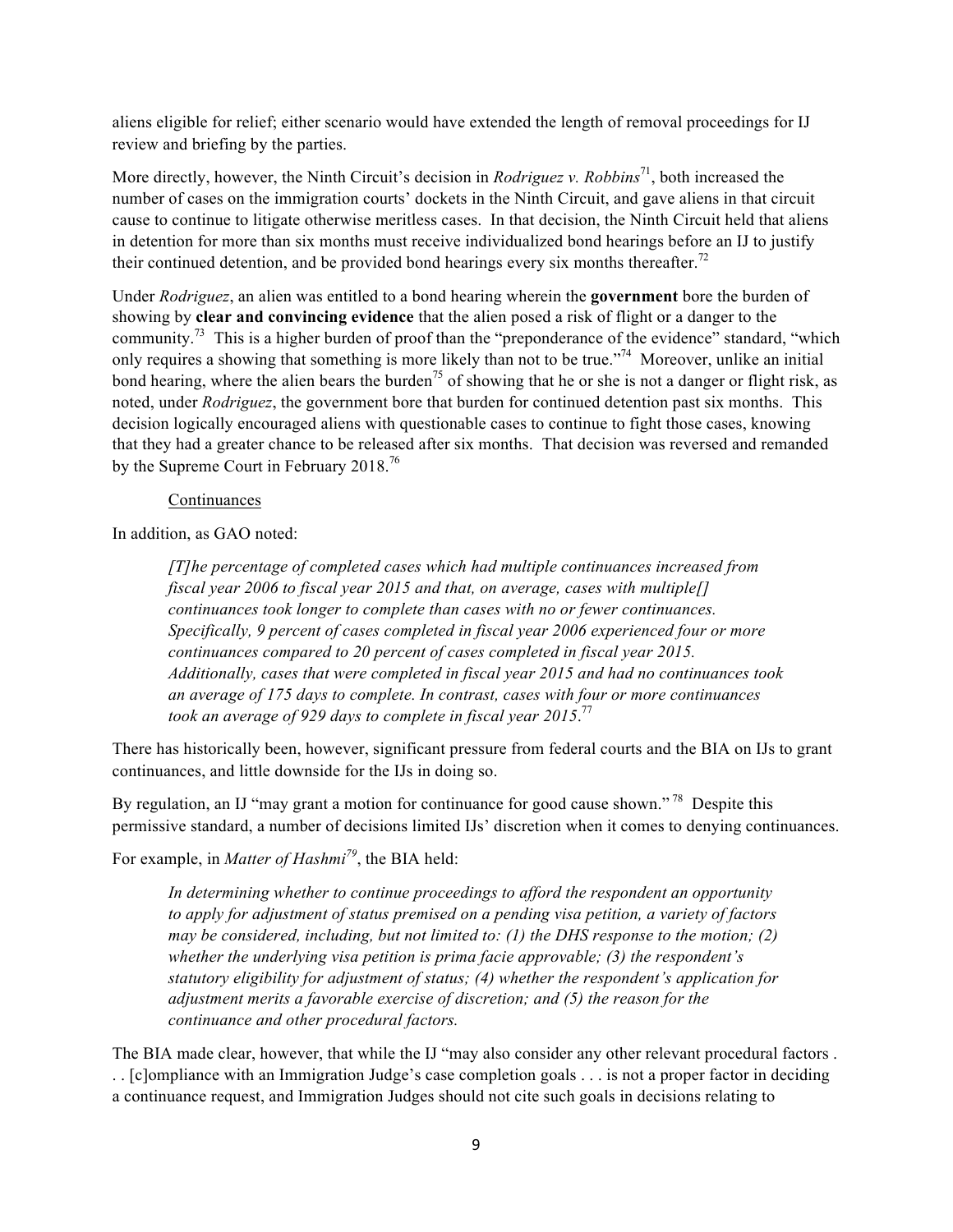continuances.<sup>80</sup> Nor, the BIA held, were "[t]he number and length of prior continuances . . . alone determinative."<sup>81</sup>

Similarly, in *Simon v. Holder*<sup>82</sup>, the Court of Appeals for the Third Circuit held that the BIA erred in denying a motion to reconsider a case in which an alien had been granted four continuances (over a period of almost two years), including a six-month continuance to seek adjustment of status. When, at the fifth hearing, there was no visa number available to the alien, alien's counsel "sought a further continuance or administrative closure of the removal case until a visa number was available."<sup>83</sup> The government attorney refused to agree to these requests, and the IJ ordered the alien deported.<sup>84</sup> The alien's appeal to the BIA was dismissed, and the alien filed a motion to reconsider with the BIA that was denied.<sup>85</sup>

In his motion to reconsider, the alien "argu[ed] that the BIA committed error by failing to address *Hashmi*;" in its denial, the BIA held "that the *Hashmi* factors were not applicable because [the alien] could not establish prima facie eligibility for adjustment: i.e., he could not establish that a visa was immediately available."<sup>86</sup> The Third Circuit held (more than five years after the case started) that the BIA erred in relying solely on "the remoteness of visa availability," and remanded the case.<sup>87</sup>

Cases involving pending visas are not the only ones in which IJs feel pressure to grant continuances. If an alien is unrepresented, the court will generally grant at least one continuance to find counsel. If the court subsequently goes ahead thereafter, notwithstanding the request of the alien for an additional continuance to find counsel, the case will likely be remanded, and the IJ runs the risk of being accused of denying due process. Similarly, an IJ who refuses to grant multiple continuances to an alien to file an application for relief, or to submit evidence in a case, may be accused by a reviewing court of violating due process. In such an instance, the IJ's reputation would be besmirched, and the BIA or circuit court would simply remand the case, in essence granting the continuance requested.

If an IJ grants a continuance, on the other hand, there has traditionally been little downside for the court. Attorneys for the government (who, as noted, work for ICE) have in the past been limited by policy in the number of appeals that they were allowed to take. Moreover, an appeal from a continuance would be "interlocutory" in any case, that is, it "asks the [BIA] to review a ruling by the Immigration Judge before the Immigration Judge issues a final decision."<sup>88</sup> As the BIA has often held, however: "To avoid piecemeal review of the myriad questions that may arise in the course of proceedings . . . [it does] not ordinarily entertain interlocutory appeals."<sup>89</sup> For these reasons, and to conserve resources, ICE attorneys rarely appeal continuance grants, even if they do not agree with them: as GAO noted, government attorneys to whom it spoke told it "that granting multiple continuances in cases resulted in inefficiencies and wasted resources such as [those] attorneys having to continually prepare for hearings that continued multiple times."<sup>90</sup>

## Obama Administration Policies

Sixth, Obama administration policies exacerbated the backlog and increased the number of continuances. One example of such a policy is "Deferred Action for Childhood Arrivals" (DACA).<sup>91</sup> As USCIS explains DACA:

*On June 15, 2012, the Secretary of Homeland Security announced that certain people who came to the United States as children and meet several guidelines may request consideration of deferred action for a period of two years, subject to renewal. They are also eligible for work authorization. Deferred action is a use of prosecutorial discretion to defer removal action against an individual for a certain period of time. Deferred action does not provide lawful status. 92*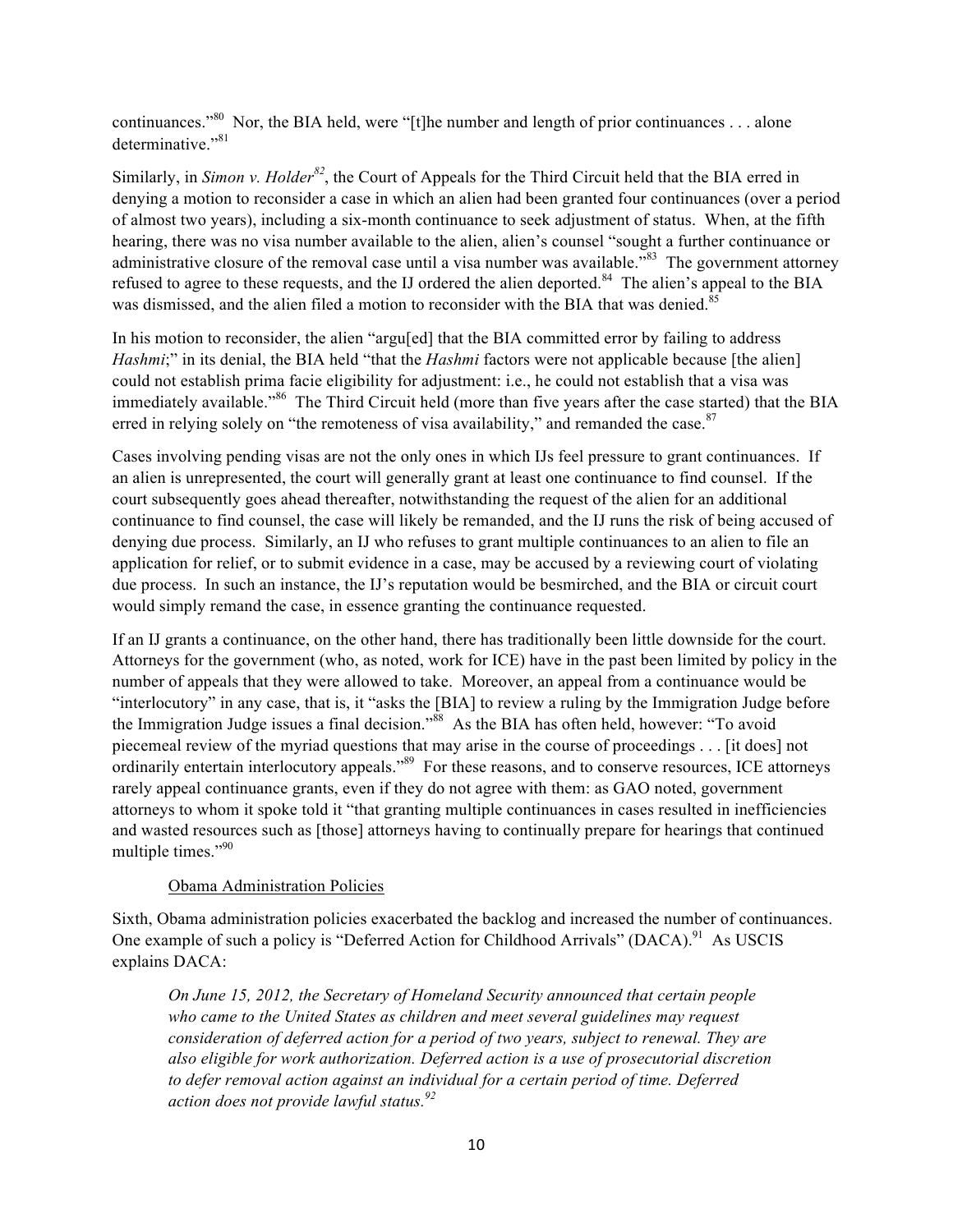To be granted DACA, an alien has to have been born after June 14, 1981, have come to the United States before age 16, and "have continuously resided in the United States since June 15, 2007, up to the present time."<sup>93</sup> USCIS states that even aliens in "removal proceedings, with a final removal order, or with a voluntary departure order (and not in immigration detention), may affirmatively request consideration of  $\mathsf{DACA.}^{^{94}}$ 

In fact, many DACA-eligible aliens were in proceedings at the time that DACA was announced, and many sought (or were granted) continuances to apply for that relief. As one immigration practitioner put it: "Requesting prosecutorial discretion or seeking time to have a DACA application adjudicated can serve as a basis to seek a continuance. In other words, making such a request can serve as the 'good cause' required by the regulations."<sup>95</sup>

Another Obama administration policy that adversely affected the completion of removal proceedings is the aforementioned "prosecutorial discretion." Generally, "'[p]rosecutorial discretion' is the authority of an agency or officer to decide what charges to bring and how to pursue each case."<sup>96</sup> Explaining early prosecutorial actions of the Obama administration, the Immigration Policy Council stated in a May 26, 2011 fact sheet:

*[M]any community groups . . . called for exercising prosecutorial discretion in individual cases by declining to put people in removal proceedings, terminating proceedings, or delaying removals in cases where people have longstanding ties to the community, U.S. citizen family members, or other characteristics that merit a favorable exercise of discretion.*

*Over the course of the summer [of 2011], the Obama Administration began to address these requests [and requests from Congress], relying on its ability to exercise prosecutorial discretion in deportation decisions. On June 17, 2011, [ICE] Director John Morton issued a memorandum directing ICE staff to consider many of these same factors when deciding whether or not to exercise prosecutorial discretion. On August 18, 2011, in a response to the letter from Senator Durbin and others, DHS Secretary Janet Napolitano declined to grant deferral of removal to DREAM Act students across the board, but indicated a willingness to re-examine individual cases. She announced a twopronged initiative to implement the June 2011 Morton memo across all DHS divisions to ensure that DHS priorities remained focused on removing persons who are most dangerous to the country.*

*The new initiative involve[d] the creation of a joint committee with [DOJ to] review each of the nearly 300,000 pending removal cases to assess whether each case me[t] the high priority factors set forth in the June 2011 Morton memo. In order to clear the seriously backlogged immigration court dockets and to better focus resources on high priority cases, all low priority cases [were to be] administratively closed following this review –* that is, they [would] be removed from the active docket of the immigration courts.<sup>97</sup>

As the then-ICE Acting Principal Legal Advisor stated in a memorandum (OPLA memo) describing the agency's actions during this period: "In late 2011 and 2012, [ICE] attorneys performed a complete review of all cases pending on the [EOIR] court dockets, exercising prosecutorial discretion as appropriate."<sup>98</sup>

Thereafter, on November 20, 2014, then-Secretary of Homeland Security Jeh Johnson issued a new memorandum on "Policies for the Apprehension, Detention and Removal of Undocumented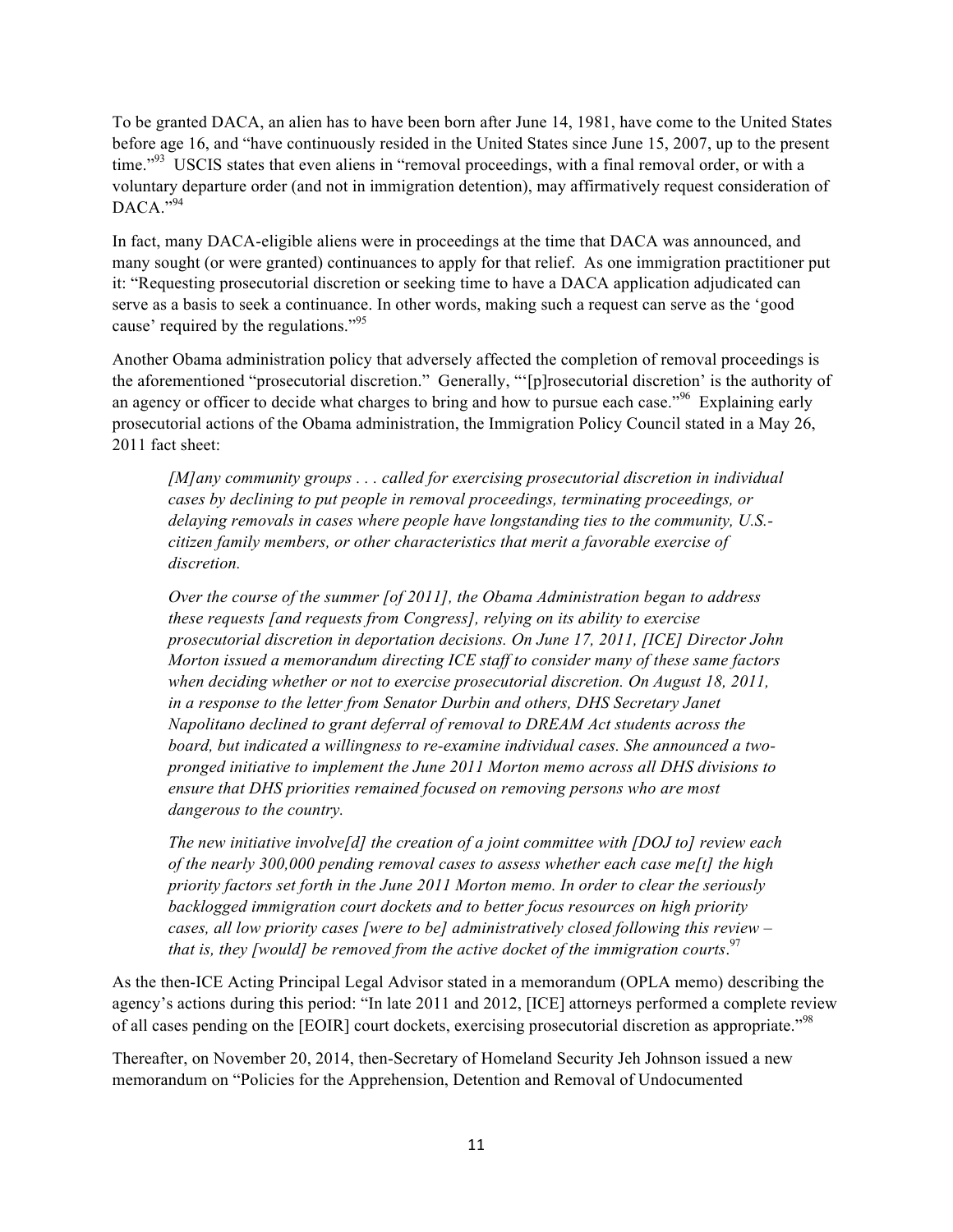Immigrants,"<sup>99</sup> also known as the "Enforcement Memo." The Enforcement Memo set the following immigration priorities for DHS:

*Priority 1 (threats to national security, border security, and public safety)*

*Aliens described in this priority represent the highest priority to which enforcement resources should be directed:*

*(a) aliens engaged in or suspected of terrorism or espionage, or who otherwise pose a danger to national security;*

*(b) aliens apprehended at the border or ports of entry while attempting to unlawfully enter the United States;*

*(c) aliens convicted of an offense for which an element was active participation in a criminal street gang, as defined in 18 U.S.C. § 52 l(a), or aliens not younger than 16 years of age who intentionally participated in an organized criminal gang to further the illegal activity of the gang;*

*(d) aliens convicted of an offense classified as a felony in the convicting jurisdiction, other than a state or local offense for which an essential element was the alien's immigration status; and*

*(e) aliens convicted of an "aggravated felony," as that term is defined in section 101(a)(43) of the [INA] at the time of the conviction.*

*The removal of these aliens must be prioritized unless they qualify for asylum or another form of relief under our laws, or unless, in the judgment of an ICE Field Office Director, CBP Sector Chief or CBP Director of Field Operations, there are compelling and exceptional factors that clearly indicate the alien is not a threat to national security, border security, or public safety and should not therefore be an enforcement priority.*

*Priority 2 (misdemeanants and new immigration violators)*

*Aliens described in this priority, who are also not described in Priority 1, represent the second-highest priority for apprehension and removal. Resources should be dedicated accordingly to the removal of the following:* 

*(a) aliens convicted of three or more misdemeanor offenses, other than minor traffic offenses or state or local offenses for which an essential element was the alien's immigration status, provided the offenses arise out of three separate incidents;*

*(b) aliens convicted of a "significant misdemeanor," which for these purposes is an offense of domestic violence; sexual abuse or exploitation; burglary; unlawful possession or use of a firearm; drug distribution or trafficking; or driving under the influence; or if not an offense listed above, one for which the individual was sentenced to time in custody of 90 days or more (the sentence must involve time to be served in custody, and does not include a suspended sentence);*

*(c) aliens apprehended anywhere in the United States after unlawfully entering or reentering the United States and who cannot establish to the satisfaction of an immigration*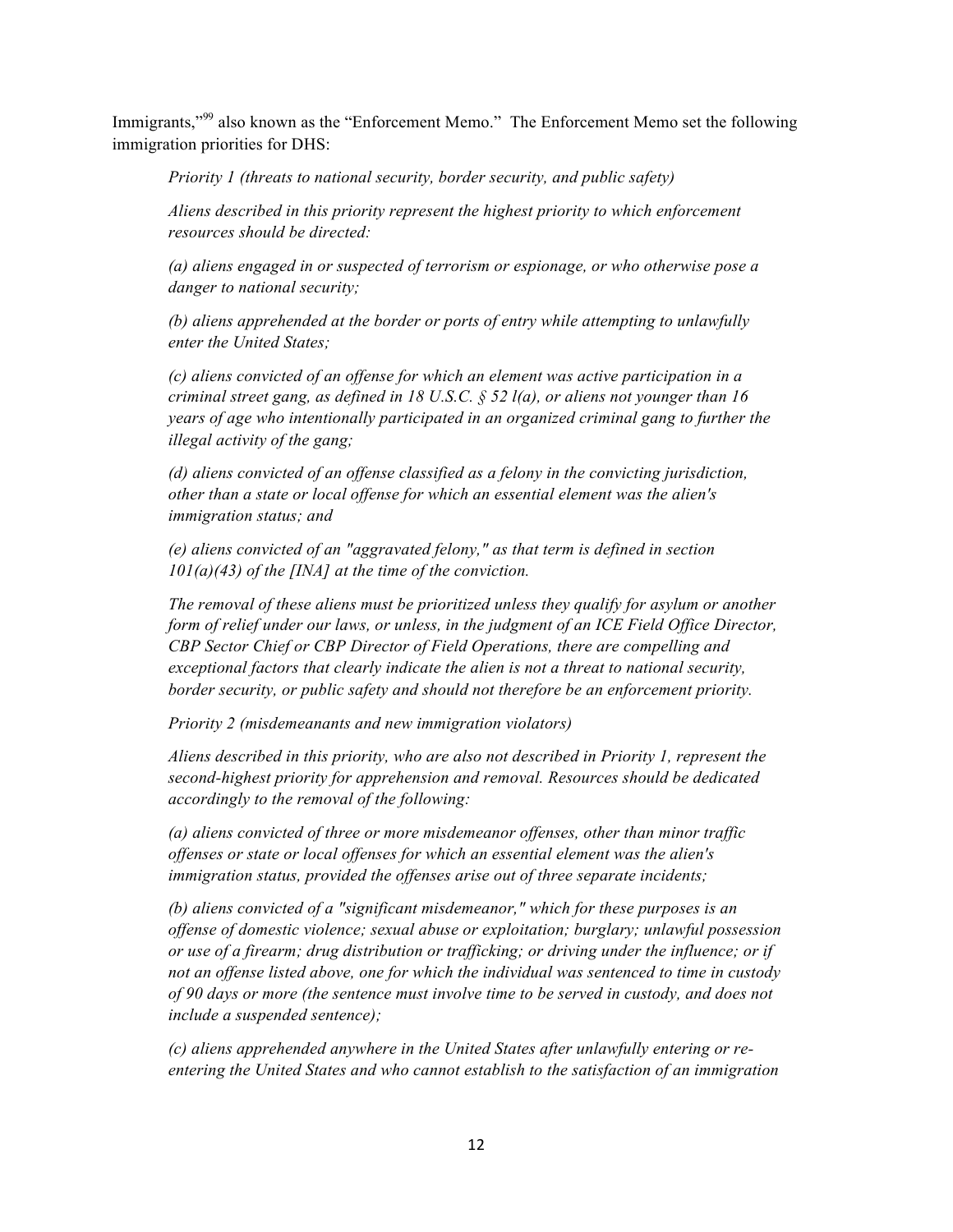*officer that they have been physically present in the United States continuously since January 1, 2014; and*

*(d) aliens who, in the judgment of an ICE Field Office Director, USCIS District Director, or USCIS Service Center Director, have significantly abused the visa or visa waiver programs.*

*These aliens should be removed unless they qualify for asylum or another form of relief under our laws or, unless, in the judgment of an ICE Field Office Director, CBP Sector Chief, CBP Director of Field Operations, USCIS District Director, or users Service Center Director, there are factors indicating the alien is not a threat to national security, border security, or public safety, and should not therefore be an enforcement priority.*

#### *Priority 3 (other immigration violations)*

*Priority 3 aliens are those who have been issued a final order of removal on or after January 1, 2014. Aliens described in this priority, who are not also described in Priority 1 or 2, represent the third and lowest priority for apprehension and removal. Resources should be dedicated accordingly to aliens in this priority. Priority 3 aliens should generally be removed unless they qualify for asylum or another form of relief under our laws or, unless, in the judgment of an immigration officer, the alien is not a threat to the integrity of the immigration system or there are factors suggesting the alien should not be an enforcement priority*. 100

As the Enforcement Memo stated:

*In the immigration context, prosecutorial discretion should apply not only to the decision to issue, serve, file, or cancel a Notice to Appear, but also to a broad range of other discretionary enforcement decisions, including deciding: whom to stop, question, and arrest; whom to detain or release; whether to settle, dismiss, appeal, or join in a motion on a case; and whether to grant deferred action, parole, or a stay of removal instead of pursuing removal in a case*. 101 *[Emphasis added]*.

Providing guidance to ICE attorneys on the implementation of these policies, the OPLA memo directed ICE attorneys to:

*[C]ontinue to review their cases, at the earliest opportunity, for the potential exercise of prosecutorial discretion, in light of the enforcement priorities. OPLA should generally seek administrative closure or dismissal of cases it determines are not priorities. [ICE] attorneys should also review available information in incoming cases to determine whether, in a case that falls within an enforcement priority, unique factors and circumstances are present that may warrant the exercise of prosecutorial discretion. Understanding that these factors and circumstances may change as the case progresses, if further prosecutorial discretion review is requested by the respondent, the case should be reviewed again in light of any changed facts and circumstances. Keep in mind that prosecutorial discretion may encompass actions beyond offers for administrative closure or dismissal of the case, including waiving appeal, not filing Notices to Appear, and joining in motions. 102*

As a whole, these policies required IJs to consider numerous motions to continue and administratively close cases, adding to the burden on their dockets. These policies are likely the reason that, as GAO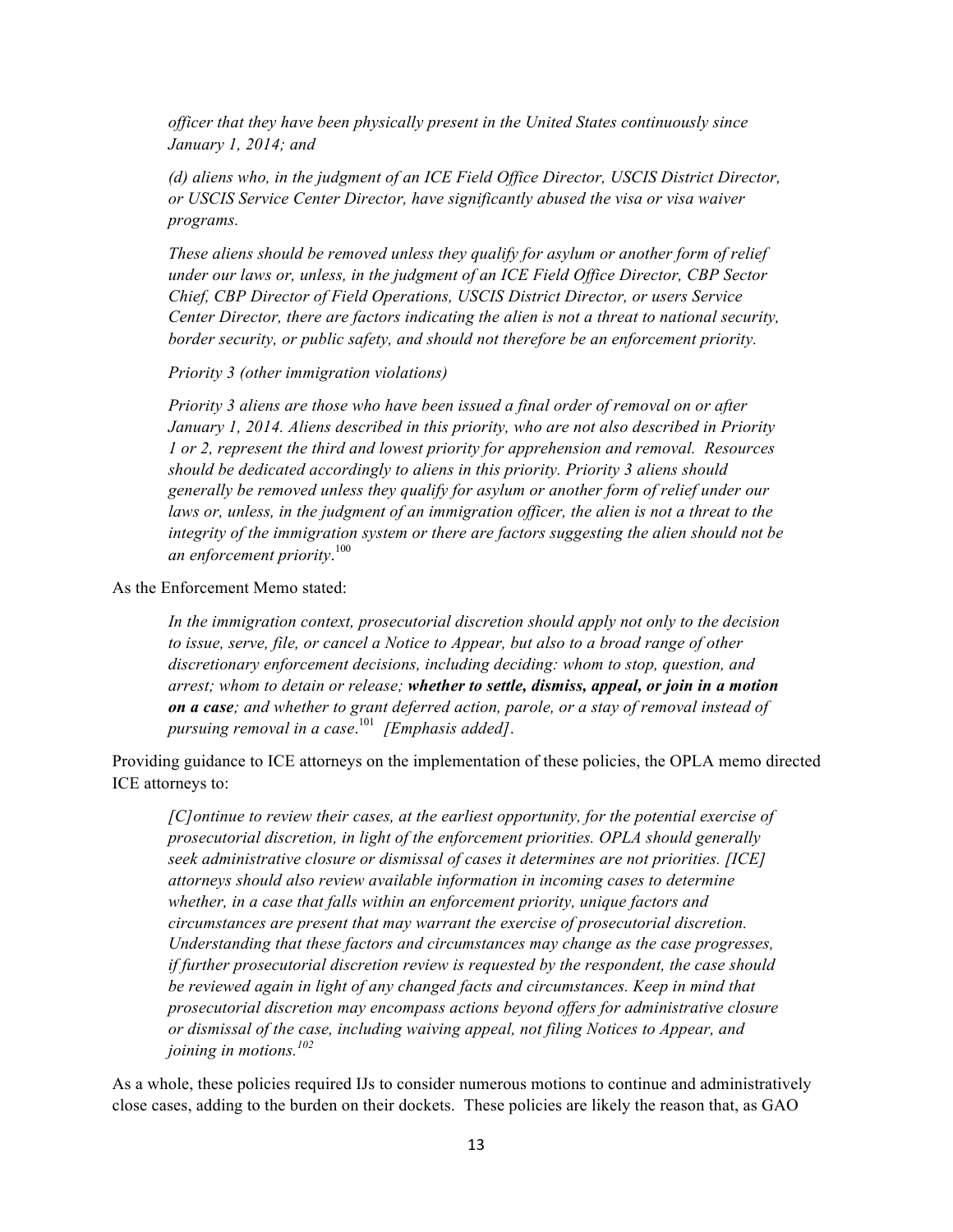found, continuances based on a joint request to continue by both parties increased by 518 percent between FY 2006 (1,319 cases) and FY 2015 (8,615 cases).<sup>103</sup>

These policies likely had another effect that is not quantifiable. Taken as a whole, DHS's purported "prosecutorial discretion" policies made it clear that most cases involving non-criminal aliens were not a priority for the Obama administration, and it would have been only natural for IJs to have placed a lower priority on completing those cases. It does not call the diligence of the IJ corps into question to suggest that many of the judges would have concluded that there was no reason to work overtime to complete matters that the president did not consider important, or to keep a docket of such cases on track.

This is especially true in light of the fact that the Enforcement Memo made clear that, as of November 20, 2014, final orders of removal issued before January 1, 2014 were not a priority.<sup>104</sup> Given the lack of emphasis on enforcement that memo represented, it would have been reasonable for any given IJ in a nondetained court to conclude that a removal order in today's case would soon no longer be tomorrow's priority, either.

# IJ Burnout

This leads to the final factor: IJ burnout. A 2009 study found "many immigration judges adjudicating cases of asylum seekers are suffering from significant symptoms of secondary traumatic stress and job burnout, which, according to the researchers, may shape their judicial decision-making processes."<sup>105</sup> IJs' working conditions have only gotten worse as the backlogs have grown.<sup>106</sup> A crushing docket adds to the stress of being a judge, and as that stress rises, performance logically suffers. This would, in turn, result in more reversals and remands, adding even more cases to the backlog.

## **Solutions to the Backlog**

Although the problem of the backlog in the immigration courts may seem insurmountable, and the causes of that backlog may appear intractable, in reality, solutions to most of these problems can be found, assuming that the president has the will to enforce the immigration laws and Congress has the willingness to provide adequate resources to do the job.

# More Resources

DOJ has made significant strides under the current administration to boost the number of IJs who are on the bench, as stated above. This has, to a degree, fulfilled promises that the administration has made with respect to this effort.

In remarks to CBP Officers in Nogales, Arizona on April 11, 2017, Attorney General Jeff Sessions "revealed that [DOJ] will add 50 more immigration judges to the bench this year and 75 next year," and "highlighted [DOJ's] plan to streamline its hiring of judges, reflecting the dire need to reduce the backlogs in our immigration courts."<sup>107</sup>

In a public *Immigration Newsmaker* interview that I conducted with EOIR Director James McHenry on May 3, 2018, he noted that the administration had proposed increasing the size of the IJ corps to 700, but made clear that this effort would take two to three years.<sup>108</sup> And, of course, such hiring is subject to funding by Congress.

I would add, however, that simply hiring more judges is not enough. EOIR must position those judges where the need is greatest, and support those judges with enough staff, including clerks, to enable those IJs to discharge their duties efficiently. That said, more IJs are better than fewer.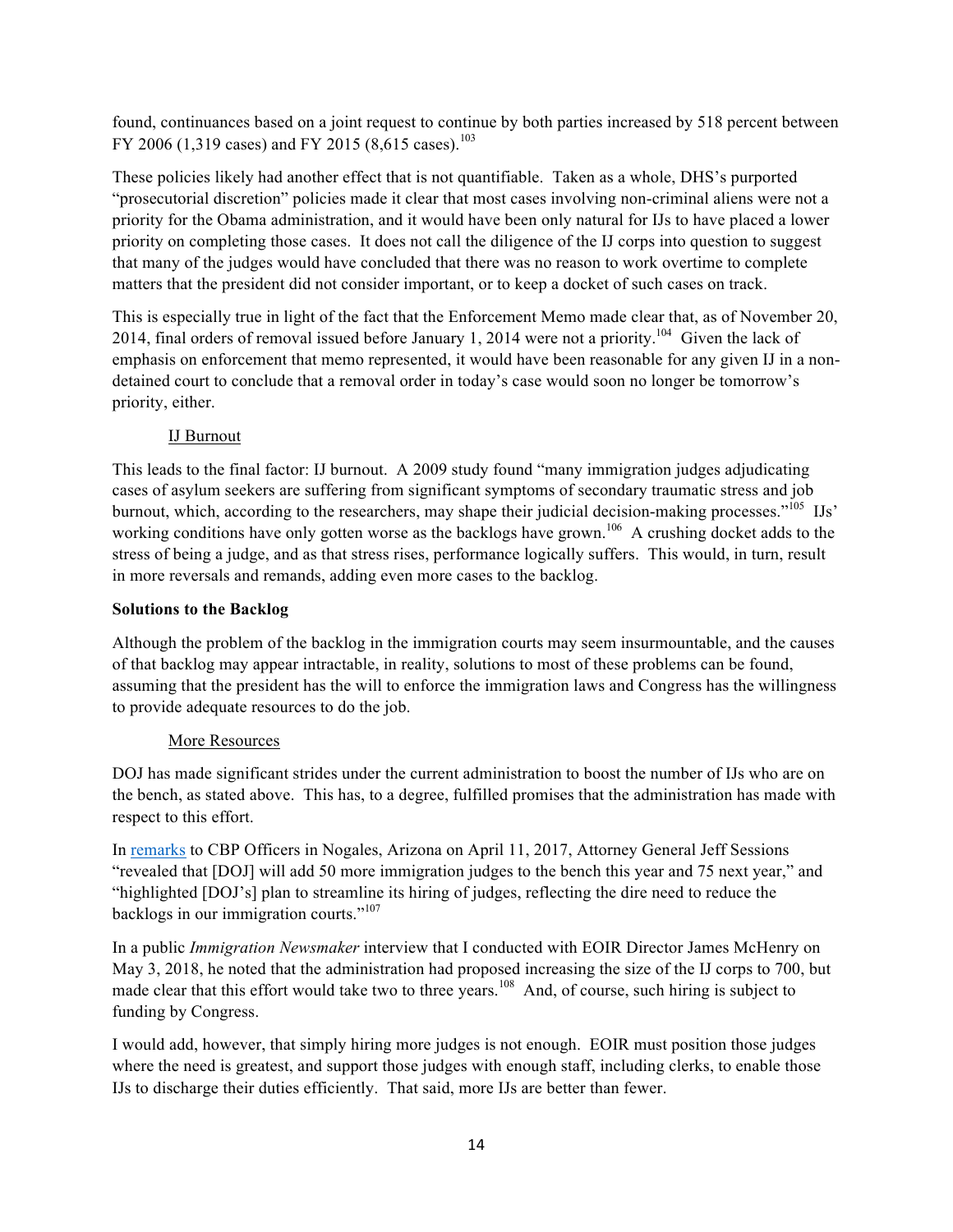As an added benefit, those judges will also (in many if not most instances) come in with less seniority than the immigration judges they join. This means that they will receive fewer hours of leave per pay period, and will therefore be available to hear more cases on an annual basis.

Change in Border Policy and Its Effect

A change in policy from the executive branch on immigration enforcement at the border and the interior could, however, likely be the biggest driver in lowering the number of incoming cases and shrinking the backlog.

Throughout the 2016 presidential campaign, then-candidate Donald Trump made it clear that he intended to enforce the immigration laws if elected.<sup>109</sup> Backing up this rhetoric as it pertained to those entering illegally, on January 25, 2017, President Trump issued Executive Order 13767, captioned "Border Security and Immigration Enforcement Improvements."<sup>110</sup> While each of the sections of that order enhance immigration enforcement, four in particular will reduce the number of aliens who are placed into removal proceedings by reducing the number of aliens entering the United States illegally.

First, section 2 of that order makes it clear that it is the policy of the executive branch to:

*(a) secure the southern border of the United States through the immediate construction of a physical wall on the southern border, monitored and supported by adequate personnel so as to prevent illegal immigration, drug and human trafficking, and acts of terrorism;*

*(b) detain individuals apprehended on suspicion of violating Federal or State law, including Federal immigration law, pending further proceedings regarding those violations;*

*(c) expedite determinations of apprehended individuals' claims of eligibility to remain in the United States;*

*(d) remove promptly those individuals whose legal claims to remain in the United States have been lawfully rejected, after any appropriate civil or criminal sanctions have been imposed; [and]*

*(e) cooperate fully with States and local law enforcement in enacting Federal-State partnerships to enforce Federal immigration priorities, as well as State monitoring and detention programs that are consistent with Federal law and do not undermine Federal immigration priorities*. 111

Section 5 of that order, captioned "Detention Facilities," stated:

*(a) The Secretary shall take all appropriate action and allocate all legally available resources to immediately construct, operate, control, or establish contracts to construct, operate, or control facilities to detain aliens at or near the land border with Mexico.*

*(b) The Secretary shall take all appropriate action and allocate all legally available resources to immediately assign asylum officers to immigration detention facilities for the purpose of accepting asylum referrals and conducting credible fear determinations pursuant to section 235(b)(1) of the INA (8 U.S.C. 1225(b)(1)) and applicable regulations and reasonable fear determinations pursuant to applicable regulations.*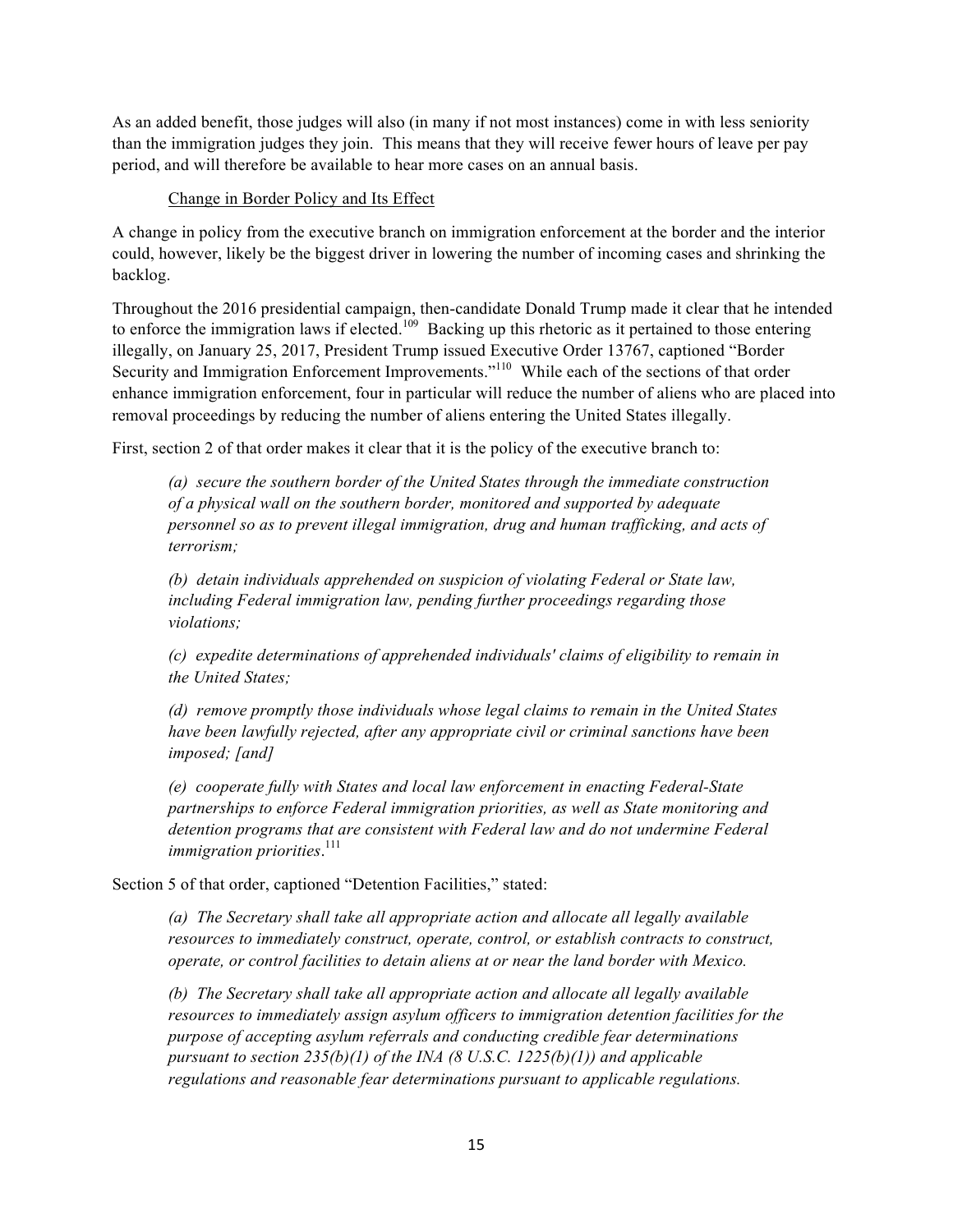*(c) The Attorney General shall take all appropriate action and allocate all legally available resources to immediately assign immigration judges to immigration detention facilities operated or controlled by the Secretary, or operated or controlled pursuant to contract by the Secretary, for the purpose of conducting proceedings authorized under title 8, chapter 12, subchapter II, United States Code*. 112

Section 6 of that order, captioned "Detention for Illegal Entry," specified that the Secretary of Homeland Security:

*[S]hall immediately take all appropriate actions to ensure the detention of aliens apprehended for violations of immigration law pending the outcome of their removal proceedings or their removal from the country to the extent permitted by law. The Secretary shall issue new policy guidance to all Department of Homeland Security personnel regarding the appropriate and consistent use of lawful detention authority under the INA, including the termination of the practice commonly known as "catch and release," whereby aliens are routinely released in the United States shortly after their apprehension for violations of immigration law. 113*

Section 13 of that order, captioned "Priority Enforcement," provided:

*The Attorney General shall take all appropriate steps to establish prosecution guidelines and allocate appropriate resources to ensure that Federal prosecutors accord a high priority to prosecutions of offenses having a nexus to the southern border*. 114

The theory behind these provisions appears to be that, if a foreign national considering illegal entry into the United States knows that he or she will be arrested and detained (and possibly prosecuted) pending a determination of removability and relief, that foreign national will be less likely to try to enter illegally. If this is true, the order ostensibly had the intended effect, at least initially.

The number of aliens apprehended along the southwest border dropped precipitously immediately after the 2016 election and the issuance of this order. Specifically, according to CBP, the number of apprehensions along the border and of inadmissible persons at ports of entry declined from 66,712 in October 2016 to 63,364 in November 2016, 58,426 in December 2016, 42,473 in January 2017, 23,563 in February 2017, 16,600 in March 2017, and to 15,780 in April 2017.<sup>115</sup> They began to increase in May 2017 (19,940), reaching a post-inauguration high of 40,511 (in December 2017) before declining again in January 2018 (35,822), with a slight uptick in February 2018 (36,695).<sup>116</sup>

Unfortunately, after Congress began to discuss amnesty for DACA beneficiaries (and others)<sup>117</sup>, and as smugglers and migrants realized that the president's rhetoric had not been matched by congressional action to plug the loopholes that encouraged migrants (and in particular, unaccompanied alien children (UACs) and family units (FMUs)-- that is adult migrants travelling with children) to enter the United States illegally<sup>118</sup>, the number of apprehensions and inadmissible aliens skyrocketed, reaching a high of 144,116 in May 2019.<sup>119</sup>

These numbers directly affect the backlog in the immigration courts, because the fewer aliens apprehended along the border and placed into expedited removal proceedings, the fewer new removal cases originating with credible fear claims will be filed in the immigration courts. This is reflected in EOIR statistics, which show that of the 986,383 removal, deportation, and exclusion cases that were pending before the agency at the end of FY 2019, 219,072—22 percent—originated with a credible fear claim. 120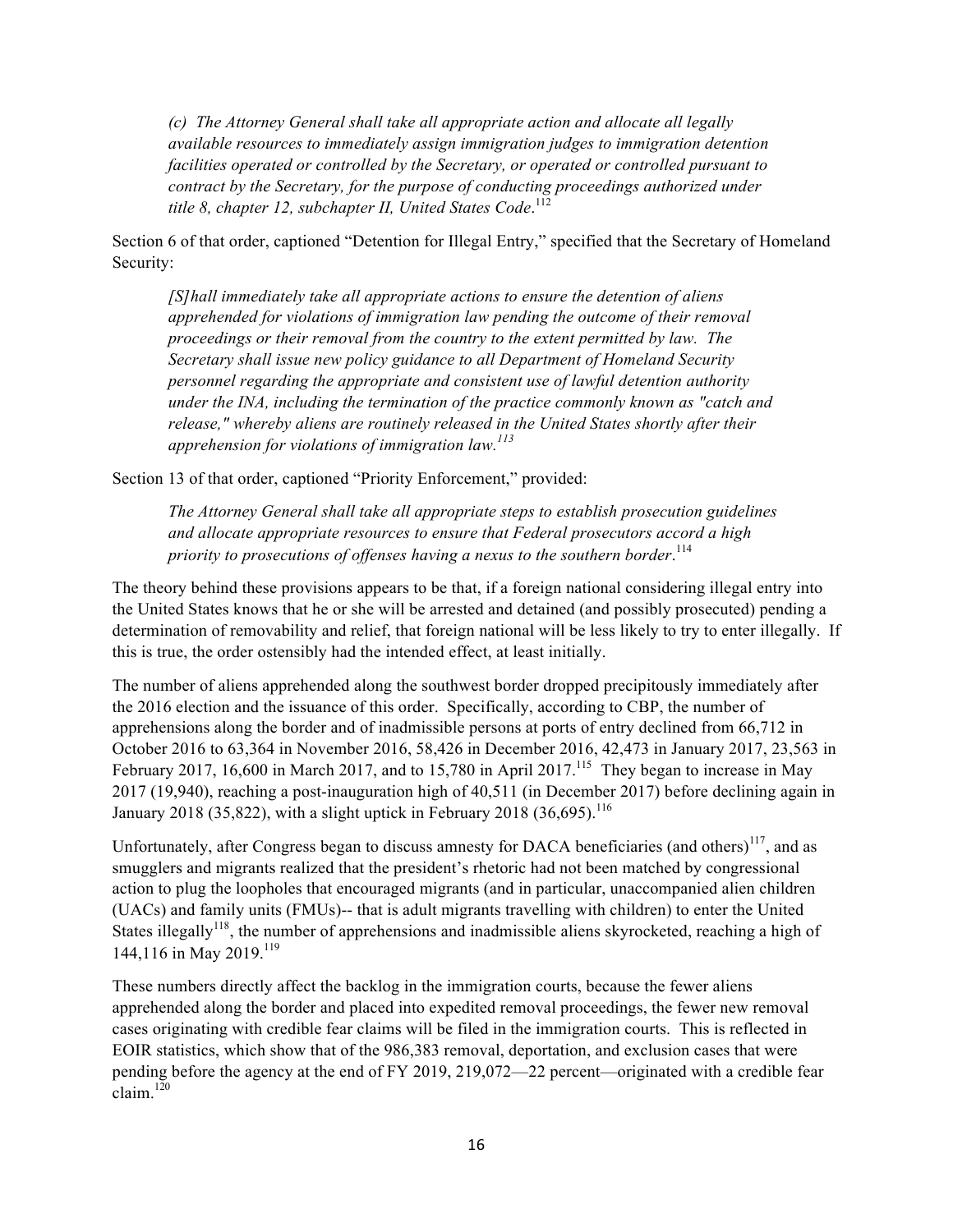Some context for these numbers is in order. As I explained in an April 2017 backgrounder<sup>121</sup> on "Fraud in the 'Credible Fear' Process":

*A credible fear request is a precondition to filing a defensive asylum application for an alien in expedited removal proceedings under section 235(b) of the [INA]. That section of the INA allows immigration officers — rather than judges — to order the deportation of aliens who have failed to establish that they have been in the United States continuously for two years and who have been charged with inadmissibility under section 212(a)(6)(c) (fraud or misrepresentation) and/or section 212(a)(7) (no documentation) of the INA. DHS has expanded its use of expedited removal over the years.*

*The most common instance in which DHS uses expedited removal is when it apprehends (1) an alien seeking admission without a proper entry document at a port of entry; or (2) an alien who is attempting to enter or who has entered illegally along the border. If the alien asserts a fear of persecution, the arresting officer will refer the alien to an asylum officer for a "credible fear interview." If the asylum officer determines that the alien has a credible fear, the alien is placed in removal proceedings before an immigration judge, where the alien can file his or her application for asylum.*

*Under section 235(b)(1)(B)(v) of the INA, "the term 'credible fear of persecution' means that there is a significant possibility, taking into account the credibility of the statements made by the alien in support of the alien's claim and such other facts as are known to the officer, that the alien could establish eligibility for asylum under section 208."*

Once a "credible fear" case is referred to the immigration court, at least four separate hearings are held: a master calendar hearing at which pleadings are taken and the alien requests an opportunity to apply for asylum, withholding of removal, and/or protection under Article 3 of the Convention Against Torture  $(CAT)^{122}$ ; a request for a bond; a hearing at which the asylum application<sup>123</sup> is filed; and at least one hearing on the merits of that application.

While the first and second (or second and third) hearings are often held on the same docket, each requires at least a setting of the matter and takes up time on a docket. Moreover, there may be additional continuances, when for example an alien seeks counsel or is released (requiring the case to be reset to a non-detained docket), or when additional time is sought to complete the application or to obtain evidence or witnesses. The fewer the "credible fear" and "reasonable fear" cases, the fewer the hearings, and the lower the immigration-court backlog, or at least the lower the increase in that backlog.

In FY 2019, a total of 977,509 aliens were apprehended by CBP Border Patrol agents between the ports of entry along the southwest border or deemed inadmissible by CBP officers at those ports.<sup>124</sup> This was an almost 86 percent increase over FY 2018 (when there were 521,090 aliens apprehended or deemed inadmissible along the southwest border), and a 135 percent increase over FY 2017 (415,517).<sup>125</sup>

The number of credible fear and reasonable fear claims increased, as well. In FY 2019, USCIS received 105,439 credible fear claims<sup>126</sup>, in addition to 13,197 reasonable fear claims.<sup>127</sup> Credible fear was established in 75,252 of those cases<sup>128</sup> (almost 74 percent of all cases in which there was a decision), and reasonable fear in an additional  $3,306^{129}$  (almost 28 percent of cases in which there was a decision).

This was an increase over FY 2018, when USCIS received 99,035 credible fear claims (in which fear was established in 74,677 cases)<sup>130</sup>, and 11,101 reasonable fear claims (in which fear was established in 3,161 cases)<sup>131</sup>. Those positive fear findings, once made, are all headed to IJ dockets, to enable those aliens to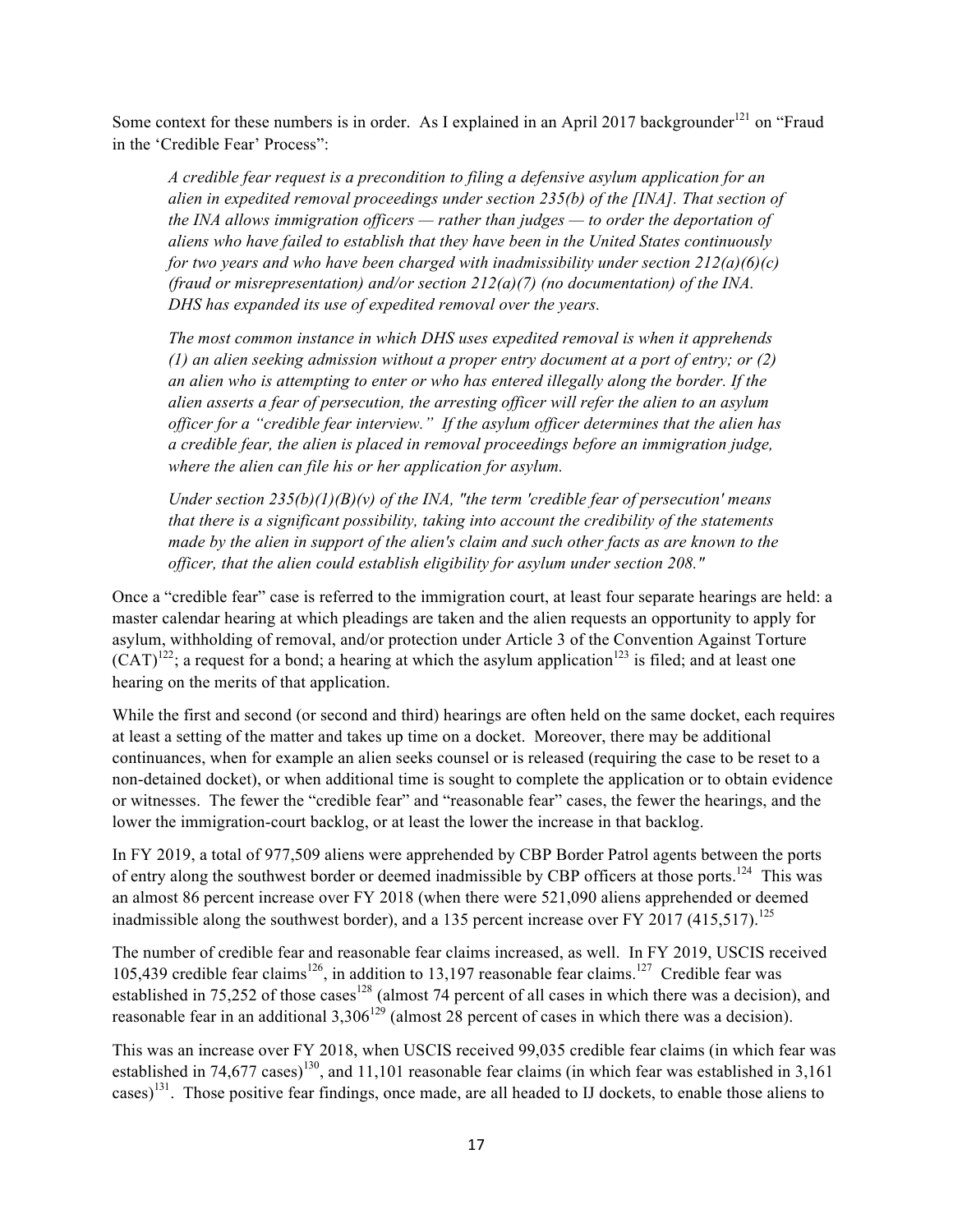apply for asylum. It should be no surprise, given the crisis at the border, that 208,942 asylum applications were filed with EOIR<sup>132</sup> in FY 2019 (alone), or that as of October 11, 2019, more than 476,000 asylum cases were pending with EOIR (48 percent of the then-immigration-court backlog of 987,198).<sup>133</sup>

That is in addition to 15,433 additional cases in which aliens in expedited removal cases requested IJ review of negative credible fear or reasonable findings in FY 2019.<sup>134</sup> Those cases, in turn, resulted in 3,189 vacations of negative credible fear findings and 552 vacations of negative reasonable fear findings.<sup>135</sup> Again, each of those reviews took up time on an IJ's docket to review the negative findings of a USCIS asylum officer, and then each vacation of a negative credible fear or reasonable fear case will be sent to IJ dockets, increasing the backlog.

Of course, the reason that a respondent is placed into removal proceedings after a positive credible fear finding is to apply for asylum. But, many fail to do so. According to EOIR statistics, between FY 2008 and FY 2018, 354,356 cases were referred to the immigration courts following a credible fear claim, but, as of November 2, 2018, only 189,127 cases that were referred following a credible fear claim included a filed asylum application (the same application is used for asylum, withholding of removal, and CAT)—a 53.4 percent filing rate.<sup>136</sup>

Given these facts, it is not surprising that the number of *in absentia* removal orders in cases originating with a credible fear claim has skyrocketed in recent years. In FY 2008, IJs issued 613 such orders, but by FY 2018, that number had increased almost 16-fold, to 10,724.<sup>137</sup> By FY 2019, that already unbelievable number of *in absentia* orders had increased by 60 percent over just the year before, to 17,770.<sup>138</sup>

Moreover, few of the alien respondents apprehended at the border with credible fear claims end up getting granted asylum—the relief for which they were placed into proceedings to begin with. According to EOIR statistics, in FY 2019 there were 55,549 decisions in cases that originated with a credible fear claim.<sup>139</sup> Of those, only 8,457 were grants (15.25 percent), while 17,621 were denials (31.77 percent).<sup>140</sup> Significantly, in 23,161 of those cases resulting in orders in FY 2019, 23,161 had no asylum application filed at all—41.76 percent of the total.<sup>141</sup> That does not even include the 6,203 cases (11.18 percent) that were abandoned, not adjudicated, withdrawn or "other."<sup>142</sup> There is no way to view these statistics without concluding that a significant number of migrants have gamed the credible fear process to gain entry, and release, into the United States, with a significant toll on the dockets of the immigration courts.

Unfortunately, even those statistics do not present the entire dire picture. In an April 16, 2019 "Final Emergency Interim Report," the Homeland Security Advisory Council's **bipartisan** CBP Families and Children Care Panel noted that FMUs who stated that they had a fear of return were simply being released from Border Patrol custody with an NTA and dropped at local bus stations.<sup>143</sup> As that panel stated:

*The NTA, combined with long delays in the adjudication of asylum claims, means that these migrants are guaranteed several years of living (and in most cases working) in the U.S. Even if the asylum hearing and appeals ultimately go against the migrant, he or she still has the practical option of simply remaining in the U.S. illegally, where the odds of being caught and removed remain very low. A consequence of this broken system, driven by grossly inadequate detention space for family units and a shortage of transportation resources, is a massive increase in illegal crossings of our borders, almost entirely driven by the increase in FMU migration from Central America. 144 [Emphasis added].*

That increase in FMUs is borne out by CBP statistics. In FY 2019, Border Patrol apprehended 473,682 aliens travelling in family units-- almost 56 percent of the total apprehensions last fiscal year.<sup>145</sup>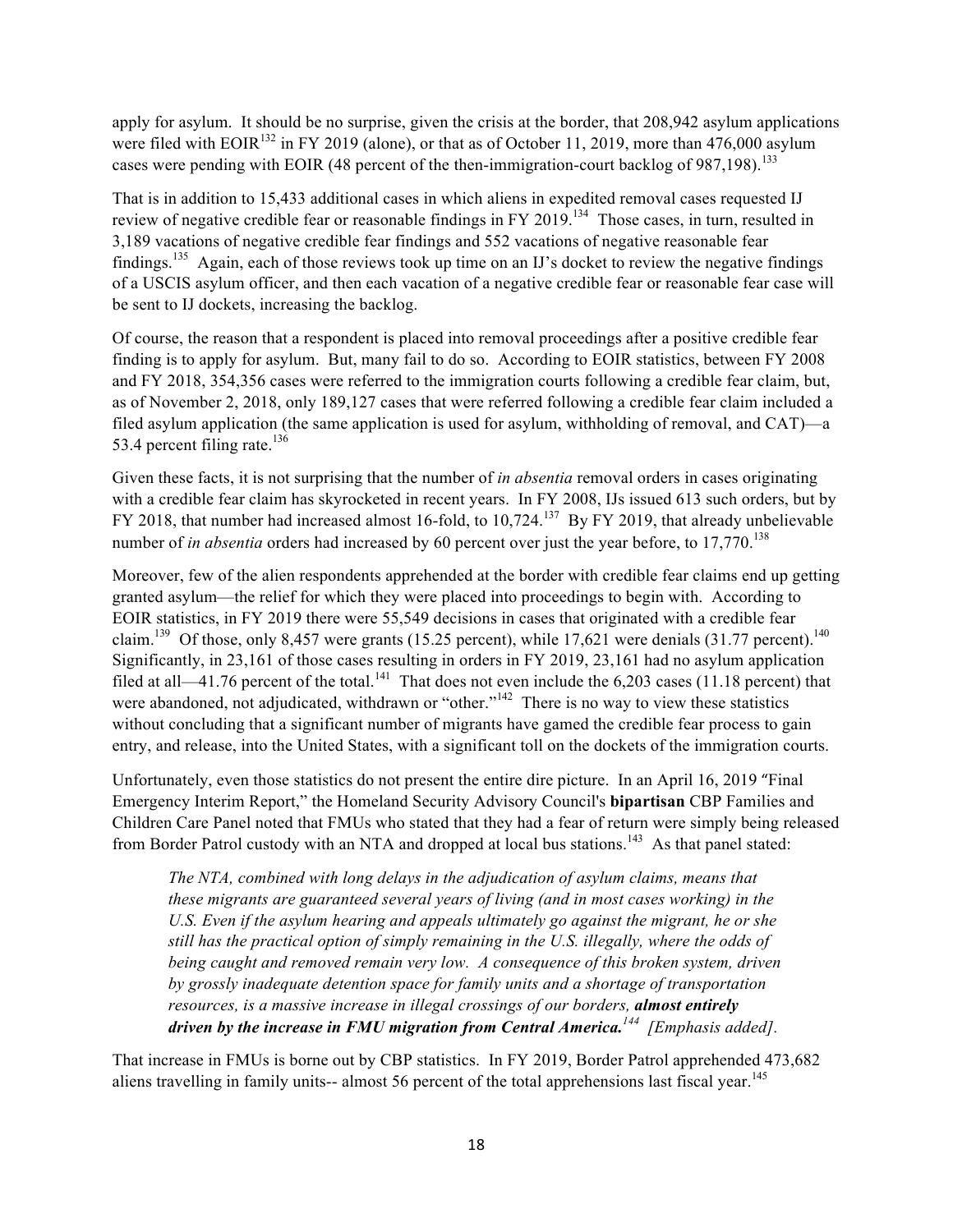The release of those migrants with nothing more than an NTA encouraged many, if not most, of those migrants to come to the United States, worsened by the aforementioned loopholes. As the panel stated:

*By far, the major "pull factor" is the current practice of releasing with a NTA most illegal migrants who bring a child with them. The crisis is further exacerbated by a 2017 federal court order in* Flores v. DHS *expanding to FMUs a 20-day release requirement contained in a 1997 consent decree, originally applicable only to [UACs]. After being given NTAs, we estimate that 15% or less of FMU will likely be granted asylum. The current time to process an asylum claim for anyone who is not detained is over two years, not counting appeals. 146*

By way of background, the *Flores* settlement agreement was entered into 23 years ago, "to set immigration detention standards for [UACs], particularly regarding facility conditions and the timing and terms of the UACs' release."<sup>147</sup>

In 2015, Judge Dolly Gee of the U.S. District Court for the Central District of California issued a decision that applied the agreement not only to UACs, but also to alien children travelling with their parents, and mandating that they be released within 20 days.<sup>148</sup> That decision was affirmed by the Ninth Circuit the next year, and although the circuit court determined that the parents did not have an affirmative right to release<sup>149</sup>, as a practical matter (with a brief 44-day interlude known as "zero tolerance"<sup>150</sup>), successive administrations have generally released the parents as well, to avoid separating families.

And, as noted above, these decisions, coupled with administration policy and a lack of family detention space<sup>151</sup>, has encouraged vast waves of FMUs to enter the United States illegally.

On August 23, 2019, DHS and the Department of Health and Human Services (HHS) issued a final rule<sup>152</sup> to plug the *Flores* loophole and turn off this magnet that is encouraging parents, at great danger to themselves and danger and trauma to their children, to make the journey to enter the United States illegally<sup>153</sup>. Unfortunately, on September 27, 2019, Judge Gee permanently enjoined that rule from taking effect.<sup>154</sup> DOJ has appealed that decision to the Ninth Circuit<sup>155</sup>, and assuming that appeal (or an ultimate appeal to the Supreme Court) is successful, the number of FMUs seeking illegal entry will inevitably fall.

In the interim, however, the wave of migrants seeking illegal entry has taken its toll on the immigration courts' dockets. In FY 2019, 504,848 additional cases were added to those dockets, in addition to  $315,710$  in FY 2018.<sup>156</sup> At the same time, the number of cases that were completed by the immigration courts in FY 2019 hit a high of 276,523 (compared to 143,491 completions in FY 2016)<sup>157</sup>, but the vast increase in the number of cases on those dockets, largely driven by new cases from the border, has increased the total backlog.

Even absent the final *Flores* regulations, however, the administration has taken steps to turn off the magnets that encourage migrants (and especially FMUs) to take advantage of our broken laws and the lack of detention resources to enter the United States illegally.

On December 20, 2018, then-Secretary of Homeland Security Kirstjen Nielsen announced that DHS would begin implementing what it called the "Migrant Protection Protocols"<sup>158</sup> (MPP, better known as "Remain in Mexico"), issuing policy guidance for that plan on January 25, 2019<sup>159</sup>. The department explained that under MPP:

*[C]ertain foreign individuals entering or seeking admission to the U.S. from Mexico illegally or without proper documentation — may be returned to Mexico and wait outside*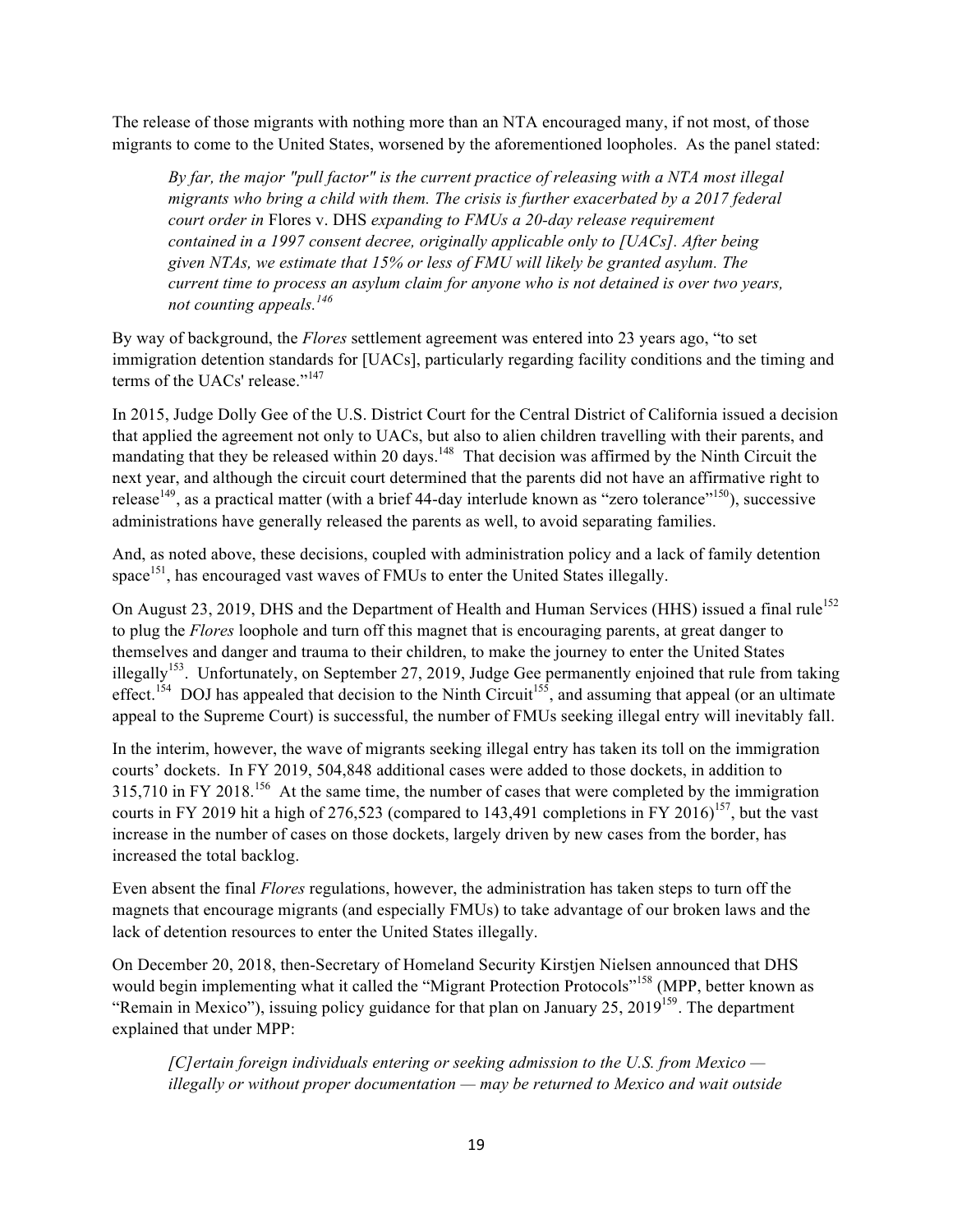## *of the U.S. for the duration of their immigration proceedings, where Mexico will provide them with all appropriate humanitarian protections for the duration of their stay. 160*

News reports indicate that more than 57,000 migrants have been returned to Mexico as of early January to await their removal proceedings, even as DHS is considering changes to the policy that are aimed at speeding up the proceedings in those cases, including conducting court proceedings at or near the ports of entry.<sup>161</sup> There are currently two of those so-called "tent courts" in operation, at Laredo and Brownsville.<sup>162</sup>

I returned last week from the "tent court" in Laredo, and the name is a bit of a misnomer. Proceedings are actually conducted in air conditioned and heated trailers configured to resemble court rooms, with the IJs that I saw appearing from the San Antonio Immigration Court via video teleconference (VTC) (I watched proceedings from both ends of the process, both in Laredo and in San Antonio). The screens in the court were large and clear, the audio was likely better than it was in my court room at the York Immigration Court, and alien respondents were able to have their documents scanned in while they were in court and sent to the remote IJs.

Most importantly, however, the IJs took great pains to ensure that the aliens who were appearing in these cases received due process—and in fact, more rights than are required by law. Notably, when one unrepresented alien expressed a fear of returning to Mexico because of cardiac issues, the IJ directed the ICE attorney to have the respondent interviewed by a USCIS asylum officer before she was returned, a request to which the attorney instantly acceded.

In another development, on July 16, 2019, EOIR and USCIS issued an interim final rule (IFR) that limits asylum eligibility for aliens who have entered or attempted to enter the United States across the southwest border without first seeking asylum or protection under CAT in a third country (that is, a country that is not the one from which they are seeking asylum or CAT) that they passed through in route to the United States.<sup>163</sup> As I have explained:

*In essence, under the IFR, an asylum applicant would be subject to a "third-countrytransit bar" from eligibility for that protection if the applicant is apprehended entering or attempting to enter the United States across the Southwest border without first applying for protection in a third country that the alien passed through on the way. There are exceptions to that bar, however, for an alien who demonstrates: (1) that the alien only transited through countries that were not parties to the 1951 United Nations Convention relating to the Status of Refugees, the 1967 Protocol Relating to the Status of Refugees, or the CAT, or (2) that the alien was a victim of "a severe form of trafficking in persons," as defined by regulation. 164*

That IFR had been enjoined by a district court judge on September 9, 2019, an injunction that was partially lifted by the Ninth Circuit on September 10, 2019, before the injunction was stayed pending a full disposition of the government's appeal of that case by the Supreme Court on September 11, 2019.<sup>165</sup>

Similarly, on November 19, 2019, EOIR and USCIS issued an IFR captioned "Implementing Bilateral and Multilateral Asylum Cooperative Agreements Under the Immigration and Nationality Act."<sup>166</sup> That IFR implements the diplomatic efforts of the administration with the Northern Triangle of Central America (NTCA) countries of El Salvador, Guatemala, and Honduras (the countries of nationality of the vast majority of FMUs and UACs who were apprehended by Border Patrol in FY 2019<sup>167</sup>), to share the burden of protecting refugees with our regional partners.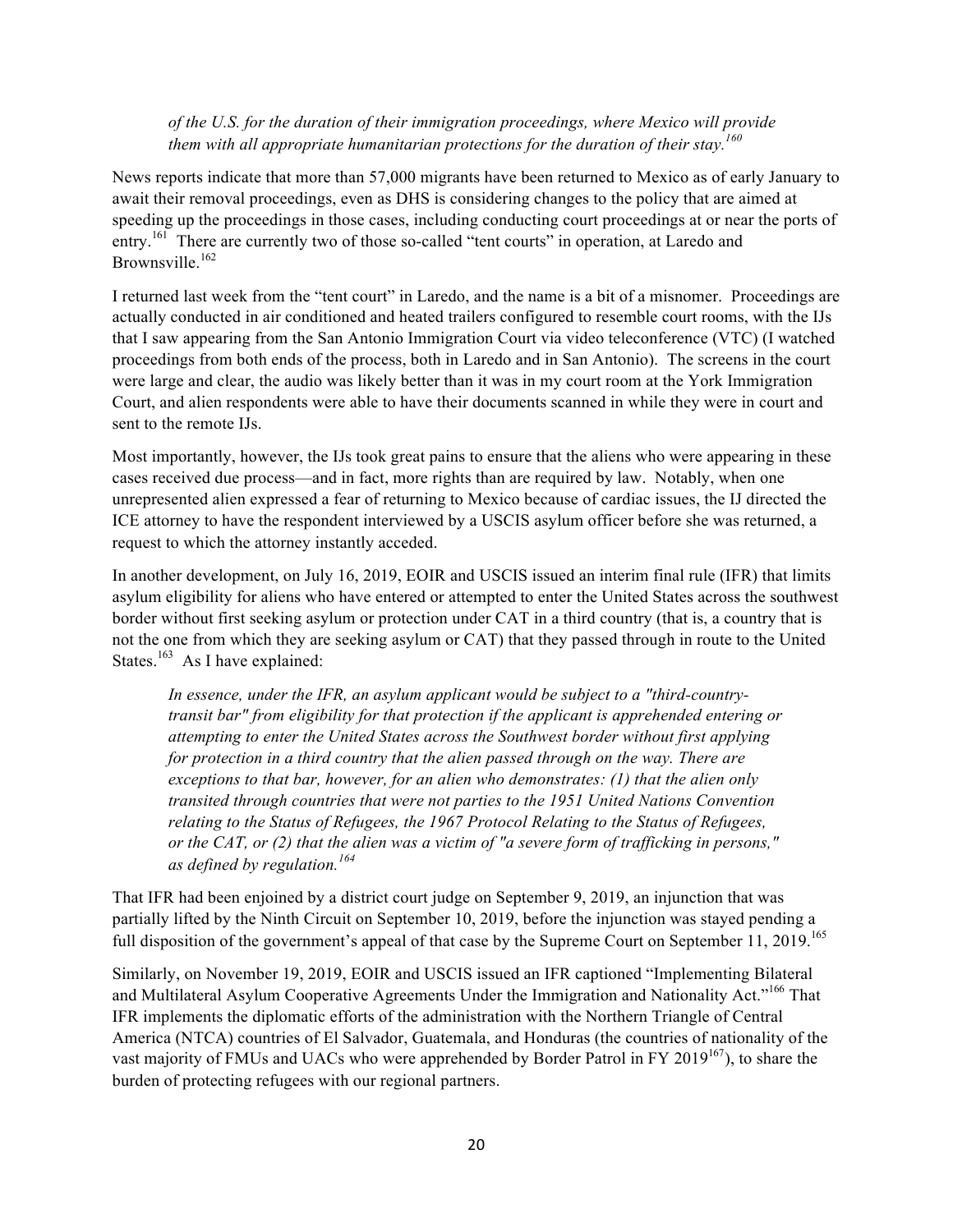The IFR modifies existing regulations to provide for the implementation of Asylum Cooperative Agreements ("ACAs"), also known as "safe-third country agreements," that the United States enters into pursuant to section  $208(a)(2)(A)$  of the INA<sup>168</sup>, and allows asylum officers and IJs to send third-country asylum applicants to a country with which the United States has an ACA to apply for asylum.<sup>169</sup>

As the IFR explains:

*Hundreds of thousands of migrants have reached the United States in recent years and have claimed a fear of persecution or torture. They often do not ultimately establish legal qualification for such relief or even actually apply[] for protection after being released into the United States, which has contributed to a backlog of 987,198 cases before the Executive Office for Immigration Review (including 474,327 asylum cases), each taking an average of 816 days to complete. Asylum claims by aliens from El Salvador, Guatemala, and Honduras account for over half of the pending asylum cases.*

*To help alleviate those burdens and promote regional migration cooperation, the United States recently signed bilateral ACAs with El Salvador, Guatemala, and Honduras in an effort to share the distribution of asylum claims. Pending the Department of State's publication of the ACAs in the United States Treaties and Other International Agreements series in accordance with 1 U.S.C. 112a, the agreements will be published in a document in the Federal Register. <sup>170</sup>*

The U.S. government began to send migrants to Guatemala pursuant to the ACA with that country in November 2019<sup>171</sup>, and has sent some 230 Hondurans and El Salvadorans to Guatemala by late January.<sup>172</sup>

The administration engaged in other diplomatic efforts as well to limit the tide of migrants overwhelming the border illegally. In particular, Mexico deployed units of its newly formed National Guard to secure its southern border with Guatemala in response to a tariff threat from the president in June  $2019$ .<sup>173</sup> As the *Washington Post* explained:

*One approach the Mexican government has taken is to dispatch security agents including those working with the country's migration agency — to checkpoints north of the border. It is a similar approach to that of U.S. Border Patrol, which apprehends a large number of migrants at "interior" checkpoints.*

*Because a large number of migrants — especially those from Guatemala — are traveling by bus through Mexico, U.S. officials have suggested that Mexico should be able to easily identify and shutter smuggling operations. 174*

As my colleague, Jason Peña, reported on November 12, 2019:

*Through October, 62,299 people have applied for asylum in Mexico this year, nearly triple the 21,057 who applied during the same period last year. The number of applicants so far this year exceeds the previous six full years combined. 175*

These efforts have also prompted the governments of the NTCA countries to take renewed interest in conditions for their own people—with positive results. For example, as I reported on October 3, 2019:

*El Salvador, one of the three Northern Triangle countries of Central America (along with Honduras and Guatemala) has seen its crime rate drop by half, as new President Nayib Bukele has sent police to fight extortion and seal the country's border.*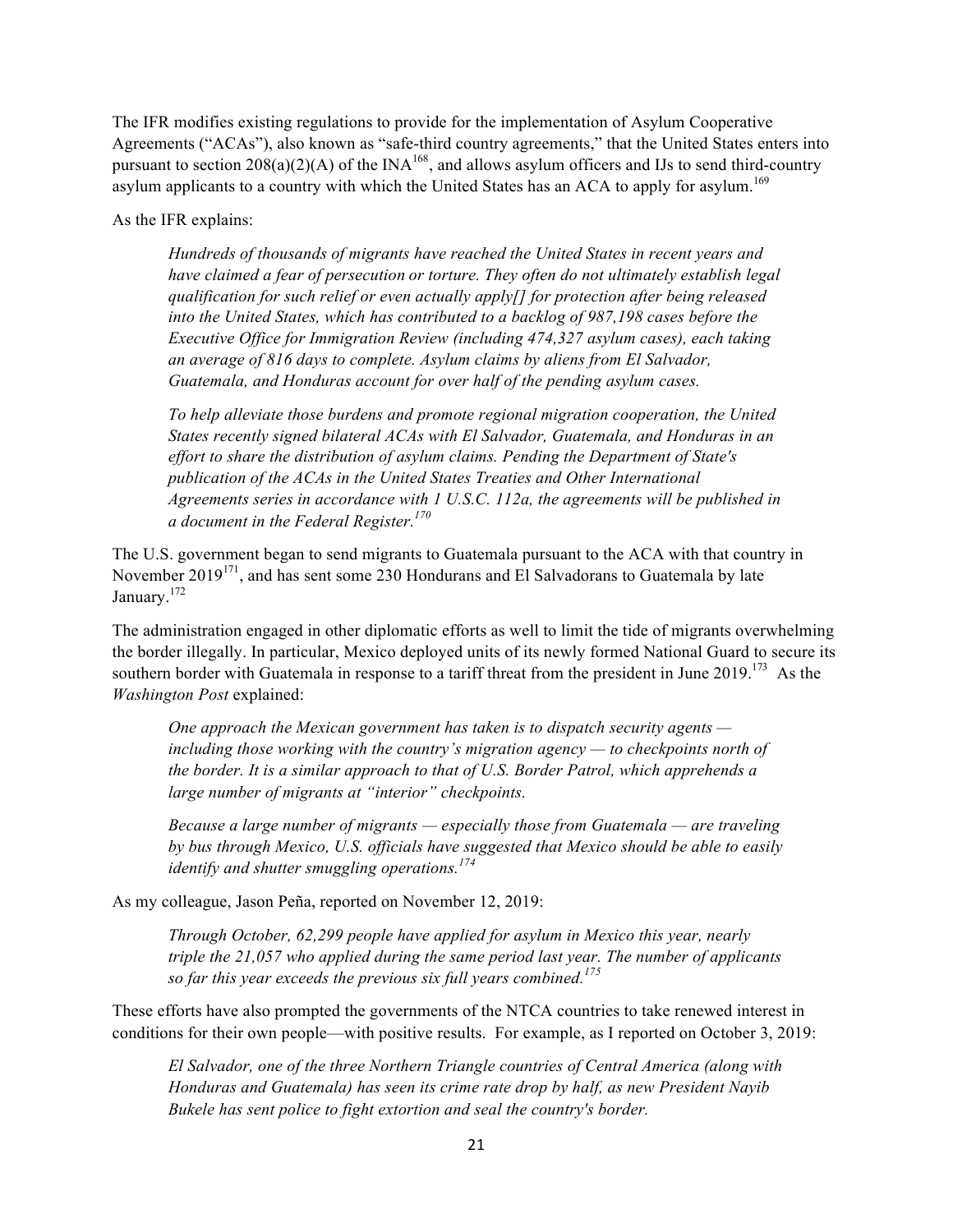*AP reported on August 16:*

*El Salvador's justice minister says the country's homicide rate has fallen to about 4.4 killings a day since June, about half of 2018 levels.*

*The country of 6.5 million people recorded 3,340 killings in 2018, or about nine a day. The bloodiest year of 2015 saw 6,425 homicides, or 17.6 a day.*

*Justice Minister Rogelio Rivas said Friday that "homicides are declining across the country."* 

*\* \* \* \** 

*As President Bukele told Martha McCallum on Fox News on September 26: "Whose job is it to fix El Salvador? It's El Salvador's job, right? So, we have [taken] the problem as our own." 176*

Similarly, as I wrote on June 11, 2019:

*In an eye-opening interview with Stephanie Hamill of the Daily Caller, Guatemalan Minister of Governance Enrique Degenhart explained some of the causes and effects of the exodus of that country's nationals. He stated that the "macroeconomic numbers" in Guatemala "are very good. We have actually the lowest criminal rates in the country that we have had for the past 15 or 20 years. Which means that the [departure of Guatemalan nationals is] probably not a factor of economics or security."*

*Instead, he pointed to pull factors from Mexico that were encouraging the northward movement of migrants. He explained that Mexico has been granting "visas and other kinds of work permits and situations" that "enhance the interests of our Guatemalans in using Mexico on the route to get to the U.S." He agreed that most of the Guatemalans are "economic migrants", and are coming to this country looking for jobs.*

*He did not want to discourage those Guatemalans who are leaving to legitimately look for asylum, but contended that there are "different processes that can be solved either incountry or in a neighboring country that does not necessarily mean that they have to come up [to the United States] in an irregular way." He asserted that the Guatemalan government is effectively adjudicating asylum claims, and that Guatemala is a better country for those seeking assistance than Mexico.*

*With respect to the departure of its nationals, he admitted that Guatemala would not be feeling the effects in the short term, but that in the near future and in a few years Guatemala "will be skipping a generation." "When minors are being taken on the route," he contended, "that is something that we have to worry about." He expressed a feeling that there is an "additional activity" leading to the departure of minors that "may be a criminal activity." The minister specifically referred to a case of a 50-year-old national of a Central American country who was arrested and prosecuted after purchasing a six-month-old baby to facilitate his entry into the United States. For \$100.*

*Transnational criminal organizations, he contended, are well-organized and have a "marketing organization" that uses various popular social media to "put out offers" to the Guatemalan population. He also complained about the disconnect between the*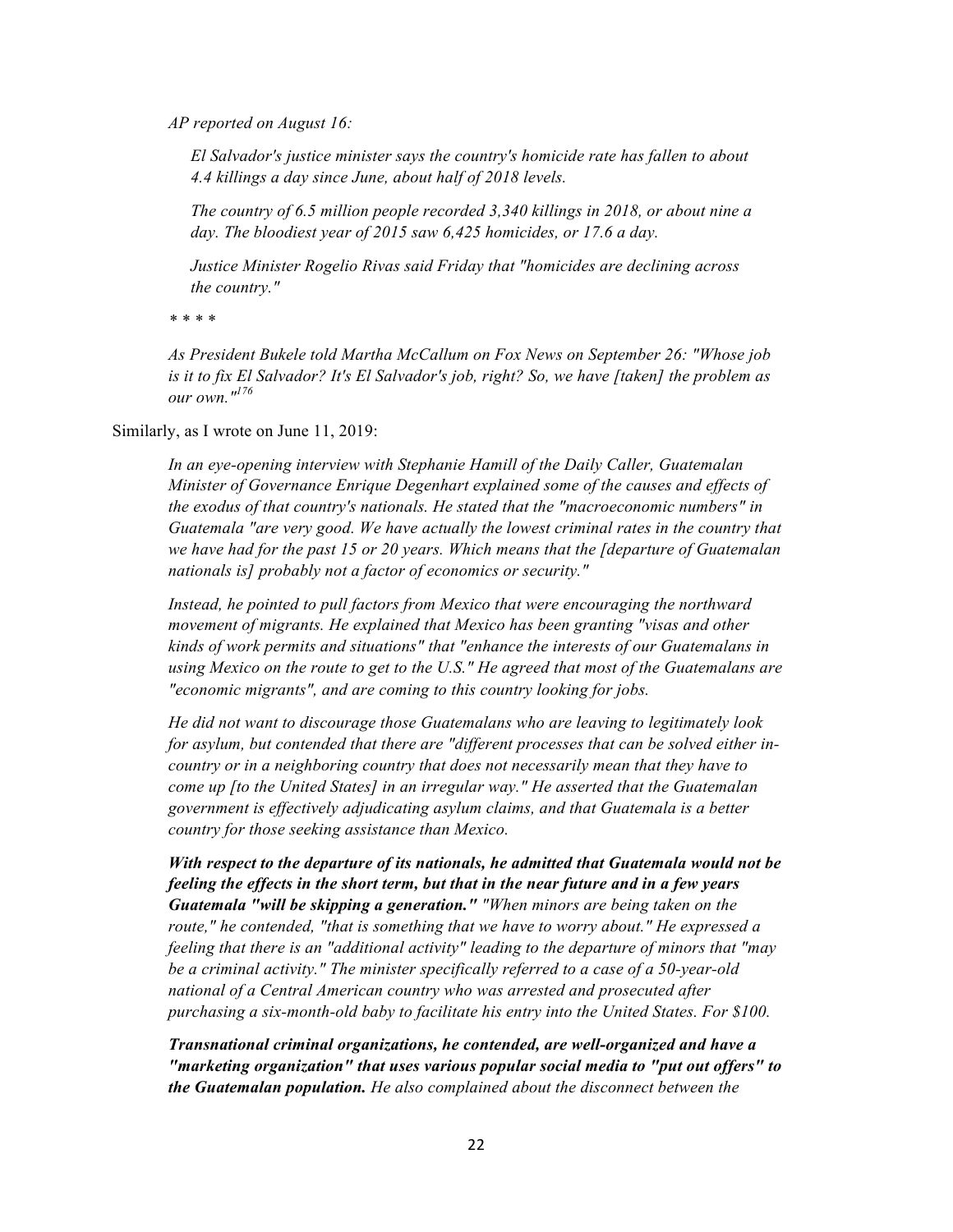*pictures of Guatemalans who have successfully made it to the United States (which are*  shown in the country), and the risks along the route, which are not. [Emphasis added].<sup>177</sup>

The last point could likely be made in this country, as well.

As a result of these efforts, the number of migrants apprehended by CBP entering illegally and at the ports of entry along the southwest border began to drop, falling from the aforementioned 144,116 in May 2019 to 52,546 in September 2019, to 40,620 by December 2019, an almost 72 percent decrease in seven months.<sup>178</sup> Consequently, in September 2019, then-Acting Homeland Security Secretary Kevin McAleenan announced that widespread "'catch and release' for Central American families arriving at the border" would be ended. $179$  As he explained:

*"With some humanitarian and medical exceptions, DHS will no longer be releasing family units from Border Patrol Stations into the interior. . . . This means that for family units, the largest demographic by volume arriving at the border this year, the courtmandated practice of catch and release, due to the inability of DHS to complete immigration proceedings with families detained together in custody, will have been mitigated. This is a vital step in restoring the rule of law and integrity to our immigration system."* 

This decrease in illegal entries along the border has been matched by a decrease in credible fear claims. Case receipts of such claims dropped from 10,854 in June 2019 to 4,782 in September 2019, a 56-percent decrease in three months.<sup>180</sup>

Such decreases will, by themselves, significantly relieve additional pressure on the immigration courts' dockets, as explained above. And, as noted, cases involving UACs and families are generally more complex (and time-consuming), so a decline in the number of those cases will provide even more relief to the IJs.

That said, however, the reassignment of immigration judges under section 5(c) of the aforementioned order has (or is likely to have) caused delays in the short term in the courts from which they were reassigned.<sup>181</sup> In the long run, however, by deterring future illegal entries of aliens who will never appear on court dockets, the result of this change in policy should be a net decrease in the immigration courts' backlog.

# Change in Interior Enforcement Policy

A change in message and policy as it relates to interior enforcement will likely have a positive effect on the backlog as well, if those polices are allowed to take effect and are not impeded.

On the same day the president issued the Executive Order above, January 25, 2017, he issued Executive Order 13768, "Enhancing Public Safety in the Interior of the United States."<sup>182</sup> Section 2 of that order, captioned "Policy," makes clear that the policy of the executive branch is to:

*(a) Ensure the faithful execution of the immigration laws of the United States, including the INA, against all removable aliens, consistent with Article II, Section 3 of the United States Constitution and section 3331 of title 5, United States Code;*

*(b) Make use of all available systems and resources to ensure the efficient and faithful execution of the immigration laws of the United States;*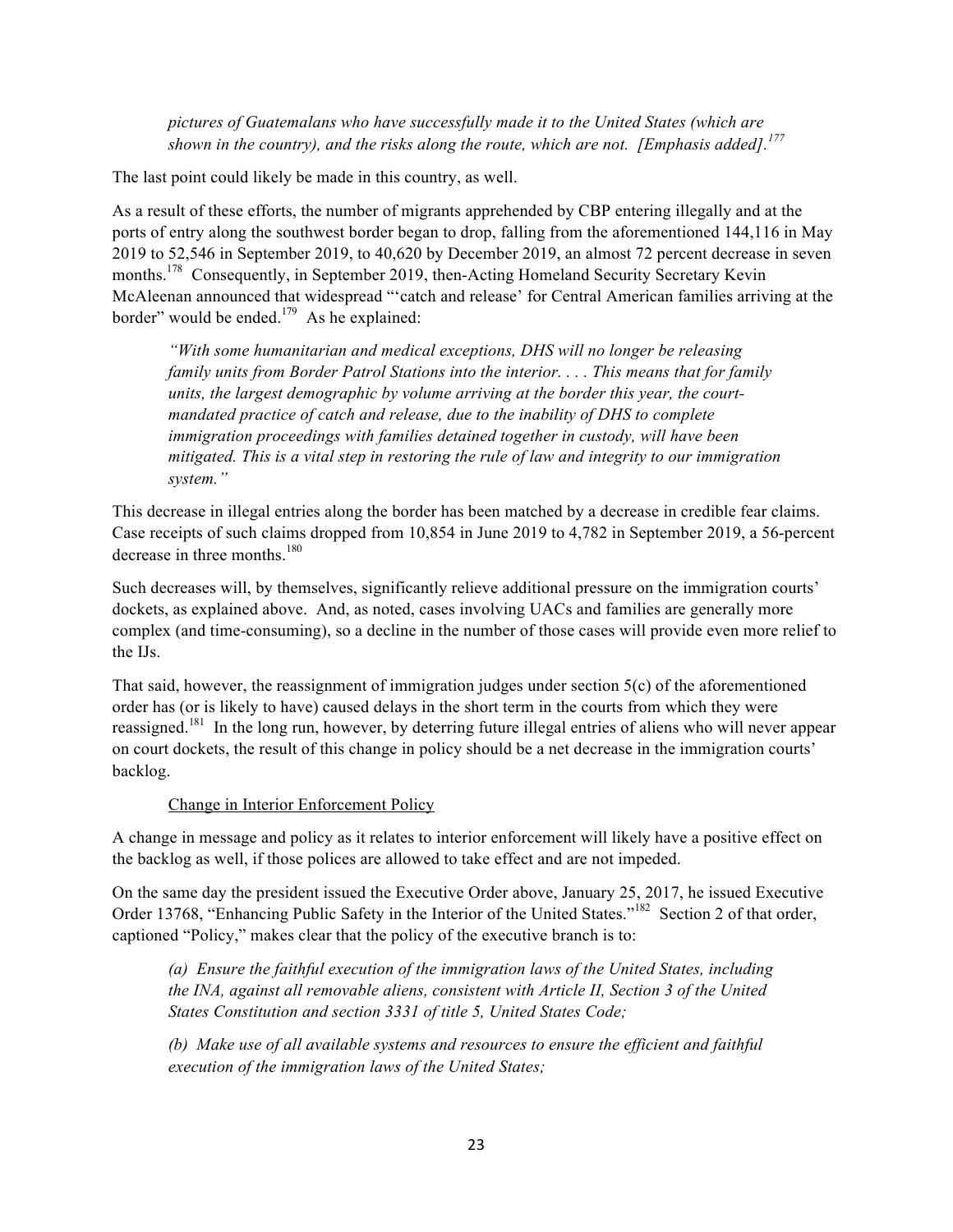*(c) Ensure that jurisdictions that fail to comply with applicable Federal law do not receive Federal funds, except as mandated by law;* 

*(d) Ensure that aliens ordered removed from the United States are promptly removed; and*

*(e) Support victims, and the families of victims, of crimes committed by removable aliens*. 183

That policy was echoed in statements made by then-Acting ICE Director Thomas Homan on Capitol Hill.<sup>184</sup> In his June 13, 2017 written testimony before the House Committee on Appropriations, Subcommittee on Homeland Security, Homan stated:

*To ensure the national security and public safety of the United States, and the faithful execution of the immigration laws, our officers may take enforcement action against any removable alien encountered in the course of their duties who is present in the U.S. in violation of immigration law*. 185

Press reports state that in his oral testimony, Homan similarly told the Subcommittee: "If you're in this country illegally and you committed a crime by being in this country, you should be uncomfortable, you should look over your shoulder. You need to be worried  $\ldots$ ."<sup>186</sup>

Homan contrasted ICE's current efforts in enforcing the immigration laws with those of the prior administration:

*Under prior enforcement priorities, approximately 345,000, or 65 percent, of the fugitive alien population were not subject to arrest or removal. President Trump's EOs have changed that. As a result, ICE arrests are up 38 percent since the same time period last year, charging documents issued are up 47 percent, and detainers issued are up 75 percent. Thus far in this fiscal year, through May 15, 2017, [ICE Enforcement and Removal Operations (ERO)] has removed 144,353 aliens from the United States and repatriated them to 176 countries around the world; these are aliens who posed a danger to our national security, public safety, or the integrity of the immigration system. Of those removed, 54 percent (78,301) had criminal convictions. ERO has also issued 78,176 detainers and 63,691 charging documents; maintained an average daily population of 39,610 in detention; and monitored an average of 70,044 participants daily under the Intensive Supervision Appearance Program (ISAP) III contract or Alternatives to Detention (ATD) program*. 187

Unfortunately, the crisis at the border subsequently limited ICE's efforts to enforce the immigration laws in the interior in FY 2019. In December 2019, the agency issued its "Fiscal Year 2019 Enforcement and Removal Operations Report."<sup>188</sup> That report explained:

*Th[e] sustained increase in migration [across the southwest border] has stretched resources across the U.S. government, requiring ERO to redirect its enforcement personnel and detention capacity to support border enforcement efforts as well as a significantly increased detained population. This has negatively impacted the number of ERO's interior arrests, as well as the percentage of removals stemming from such arrests, and has also changed the overall composition of ICE's detained population. Because much of ERO's limited detention capacity has been dedicated to housing aliens arrested by CBP, many of whom are subject to mandatory detention under U.S.*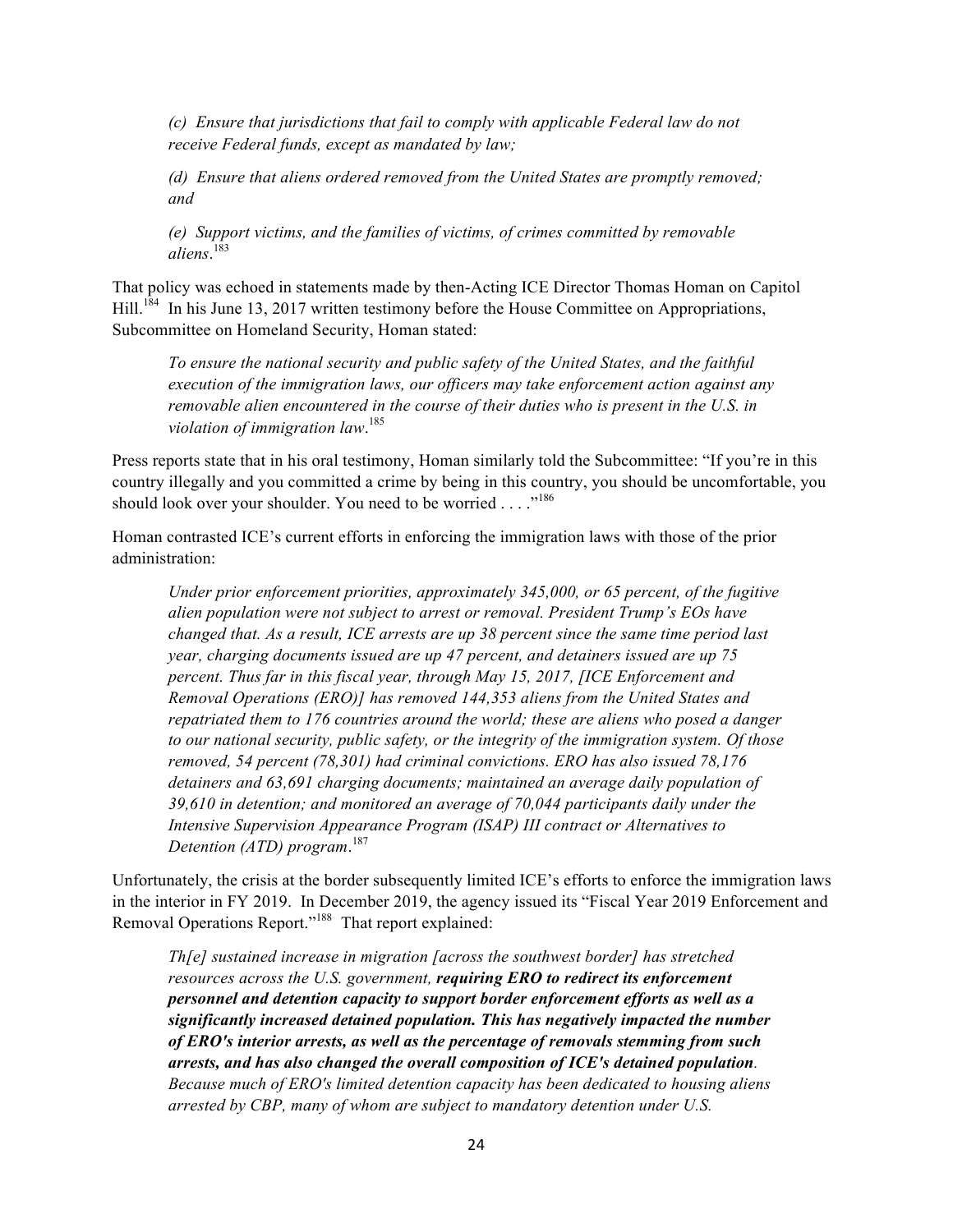*immigration laws regardless of criminality, the increase in border apprehensions has resulted in a lower overall percentage of ICE detainees who have a criminal history (the vast majority of those arrested by ERO in the interior have criminal convictions or pending criminal charges, while those arrested by CBP at the border often do not have any known criminal history). [Emphasis added.] 189*

In fact, that report showed that only 27 percent of all aliens detained by ICE were arrested by the agency (73 percent had been apprehended by CBP), and that whereas 54 percent of the average daily population of aliens in FY 2018 had been detained by ICE, only 40 percent in FY 2019 were.<sup>190</sup>

Most significantly, ICE reported:

*As the ICE National Docket has continued to grow over the last several years, the number of fugitive aliens [aliens under a final order of removal, deportation, or exclusion] on the non-detained docket has continued to grow as well. At the end of FY 2019, the number of fugitives stood at 595,430, an increase from 565,892 in FY 2018 and 540,836 in FY 2017. The continued growth of the fugitive backlog is a direct result of the pressures placed on the immigration system by the crisis at the Southwest Border, as well as the fact that ICE's Fugitive Operations resources have remained static for many years in the absence of additional appropriations. 191*

Put another way, due to a failure of Congress to increase appropriations in ICE detention in the face of the surge at the border in FY 2019, more fugitives—alien respondents who have received due process and been ordered to leave-- has increased significantly.

This has significant implications for the immigration-court backlog. If alien respondents know that they will not be removed at the end of their proceedings, they will be less likely to comply with the orders of the court, and in particular orders to appear for their hearings, just as the CBP Families and Children Care Panel had warned in its April report, referenced above.

In fact, the total number of *in absentia* removal orders for non-detained respondents in removal, deportation, and exclusion proceedings has skyrocketed, going from 19,274 in FY 2012 to 89,919 in FY 2019: a 367 percent increase. $192$ 

It also means that removal proceedings in non-detained cases are largely just for show—if the decision goes against the alien respondent. All of the court resources expended on those aliens are for naught if they know they will not be removed in the end.

The crisis at the border and Congress's failure to appropriate sufficient resources for ICE also limited the number of aliens whom ICE ERO was able to arrest in the interior of the United States. In FY 2018, ICE ERO arrested 158,581 aliens, 105,140 of whom were convicted criminals, 32,977 of whom had pending charges, and a mere 20,464 of whom had other immigration violations<sup>193</sup>.

By FY 2019, that had dropped to 143,099 administrative ERO arrests, 92,108 of whom had criminal convictions and 31,020 of whom had pending charges.<sup>194</sup> Only 19,971 had "other immigration violations."<sup>195</sup> While this had a positive effect on the IJs' dockets (because fewer aliens were arrested, and therefore placed into removal proceedings), it had dire effects for public safety:

*ERO continues to carry out its public safety mission with limited resources, and as a result, many of the criminal aliens it arrests have extensive criminal histories with multiple convictions or pending charges. Of the 123,128 ERO administrative arrests in*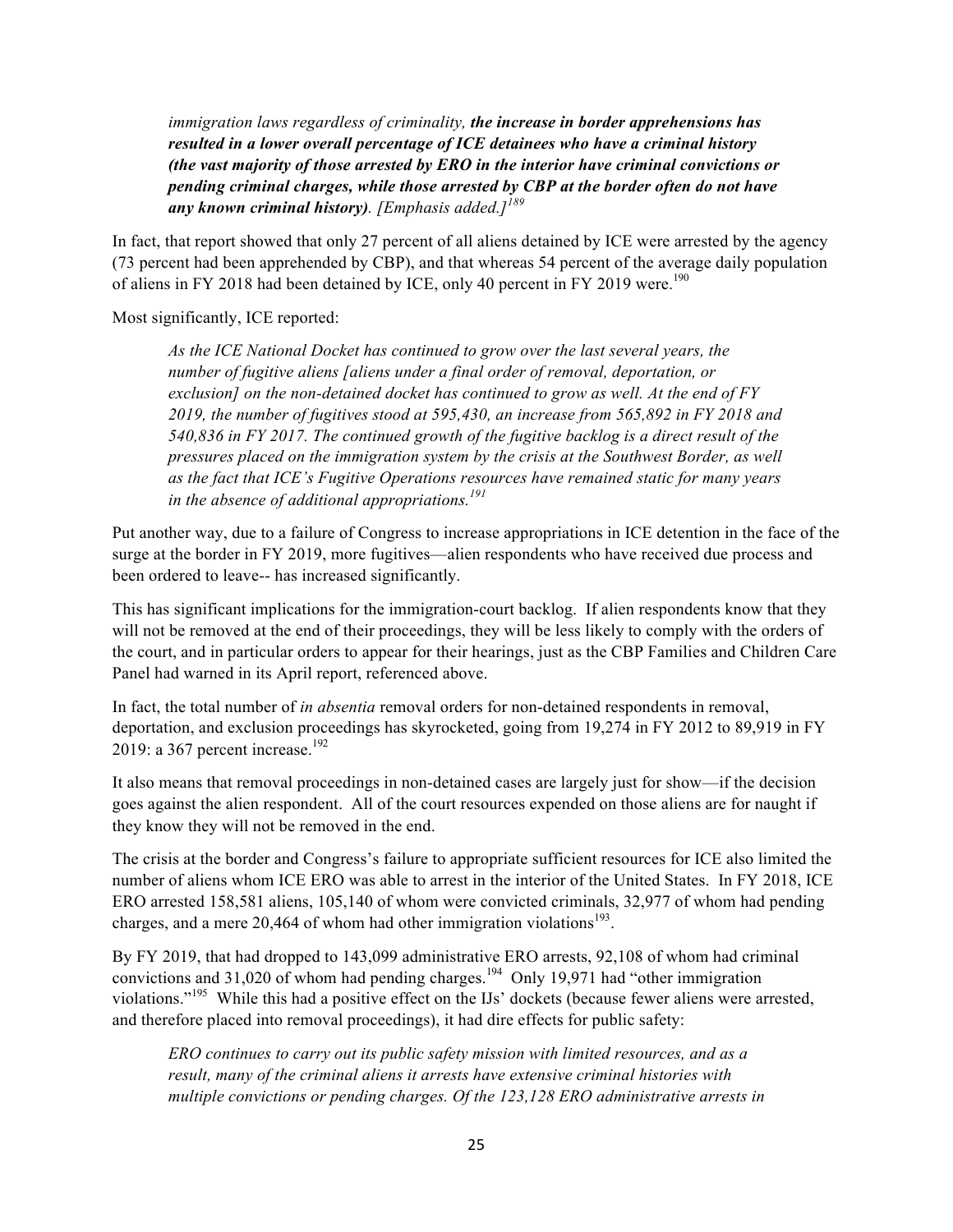*FY 2019 with criminal convictions or pending criminal charges, the criminal history for this group represented 489,063 total criminal convictions and pending charges as of the date of arrest, which equates to an average of four criminal arrests/convictions per alien, highlighting the recidivist nature of the aliens that ICE arrests. 196*

In the long run, however, the lack of resources that ICE ERO has to perform its mission in the interior of the United States will cause more aliens to enter the United States illegally, safe in the knowledge that if they avoid CBP enforcement, they will be able to live in the United States indefinitely, or if they are apprehended, they can claim credible fear, pass the low bar therefor, and reside in the United States, again, indefinitely, while their removal proceedings plod along.

A decrease in the number of aliens who are detained entering illegally at the border will alleviate this strain on the immigration courts' dockets, but it will also free up ICE ERO to arrest more aliens illegally present in the United States. In the short run, that will add cases to the courts' dockets, but in the long run, it will reduce the incentives for migrants to enter illegally to begin with.

Congress can help. Increased funding for detention will make it less likely that aliens with nonmeritorious cases will remain in the court system. Logic and experience indicate that aliens enter the United States illegally to remain at large in the United States; assume for purposes of argument that they enter to work to provide for themselves and their families. The longer that the alien is able to remain at large and work, therefore, the better for that alien. If the alien is detained and cannot work, however, there is no longer an incentive to remain; instead, accepting an order of removal or a grant of the privilege of voluntary departure is therefore more advantageous to the alien than continued detention.

## Rescission of DAPA

The rescission of the Memorandum Providing for Deferred Action for Parents of Americans and Lawful Permanent Residents ("DAPA") by the Secretary of Homeland Security on June 15,  $2017^{197}$ , ended a policy that needlessly extended removal proceedings, burdening the immigration courts. As USCIS has explained DAPA:

*On November 20, 2014, the President announced a series of executive actions to crack down on illegal immigration at the border, prioritize deporting felons not families, and require certain undocumented immigrants to pass a criminal background check and pay taxes in order to temporarily stay in the U.S. without fear of deportation.*

*These initiatives include: . . . Allowing parents of U.S. citizens and lawful permanent residents to request deferred action and employment authorization for three years, in a new [DAPA] program, provided they have lived in the United States continuously since January 1, 2010, and pass required background checks*. 198

MPI estimated that as many as 3.7 million aliens could have been covered by DAPA.<sup>199</sup> Many aliens who were in removal proceedings at the time that DAPA was announced sought, and were granted, continuances to assess their eligibility and apply for that benefit, even though federal District Court Judge Andrew Hanen blocked that program from going into effect in February 2015.<sup>200</sup> The ending of the program should clear the way for the completion of those cases.

## DOJ Guidance on Continuances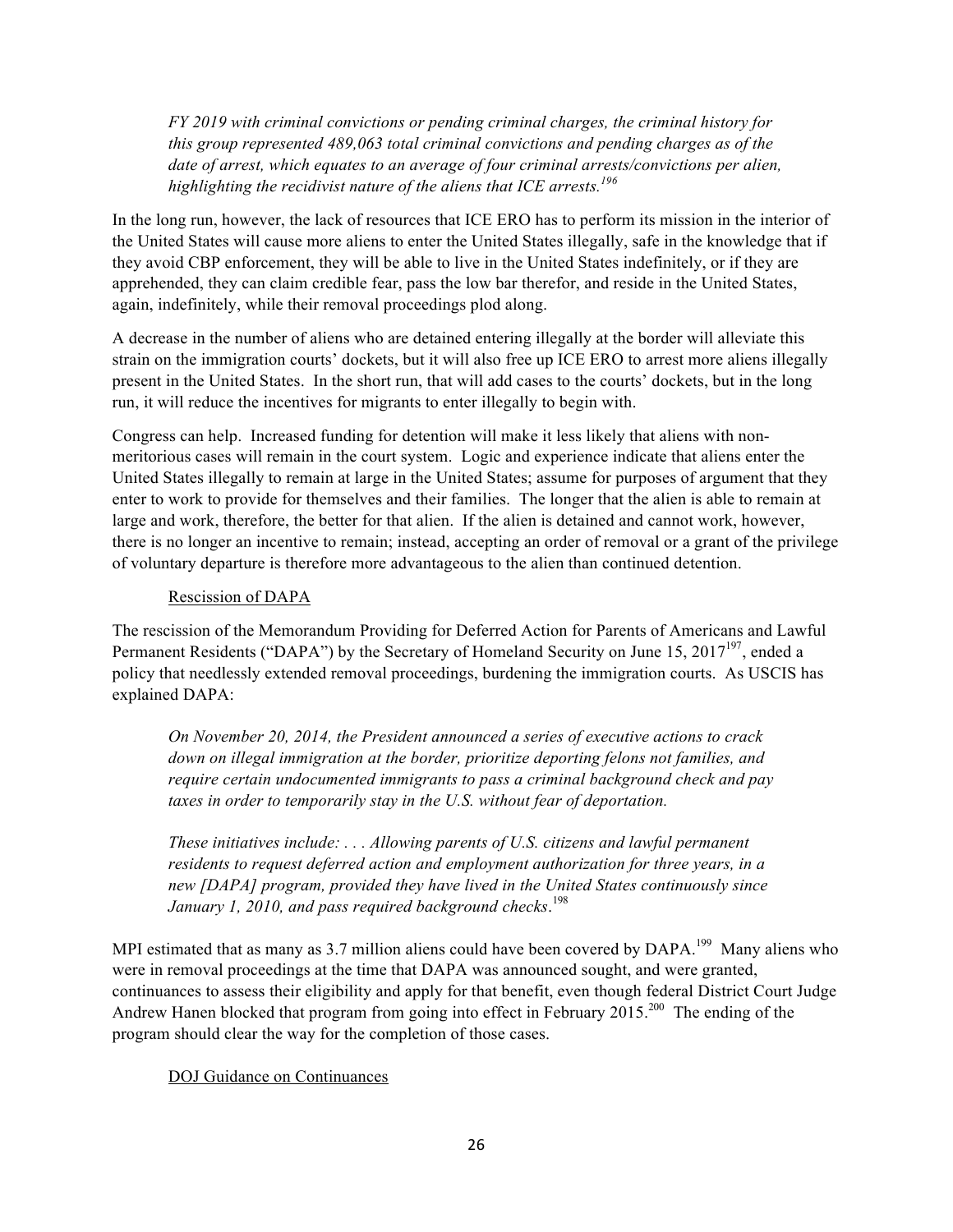Significantly for purposes of the backlog, EOIR and the attorney general have taken steps to provide guidance to IJs in ruling on continuances in removal proceedings. As I explained above, there is currently little downside for an IJ who grants a continuance, but the judge may face significant problems if he or she denies one.

First, EOIR, on July 31, 2017, issued an operating policies and procedures memorandum (OPPM) to curb the number of continuances that immigration judges issue. That OPPM,  $17-01^{201}$ , captioned "Continuances," states:

*This [OPPM] ... is intended to provide guidance to assist Immigration Judges with fair and efficient docket management relating to the use of continuances. It is not intended to limit the discretion of an Immigration Judge, and nothing herein should be construed as mandating a particular outcome in any specific case. Rather, its purpose is to provide guidance on the fair and efficient handling of motions for continuance in order to ensure that adjudicatory inefficiencies do not exacerbate the current backlog of pending cases nor contribute to the denial of justice for respondents and the public.*

This OPPM expands on an earlier one, OPPM  $13-01^{202}$ , which delineated in more general terms the factors that IJs should follow in ruling on continuances.

Importantly, the OPPM states:

*Overall, while administrative efficiency cannot be the only factor considered by an Immigration Judge with regard to a motion for continuance, it is sound docket management to carefully consider administrative efficiency, case delays, and the effects of multiple continuances on the efficient administration of justice in the immigration courts. This consideration is even more salient in cases where the respondent is detained. In all cases, an Immigration Judge must carefully consider not just the number of continuances granted, but also the length of such continuances. Most importantly, Immigration Judges should not routinely or automatically grant continuances absent a showing of good cause or a clear case law basis. 203*

This OPPM provides a basis for denial of continuances where good cause is not shown, a critical protection for IJs in ruling on such motions.

Noting the "strong incentive by respondents in immigration proceedings to abuse continuances," the OPPM directs IJs to "be equally vigilant in rooting out continuance requests that serve only as dilatory tactics."<sup>204</sup> The OPPM provides guidance to IJs to follow in considering requests for continuances for aliens to obtain counsel, for attorney preparation, and for continuances of merits hearings. 205 It also addresses the "rare" requests for continuances by the government.<sup>206</sup>

In an additional move intended to reduce the backlog facing the immigration courts by providing additional bright-line rules for IJs to follow in adjudicating continuances, then-Attorney General Jeff Sessions, using his certification authority 207, issued a decision on August 16, 2018, in *Matter of L-A-B-R-* . *208*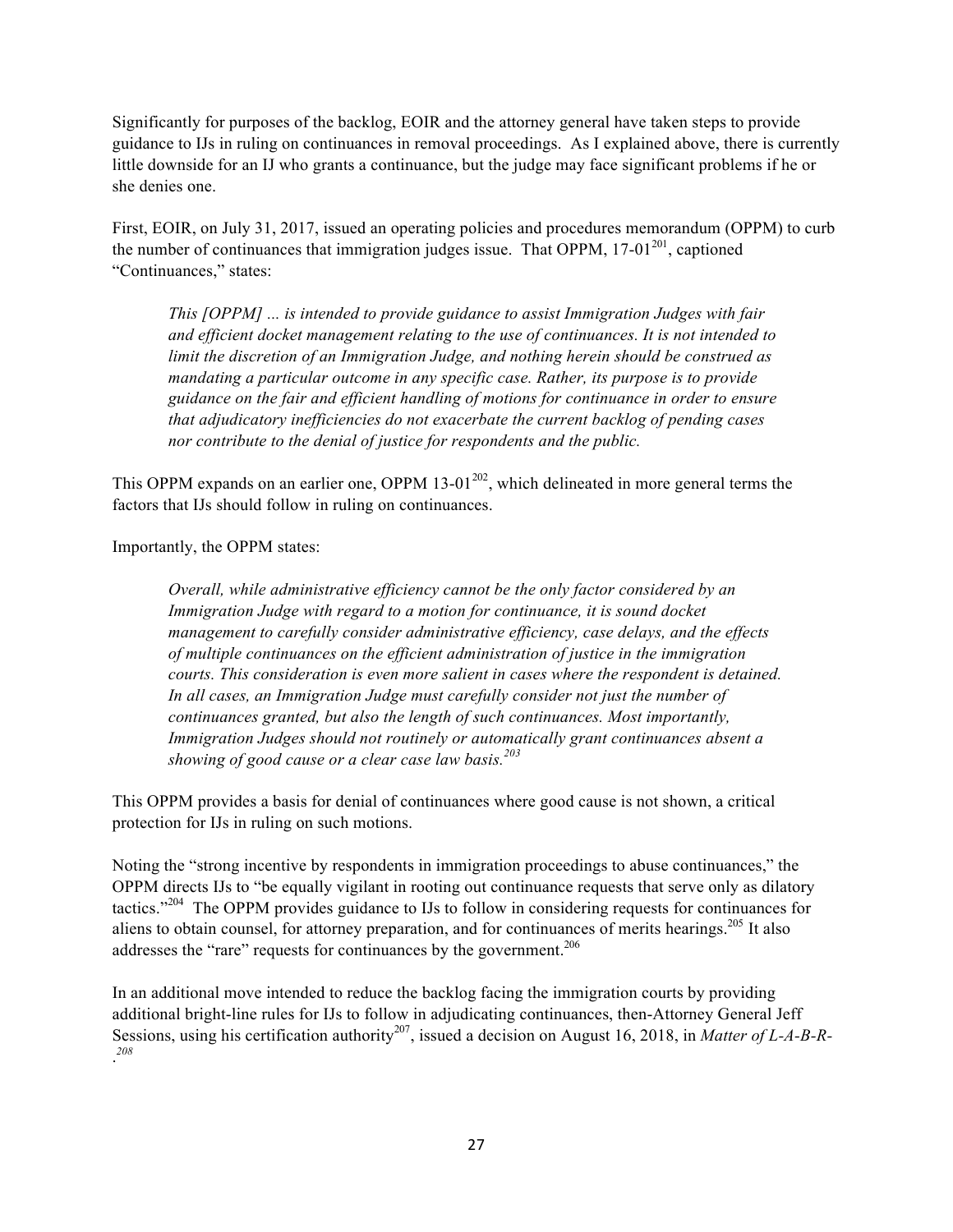Before I continue, I believe that it is important to explain the attorney general's certification authority, which is little understood, even by many immigration practitioners.

Under section  $103(a)(1)$  of the INA, "determination and ruling by the Attorney General with respect to all questions of law shall be controlling." I will discuss this provision further below, but this authority has been promulgated in one manner by regulation at  $8 \text{ C.F.R. } \S 1003.1(h)(1)(i)$ :

*Referral of cases to the Attorney General.*

*(1) The Board shall refer to the Attorney General for review of its decision all cases that:*

*(i) The Attorney General directs the Board to refer to him.*

Alberto Gonzales, who served as attorney general in the George W. Bush administration, and Patrick Glen, senior litigation counsel DOJ's Office of Immigration Litigation (OIL), discussed the underuse of certification by the Obama administration in a 2016 article in the Iowa Law Review.<sup>209</sup> They noted:

*"This certification power, though sparingly used, is a powerful tool in that it allows the Attorney General to pronounce new standards for the agency and overturn longstanding BIA precedent." This authority, which gives the Attorney General the ability "to assert control over the BIA and effect profound changes in legal doctrine," while providing "the Department of Justice final say in adjudicated matters of immigration policy," represents an additional avenue for the advancement of executive branch immigration policy that is already firmly embodied in practice and regulations. It thus may be a less controversial method by which to advance immigration policy than the executive-decree style thus far utilized by the Obama Administration. 210*

Gonzales and Glen are correct in their assertions that the certification authority is "firmly embedded in practice and regulations." It is also rooted in the INA itself.

Specifically, as noted, section  $103(a)(1)$  of the INA<sup>211</sup> states that "determination and ruling by the Attorney General with respect to all questions of law shall be controlling." Given the hundreds of thousands of removal cases that are currently pending, the attorney general would be overwhelmed if he had to decide each of these cases individually. For this reason, Congress has provided for the appointment of IJs to handle all of those cases as a preliminary matter in section  $101(b)(4)$  of the INA<sup>212</sup>, as discussed above.

To review the decisions of the 465 IJs at the nation's 63 immigration courts, past attorneys general have delegated some of their review authority to the BIA by regulation, which is found at 8 C.F.R. §  $1003.1(a)^{213}$ :

*There shall be in the Department of Justice a Board of Immigration Appeals, subject to the general supervision of the Director [of EOIR]. The Board members shall be attorneys appointed by the Attorney General to act as the Attorney General's delegates in the cases that come before them. [Emphasis added].*

In creating the BIA, however, attorneys general have retained review authority for themselves, as 8 C.F.R. § 1003.1(d)(7) makes clear: "The decision of the [BIA] shall be final except in those cases reviewed by the Attorney General in accordance with" 8 C.F.R. § 1003.1(h).<sup>214</sup> That latter regulation<sup>215</sup> states: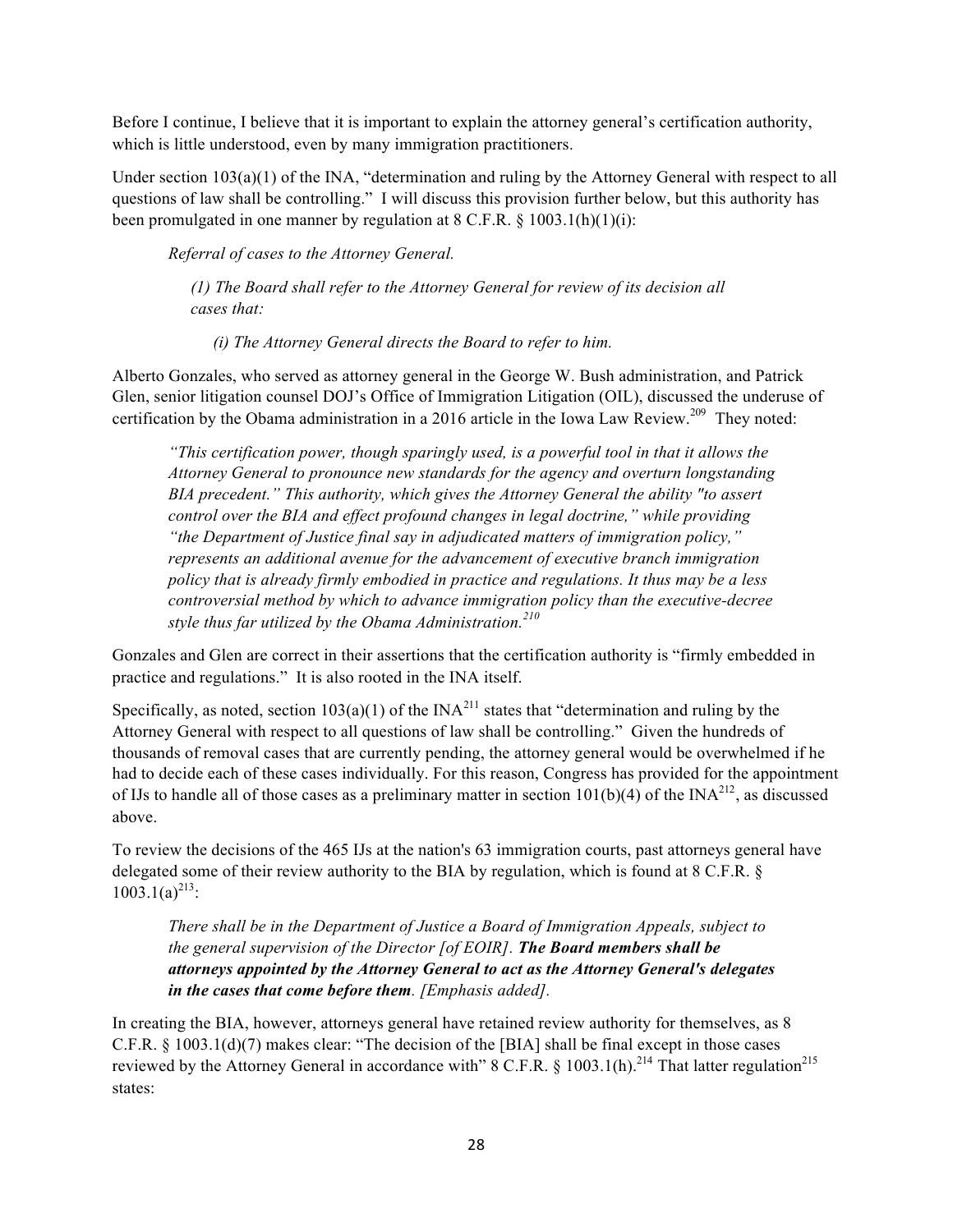*Referral of cases to the Attorney General.*

*(1) The Board shall refer to the Attorney General for review of its decision all cases that:*

*(i) The Attorney General directs the Board to refer to him.*

*(ii) The Chairman or a majority of the Board believes should be referred to the Attorney General for review.*

*(iii) The Secretary of Homeland Security, or specific officials of the Department of Homeland Security designated by the Secretary with the concurrence of the Attorney General, refers to the Attorney General for review.*

*(2) In any case the Attorney General decides, the Attorney General's decision shall be stated in writing and shall be transmitted to the Board or Secretary, as appropriate, for transmittal and service as provided in paragraph (f) of this section.*

Thus, there are three categories of cases that the attorney general may review on certification: (1) cases that the attorney general directs be referred to him; (2) cases that the BIA refers to the attorney general for consideration; and (3) cases that DHS refers to the attorney general for review.

When I was an associate general counsel at the former INS, I requested (with the concurrence of the general counsel) then-Attorney General Janet Reno to review decisions of the BIA that the INS believed had been incorrectly decided. This was an important avenue for review, because there was no statutory authority for the then-INS, and is none for the current DHS, to seek review of a BIA decision by the Article III federal courts. If this authority did not exist, and the BIA erred in a decision (which happens), the government would have to live with the results, regardless of the consequences for the law, the community, and the national security.

The BIA may request attorney general review for major questions of law, or as a safeguard to ensure that a decision of importance was decided correctly. Inherent in such requests is the fact that the BIA is itself breaking new ground with respect to the immigration laws, or is interpreting a new statutory provision, or is dealing with a high-profile matter.

Finally, the attorney general may direct that a specific case be referred to him where he believes that the individual decision was in error, or to adopt a policy or legal change that would apply generally, and sometimes the attorney general does so to both correct an error in the underlying case and to change policy.

An example of the latter is *Matter of Jean*. 216 The BIA there granted a waiver of inadmissibility and adjustment of status to a Haitian national who had been admitted as a refugee. The respondent in that case had been convicted of second-degree manslaughter in connection with death of a 19-month-old child.<sup>217</sup>

In reversing that decision and ordering the respondent removed, then-Attorney General John Ashcroft make clear his disapproval of the BIA's laxity in granting immigration relief to criminals in the exercise of discretion:

*According to the respondent's signed confession, R-J- [the victim] had been left in her care that day by the boy's mother. . . . Early in the afternoon, the young child fell off a couch in the apartment and began to cry. The respondent reacted by striking the toddler's buttocks two or three times with her open hand in an attempt to quiet him. When this effort proved unsuccessful, she picked the boy up by the armpits and shook him. She then*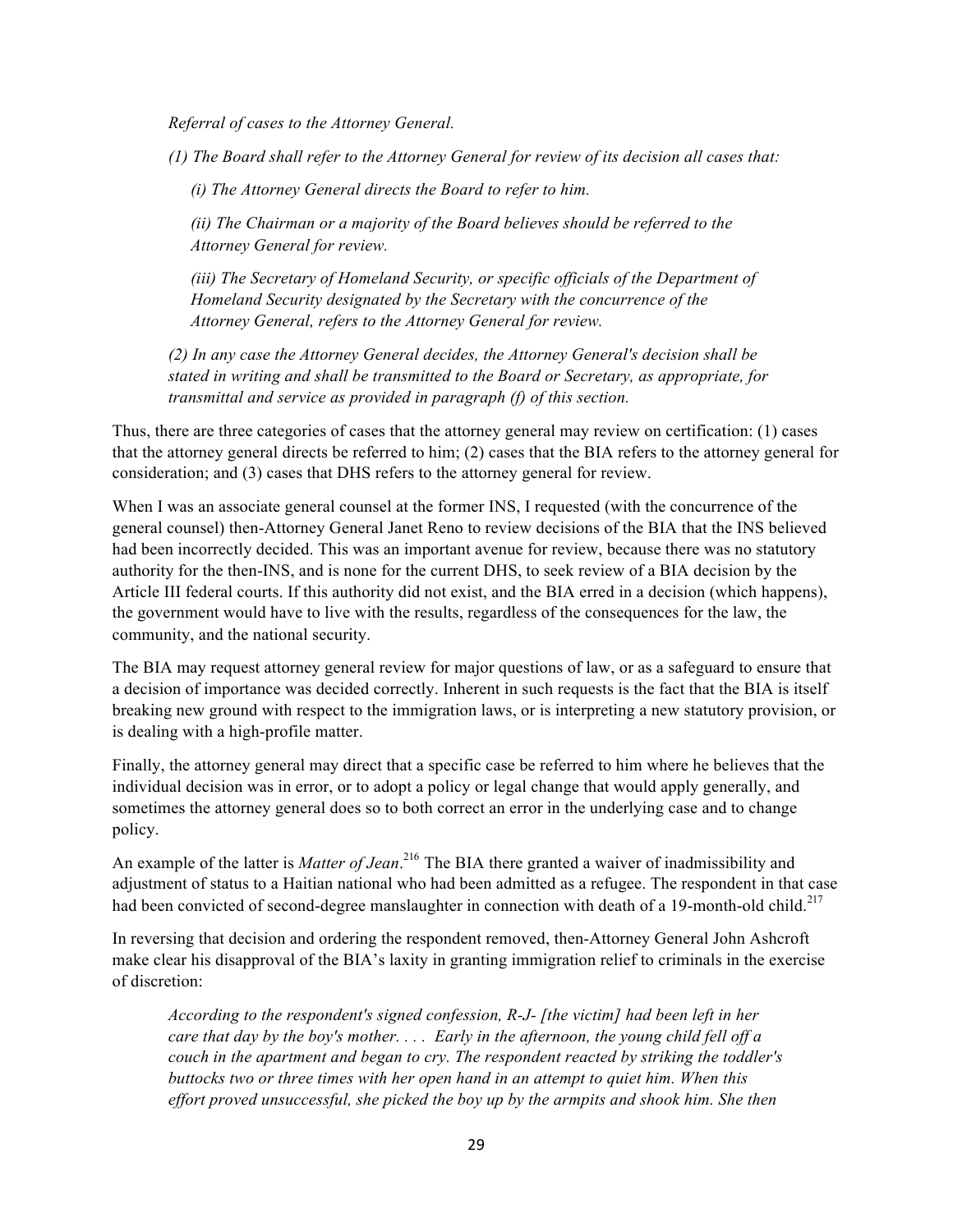hit him two or three times on the top of his head with her fist. Finally, she picked him up *again and shook him until he lost consciousness. Upon observing that the child was no longer breathing and that his eyes, although open, had stopped blinking, the respondent placed him on a bed just off the living room.*

*\* \* \* \** 

*The medical examiner's report described bruises to R-J-'s head, chest, and back; internal hemorrhages of the lungs, pancreas, and diaphragm; and acute subdural and spinal epidural hemorrhages. The report determined that R-J- died from bleeding and swelling inside his skull caused by blunt trauma, and that the death was a homicide.*

*\* \* \* \**

*The [BIA] . . . held that, under its own view of the evidence, the respondent had established her eligibility for a waiver of inadmissibility and an adjustment of status from refugee to lawful permanent resident. Finally, the [BIA] concluded in a single sentence that "the equities," when weighed against the respondent's criminal conviction, warranted the grant of such discretionary relief. 218*

He continued, demonstrating his disagreement with the BIA's analysis and use of discretion:

*The [BIA] here cited testimony and "lengthy letters" provided by members of the respondent's family, as well as the fact that the respondent's husband and children are permanent legal residents, as evidence that her removal would cause the family "severe emotional hardship." . . . On the strength of this scant summary, the [BIA] found that she "met the standard for granting" a waiver of inadmissibility and an adjustment of status.*

*The [BIA]'s analysis, which makes no attempt to balance claims of hardship to the respondent's family against the gravity of her criminal offense, is grossly deficient. The opinion marginalizes the depravity of her crime, stating simply that the panel had "weighed the equities in this case against the respondent's criminal conviction" and concluded that discretionary relief was warranted. ... Little or no significance appears to have been attached to the fact that the respondent confessed to beating and shaking a nineteen-month old child to death, or that her confession was corroborated by a coroner's report documenting a wide-ranging collection of extraordinarily severe injuries. [Emphasis added.] 219*

The attorney general then set forth a new general policy to be followed in granting asylum and adjustment of status in the exercise of discretion to violent criminal aliens:

*Aliens who have committed violent or dangerous crimes will not be granted asylum, even if they are technically eligible for such relief, except in extraordinary circumstances, such as those involving national security or foreign policy considerations, or cases in which an alien clearly demonstrates that the denial of status adjustment would result in exceptional and extremely unusual hardship. Depending on the gravity of the alien's underlying criminal offense, such a showing of exceptional and extremely unusual hardship might still be insufficient. 220*

Reading between the lines of this May 2002 decision, Attorney General Ashcroft used his certification authority not only to reverse an erroneous decision, but also to clarify the correct standard for the BIA to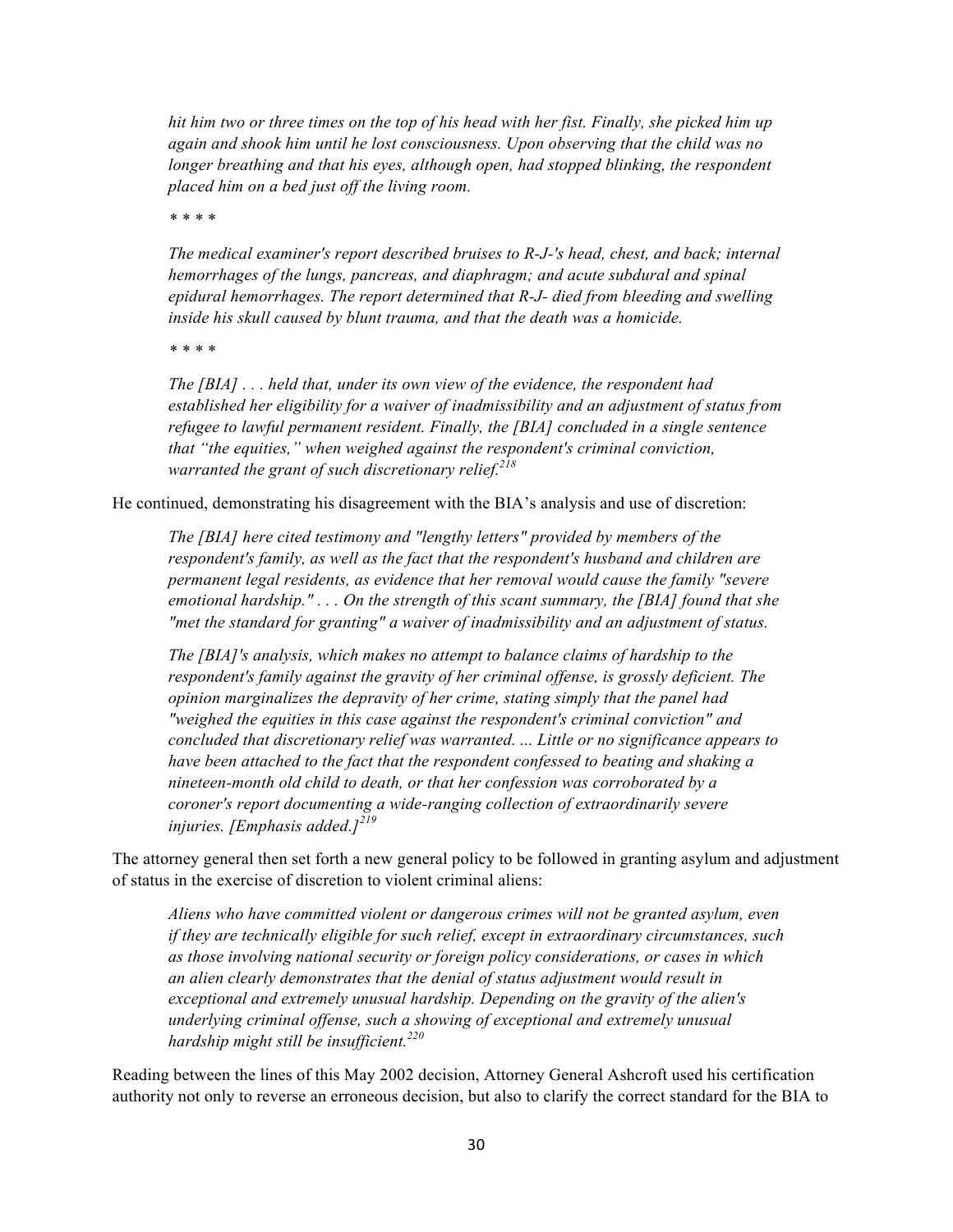follow going forward in exercising his discretion and to signal that the then (fairly) new administration viewed such cases differently (and more harshly) than its predecessor.

Directing the IJs and BIA in the proper use of discretion is a complicated task, because the attorney general does not want to be accused of so-called "infringement on the independence of the Immigration Court," despite the fact that the IJs in removal proceedings are actually exercising the attorney general's discretion. Moreover, as noted above, the attorney general has only limited time and resources to correct erroneous exercises of that discretion. Again, with due respect to IJs and the BIA, the granting of discretionary relief in cases like *Matter of Jean* is strong evidence that the creation of Article I immigration courts, separate from their current structure within DOJ, are a bad idea.

Finally, I would note that Attorney General Barr, in *Matter of Thomas and Matter of Thompson 221* underscored his power to establish immigration policy through certification. Specifically, he expressly rejected the argument that DOJ should proceed through "rulemaking" (that is, by promulgating a regulation in compliance with the Administrative Procedure Act or "APA") instead of through "adjudication," finding: "Supreme Court precedent confirms my authority as agency head to proceed by adjudication, and my authority here derives from the text of the relevant provisions in the INA." $^{222}$ 

In short, certification is a powerful tool that allows the attorney general to set immigration law and policy in accordance with statute and regulation. It is also an effective way for the attorney general to use his suasion to correct improper exercises by his delegates of the discretion that he has been given under the INA. I would expect to see it used more in the future, to ensure that the often-arcane immigration laws are applied in a commonsense manner.

Returning to *Matter of L-A-B-R-<sup>223</sup>*, in that decision, the attorney general logically explained that:

*When a respondent requests a continuance to accommodate a collateral proceeding, the good-cause inquiry thus must focus on whether the collateral matter will make a difference in the removal proceedings — that is, "whether a continuance is likely to do any good." . . . This will turn out to be true only if the respondent receives the collateral relief and that relief materially affects the outcome of respondent's removal proceedings. 224*

On this basis, the attorney general found (consistent with BIA precedent) that continuances should not be granted where the respondent's "collateral pursuits are merely speculative."<sup>225</sup>

In addition, he found, IJs "must also consider any other relevant factors," although the attorney general admitted that not every good-cause factor could be identified.<sup>226</sup> He stated, however, that "germane" secondary factors may include . . . the respondent's diligence in seeking collateral relief, DHS's position on the motion for continuance, and concerns of administrative efficiency." $227$ 

With respect to the position of DHS, the attorney general determined that while the department's position "will often assist the immigration judge's good-cause analysis," it is not dispositive of whether the IJ should grant or deny the motion. He also noted, though, that IJs "must also avoid improperly shifting the burden to DHS to demonstrate the absence of good cause."<sup>228</sup>

In explaining "administrative efficiency," the attorney general referenced OPPM 17-01, discussed above.<sup>229</sup> He explained that this OPPM "appropriately recognizes efficiency as a relevant factor in the good-cause analysis."<sup>230</sup> Significantly, the attorney general suggested, the number of prior continuances, and the impact of the continuance requested "on the efficient determination of the case, among other casespecific factors," were relevant considerations.<sup>231</sup>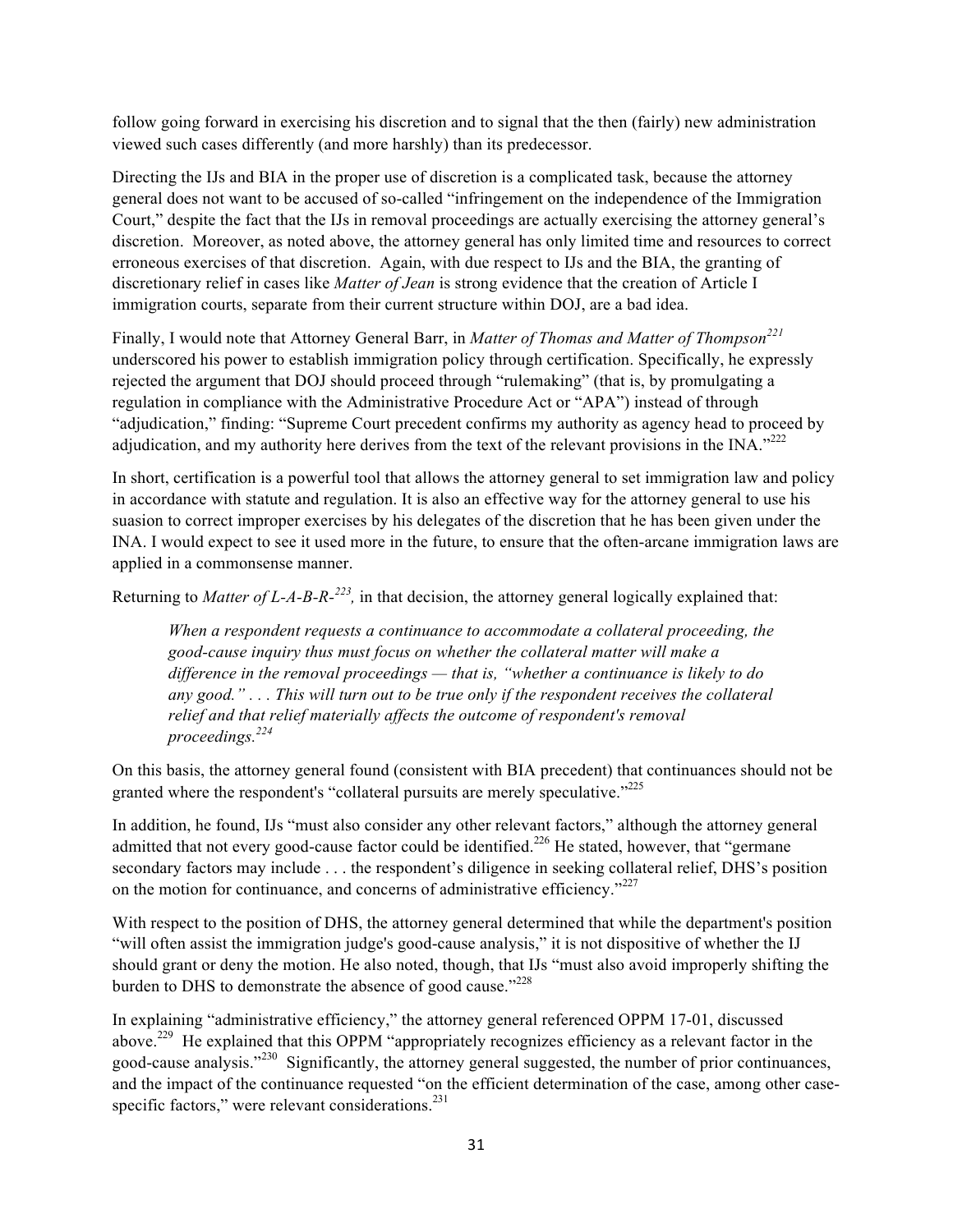In applying all the factors, Sessions held, a stronger factor may make up for weaker factors. For example: "A respondent who makes a compelling case that he will receive collateral relief and successfully adjust status may receive a continuance even if, for instance, he has already received previous continuances.<sup>232</sup>

That said, the attorney general made clear that "because the respondent's likelihood of success in the collateral matter is paramount, a truly weak showing on that front may be dispositive."<sup>233</sup> Among the examples he listed were applications that could not be granted, collateral attacks on criminal convictions, and collateral forms of relief that had already been denied where there were no changed circumstances.<sup>234</sup>

# In addition:

*Even if the respondent's collateral proceeding has clear promise, it will sometimes be impossible or too uncertain that the collateral relief will affect the disposition of the removal proceedings. For example, the immigration judge must deny a continuance if he concludes that, even if USCIS approved the respondent's visa petition, he would deny adjustment of status as a discretionary matter or because the respondent is statutorily ineligible for adjustment. 235*

Finally, he held, "good cause does not exist if the alien's visa priority date is too remote to raise the prospect of adjustment of status above the speculative level."<sup>236</sup>

The attorney general noted that in order to assess the speculative nature of the collateral matter, the IJ will generally need an evidentiary submission by the respondent, "which should include copies of relevant submissions in the collateral proceeding, supporting affidavits, and the like."<sup>237</sup>

In addition, the attorney general held that IJs should make clear on the record or in a written decision why they are granting continuances, because "[a] record of the immigration judge's evaluation and balancing of the relevant good-cause factors does not bind the Board . . . but it does aid the Board's review of a continuance order,"<sup>238</sup> indicting that such orders are, and should be, subject to review.

He concluded by making clear that while "the determination of good cause remains within the immigration judge's discretion," where an alien seeks to continue removal proceedings to pursue collateral relief, the regulation "requires scrutiny of whether the respondent's collateral proceeding is likely to make a difference."<sup>239</sup>

## Other Certification Decisions

The attorney general has also used his certification authority to begin the process of addressing other issues that have slowed the completion of immigration cases.

For example, in *Matter of Castro-Tum<sup>240</sup>*, then-Attorney General Sessions ended the general practice of administrative closure of removal cases. As he stated:

*I hold that immigration judges and the Board do not have the general authority to suspend indefinitely immigration proceedings by administrative closure. Accordingly, immigration judges and the Board may only administratively close a case where a previous regulation or a previous judicially approved settlement expressly authorizes such an action. 241*

In his decision, the attorney general noted that while administrative closure has been an authority utilized by the immigration courts and the BIA since the 1980s, the use of this authority has "grown dramatically as the [BIA] has made administrative closure easier to obtain."<sup>242</sup> In particular, in the 31 years from FY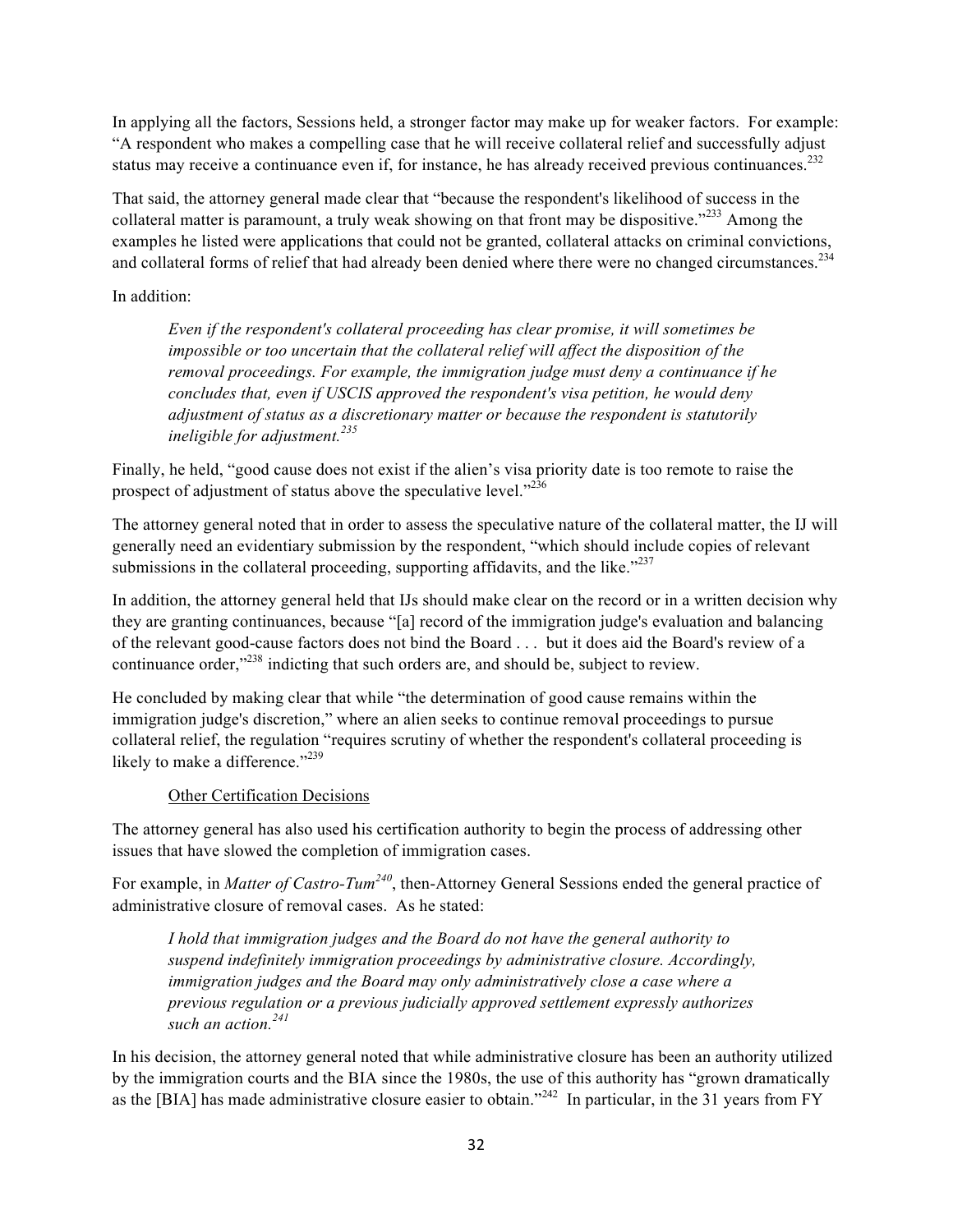1980 to FY 2011, 283,366 cases were administratively closed, while "in a mere six years, from October 1, 2011, through September 30, 2017, [IJs] and the [BIA] ordered administrative closure in 215,285 additional cases."<sup>243</sup>

That authority had become less of a tool of administrative convenience, and more of a tool to sweep cases under the carpet and make them disappear, as is best demonstrated by the fact (which the attorney general referenced<sup>244</sup>) that between 1980 and the attorney general's decision (a period of some 38 years), less than a third of those hundreds of thousands of administratively closed cases had been recalendared. Administratively closed cases had become a backlog of their own, albeit one hidden from public view.

Sessions' decision did not automatically recalendar those cases that had been administratively closed and that were subject to that decision. Rather, he ordered "that all cases that are currently administratively closed may remain closed unless DHS or the respondent requests recalendaring,"  $245$  As he stated: "I expect the recalendaring process will proceed in a measured but deliberate fashion that will ensure that cases ripe for resolution are swiftly returned to active dockets."<sup>246</sup>

While *Matter of Castro-Tum* may add additional cases to the IJs' dockets in the short term, it will allow EOIR to honestly state how large the backlog in cases before the immigration courts are, informing both Congress and the public as to whether the immigration courts have sufficient resources, and underscoring the effectiveness (or not) of other policies intended to facilitate the completion of removal proceedings, consistent with due process.

It also brings immigration policy in line with the regulations governing removal proceedings generally, and 8 C.F.R. § 1003.12 specifically. That regulation states: "These rules are promulgated to assist in the **expeditious**, fair, and proper resolution of matters coming before Immigration Judges." [Emphasis added]. $^{247}$ 

Finally, it reinforces the decades-old principle, best stated in *Lopez-Telles v. INS*, which states that IJs are "without discretionary authority to terminate deportation proceedings so long as [immigration-] enforcement officials . . . choose to initiate proceedings against a deportable alien and prosecute those proceedings to a conclusion."<sup>248</sup> Any procedure by which hundreds of thousands of removal, deportation, and exclusion cases are effectively shelved for decades is a de facto termination.

Interestingly, the Court of Appeals for the Fourth Circuit has held that (despite the fact that it is a procedural tool unmoored from direct basis in statute or regulation), administrative closure is still available in the courts in that circuit, subject to prior BIA guidance.<sup>249</sup>

In a separate case, *Matter of E-F-H-L-*, then-Attorney General Sessions used his authority to vacate an earlier BIA decision of the same name, in which it had held that "that a respondent applying for asylum and withholding of removal was ordinarily entitled to a full evidentiary hearing."<sup>250</sup> This decision will enable immigration judges to more quickly issue decisions in non-meritorious asylum cases.

Finally, in *Matter of A-B-<sup>251</sup>*, then-Attorney General Sessions provided bright-line rules for IJs and the BIA to follow in evaluating asylum claims related to criminal activity, and in particular gang-related activity, largely by applying and reiterating BIA precedent on the issue of "membership in a particular social group."252

By providing immigration judges and asylum officers with better guidance on these issues, the attorney general has, logically, enabled IJs to decide those cases more quickly.

Improvements in EOIR's Processes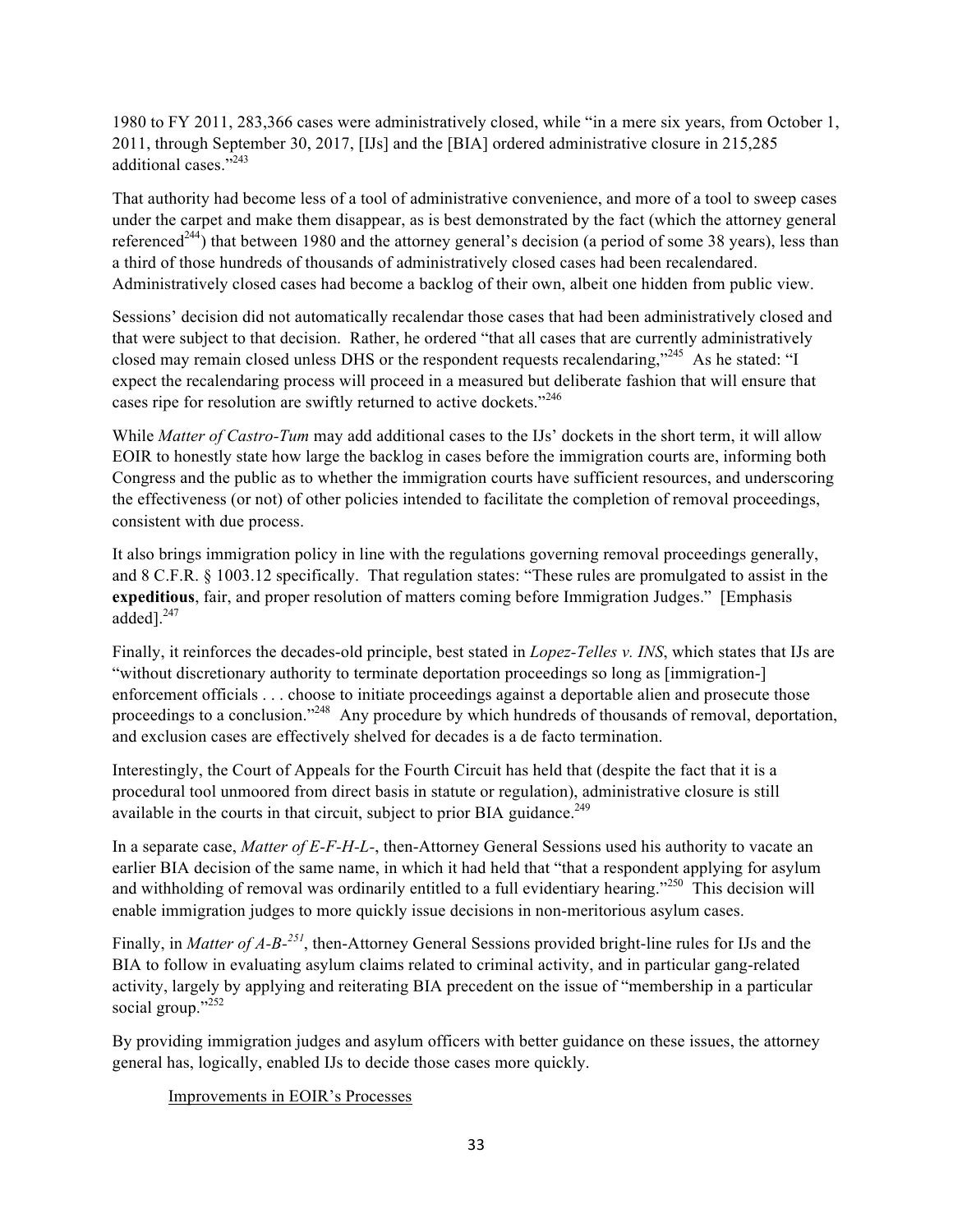During my May 2018 *Immigration Newsmaker* interview, Director McHenry outlined three specific steps that the agency was taking to reduce the backlog.<sup>253</sup>

The first, as already mentioned, was an increase in IJ hiring.

The second was increasing EOIR's "existing capacity."<sup>254</sup> Specifically, McHenry mentioned work that the agency was doing on docketing efficiencies, as well as reducing the number of unused courtrooms by utilizing video teleconference (VTC) technology.<sup>255</sup> He also stated that EOIR was "shifting resources around," to enable courts that had "excess capacity" to hear cases from other courts that had less capacity to deal with its existing docket.<sup>256</sup>

I used VTC as an IJ to hear cases from remote locations, and in particular state and federal prisons that fell within my jurisdiction. I found that, with a few notable exceptions, the system as it worked five years ago enabled me to quickly, and consistent with due process, adjudicate cases. That technology has only improved in the last five years since I left the bench, as my recent trip to Laredo revealed. Respondents were able to have documents scanned in and sent to the court in real time, an advantage that would only have improved my ability to hear cases.

With respect to that last point, the third improvement McHenry referenced had to do with infrastructure, and in particular moving the immigration courts to an electronic-based system for the filing of motions, evidence, and applications.<sup>257</sup> As the EOIR website<sup>258</sup> explains:

*EOIR is working to improve its court and appellate information systems.*

*The EOIR Courts & Appeals System (ECAS) initiative is part of an overarching information technology modernization effort at our agency. The goal of ECAS is to phase out paper filing and processing, and to retain all records and case-related documents in electronic format. In support of the EOIR mission, it will further enable the timely and fair adjudication of immigration cases.*

ECAS is currently available at nine courts (San Diego, Atlanta, Denver, Baltimore, York, Aurora, the Falls Church Immigration Adjudication Center, the Fort Worth Immigration Adjudication Center, and Philadelphia), and will soon be available at the Imperial, Otay Mesa, and Stewart/Lumpkin Immigration Courts.<sup>259</sup> It is scheduled to be expanded to the rest of the courts and the BIA.<sup>260</sup>

As of November 2019, over 40,000 electronic cases had been created, and almost 16,000 attorneys had been registered to use ECAS.<sup>261</sup>

ECAS will improve the adjudication of cases by making the documents of record available to the IJ and the parties, reducing the lag time between filing and receipt, and ensuring that documents are not lost, as occasionally happens with the existing paper ROPs. And, as McHenry noted, electronic filing:

*[M]akes it easier for the judges to look at while they're conducting a hearing. . . . easier for the law clerks later on if they need to review something to help write a decision. . .*  [and] easier for the public to be able to file more at their convenience than to have to go *down to the actual window and file it. 262*

# Department of Justice Litigation

Finally, DOJ must fight vigorously for decisions that provide uniformity of law and "bright-line" rules for immigration judges to apply in real-world cases. Most people I talk to about my work as an immigration judge are surprised when I tell them that I handled more than 13,000 cases in just over eight years on the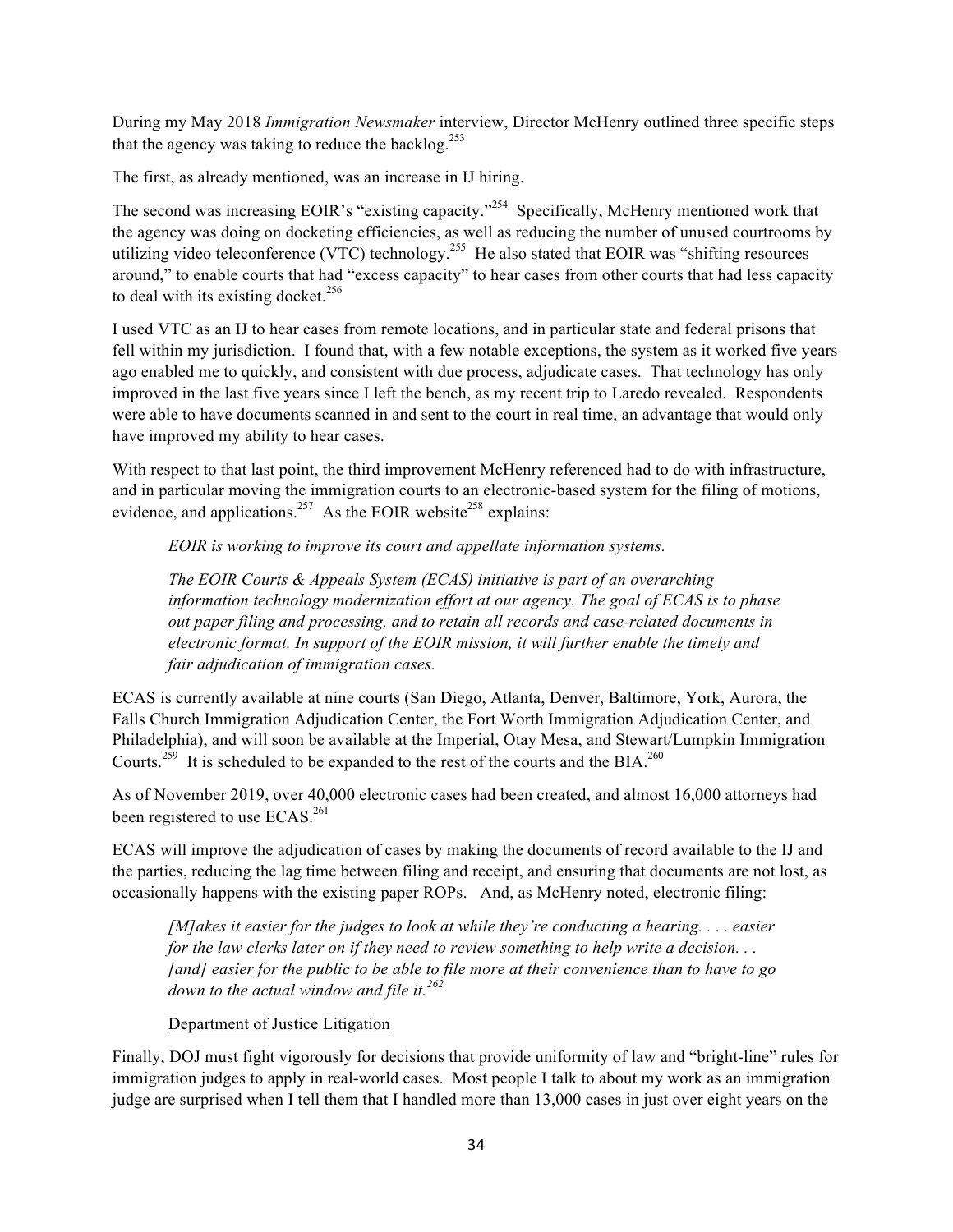bench. Because of the volume of cases they handle, IJs must be able to decide cases quickly, or run the risk that their dockets will be uncontrollable; otherwise, justice suffers, and the job becomes overwhelming. Uniform, clear standards of law are essential to this task.

## **Conclusions on Immigration Court Backlogs**

The backlogs in immigration courts are too large, but they are, to some degree, explained by the poor policies set by the executive branch in the past, and the recent crisis at the southwest border, which saw hundreds of thousands of migrants seek illegal entry into the United States. There is much that needs to be done to remedy the problem, but the administration has taken some crucial first steps. It must follow through on those steps and its promises on immigration enforcement to reduce those backlogs, and Congress must also do its part by providing the needed funding to support immigration enforcement and staff the immigration courts fully.

## **Oversight of the Immigration Courts and the BIA by DOJ**

There has been significant attention paid by Congress and other organizations to oversight of the IJs and the BIA by DOJ generally, and EOIR in particular.

I have already addressed the issue of referral of BIA and IJ decisions by the attorney general through his certification authority, but it bears repeating that such authority is inherent in the attorney general under section  $103(a)(1)$  of the INA.<sup>263</sup> Again, I will also note that, as an attorney with the INS, I relied upon that specific authority to correct serious errors and conclusions of the BIA in matters touching upon the national security and foreign policy of the United States. As I will address below, because of the executive branch's primacy in those issues, it is critical that the attorney general, as a representative of the executive branch, be allowed to continue to exercise his certification authority, and authority over immigration law as a whole.

There have also been issues raised concerning oversight of the immigration courts, in particular, by the director of EOIR and the Chief IJ, in an effort to ensure efficient adjudication of immigration cases in general, and removal cases in particular.

The director of EOIR has been given authority by the attorney general to supervise EOIR and its components, pursuant to regulations set forth in 8 C.F.R.  $\S$  1003.0.<sup>264</sup> That regulation states, in pertinent part:

*(b) Powers of the Director -*

*(1) In general. The Director shall manage EOIR and its employees and shall be responsible for the direction and supervision of each EOIR component in the execution of its respective duties pursuant to the Act and the provisions of this chapter. Unless otherwise provided by the Attorney General, the Director shall report to the Deputy Attorney General and the Attorney General. The Director shall have the authority to:*

*(i) Issue operational instructions and policy, including procedural instructions regarding the implementation of new statutory or regulatory authorities;*

*(ii) Direct the conduct of all EOIR employees to ensure the efficient disposition of all pending cases, including the power, in his discretion, to set priorities or time frames for the resolution of cases; to direct that the*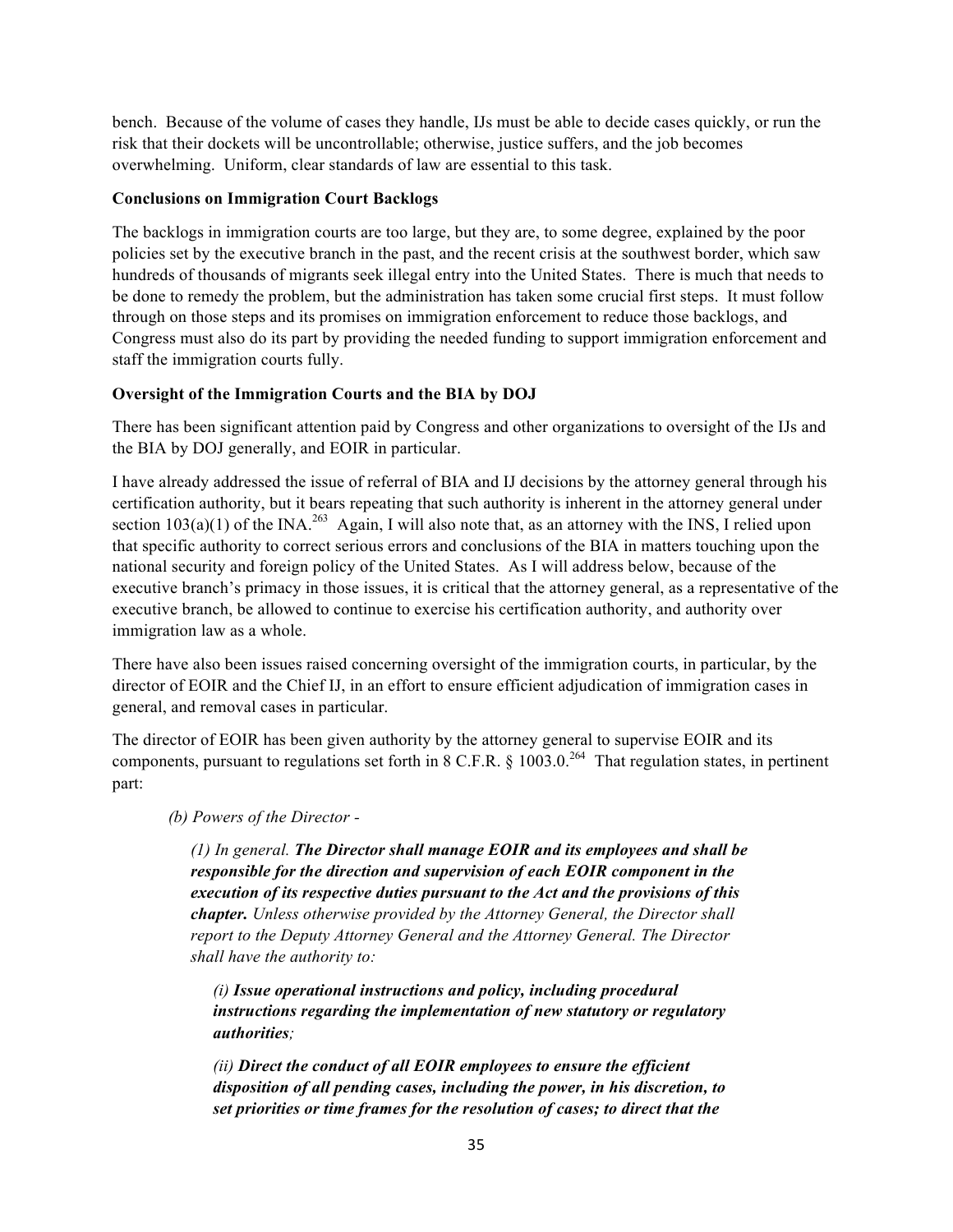*adjudication of certain cases be deferred; to regulate the assignment of adjudicators to cases; and otherwise to manage the docket of matters to be decided by the Board, the immigration judges, the Chief Administrative Hearing Officer, or the administrative law judges;*

*\* \* \* \** 

*(iv) Evaluate the performance of the Board of Immigration Appeals, the Office of the Chief Immigration Judge, the Office of the Chief Administrative Hearing Officer, and other EOIR activities, make appropriate reports and inspections, and take corrective action where needed;*

*(v) Provide for performance appraisals for immigration judges and Board members while fully respecting their roles as adjudicators, including a process for reporting adjudications that reflect temperament problems or poor decisional quality;*

*\* \* \* \** 

 *and*

*(ix) Exercise such other authorities as the Attorney General may provide. 265 [Emphasis added].*

The attorney general has also given, by regulation, authority to the Chief IJ to issue policy and direct the conduct of employees in the Office of the Chief Immigration Judge, set forth in 8 CFR  $\S$  1003.9.<sup>266</sup> That regulation states, in pertinent part:

*(b) Powers of the Chief Immigration Judge. Subject to the supervision of the Director, the Chief Immigration Judge shall be responsible for the supervision, direction, and scheduling of the immigration judges in the conduct of the hearings and duties assigned to them. The Chief Immigration Judge shall have the authority to:*

*(1) Issue operational instructions and policy, including procedural instructions regarding the implementation of new statutory or regulatory authorities;*

*\* \* \* \** 

*(3) Direct the conduct of all employees assigned to OCIJ to ensure the efficient disposition of all pending cases, including the power, in his discretion, to set priorities or time frames for the resolution of cases, to direct that the adjudication of certain cases be deferred, to regulate the assignment of immigration judges to cases, and otherwise to manage the docket of matters to be decided by the immigration judges;*

*\* \* \* \** 

*and*

*(6) Exercise such other authorities as the Director may provide. 267 [Emphasis added].*

Case Processing Priorities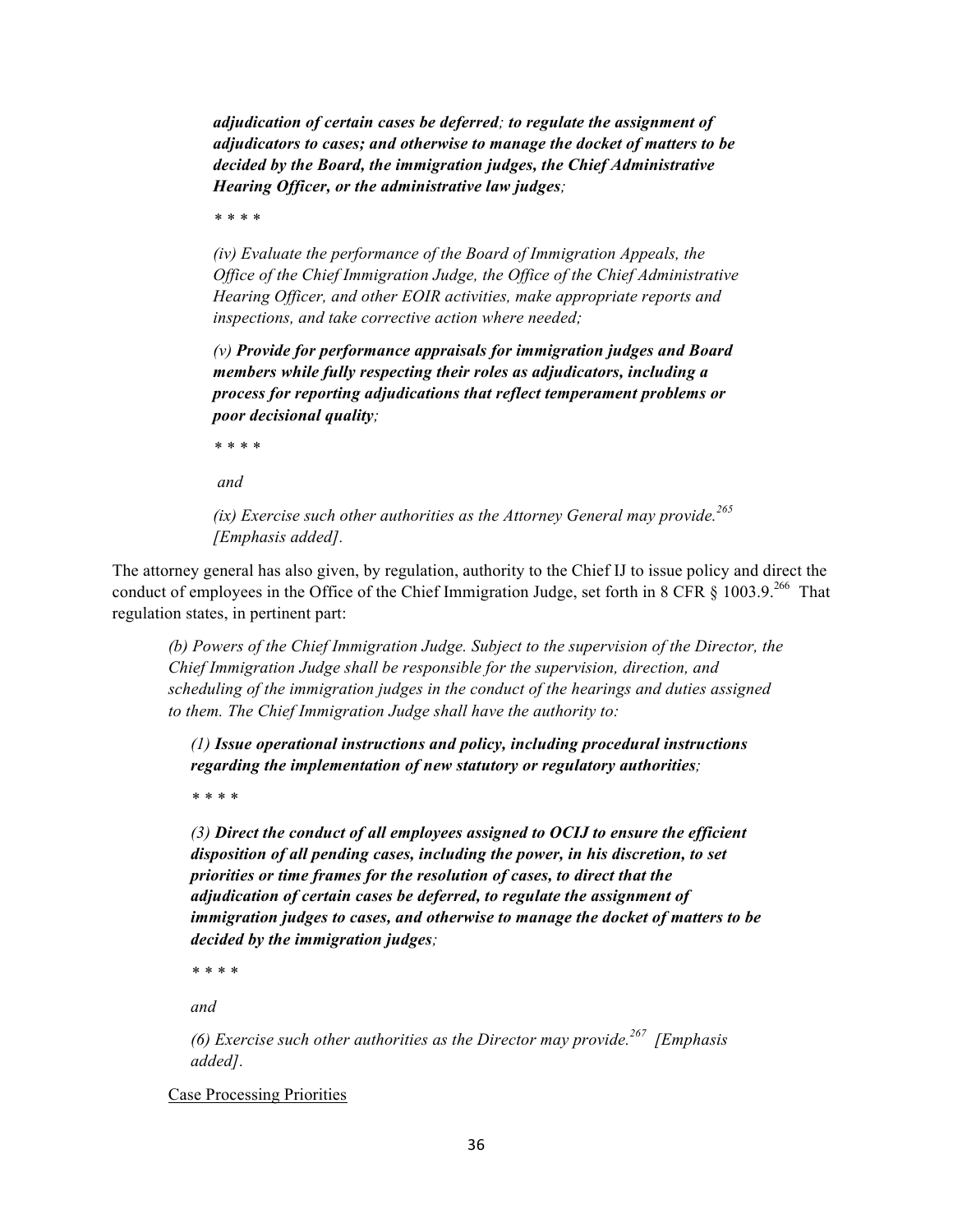Pursuant to her powers under 8 C.F.R. § 1003.9(b)(1)(i), on January 31, 2017, then-Chief IJ Keller issued a memorandum captioned "Case Processing Priorities."<sup>268</sup> That memorandum rescinded two prior memoranda, and limited case processing priorities to just three categories: detained respondents, UACs in HHS custody who did not have an identified sponsor, and respondents who had been released from custody pursuant to *Rodriguez <sup>269</sup>* (discussed above). Those priorities only applied to 10 percent of pending cases. 270

That memorandum made clear that cases involving all other UACs, adults with children released pursuant to ATD, adults with children who had been released from custody, and recent border crossers who had been detained but were subsequently released were no longer docketing and processing priorities.<sup>271</sup>

Thereafter, on January 17, 2018, Director McHenry issued a separate memorandum captioned "Case Priorities and Immigration Court Performance Measures"<sup>272</sup> pursuant to his authority under 8 C.F.R. § 1003.0(b)(1)(i). That memorandum, in turn, rescinded the January 31, 2017 memorandum referenced above, and laid "out EOIR's specific priorities and goals in the adjudication of immigration court cases." 273

Significantly, Director McHenry, noting "EOIR has always designated detained cases as priorities for completion," admitted:

*The repeated changes in case prioritization have caused confusion and created difficulty in comparing and tracking case data over time. But, most importantly, the frequent shifting priority designations did not enhance docket efficiency. Not only were cases repeatedly moved to accommodate new priorities without a clear plan for resolving both the new and older cases, but also the designations did not adequately stress the importance of completing all cases in a timely manner. 274 [Emphasis added]*.

"Accordingly," McHenry stated, "to address concerns and confusion, it is appropriate to clarify EOIR's priorities and goals to ensure that the adjudication of cases serves the national interest consistent with the principles outlined by the Attorney General."<sup>275</sup>

Specifically, he identified as "priorities for completion . . . cases involving individuals in detention or custody, regardless of the custodian," as well as "cases subject to a statutory or regulatory deadline, cases subject to a federal court-ordered deadline, and cases otherwise subject to an established benchmark for completion, including" cases listed in an appendix, captioned "Immigration Court Performance Measures."276

Included in that latter group of priority cases were credible fear reviews, which are subject to a seven-day deadline under subclause  $235(b)(1)(B)(iii)(III)$  of the INA<sup>277</sup>; reasonable fear reviews, which are subject to a 10-day deadline under 8 C.F.R. §  $1208.31(g)^{278}$ ; and expedited asylum cases, which are subject to a 180-day deadline (not including appeals) from the date of filing "in the absence of exceptional circumstances" at clause  $208(d)(5)(A)(iii)$  of the INA<sup>279</sup>.

With respect to this last category of cases, on November 19, 2018, McHenry issued a Policy Memorandum captioned "Guidance Regarding the Adjudication of Asylum Applications consistent with INA 208(d)(5)(A)(iii)."<sup>280</sup>

## **Immigration Court Benchmarks and Performance Metrics**

In the January 2018 memorandum, McHenry also noted the importance of benchmarks and performance metrics for IJs, and the history of such evaluative tools (and confusion surrounding them) at EOIR: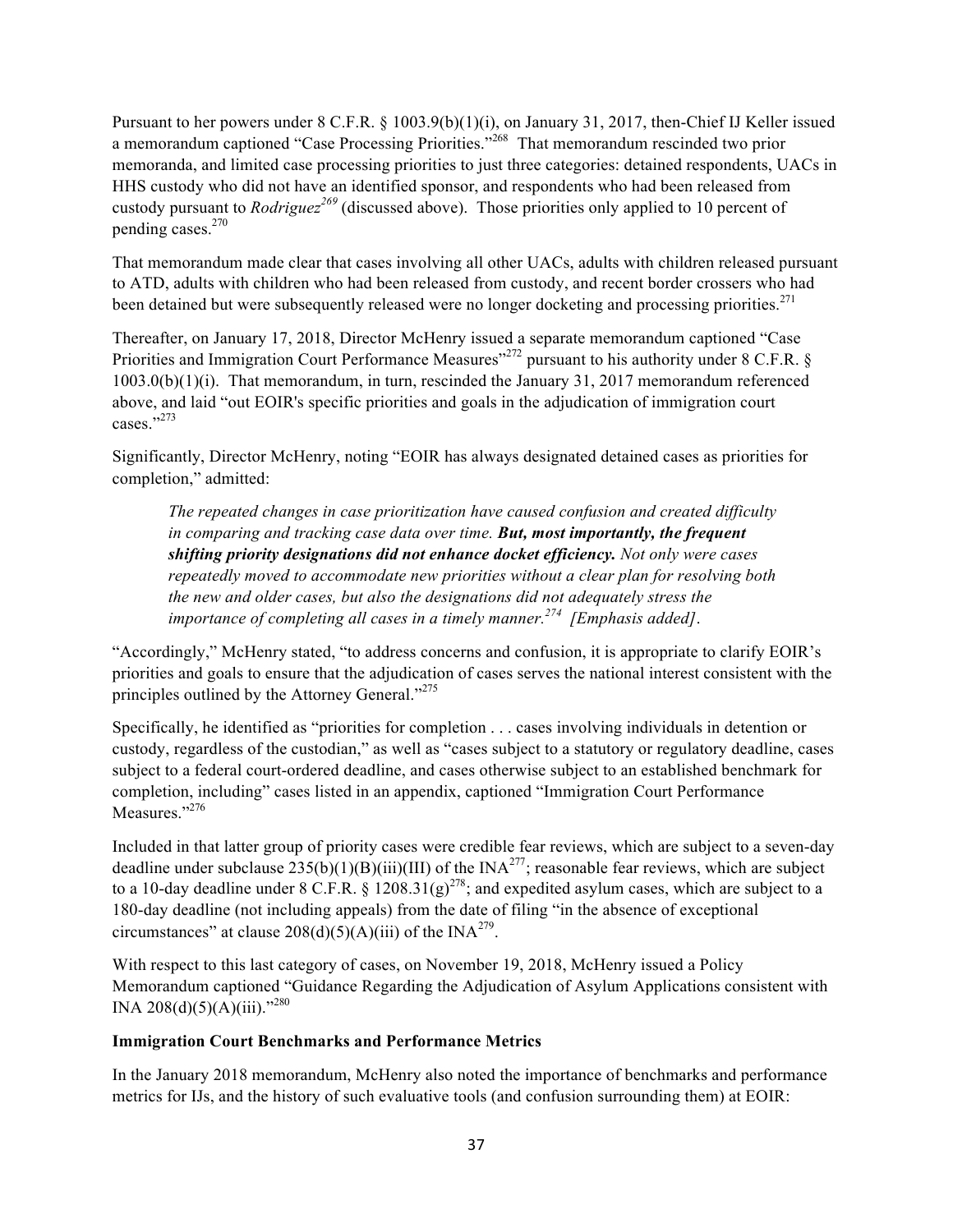*Apart from designated case priorities, EOIR's case processing has also involved other types of evaluative measures over time, such as statutory or regulatory deadlines for the completion of certain types of cases, including under the [INA], the Government Performance and Results Act (GPRA) of 1993, and the GPRA Modernization Act of 2010. Although these case completion goals have not previously denoted case priorities per se, they do serve as indicators of the importance of completing certain classes of cases in a timely manner.*

*Historically, EOIR also utilized case completion measures for non-detained cases from FY 2002 to FY 2009, but it eliminated those measures in FY 2010, leading to confusion regarding the extent to which the timely completion of non-detained cases was perceived as a priority for the agency. The abolition of non-detained case completion benchmarks was also subsequently criticized by both the [DOJ] Office of Inspector General and the [GAO], both of whom recommended that EOIR reinstate goals for the completion of nondetained cases. In 2016 and 2017, the House Committee on Appropriations also directed EOIR to establish a goal that the median length of detained cases be no longer than 60 days and the median length of non-detained cases be no longer than 365 days. 281*

In November 2017, I wrote about the importance of such metrics:

*If there were no accounting for the ability of a judge to issue a decision in a reasonable (or representative) period of time, absurd results would follow. [C]onsider two separate judges. . . in the same court. Each hears a case involving an identically situated alien seeking an identical form of relief. One judge disposes of the case (from master calendar to final decision) within a month, along with decisions in 60 similar cases. The other judge, however, is unable to make a decision on our hypothetical case. Multiple continuances are granted, multiple hearings are held, and other cases are bumped, but the second judge still cannot make a decision. Months go by with no determination, and the rest of the judge's calendar suffers as a result. The judge's other colleagues must take up the slack that results from the judge's indecision or inability to render a judgment. There is neither "fairness" nor efficiency nor "justice" in this scenario.*

*Part of the issue with measuring immigration judge performance currently has to do with the expectations and behavior of the parties and the court. I have written extensively in the past about the large number of continuances that have plagued the court system and inflated the backlog. A major issue, as I have explained before, is that "[t]here is ... significant pressure from federal courts and the BIA on IJs to grant continuances, and little downside to the IJs in doing so."*

*EOIR should, therefore, use metrics and goals to modify behavior of both the judges and the parties that is harmful to the immigration-court system. 282*

McHenry also noted the importance of such metrics in his memorandum:

*Almost every trial court system utilizes performance measures or case completion metrics to ensure that it is operating efficiently and appropriately. Some of these are established by statute or regulation whereas others are set by policy; nevertheless, trial court performance measures are an essential and widely-recognized tool for ensuring healthy and effective court operations.*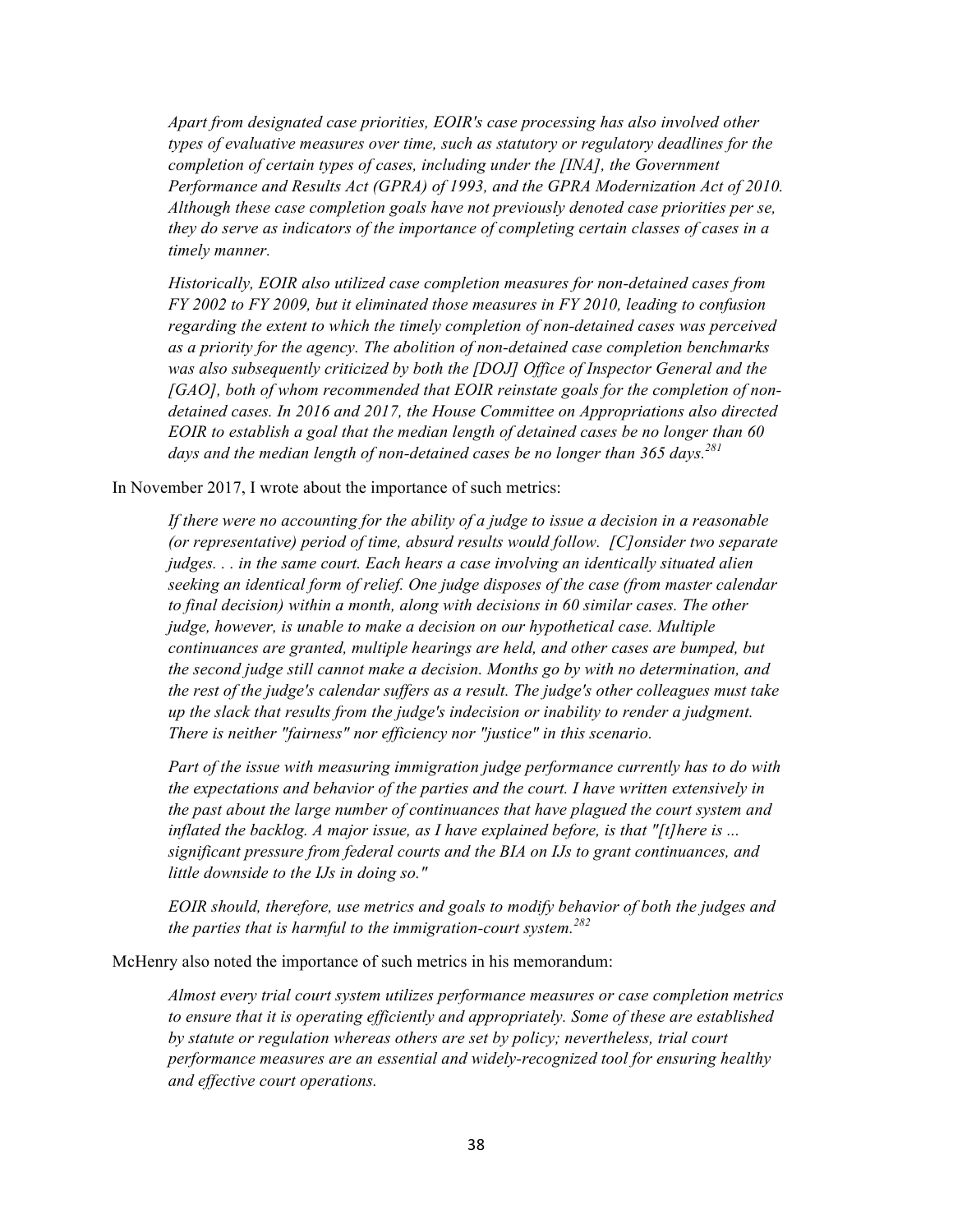#### *\* \* \* \**

*In fact, over 25 years ago, the ABA recognized the importance of establishing court performance standards to ensure effective case management and to avoid undue delay; in doing so, it outlined seven essential elements for managing cases, including several that are now being implemented by EOIR such as "[p]romulgation and monitoring of time and clearance standards for the overall disposition of cases," "[a]doption of a trialsetting policy which schedules a sufficient number of cases to ensure efficient use of judge time while minimizing resettings caused by overscheduling," "[c]ommencement of trials on the original date scheduled with adequate advance notice," and "[a] firm, consistent policy for minimizing continuances." In short, court performance measures and case completion goals are common, well-established, and necessary mechanisms for evaluating how well a court is functioning at performing its core role of adjudicating cases.*

*EOIR is no exception to the rule that court performance measures are a necessary accountability tool to ensure that a court is operating at peak efficiency, nor is there anything novel or unique about applying performance measures to EOIR's immigration courts. Rather, a review of such measures is vital to ensure that the immigration court system is performing strongly, that EOIR is adjudicating cases fairly, expeditiously, and uniformly consistent with its mission, and that it is addressing its pending caseload in support of the principles established by the Attorney General. 283*

McHenry then set forth "court-based performance measures" that EOIR would track and audit, which were "intended to help determine which courts are operating in a healthy and efficient manner" and on the one hand as well as those courts that "may be in need of more specialized attention in the form of additional resources, training, court management, creative thinking and planning, and/or other action as appropriate" on the other. <sup>284</sup> Those measures did not address metrics to evaluate the performance of any individual IJ.

By E-mail dated March 30, 2018, however, the director of EOIR announced new performance metrics for IJs, which would be effective October 1, 2018.<sup>285</sup> Those metrics were to be added to the existing IJ Performance Work Plan under "Job Element 3: Accountability for Organizational Results."<sup>286</sup>

Most significantly, under "Performance Goals" for that element, a case completion rate of "700 cases per year" was added, as well as a remand rate of less than 15 percent from the BIA and federal courts, in addition to compliance with a series of "Benchmarks," for a finding of "Satisfactory performance."<sup>287</sup>

Those benchmarks include a finding that 85 percent of detained cases were completed within three days of the merits hearing, that 85 percent of non-detained cases were completed within 10 days of the merits hearing, that 85 percent of motions were adjudicated within 20 days of receipt, that 90 percent of bond requests were completed on the date of the initial hearing where the respondent was produced by DHS, that 95 percent of all individual merits hearings were completed on the initial hearing date (unless the alien was not produced by DHS), and that 100 percent of credible-fear and reasonable-fear reviews be completed on the initial hearing date (again, unless DHS failed to produce the respondent).<sup>288</sup>

I specifically asked McHenry about how these performance goals were going to be applied, and whether EOIR would receive feedback on these performance goals during our May 2018 *Immigration Newsmaker* event: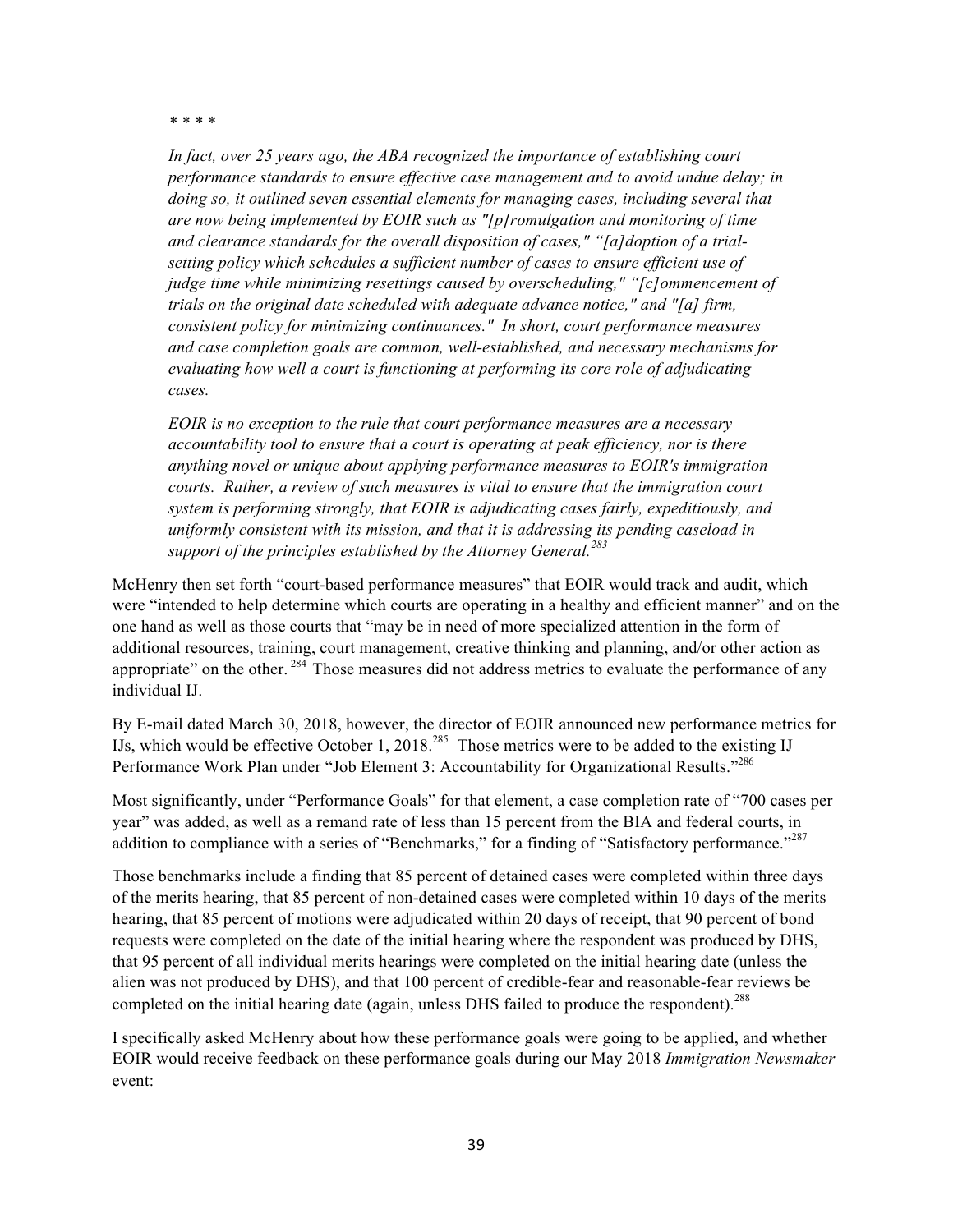*MR. ARTHUR: . . . . It was recently reported that EOIR plans to set a quota of 700 cases per year for immigration judges – for each immigration judge to complete. Are there performance standards for immigration judges?*

*MR. MCHENRY: I think at this point most people are probably aware. There was an email that went out toward the end of March and it's been in the media. So we are – we do intend to implement performance measures – numeric performance measures. It's important to clarify, though, that immigration judges have been subjected to performance evaluations for a number of years. I don't know if they were in place when you were a judge, but it's not a new concept or a new idea to evaluate the performance of judges. The new part is having sort of numeric standards. And we think, from an objective perspective, if you're an employee and you're being evaluated, you know, it helps you to understand sort of what you need to do to get a certain level of performance. So we're trying to make it both more transparent and more objective to have the judges have a better understanding of what they need to do.*

*MR. ARTHUR: What happens if you're a judge in a court that only has 500 notices to appear filed each year? I mean, how are you going to meet 700 cases if you only get 500 NTAs?*

*MR. MCHENRY: Well, this is one reason, aside from semantics, that we don't call it a quota, or we don't consider it a quota. A quota is sort of a fixed number without any kind of deviation or without any sort of allowance or room for deviation. But when we evaluate the judges based on our measure, there are at least six discrete factors that we're going to take into consideration. And there's also a seventh sort of catch-all. So before we – before we come to a final evaluation, if for some reason, you know, a judge has not completed the number of cases that we think is appropriate, we'll look at these factors.*

*We'll look at the catch-all. We'll look at sort of the overall context. And it could be something – obviously, if a judge doesn't get 700 cases, you can't expect the judge to complete 700 cases. So we're not – again, it's not an inflexible number. It's not quite as concrete or rigid as perhaps it's been portrayed. But we're going to look at factors like that, factors that may be beyond the judge's control. And that all goes into account for the evaluation.*

*MR. ARTHUR: And, yes indeed – it hasn't been that long that I was an immigration judge – we did have performance standards that I had to meet. And demeanor and, you know, various other competency requirements were part of that. But with respect to the number of cases that a judge has to complete per year, or that, you know, ideally will be completed, will there be feedback on that? Will you guys, you know, take a look at those numbers, determine whether that's the right number?*

*MR. MCHENRY: Right now – and, first, the measures aren't scheduled to go into effect until the beginning of the next fiscal year, so that's October. So we've got – we've got training coming up for the judges. There'll be bargaining with the union on impact and implementation of the measures. So how it's going to be rolled out is subject to change between now and then. But we do want the judges to be aware of the numbers, to help try to make them more comfortable with them and understanding sort of where we're coming from.*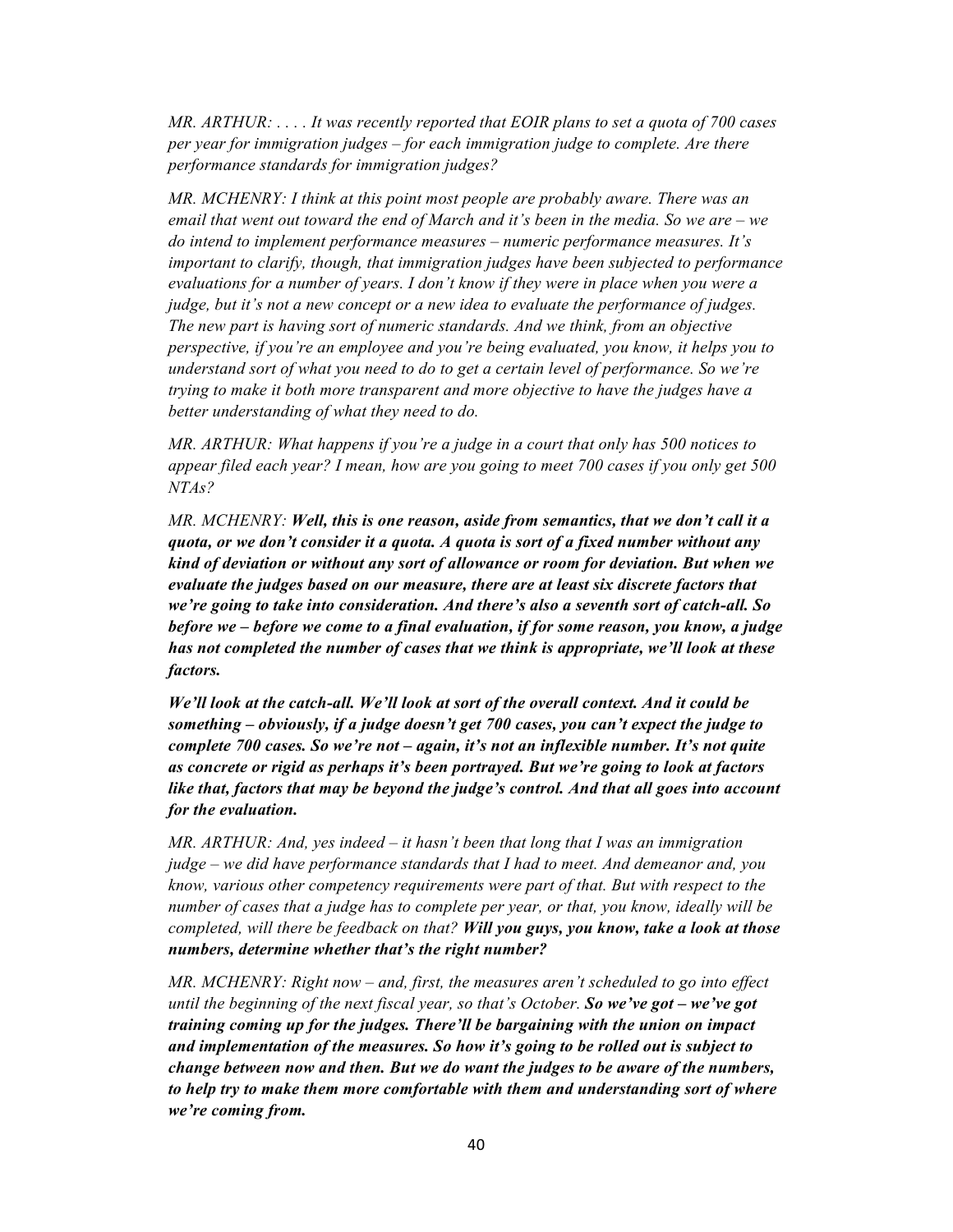*And in terms of feedback, you know, we're working on essentially an electronic dashboard system, so that the judges can call up, you know, their own caseload, their own numbers themselves in real time, you know, updated on sort of a daily basis. And they can see kind of where they stack up. You know, other agencies use similar systems. And other agencies who have similar performance measures use those types of systems. And we're going to make sure that the judges have enough feedback, have enough information so that they know kind of where they stand and where there may be some potential issues.*

*MR. ARTHUR: What are going to be the implications if, you know, one fails to meet these standards? I mean, do you get fired? Is there an opportunity for additional training? Do you identify, you know, people that need some – a little bit more help?*

*MR. MCHENRY: Again, it's really going to be fact-specific and based on the particular situation. It could be a training issue. It could be a resource issue. You know, it could be somebody who's just been out for a while for some reason. It could be going on detail. There are a number of factors that might go into it. And we don't have sort of a one-size-fits-all of how we're going to – how we're going to, you know, make a decision. You know, we're going to look at it, see what the – drill down, see what the actual underlying issue is, and then address it – whether it's training, resources, or something else.*

*MR. ARTHUR: But I anticipate this will be a feedback loop, where you're constantly, you know, looking at these numbers, looking at performance to, you know, see what the agency needs, correct?*

*MR. MCHENRY: Oh, definitely. I mean, the – one of the driving forces behind it is for us to understand better IJ – immigration judge productivity. So we're going to look at it. We're going to see, you know, where the metrics stack up. We're definitely going to get feedback. We're already getting feedback to some degree. And we'll evaluate it on sort of an ongoing basis.*

*MR. ARTHUR: Do you think this is a reasonable number, or that this is about right?*

*MR. MCHENRY: Yeah. It's a policy judgement that this is a reasonable number that a – or, that this is a number that a judge – an experienced judge with proper training can reasonably be expected to complete. It's in line with historic averages. I think the productivity numbers you quoted earlier, it's actually a little bit lower than that. So we think, yeah, it's a reasonable number that the judges should be expected – everything else being equal – should be expected to meet. [Emphasis added]. 289*

I am familiar with IJ performance evaluations, having gone through several during my tenure, and can confirm that feedback from the IJ is a part of the process. They are fact-specific, and although a goal of 700 cases may seem daunting, (1) as the foregoing shows, the IJ has the opportunity to explain any reasons why he or she failed to meet the goal, and (2) according to EOIR, in FY 2019 "[o]n average, immigration judges who performed over the whole year completed 708 cases each,"<sup>290</sup> despite a fiveweek government shutdown between December 2018 and January 2019<sup>291</sup> that closed non-detained immigration courts. $292$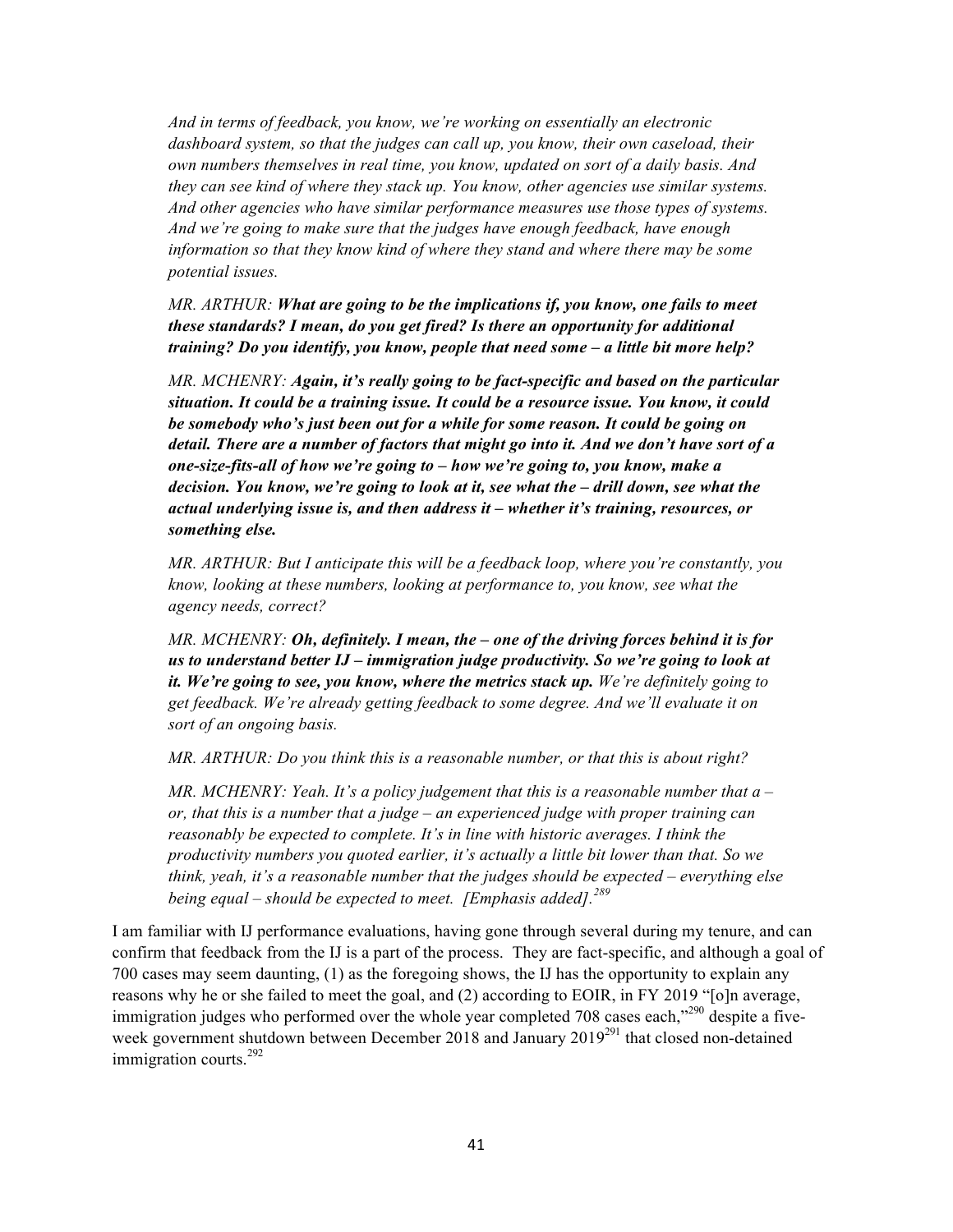Moreover, the number of complaints about IJs has actually *dropped* over the past three years, notwithstanding the issuance of the guidance described above, going from 156 in FY 2017 to 98 in FY 2018 to 97 in FY 2019<sup>293</sup>, an almost 38 percent decrease. In fact, the 97 complaints in FY 2019 were just less than 50 percent below the number of complaints in FY 2009—192.<sup>294</sup> This is likely the truest measure of how the immigration bar views the performance of the immigration court during that period, and plainly, it is improving, even as the situation at the border got worse.

And, despite complaints from "[i]mmigrant advocates" who have "warn[ed] that the quotas could lead to an increase in erroneous deportations of immigrants, forcing many to return to the violence and persecution in their home countries that led them to apply for asylum in the first place,"<sup>295</sup> EOIR statistics show that the asylum grant rate was largely unchanged between FY 2018 (20.51 percent) and FY 2019 (20.25 percent), and was actually higher than it had been in FY 2016 (15.81 percent) and FY 2017 (19.58 percent).<sup>296</sup> The asylum denial rate did increase between FY 2018 (41.41 percent) and FY 2019 (48.82 percent; it was 21.36 percent in FY 2016 and 32.76 percent in FY 2017), but that is at least partially explained by the decrease in the administrative closure rate (39.38 percent in FY 2016, 20.25 percent in FY 2017, 3.27 percent in FY 2018, and .14 percent in FY 2019)<sup>297</sup>, which suggests that most of the asylum cases that had been administratively closed were not meritorious to begin with.

Finally, it is clear that, for whatever reasons (but likely as a result of the factors discussed above, including the aforementioned performance-based metrics), the number of cases completed by EOIR has increased significantly over the past four years: from 143,491 in FY 2016, to 163,068 in FY 2017, to 195,088 in FY 2018, to 276,523 in FY 2019—a 92 percent increase 298, despite, as noted, a five-week government shutdown that closed non-detained immigration courts between December 2018 and January  $2019^{299}$  In fact, the agency completed 99,889 cases in the first quarter of FY 2020<sup>300</sup>, meaning EOIR is on pace to complete just less than 400,000 cases this fiscal year. If the goal of EOIR is to complete pending cases, the agency is plainly rising to that challenge.

Or, as Director McHenry told the Senate Homeland Security and Governmental Affairs Committee in November 2019:

*These results are a testament to the professionalism and dedication of our immigration judge corps. These results unequivocally prove that immigration judges have the integrity and competence required to resolve cases in the timely and impartial manner that is required by law. 301*

#### **Attempted Decertification of the Immigration Judges' Union**

Beginning on January 7, 2020, the Federal Labor Relations Authority (FLRA) held hearings<sup>302</sup> on a petition303 filed by DOJ in August 2019<sup>304</sup> to decertify the National Association of Immigration Judges (NAIJ)<sup>305</sup>, which is an affiliate of the International Federation of Professional and Technical Engineers.

By way of background, under federal law<sup>306</sup>, "management official<sup>[s]"</sup> are excluded from bargaining units, like unions. For purposes of this statute, a "management official" is "an individual employed by an agency in a position the duties and responsibilities of which require or authorize the individual to formulate, determine, or influence the policies of the agency."<sup>307</sup>

The Clinton administration tried, unsuccessfully, to decertify the union (which was certified in 1979) in 2000.<sup>308</sup> In the 2000 decision, the FLRA regional director held that IJs are not management officials, finding that IJs do not "make policy through the issuance of their decisions," that their decisions are not published, and that they do not constitute precedent. The regional director also rejected DOJ's claims that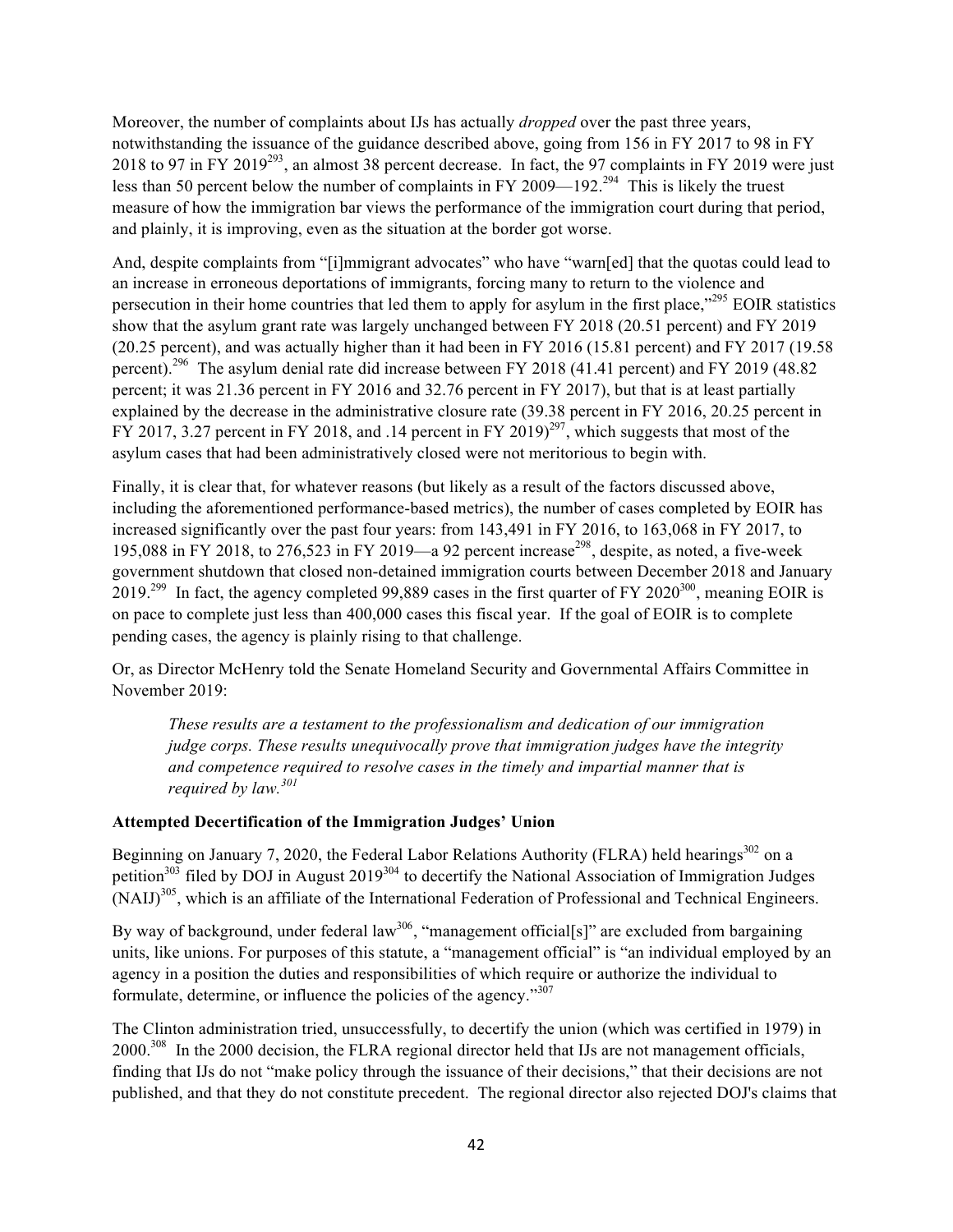IJs "are management officials by virtue of their judicial independence, professional stature and qualifications, the formal amenities of the courtroom and other similar factors."<sup>309</sup>

With respect to that decision, the FLRA apparently failed to consider the fact that IJ decisions are final in all cases that are not appealed, and as such are res judicata $310$  — that is, binding precedent with respect to the same issues of fact, as applied to the same alien. This is a fairly significant point, because in those cases, the IJ is determining the policies of the agency, at least as relates to that alien.

In addition, in certain categories of cases — including credible fear<sup>311</sup> and reasonable fear<sup>312</sup> review redeterminations, claimed status cases for respondents in expedited removal 313, and *in absentia* removal orders<sup>314</sup> — there is no appeal from the IJ's order at all. While credible fear and reasonable fear reviews were part of statute when the FLRA issued its 2000 decision, they were much rarer than they are today, as the number of credible fear and reasonable fear review cases has skyrocketed, from a mere 197 in FY 2000 to 15,433 in FY 2019.<sup>315</sup> Again, in those cases, the IJ is dispositively determining the policy of the agency in the individual case. And, while IJs have issued *in absentia* orders for years, the number of such decisions has increased significantly in the last decade — from 25,345 in FY 2008 to 89,919 in FY 2019. 316

Moreover, there have also been significant changes in procedural policies at EOIR since the 2000 FLRA decision that could affect the analysis of whether IJs are management officials. As I explained in a July  $2017$  post<sup>317</sup>:

*BIA decisions were issued by three-member panels up until 1999, when, as the American Bar Association has noted, a new "rule permitted a single Board member to issue decisions in a limited range of cases." That said, the Justice Department admitted that: "Over 58 [percent] of all new cases in 2001 were sent to be summarily decided by single Board member review through streamlining."*

*In 2002, the Justice Department issued new regulations that made single-member BIA decisions the norm. Under 8 C.F.R. § 1003.1(e), the chairman of the BIA:*

*[S]hall establish a case management system to screen all cases and to manage the Board's caseload. Unless a case meets the standards for assignment to a threemember panel under paragraph (e)(6) of this section, all cases shall be assigned to a single Board member for disposition.*

*Pursuant to the referenced provision, 8 C.F.R. § 1003.1(e)(6):*

*Cases may only be assigned for review by a three-member panel if the case presents one of these circumstances:*

*(i) The need to settle inconsistencies among the rulings of different immigration judges;*

*(ii) The need to establish a precedent construing the meaning of laws, regulations, or procedures;*

*(iii) The need to review a decision by an immigration judge or the Service that is not in conformity with the law or with applicable precedents;*

*(iv) The need to resolve a case or controversy of major national import;*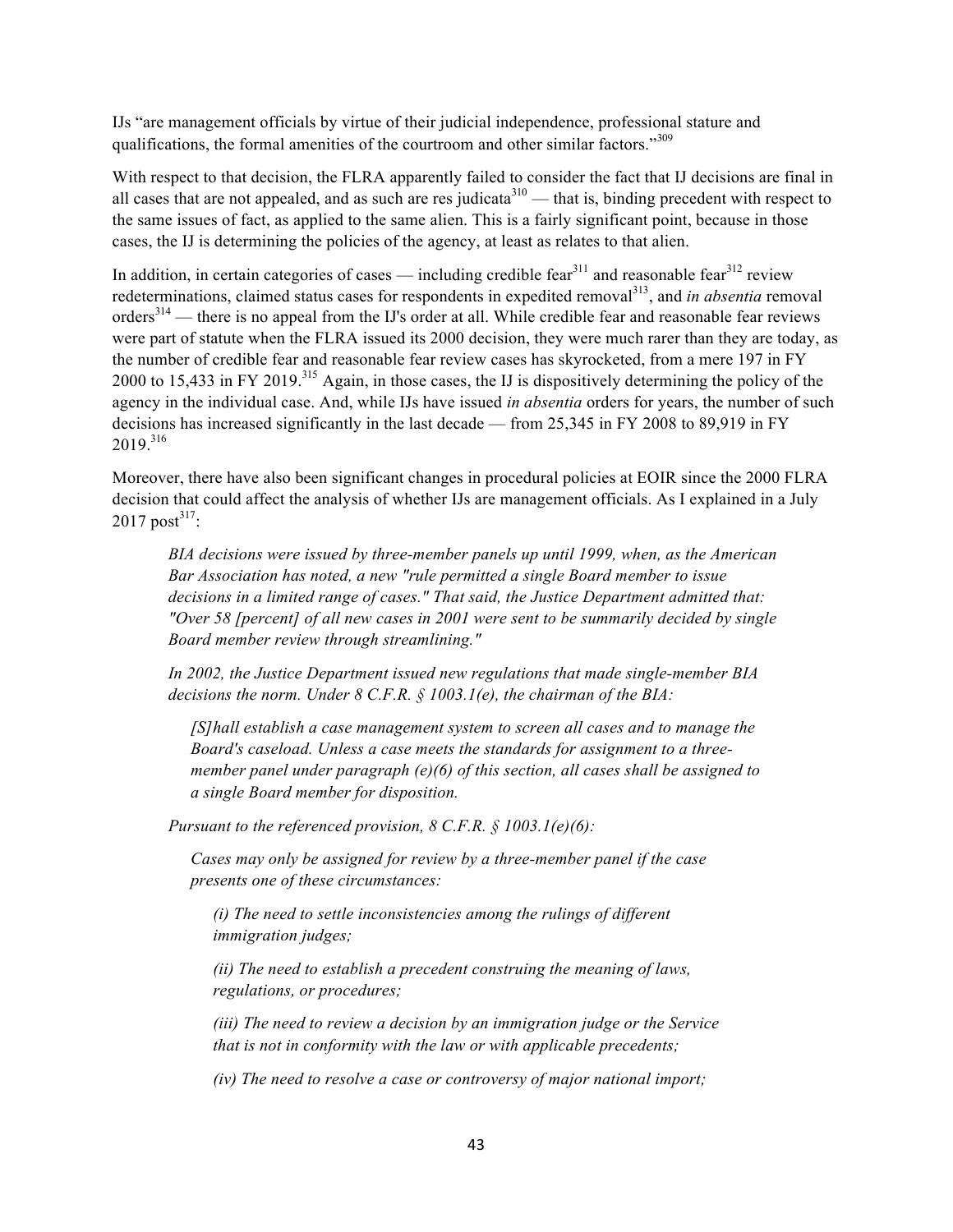*(v) The need to review a clearly erroneous factual determination by an immigration judge; or*

*(vi) The need to reverse the decision of an immigration judge or [DHS], other than a reversal under § 1003.1(e)(5).*

*The last referenced provision, 8 C.F.R. § 1003.1(e)(5), states:*

*Other decisions on the merits by single Board member. If the Board member to whom an appeal is assigned determines, upon consideration of the merits, that the decision is not appropriate for affirmance without opinion, the Board member shall issue a brief order affirming, modifying, or remanding the decision under review, unless the Board member designates the case for decision by a threemember panel under paragraph (e)(6) of this section under the standards of the case management plan. A single Board member may reverse the decision under review if such reversal is plainly consistent with and required by intervening Board or judicial precedent, by an intervening Act of Congress, or by an intervening final regulation. A motion to reconsider or to reopen a decision that was rendered by a single Board member may be adjudicated by that Board member unless the case is reassigned to a three-member panel as provided under the standards of the case management plan.*

The practical effect of these reforms was to, in essence, make the decision of the IJ the decision of the agency (EOIR), albeit a decision blessed by a single Board member, in a significant number of cases. Thus, the IJ in those cases is formulating the policy of the agency.

While the 1999 streamlining rules went into effect before the 2000 decision of the FLRA, the expansion in 2002 occurred well after that decision was issued. And, to the degree that there is a difference between BIA decisions being published, as opposed to IJ decisions, the vast majority of BIA decisions are not published, and none of the ones subject to streamlining would be.

Whether these changes will make any difference, however, remains to be seen. On August 12, 2019, NAIJ issued a press release denying that it sets policies or manages staff, describing DOJ's efforts as "a desperate attempt by the DOJ to evade transparency and accountability, and undermine the decisional independence of the nation's [then-]440 Immigration Judges."<sup>318</sup>

I would note, however, that DOJ could have made other arguments in its attempt to decertify the NAIJ. As Government Executive<sup>319</sup> reported:

*The administration could have pursued another track, as federal statute allows the president to unilaterally issue an executive order stripping employees of collective*  bargaining rights if they work in intelligence or national security. Presidents Carter, *Reagan, George W. Bush and Obama all issued orders to that effect.*

That is, certainly, an argument that DOJ could have made, and it is not beyond cavil that IJs could be said to "work in intelligence or national security." I have argued national security cases to the immigration courts in the past (and briefly served as the Chief of the National Security Law Division at the former INS), and heard cases that touched upon the national security as an IJ.

Regardless of the FLRA's decision, either party can appeal it to the full Board of the FLRA.

#### **Immigration Court Restructuring**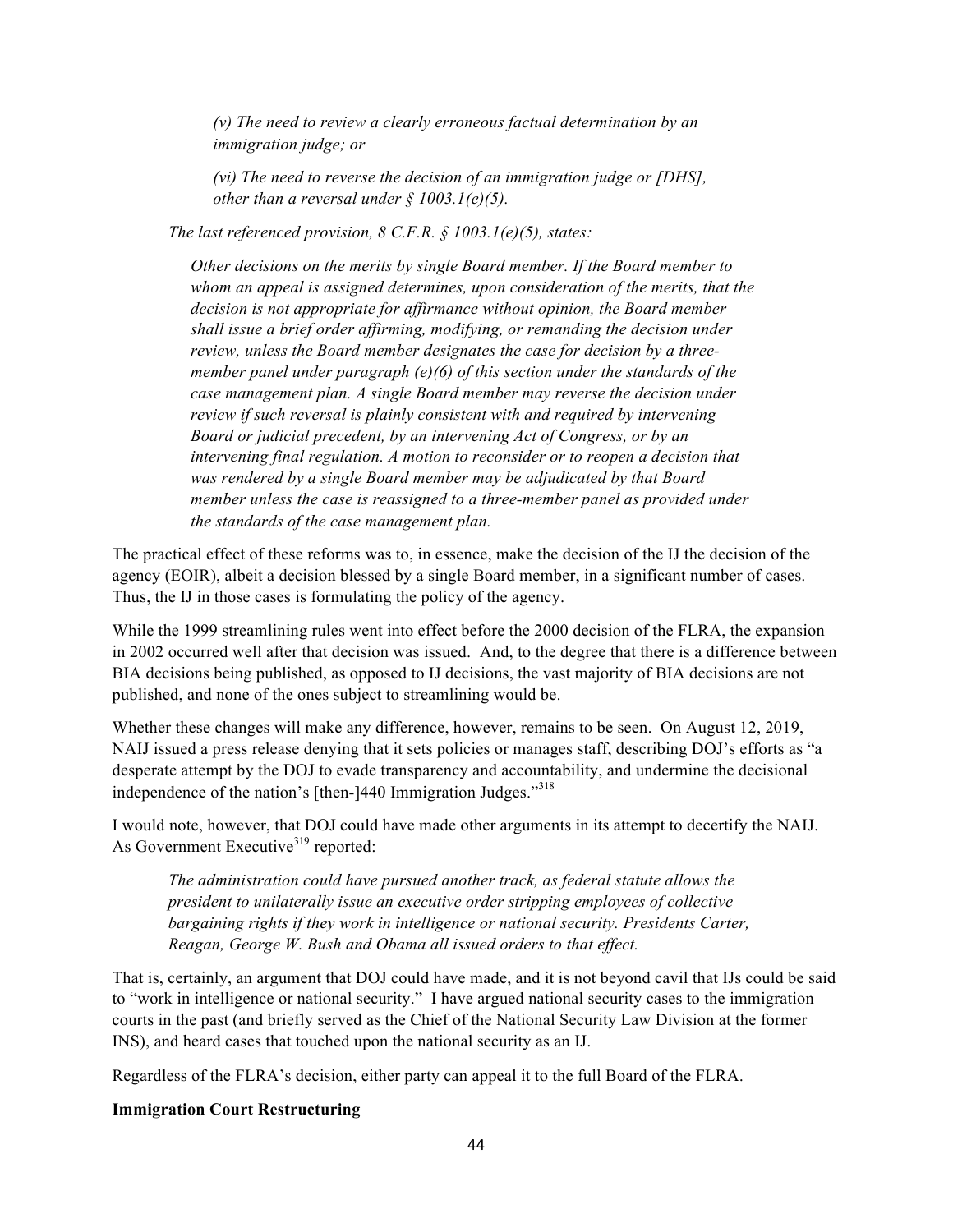In its June 2017 report<sup>320</sup>, GAO noted:

*Some immigration court experts and stakeholders have recommended restructuring EOIR's administrative review and appeals functions within the immigration court system—immigration courts and BIA—and OCAHO, with the goal of seeking to improve the effectiveness and efficiency of the system or, among other things, to increase the perceived independence of the system and professionalism and credibility of the workforce. To enhance these areas, these experts and stakeholders, such as individuals affiliated with professional legal organizations and former EOIR immigration judges, have proposed changing the immigration court system's structure, location among the three branches of government, and aspects of its operations.*

Some background is necessary in order to put the current EOIR structure into context. As the office's website<sup>321</sup> states:

*[EOIR] was created on January 9, 1983, through an internal [DOJ] reorganization which combined the [BIA] with the [IJ] function previously performed by the former [INS] (now part of [DHS]). Besides establishing EOIR as a separate agency within DOJ, this reorganization made the Immigration Courts independent of INS, the agency charged with enforcement of Federal immigration laws. [OCAHO] was added in 1987.*

EOIR's website<sup>322</sup> also provides a useful history of the evolution of responsibility for adjudication of immigration cases prior to that office's establishment:

*1891 - The Immigration Act of 1891 was the first comprehensive law that placed immigration under federal control. It established:*

*An Office of Immigration within the Department of Treasury (Treasury), headed by a Superintendent of Immigration;*

*A process for inspection officers to examine and exclude individuals seeking to enter the United States;*

*Authority for the Office of Immigration to deport individuals who had violated law; and*

*An appeals process in which the Superintendent of Immigration decided case appeals and the Secretary of the Treasury could review those decisions.*

*1893 - The Immigration Act of 1893 created Boards of Special Inquiry, consisting of three immigration inspectors, to review and decide cases related to the "exclusion" of individuals seeking to enter the United States, and the "deportation" of individuals who had violated the law. Boards of Special Inquiry continued to evolve for nearly 60 years. The Boards of Special Inquiry system provided for multiple levels of administrative review, but eventually raised significant concerns about due process.*

*1903 - Immigration responsibilities moved from Treasury to the new Department of Commerce and Labor.*

*1913 - Immigration responsibilities moved to the Department of Labor (DOL), as Commerce and Labor split into two separate departments.*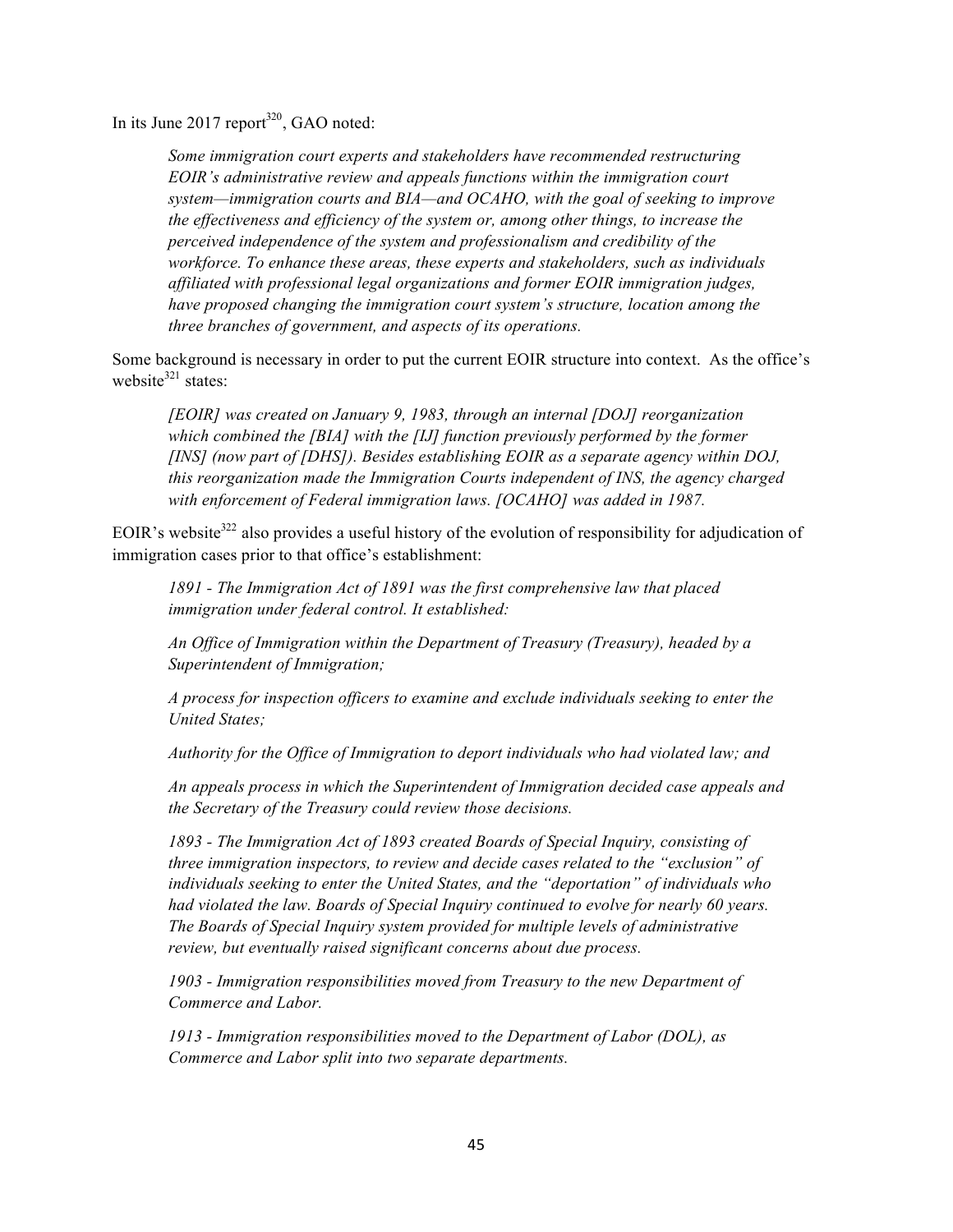*1917 - The Immigration Act of 1917 codified and expanded exclusion and deportation provisions.*

*1921 - The Immigration Act of 1921 introduced the National Origins Quota System, which limited the number of immigrants to the United States by assigning a quota to each nationality. The new quota system prompted a growing workload of increasingly complex case appeals. In response, the Secretary of Labor created a Board of Review to review case appeals and make recommendations to the Secretary of Labor.*

*1933 – [INS] was created within DOL to handle all immigration matters.*

*1940 - INS moved from DOL to [DOJ] and the Attorney General reconstituted the previous Board of Review as the newly-created [BIA]. While the previous Board of Review had authority to make recommendations regarding case appeals, the BIA had authority to decide case appeals. The BIA was and remains an independent adjudicatory body that is responsible solely to the Attorney General in reviewing and deciding immigration case appeals. . . . .* 

*1952 - Congress combined all previous immigration and naturalization law into one statute, the Immigration and Nationality Act (INA). The INA eliminated the Special Inquiry Boards and established special inquiry officers to review and decide deportation cases.*

*1973 - Special inquiry officers were authorized by regulation to use the title "immigration judge" and to wear judicial robes.*

As you can see, as the nation's interest in immigration moved from revenue to labor to law enforcement and national security, the immigration adjudication function also moved from department to department.

In its report<sup>323</sup>, GAO stated that the experts and stakeholders to whom it had spoken supported three main scenarios for restructuring the immigration court system, each of which would require a statutory fix:

- *a court system independent (i.e., outside) of the executive branch to replace EOIR's immigration court system (immigration courts and the BIA), including both trial and appellate tribunals;*
- *a new, independent administrative agency within the executive branch to carry out EOIR's quasijudicial functions with both trial-level immigration judges and an appellate level review board; or*
- *a hybrid approach, placing trial-level immigration judges in an independent administrative agency within the executive branch, and an appellate-level tribunal outside of the executive branch.*

That report details the pros and cons of each of these proposals, as well as the costs of each, and compares each to various different current court structures.<sup>324</sup>

Among the positives it listed for restructuring the current immigration court system were: increasing the perceived independence of the court; greater judicial autonomy; improving the professionalism or credibility of the immigration court systems work force; and greater organizational capacity or accountability.<sup>325</sup>

Among the negatives identified by GAO were the fact that: "a court system independent of the executive branch may not address the immigration courts' management challenges, such as the case backlog;" "requiring presidential nomination and senate confirmation of immigration judges under an independent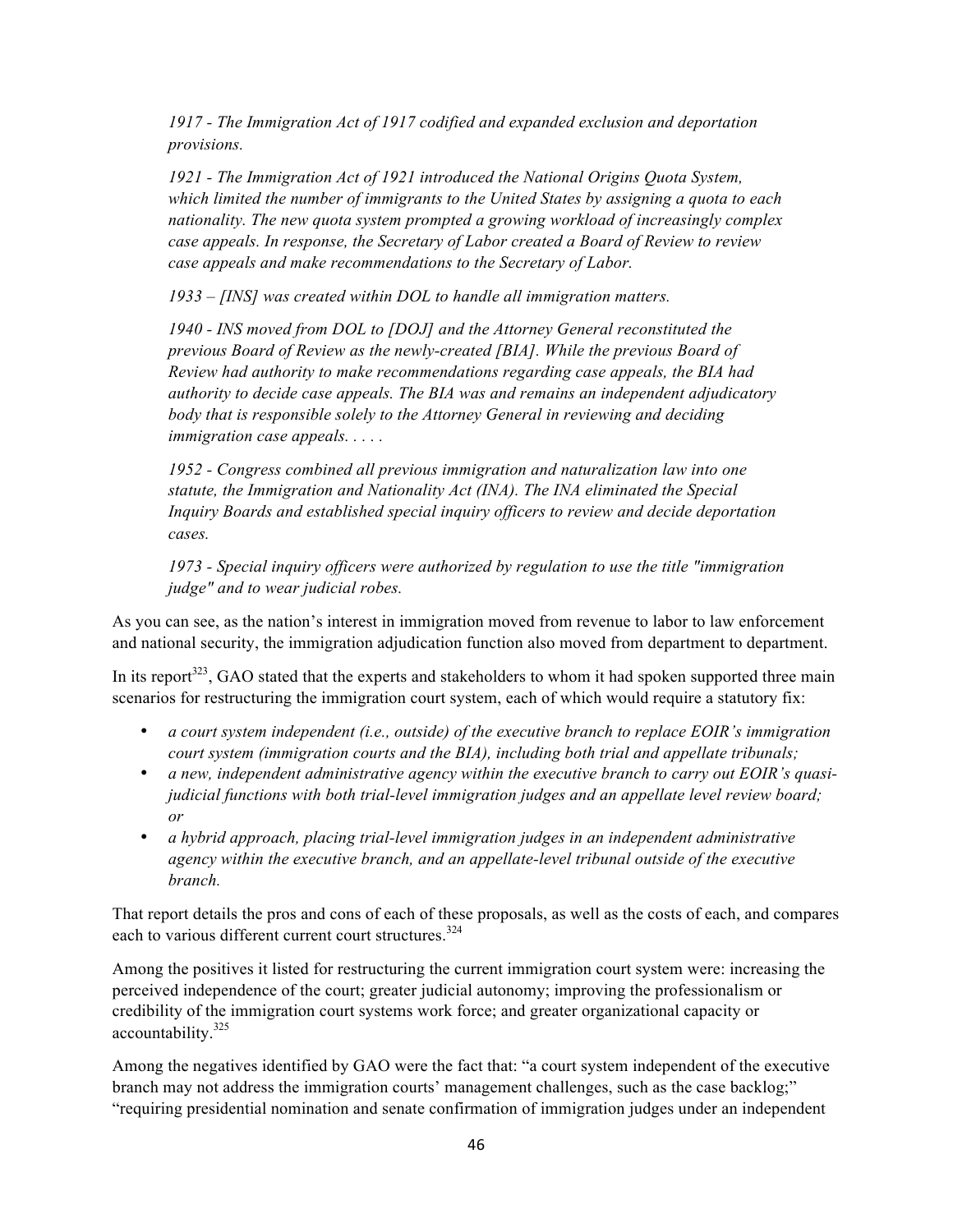court system could" complicate and delay the hiring of new judges "by making the appointment of additional judges more dependent on external parties;" the difficulty in establishing and administering a court system independent of the executive branch; difficulties for the court for procuring resources outside of DOJ; and (under a "hybrid system") disconnection of the trial level court from the appellate court, particularly if the trial level court remains with in the Executive branch, with the appellate court outside of the Executive branch.

With respect to independence, GAO stated:

*Six of the ten experts and stakeholders we contacted stated that establishing a court system independent (i.e., outside) of the executive branch could increase the perceived independence of the system. For example, one of the experts and stakeholders explained that the public's perception of the immigration court system's independence might improve with a restructuring that removes the quasi-judicial functions of the immigration courts and the BIA from DOJ because DOJ is also responsible for representing the government in appeals to the U.S. Circuit Courts of Appeals by individuals seeking review of final orders of removal. This same expert and stakeholder noted that removing the immigration court system from the executive branch may help to alleviate this perception that the immigration courts are not independent tribunals in which the respondents and DHS attorneys are equal parties before the court. Another one of the experts and stakeholders explained that under the existing immigration court system, respondents may perceive, due to the number of immigration judges who are former DHS attorneys and the co-location of some immigration courts with ICE's OPLA offices, that immigration judges and DHS attorneys are working together. Two of the ten experts and stakeholders we interviewed also proposed that an immigration court system independent of the executive branch would be less susceptible to political pressures within the executive branch. Experts and stakeholders cited similar independence-related reasons for supporting the administrative agency and hybrid scenarios.* 326

This raises many important points. DOJ representation of the government in immigration matters before the courts of appeal would appear to be a very soft variable, particularly given the fact that a different DOJ component (OIL, within DOJ's Civil Division)<sup>327</sup> provides such representation.

Further, the fact that EOIR and ICE are both within the executive branch would be a factor in any court restructuring that left a trial-level court in that branch. The location of many immigration courts and ICE attorney's offices within close proximity to each other would likely continue, regardless of whatever restructuring plan were chosen, unless the government was willing to pay the costs of relocating each of those new courts, or alternatively the ICE offices.

Similarly, the number of ICE attorneys who become judges in any immigration court would likely continue as well, given that immigration is a highly specialized area of the law.

The "political pressure" factor raises different issues. It is not clear if the "political pressure" in question relates to such pressure on the IJs, or whether it refers to the attorney general's aforementioned certification authority.

If it is the former, as a former IJ under attorneys general from both parties, I can state without any hesitation that I never perceived any political interference in my decisions. To be clear: No one ever attempted to force me to issue any specific decision in any case; to the contrary, I was encouraged to apply the law evenly in all cases (a duty I took seriously). Any decision that I issued (except in credible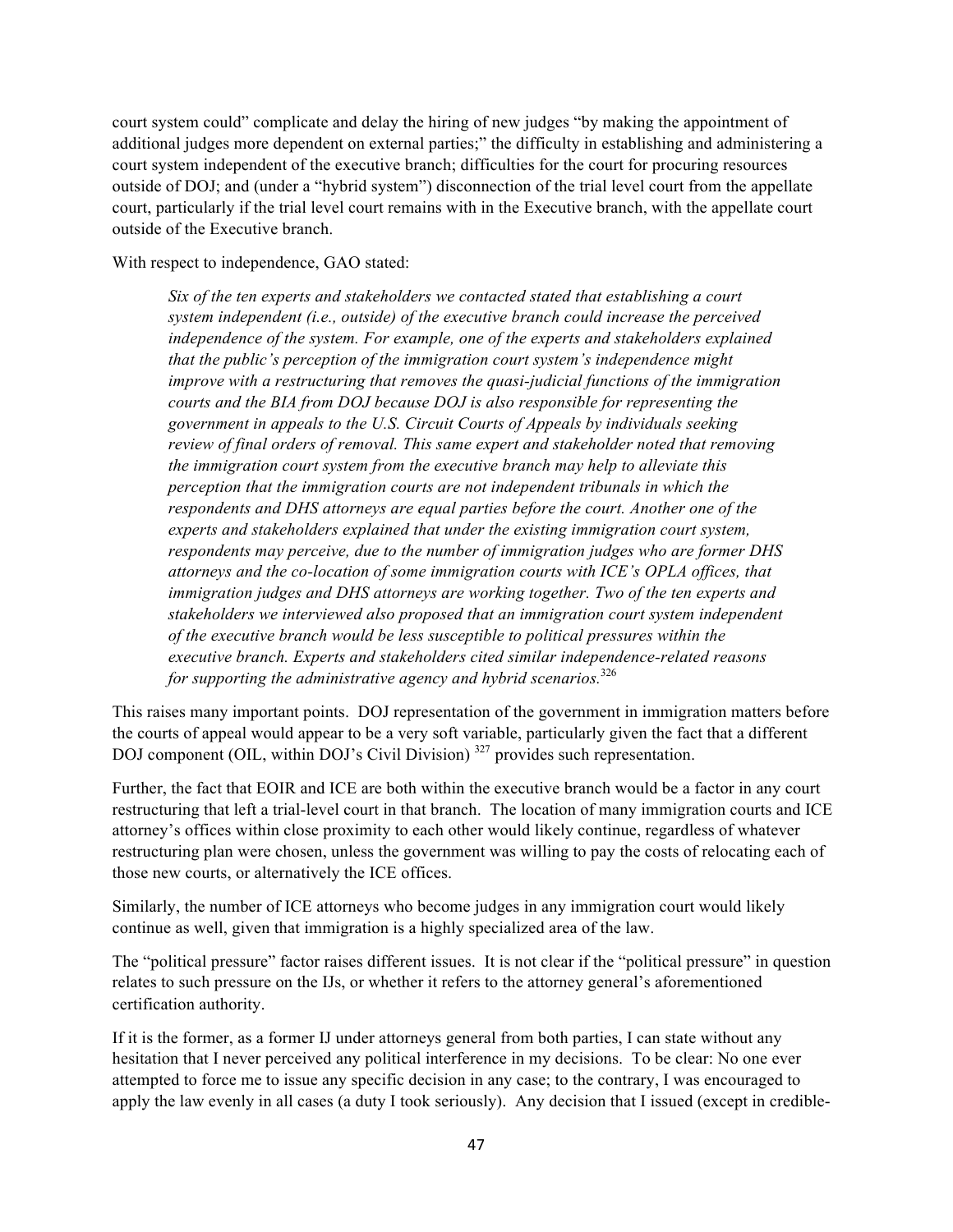fear and reasonable-fear review cases) could be appealed to the BIA, and the attorney general could take any decision that I made (assuming that it was affirmed by the BIA) on certification and reverse it, but short of that, my decisions were mine and mine alone, as were the discretionary determinations that I made by statute.

If it is the latter, however, it is an issue that gets to the heart of any court restructuring that would take jurisdiction over the immigration court away from the attorney general. In *Arizona v. U.S. <sup>328</sup>*, the Supreme Court held:

*Discretion in the enforcement of immigration law embraces immediate human concerns. Unauthorized workers trying to support their families, for example, likely pose less danger than alien smugglers or aliens who commit a serious crime. The equities of an individual case may turn on many factors, including whether the alien has children born in the United States, long ties to the community, or a record of distinguished military service. Some discretionary decisions involve policy choices that bear on this Nation's international relations. Returning an alien to his own country may be deemed inappropriate even where he has committed a removable offense or fails to meet the criteria for admission. The foreign state may be mired in civil war, complicit in political persecution, or enduring conditions that create a real risk that the alien or his family will be harmed upon return. The dynamic nature of relations with other countries requires the Executive Branch to ensure that enforcement policies are consistent with this Nation's foreign policy with respect to these and other realities*. *(Emphasis added).*

The supremacy of the executive branch in issues of foreign policy is well-established. In *U.S. v. Curtiss-Wright Export Corp. <sup>329</sup>*, the Supreme Court held:

*Not only, as we have shown, is the federal power over external affairs in origin and essential character different from that over internal affairs, but participation in the exercise of the power is significantly limited. In this vast external realm, with its important, complicated, delicate and manifold problems, the President alone has the power to speak or listen as a representative of the nation. He makes treaties with the advice and consent of the Senate; but he alone negotiates. Into the field of negotiation the Senate cannot intrude; and Congress itself is powerless to invade it. As Marshall said in his great argument of March 7, 1800, in the House of Representatives, 'The President is the sole organ of the nation in its external relations, and its sole representative with foreign nations.' [Emphasis added].*

Moving the adjudication of immigration cases out of the executive branch, therefore, would have serious constitutional implications. Nowhere is that more clear than from the Supreme Court's decision in *INS v. Aguirre-Aguirre <sup>330</sup>*, were the Court held:

*[W]e have recognized that judicial deference to the Executive Branch is especially appropriate in the immigration context where officials "exercise especially sensitive political functions that implicate questions of foreign relations." . . . A decision by the Attorney General to deem certain violent offenses committed in another country as political in nature, and to allow the perpetrators to remain in the United States, may affect our relations with that country or its neighbors. The judiciary is not well positioned to shoulder primary responsibility for assessing the likelihood and importance of such diplomatic repercussions.*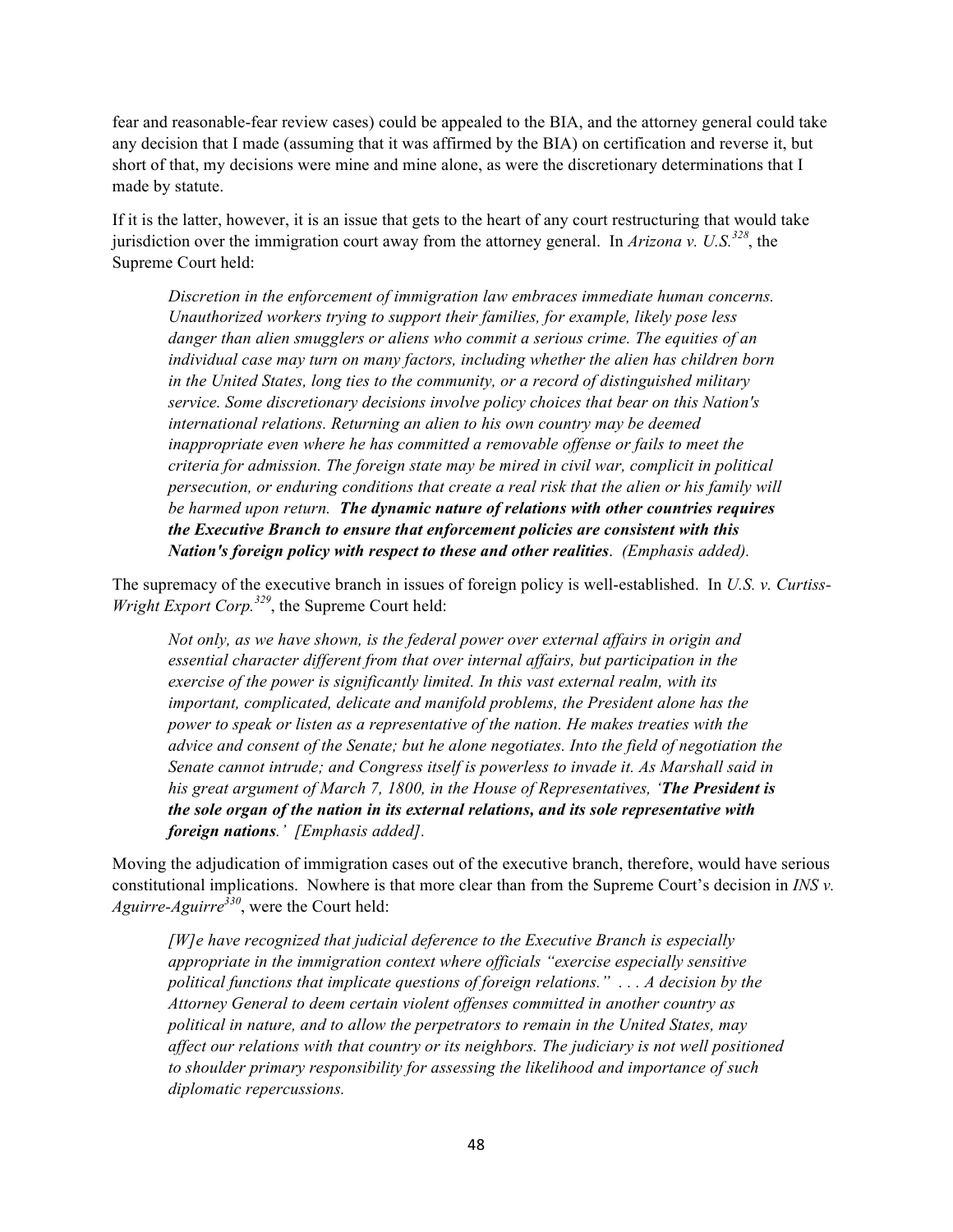Not only can no stronger argument be made against moving the immigration courts out of DOJ, but frankly, such constitutional concerns should be dispositive of the issue.

With respect to "judicial economy," GAO reported:

*Four of the ten experts and stakeholders we interviewed stated that a court system independent of the executive branch might give immigration judges and BIA members more judicial autonomy over their courtrooms and dockets. For example, one of the experts and stakeholders stated that immigration judges in an independent court system would be able to file complaints against private bar attorneys directly with the state bar authority instead of filing the complaint with DOJ first, as presently required for immigration judges acting in their official capacity. EOIR officials explained that while immigration judges cannot directly file a complaint with the state bar authority, EOIR's Disciplinary Counsel, which is charged with investigating these complaints, can file a complaint with the state bar on behalf of the immigration judge.* <sup>331</sup>

It is unclear how much more autonomy I would have had over my courtroom and docket if I had been an IJ in an independent court than I did as an IJ in EOIR. I had full control over my courtroom, and of the parties who appeared in it. My bailiff, who was a York County (Pennsylvania) Prison employee, was solely responsible to me when court was in session. I also had sufficient leeway to move cases around in order to accommodate my docket, consistent with due process.

As for filing bar complaints, this was a rarity for me. There was only ever one attorney whose conduct I never deemed rising to the level of a bar complaint, and that matter was handled by Disciplinary Counsel in a satisfactory manner. Any judge should generally be able to control the conduct of the parties in his or her courtroom in almost any situation without recourse to such measures. An inability to do so, respectfully, reflects more on the IJ then on EOIR generally or the location of the court within the U.S. government.

As for "workforce professionalism or credibility," GAO stated:

*Four of the ten experts and stakeholders we contacted stated reasons why a court system independent of the executive branch might also improve the professionalism or credibility of the immigration court system's workforce. For example, one of the experts and stakeholders explained that placing judges in an independent immigration court system could elevate their stature in the eyes of stakeholders, and by extension, enhance the perceived credibility of their decisions. Additionally, one of the experts and stakeholders*  explained that if the judge career path was improved under a restructuring such that *immigration judges were able to advance to more prestigious judgeships, this could assist in attracting candidates to the immigration bench. Regarding the hybrid scenario, one of the experts and stakeholders noted that this proposal may attract a more diverse and balanced pool of candidates for immigration judge positions. 332*

Again, this is extremely soft variable, and one that would nowhere near justify the cost and difficulty (let alone, run the constitutional difficulties) of transitioning immigration courts out of EOIR. Respectfully, the "professionalism or credibility of the immigration court system's work force" is more a factor of that workforce rather than a factor of where they are positioned within the U.S. government.

As for elevating the stature of IJs, I never viewed the job as being beneath me, and I do not believe that any attorney who ever appeared in my court thought any less of me as a judge than that attorney did of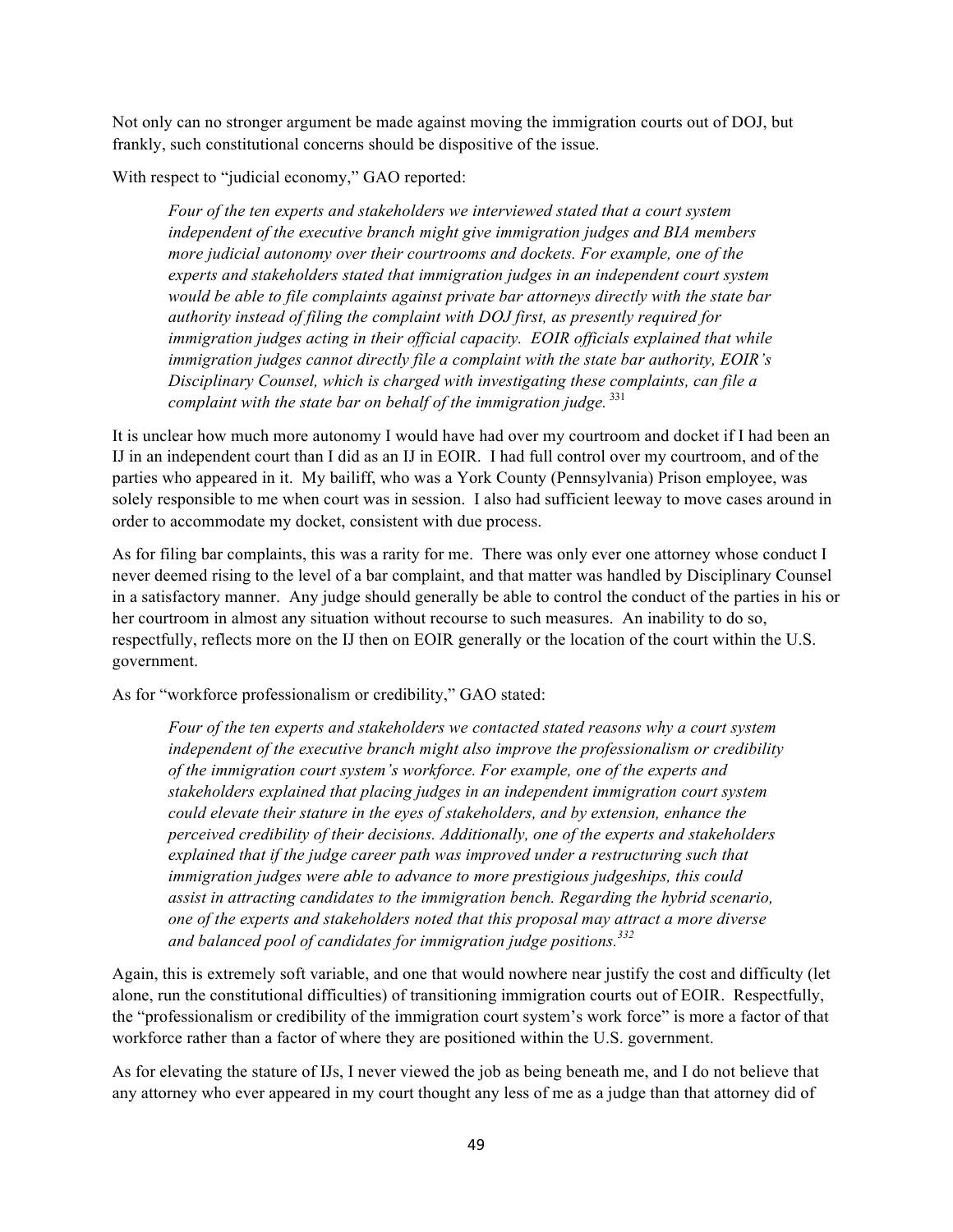any other judge. The fact was, I was the decision-maker with whom of those lawyers had to deal, and they acted accordingly.

Nor did I ever feel constrained in moving along in my career. I certainly could have applied for any other judgeship (state or federal) that had an opening for an attorney with my skills and experience. As practical matter, however, my skills and experience were better utilized on the immigration court than they would have been in some other tribunal.

Finally, I was never aware of any difficulty that EOIR had with attracting a diverse pool of qualified candidates to the bench. The fact is, the job comes with many benefits -- a title, a relatively high rate of pay (up to \$181,500 currently)<sup>333</sup>, a pension, access to the federal Thrift Savings Plan and health benefits, generous vacation benefits, federal holidays, and the stature and dignity of being a judge. I will note that I receive a generous monthly pension from the federal government, partly on account of my years of service, but at a rate that fully reflects my pay during my time as an IJ.

Certainly, an IJ could advance to the position of Board Member at the BIA, or Assistant Chief IJ, and more than a few did. Many of my colleagues had, however, served for years as immigration judges, and intended to retire in that status.

Organizational capacity or accountability is an issue with which EOIR admittedly struggles. I believe, however, that this is largely due to the fact that many attorneys general in various administrations had neglected that office for a significant period of time. It is apparent from Attorney General Barr's statements and actions (and those of his immediate predecessors and his subordinates) that he is working on correcting these issues, and he should be given the opportunity to do so. This is especially true given the expense and difficulty of transitioning the immigration courts to a different organization, or making them independent. Simply put, there is no guarantee that an independent immigration court or BIA would be better run, and would definitely be less politically accountable to Congress, than EOIR currently is.

I concur with the "experts and stakeholders" whom GAO contacted and who asserted "that a court system independent of the executive branch may not address the immigration courts management challenges, such as the case backlog."<sup>334</sup> The fact is, regardless of where they are placed, IJs will have a large caseload (particularly if Congress fails to address the loopholes in the law that draw migrants to enter the United States illegally<sup>335</sup>, and CBP is consequently faced with another crisis at the border similar to the one that occurred in the spring and summer of 2019), with which the courts will have to contend.

Again, Attorney General Barr and his immediate successors have attempted, and Attorney General Barr is attempting, to obtain sufficient resources to enable the courts to handle that caseload. Congress will soon be considering the budget, and I would recommend that this committee of jurisdiction over DOJ advise that more funding be appropriated for the immigration courts and BIA.

Moreover, absent a change to section 292 of the  $INA^{336}$ , aliens will either have to hire their own lawyers, obtain pro bono counsel, or represent themselves. This would be true regardless of where the court is located, and would be an issue with which the court would have to contend, regardless of whether it remains in EOIR or not.

Perhaps the strongest non-constitutional reason for not moving the immigration courts out of EOIR (aside from the cost and difficulty of doing so) is the need for more judges. As GAO stated:

*Two of the ten experts and stakeholders we interviewed noted that requiring the presidential nomination and senate confirmation of immigration judges under an*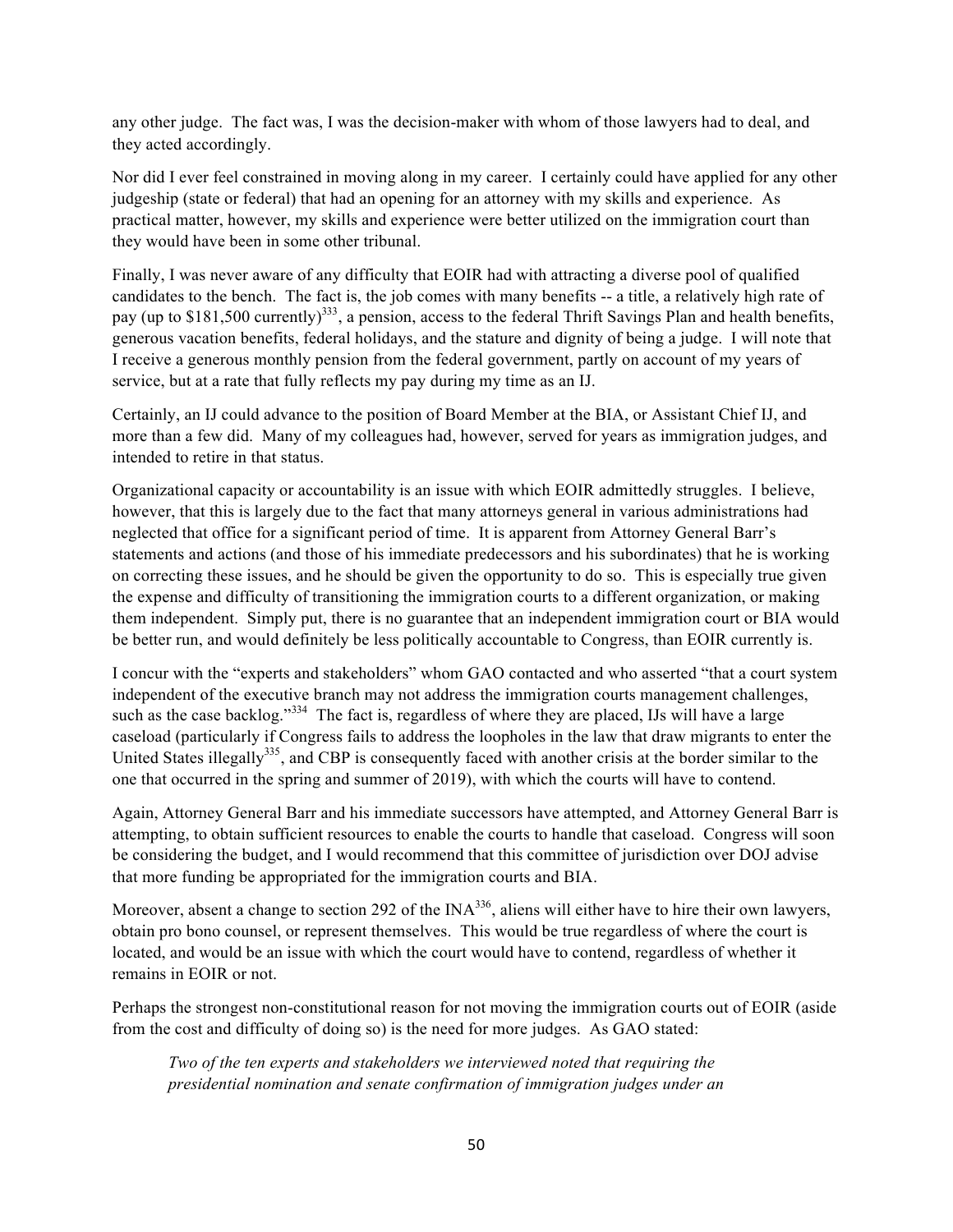*independent court system could further complicate and delay the hiring of new judges by making the appointment of additional judges more dependent on external parties. 337*

The biggest issue facing the immigration courts is resources, and in particular (but not solely, as noted above) IJs. Simply put, there are too few judges to handle the immigration court caseload at the present time, notwithstanding the unprecedented increase in IJ hiring in the last three years.

Any proposal to restructure the immigration courts that would slow down the hiring of immigration judges by making the hiring of those judges dependent on any external party would do a disservice to the alien respondents, the government, and justice itself. If Congress is interested in acting on the crippling backlogs facing the immigration courts, it would be best to direct its efforts toward providing those courts with more money and resources.

Moreover, I again wholeheartedly concur with the "experts and stakeholders" who "expressed the concern that a restructured immigration court system, regardless of the scenario, would not be able to procure sufficient resources outside of DOJ."338

It would be an understatement to say that immigration is a contentious issue, and has been for the almost 28 years I have been involved in this area of the law. Given the significant passions that immigration as a subject is heir to, I have no doubt that a future Congress would limit resources to an independent court if one or another (or both) chamber's members did not agree with the decisions of that court. One look no further than the limitations over the past few years on the funding of ICE detention to understand this fact.

At least under the aegis of DOJ, EOIR is somewhat protected from these passing political passions when it comes to funding. On its own, an independent immigration court and/or BIA would have to fight for funding with little leverage. If members are concerned about political interference from within the executive branch as it relates to EOIR, they should be more concerned about political interference in an independent tribunal from the branch that holds the power of the purse—particularly if the makeup of that future Congress is significantly different than it is today.

One area, however, in which Congress should act is to create an Article III Court of Appeals for Immigration. Under current law, an alien who is seeking review of a decision of the BIA or attorney general can file a petition for review "with the court of appeals for the judicial circuit in which the immigration judge completed the proceedings."<sup>339</sup>.

Such a proposal, from then-Senate Judiciary Committee Chairman Arlen Specter, was included in section 501 of S. 2454 in the  $109<sup>th</sup>$  Congress.<sup>340</sup> With respect to that provision, CRS explained:

*Section 501 of S. 2454 would consolidate appeals regarding removal of aliens in the U.S. Court of Appeals for the Federal Circuit. It would increase the authorized number of judges on the Federal Circuit from 12 to 15 and would authorize sums necessary to implement these changes and the increased case load of the Federal Circuit for fiscal years 2007 to 2011. . . .* 

*This consolidation of appeals would remove pressure on the other federal appellate circuits from the dramatic increase in their caseload, largely resulting from immigration appeals; it would basically add the equivalent of another 3-judge panel to the Federal Circuit. This provision would also eliminate future inconsistency among appellate circuits in interpretations of immigration law, which in the past may have increased litigation as different circuits considered an issue for the first time and as the U.S. Supreme Court may have had to resolve circuit differences. Differences among circuits*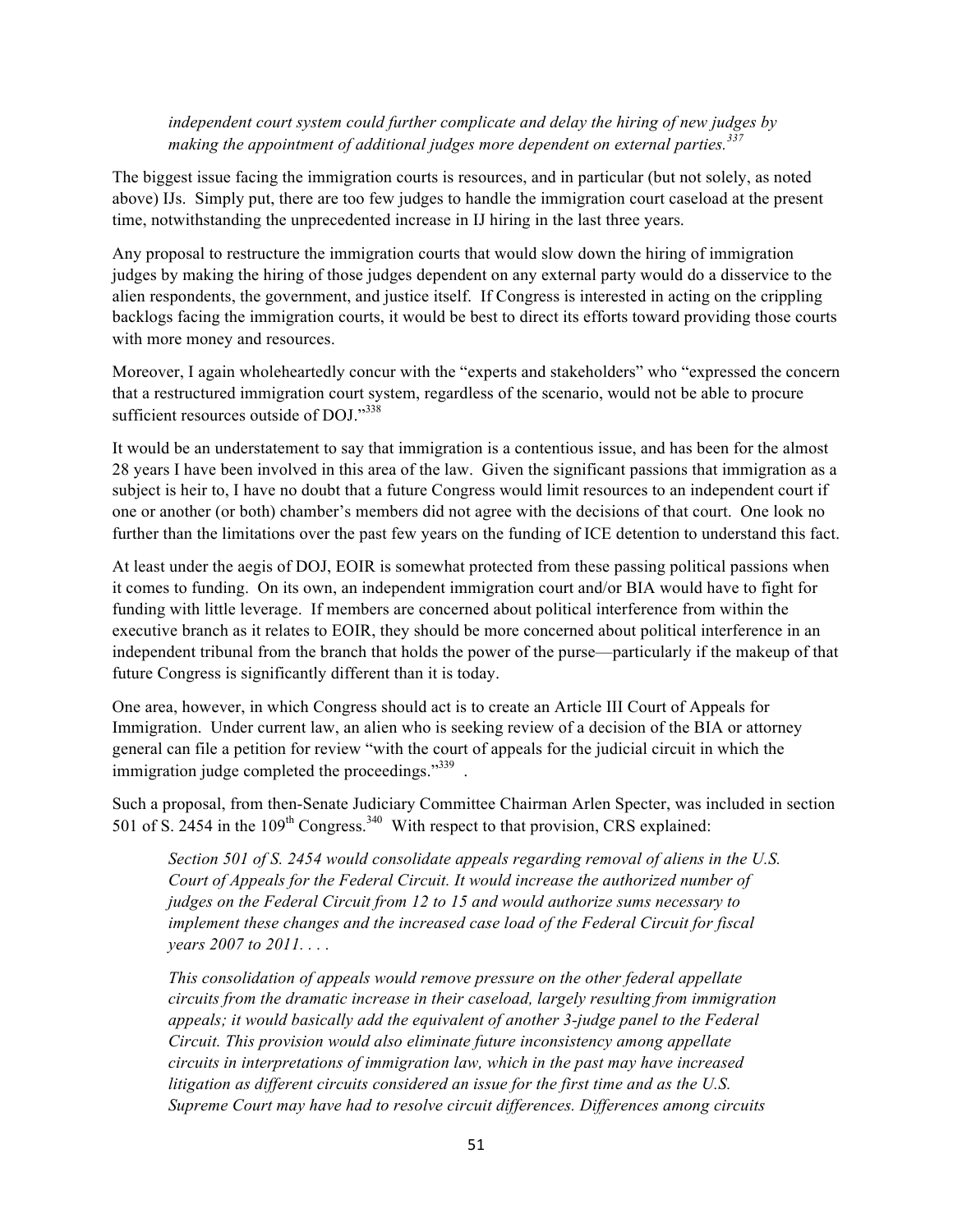*also may have necessitated congressional action to clarify or establish statutory standards in response to inconsistent appellate circuit interpretations. 341*

Given the number of immigration cases that circuit courts handle each year, this proposal would have overwhelmed the Court of Appeals for the Federal Circuit, even if that court were assigned an additional three (or 30) judges. The creation of a new circuit court, solely dedicated to immigration, would provide the benefits suggested by CRS, and would expedite appeals because each of the judges on that court would be a subject-matter expert in immigration. Such a proposal would provide greater benefits to the interests of justice than the restructuring of the immigration courts.

## **Conclusion**

<u> 1989 - Johann Stein, fransk politik (d. 1989)</u>

The nation's cadre of some 465 immigration judges are, by and large, dedicated, experienced, and knowledgeable professionals dedicated to ensuring that the immigration laws are fairly and uniformly administered in each of the 63 immigration courts. Carved into the rotunda of the attorney general's office at DOJ is a quote from then-Solicitor General Frederick Lehmann: "The United States wins its case whenever justice is done one of its citizens in the courts."<sup>342</sup> The same is also true of the aliens who appear in DOJ's tribunals, and it is a fact that is known to, and taken to heart by, every IJ when he or she walks into court.

Unfortunately, for years, those immigration judges have been hobbled in performing their mission, largely as result of neglect of the agency in which they serve, EOIR, and of misguided immigration policies implemented in the past by the executive branch. Simply put, the immigration courts of the United States are failing at their primary mission of "adjudicat[ing] immigration cases by  $\ldots$ expeditiously... interpreting and administering the Nation's immigration laws,"<sup>343</sup> largely due to no fault of the IJs and staff who work in those courts.

The attorney general and his subordinates are actively working to remedy this problem, by providing the needed resources to the immigration courts, and by implementing bright-line rules for IJs and the BIA to follow in adjudicating the cases they consider. He should be supported in those efforts by this committee and by the Congress as a whole.

Restructuring the immigration courts and the BIA will almost certainly not address the core problems that are facing those courts. Moreover, not only would such restructuring be complicated and costly (and likely ultimately pointless), but any proposal that would move either the immigration courts or the BIA out of the executive branch would implicate serious constitutional concerns.

I thank you again for your invitation to attend today's hearing, and I look forward to your questions.

<sup>&</sup>lt;sup>1</sup> Office of the Director, U.S. DEPARTMENT OF JUSTICE, EXECUTIVE OFFICE FOR IMMIGRATION REVIEW, updated September 11,<br>2019, available at: https://www.justice.gov/eoir/office-of-the-director.

<sup>&</sup>lt;sup>2</sup> Principal Deputy Associate Attorney General Claire McCusker Murray Delivers Remarks at EOIR Investiture *Ceremony*, U.S. DEPARTMENT OF JUSTICE, EXECUTIVE OFFICE FOR IMMIGRATION REVIEW, Dec. 20, 2019, available at: https://www.justice.gov/opa/speech/principal-deputy-associate-attorney-general-claire-mccusker-murraydelivers-remarks-eoir.<br><sup>3</sup> See Office of the Chief Immigration Judge, U.S. DEPARTMENT OF JUSTICE, EXECUTIVE OFFICE FOR IMMIGRATION REVIEW,

updated Jan. 21, 2020, available at: https://www.justice.gov/eoir/office-of-the-chief-immigration-judge.

<sup>&</sup>lt;sup>4</sup> Section 101(b)(4) of the INA, available at: https://uscode.house.gov/view.xhtml?req=granuleid:USC-prelim-title8section1101&num=0&edition=prelim.<br><sup>5</sup> Office of the Director, Department of Justice, Executive Office for Immigration Review, updated September 11, 2019,

available at: https://www.justice.gov/eoir/office-of-the-director.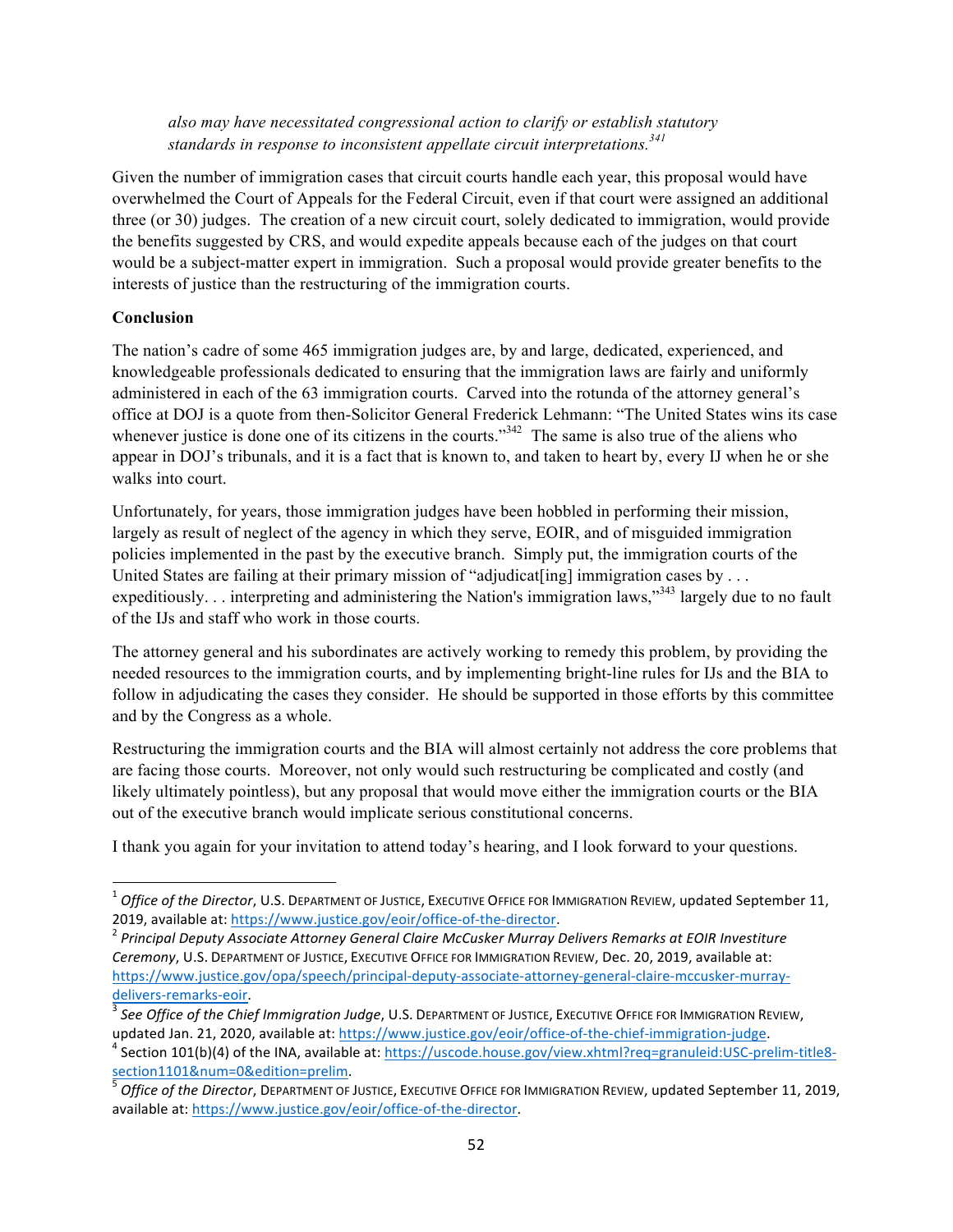<u> 1989 - Andrea Santa Andrea Andrea Andrea Andrea Andrea Andrea Andrea Andrea Andrea Andrea Andrea Andrea Andr</u> <sup>6</sup> Office of the Chief Administrative Hearing Officer, DEPARTMENT OF JUSTICE, EXECUTIVE OFFICE FOR IMMIGRATION REVIEW, updated Jan. 9, 2020, available at: https://www.justice.gov/eoir/office-of-the-chief-administrative-hearing-officer<br><sup>7</sup> About the Office, DEPARTMENT OF JUSTICE, EXECUTIVE OFFICE FOR IMMIGRATION REVIEW, undated, available a

https://www.justice.gov/eoir.<br><sup>8</sup> Actions Needed to Reduce Case Backlog and Address Long-Standing Management and Operational Challenges, GAO-17-438, GOVERNMENT ACCOUNTABILITY OFFICE, Jun. 2017 available at:

https://www.gao.gov/assets/690/685022.pdf

 $^{9}$  INS v. Doherty, 502 U.S. 314, 323 (1992), available at:

https://scholar.google.com/scholar\_case?case=8707621299668215514&hl=en&as\_sdt=6&as\_vis=1&oi=scholarr.<sup>10</sup> *Honor Barbara Jordan as a fiery apostle of moderation*, Editorial Board, Houston CHRONICLE, Aug. 3, 2019, available at: https://www.houstonchronicle.com/opinion/editorials/article/Honor-Barbara-Jordan-as-a-fiery-

apostle-of-14277522.php.<br><sup>11</sup> Hearing before the U.S. House of Representatives, Committee on the Judiciary, Subcommittee on Immigration and Claims, 104<sup>th</sup> Cong. (1995) (statement of Barbara Jordan, Chair, U.S. Commission on Immigration Reform), available at:

https://www.numbersusa.com/sites/default/files/public/Testimony%20of%20Barbara%20Jordan\_1995\_Feb.%202

4-1.pdf.<br><sup>12</sup> Actions Needed to Reduce Case Backlog and Address Long-Standing Management and Operational Challenges, GAO-17-438, GOVERNMENT ACCOUNTABILITY OFFICE, Jun. 2017 available at:

https://www.gao.gov/assets/690/685022.pdf.<br><sup>13</sup> Id. "Highlights."<br><sup>14</sup> Id. at 22.<br><sup>15</sup> Id. at 68.<br><sup>15</sup> Id. at 68.<br><sup>17</sup> Id. at 27.<br><sup>18</sup> Id. at 22.<br><sup>18</sup> Id. at 22.<br><sup>18</sup> Id. at 22.<br><sup>19</sup> Id. at 23. *Ceremony*, U.S. DEPARTMENT OF JUSTICE, EXECUTIVE OFFICE FOR IMMIGRATION REVIEW, Dec. 20, 2019, available at: https://www.justice.gov/opa/speech/principal-deputy-associate-attorney-general-claire-mccusker-murray-

delivers-remarks-eoir.<br><sup>21</sup> United States Border Patrol Southwest Family Unit Subject and Unaccompanied Alien Children Apprehensions *Fiscal Year 2016*, U.S. CUSTOMS AND BORDER PROTECTION, dated Oct. 18, 2016, *available at*:

https://www.cbp.gov/newsroom/stats/southwest-border-unaccompanied-children/fy-2016.<br><sup>22</sup> Department of Justice Announces New Priorities to Address Surge of Migrants Crossing into the U.S., U.S. DEPARTMENT OF JUSTICE, OFFICE OF PUBLIC AFFAIRS, dated Jul. 9, 2014, available at:

https://www.justice.gov/opa/pr/department-justice-announces-new-priorities-address-surge-migrants-crossing-

<u>us</u>.<br><sup>23</sup> See Actions Needed to Reduce Case Backlog and Address Long-Standing Management and Operational *Challenges*, GAO-17-438, GOVERNMENT ACCOUNTABILITY OFFICE, Jun. 2017, at 23, *available at*: 

https://www.gao.gov/assets/690/685022.pdf.<br><sup>24</sup> *Id.* at 27-28.<br><sup>25</sup> Jennings v. Rodriguez, 138 S. Ct. 830 (2018) (2018), *available at*:<br>https://scholar.google.com/scholar\_case?case=14215050066188926450&hl=en&as\_sdt=6&as\_ <sup>26</sup> See Rodriguez v. Robbins, 804 F.3d 1060, 1078-85 (9<sup>th</sup> Cir. 2015), cert. granted sub nom. Jennings v.

*Rodriguez*, 136 S. Ct. 2489 (2016), available at: http://cdn.ca9.uscourts.gov/datastore/opinions/2015/10/28/13-56706.pdf.<br><sup>27</sup> Principal Deputy Associate Attorney General Claire McCusker Murray Delivers Remarks at EOIR Investiture

Ceremony, U.S. DEPARTMENT OF JUSTICE, EXECUTIVE OFFICE FOR IMMIGRATION REVIEW, Dec. 20, 2019, available at: https://www.justice.gov/opa/speech/principal-deputy-associate-attorney-general-claire-mccusker-murraydelivers-remarks-eoir.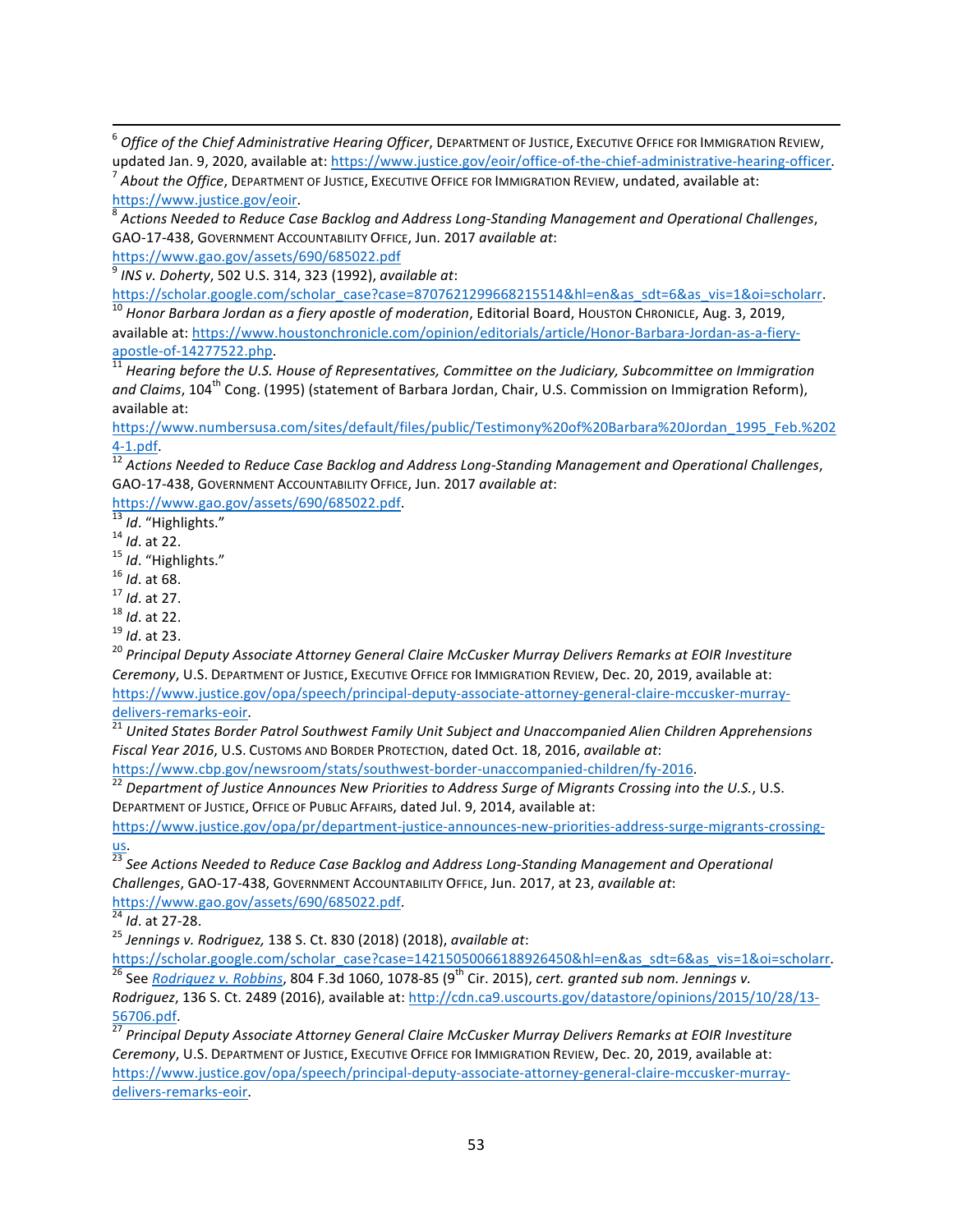<u> 1989 - Andrea Santa Andrea Andrea Andrea Andrea Andrea Andrea Andrea Andrea Andrea Andrea Andrea Andrea Andr</u>

<sup>31</sup> Actions Needed to Reduce Case Backlog and Address Long-Standing Management and Operational Challenges, GAO-17-438, GOVERNMENT ACCOUNTABILITY OFFICE, June 2017, Highlights, *available at*:

https://www.gao.gov/assets/690/685022.pdf.<br>
32 See id. at 22.<br>
33 Id.<br>
34 Id.<br>
35 Id.<br>
35 Id.<br>
36 Id. at 22.<br>
37 Id. at 24.<br>
37 Id. at 24. at 75-78, available at: https://www.justice.gov/sites/default/files/eoir/legacy/2012/11/08/Chap%204.pdf.<br><sup>39</sup> See *Matter of W-Y-U-*, 27 I&N Dec. 17, at 17-18 (BIA 2017) (citations omitted), *available at*:

https://www.justice.gov/eoir/page/file/958526/download. That<br><sup>40</sup> Actions Needed to Reduce Case Backlog and Address Long-Standing Management and Operational Challenges, GAO-17-438, GOVERNMENT ACCOUNTABILITY OFFICE, Jun. 2017, at 24 n. 48, *available at*:

- 
- 

11 Intersection of the Second Control of Automates (690/685022.pdf)<br>
<sup>41</sup> Id. at 25, n. 50.<br>
<sup>42</sup> Id. at 25.<br>
<sup>43</sup> Id.<br>
<sup>44</sup> Id. at 68.<br>
<sup>45</sup> Id., Highlights.<br>
<sup>46</sup> Id. at 69.<br>
<sup>47</sup> Id.<br>
<sup>48</sup> Id.<br>
<sup>48</sup> Id. *Ceremony*, U.S. DEPARTMENT OF JUSTICE, EXECUTIVE OFFICE FOR IMMIGRATION REVIEW, December 20, 2019, available at: https://www.justice.gov/opa/speech/principal-deputy-associate-attorney-general-claire-mccusker-murraydelivers-remarks-eoir.<br><sup>50</sup> Immiaration Court Backlog Tool, Pending Cases and Length of Wait in Immigration Court, SYRACUSE UNIVERSITY,

TRANSACTIONAL RECORDS ACCESS CLEARINGHOUSE (TRAC), December 2019, available at:

https://trac.syr.edu/phptools/immigration/court\_backlog/.<br><sup>51</sup> Press Release: *Executive Office for Immigration Review Announces Case Completion Numbers for Fiscal Year* 2019, DEPARTMENT OF JUSTICE, OFFICE OF PUBLIC AFFAIRS, Oct. 10, 2019, available at

https://www.justice.gov/opa/pr/executive-office-immigration-review-announces-case-completion-numbers-fiscal-

year-2019.<br><sup>52</sup> Case Backlogs in Immigration Courts Expand, Resulting Wait Times Grow, Syracuse UNIVERSITY, TRANSACTIONAL RECORDS ACCESS CLEARINGHOUSE (TRAC), Jun. If but up the 18, 2009, available at:

http://trac.syr.edu/immigration/reports/208/. But<br>
<sup>53</sup> *Id.*<br>
<sup>54</sup> Actions Needed to Reduce Case Backlog and Address Long-Standing Management and Operational Challenges, GAO-17-438, GOVERNMENT ACCOUNTABILITY OFFICE, Jun. 2017, at 27, *available at*:

https://www.gao.gov/assets/690/685022.pdf.<br><sup>55</sup> *Id.* at 34.

<sup>&</sup>lt;sup>28</sup> "Attorney General Jeff Sessions Announces the Department of Justice's Renewed Commitment to Criminal Immigration Enforcement", U.S. Department of Justice, Office of Public Affairs, dated Apr. 11, 2017, *available at*: https://www.justice.gov/opa/pr/attorney-general-jeff-sessions-announces-department-justice-s-renewed-

commitment-criminal.<br><sup>29</sup> About GAO, GOVERNMENT ACCOUNTABILITY OFFICE, undated, available at: https://www.gao.gov/about/index.html.<br><sup>30</sup> Act<u>ions Needed to Reduce Case Backlog and Address Long-Standing Management and Opera</u> GAO-17-438, GOVERNMENT ACCOUNTABILITY OFFICE, Jun. 2017, at 3 *available at*:<br>https://www.gao.gov/assets/690/685022.pdf.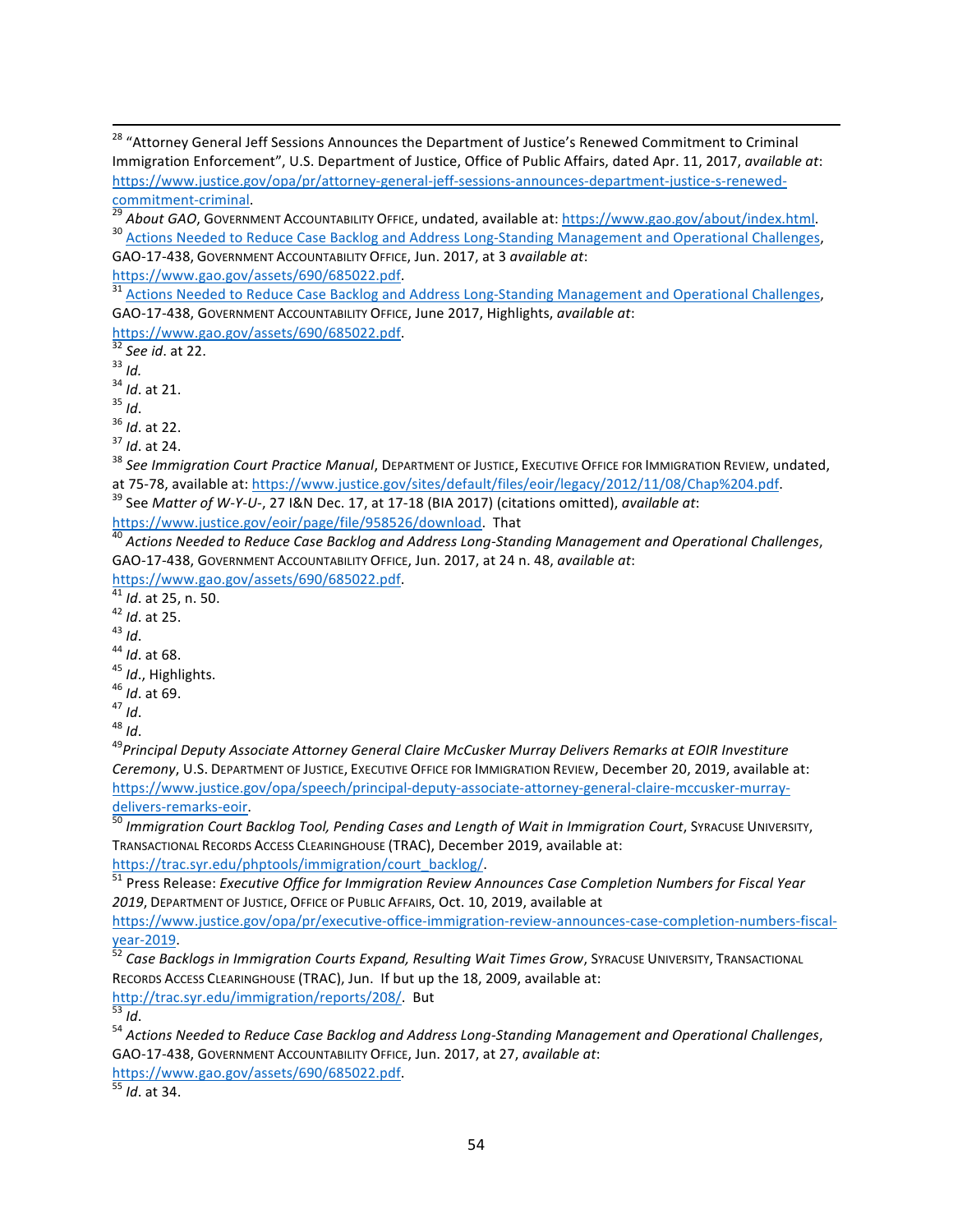<sup>56</sup> See Fact Sheet: Annual Leave (General Information), Annual Leave Entitlement, U.S. OFFICE OF PERSONNEL MANAGEMENT, undated, available at: https://www.opm.gov/policy-data-oversight/pay-leave/leaveadministration/fact-sheets/annual-leave/.<br><sup>57</sup> 2020 Holiday Schedule, U.S. OFFICE OF PERSONNEL MANAGEMENT, undated, available at:

https://www.opm.gov/policy-data-oversight/pay-leave/federal-holidays/#url=2020.<br><sup>58</sup> Actions Needed to Reduce Case Backlog and Address Long-Standing Management and Operational Challenges, GAO-17-438, GOVERNMENT ACCOUNTABILITY OFFICE, Jun. 2017, at 131, Appendix III, Table 15, *available at*:

<u> 1989 - Andrea Santa Andrea Andrea Andrea Andrea Andrea Andrea Andrea Andrea Andrea Andrea Andrea Andrea Andr</u>

https://www.gao.gov/assets/690/685022.pdf.<br><sup>59</sup> United States Border Patrol Southwest Family Unit Subject and Unaccompanied Alien Children Apprehensions Fiscal Year 2016, U.S. Customs AND BORDER PROTECTION, dated Oct. 18, 2016, available at:

https://www.cbp.gov/newsroom/stats/southwest-border-unaccompanied-children/fy-2016.<br><sup>60</sup> *Department of Justice Announces New Priorities to Address Surge of Migrants Crossing into the U.S.*, U.S. DEPARTMENT OF JUSTICE, OFFICE OF PUBLIC AFFAIRS, dated Jul. 9, 2014, available at:

https://www.justice.gov/opa/pr/department-justice-announces-new-priorities-address-surge-migrants-crossingus.<br><sup>61</sup> Department of Justice Actions to Address the Influx of Migrants Crossing the Southwest Border in the United

States, U.S. DEPARTMENT OF JUSTICE, OFFICE OF PUBLIC AFFAIRS, undated, available at:

https://www.justice.gov/iso/opa/resources/214201479112444959.pdf.<br><sup>62</sup> Id.<br><sup>63</sup> Actions Needed to Reduce Case Backlog and Address Long-Standing Management and Operational Challenges, GAO-17-438, GOVERNMENT ACCOUNTABILITY OFFICE, Jun. 2017, at 131, Appendix III, Table 15, *available at*:

https://www.gao.gov/assets/690/685022.pdf.<br><sup>64</sup> ld. at 27.<br><sup>65</sup> ld. at 27-28.<br><sup>66</sup> ld.<br><sup>67</sup> Mathis v. United States, 136 S. Ct. 2243 (2016), available at: https://www.supremecourt.gov/opinions/15pdf/15-6092\_1an2.pdf.<br><sup>68</sup> *Descamps v. United States*, 133 S. Ct. 2276 (2013), available at:

https://www.law.cornell.edu/supremecourt/text/11-9540.<br><sup>69</sup> Section 101(a)(43)(B) of the INA, available at: https://uscode.house.gov/view.xhtml?req=granuleid:USC-prelimtitle8-section1101&num=0&edition=prelim.<br><sup>70</sup> Moncrieffe v. Holder, 133 S. Ct. 1678 (2013), available at: https://www.supremecourt.gov/opinions/12pdf/11-

702\_9p6b.pdf.<br><sup>71</sup> Rodriguez v. Robbins, 804 F.3d 1060, 1078-85 (9<sup>th</sup> Cir. 2015) *available at*:

http://cdn.ca9.uscourts.gov/datastore/opinions/2015/10/28/13-56706.pdf, reversed and remanded sub nom. Jennings v. Rodriguez, 138 S. Ct. 830 (2018), *available at: https://www.supremecourt.gov/opinions/17pdf/15-*1204 f29g.pdf.<br>
<sup>71</sup> *Id.*<br>
<sup>72</sup> *Id.* at 1078-85.<br>
<sup>73</sup> *Id.* at 1086-87.<br>
<sup>74</sup> Michael Kaufman and Michael Tan, *Bond Hearings for Immigrants Subject to Prolonged Immigration Detention,* 

*in the Ninth Circuit*, AMERICAN CIVIL LIBERTIES UNION, Dec. 2015, at 8, available at:

https://www.aclu.org/sites/default/files/field document/2015.12.11 rodriguez advisory.pdf.<br><sup>75</sup> Matter of Fatahi, 26 I&N Dec. 791, 793 (BIA 2016), *available at*:

https://www.justice.gov/eoir/file/881776/download. <sup>76</sup> *See Jennings v. Rodriguez*, 138 S. Ct. 830 (2018), *available at*:

https://www.supremecourt.gov/opinions/17pdf/15-1204\_f29g.pdf.<br><sup>77</sup> Actions Needed to Reduce Case Backlog and Address Long-Standing Management and Operational Challenges, GAO-17-438, GOVERNMENT ACCOUNTABILITY OFFICE, Jun. 2017, at 69, *available at*:

https://www.gao.gov/assets/690/685022.pdf.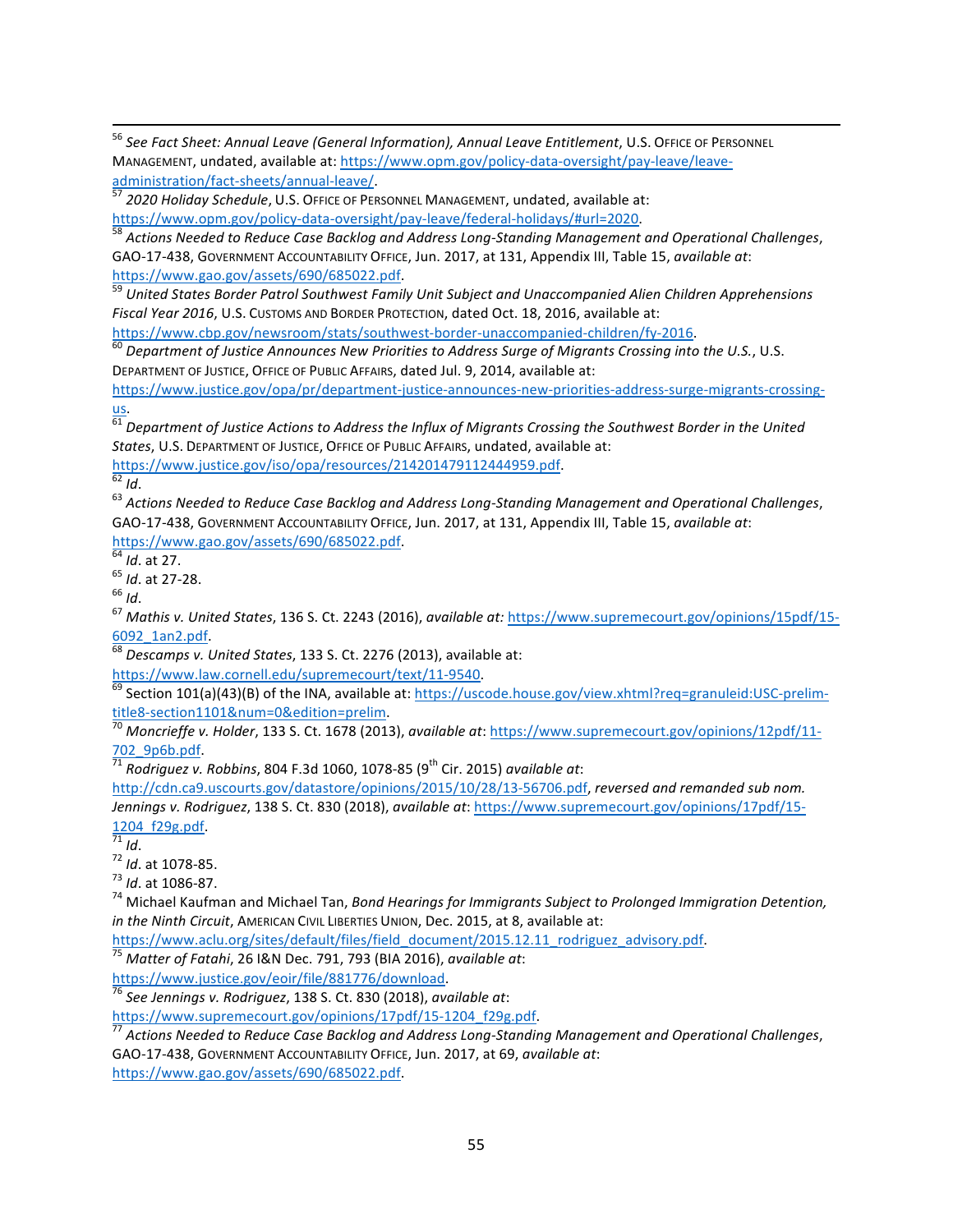<u> 1989 - Andrea Santa Andrea Andrea Andrea Andrea Andrea Andrea Andrea Andrea Andrea Andrea Andrea Andrea Andr</u> <sup>78</sup> 8 C.F.R. § 1003.29, *available at*: https://www.uscis.gov/ilink/docView/SLB/HTML/SLB/0-0-0-1/0-0-0-11261/0-0- 0-33286/0-0-0-33983.html.<br><sup>79</sup> Matter of Hashmi, 24 I&N Dec. 785, 790 (BIA 2009), available at:

https://www.justice.gov/sites/default/files/eoir/legacy/2014/07/25/3640.pdf.<br><sup>80</sup> *Id*. at 793-94.<br><sup>81</sup> *Id.* at 794.<br><sup>82</sup> *Simon v. Holder,* 654 F. 3d 440 (3d Cir. 2011), *available at*:

https://scholar.google.com/scholar\_case?case=8844616972290064841&hl=en&as\_sdt=6&as\_vis=1&oi=scholarr<br><sup>83</sup> Id. at 441-42.

84 *Id.* at 442.<br>
<sup>85</sup> *Id.*<br>
<sup>85</sup> *Id.*<br>
<sup>87</sup> *Id.* at 443.<br>
<sup>88</sup> Board of Immigration Appeals Practice Manual, § 4.14, DEPARTMENT OF JUSTICE, EXECUTIVE OFFICE FOR IMMIGRATION REVIEW, dated Jul. 27, 2015, at 69, *available at*: https://www.justice.gov/eoir/file/431306/download.<br><sup>89</sup> See *Matter of M-D-*, 24 I&N Dec. 138, 139 (BIA 2007), *available at*:

https://www.justice.gov/sites/default/files/eoir/legacy/2014/07/25/3561.pdf.<br><sup>90</sup> Actions Needed to Reduce Case Backlog and Address Long-Standing Management and Operational Challenges, GAO-17-438, GOVERNMENT ACCOUNTABILITY OFFICE, Jun. 2017, at 69, *available at*:

https://www.gao.gov/assets/690/685022.pdf.<br><sup>91</sup> Consideration of Deferred Action for Childhood Arrivals (DACA), U.S. CITIZENSHIP AND IMMIGRATION SERVICES, updated Feb. 14, 2018, *available at*: <u>https://www.uscis.gov/archive/consideration-deferred-action-childhood-arrivals-<br>daca#guidelines</u>.<br><sup>92</sup> *Id.* 

<sup>93</sup> Id.<br><sup>93</sup> Id.<br><sup>94</sup> Consideration of Deferred Action for Childhood Arrivals Process, Frequently Asked Questions, U.S. CITIZENSHIP AND IMMIGRATION SERVICES, updated Mar. 8, 2018, *available at:* https://www.uscis.gov/archive/frequently-asked-

questions#evidence.<br><sup>95</sup> Miley & Brown, P.C., *Removal Proceedings* – *Practical Tips In A Post DACA/DAPA World*, undated, *available at:*<br>https://www.mileybrown.com/Articles/Removal-Proceedings-Practical-Tips-In-A-Post-DA

<sup>96</sup> Understanding Prosecutorial Discretion in Immigration Law, American Immigration Council, May 26, 2011, *available at*: https://www.americanimmigrationcouncil.org/research/understanding-prosecutorial-discretionimmigration-law.<br><sup>97</sup> Understanding Prosecutorial Discretion in Immigration Law, IMMIGRATION POLICY CENTER, AMERICAN IMMIGRATION

COUNCIL, dated September 2011, *available at*:

https://www.americanimmigrationcouncil.org/sites/default/files/research/IPC\_Prosecutorial\_Discretion\_090911\_

FINAL.pdf.<br><sup>98</sup> Riah Ramlogan, Acting Principal Legal Advisor, *Guidance Regarding Cases Pending Before EOIR Impacted by* Secretary Johnson's Memorandum entitled Policies for the Apprehension, Detention and Removal of Undocumented *immigrants*, U.S. IMMIGRATION AND CUSTOMS ENFORCEMENT, Apr. 6, 2015, at 1-2, *available at*:

https://www.ice.gov/doclib/foia/prosecutorial-discretion/guidance\_eoir\_johnson\_memo.pdf.<br><sup>99</sup> Jeh Johnson, Secretary of Homeland Security, "*Policies for the Apprehension, Detention and Removal of* 

Undocumented Immigrants", Department of Homeland Security, Nov. 20, 2014, *available at:* https://www.dhs.gov/sites/default/files/publications/14 1120 memo prosecutorial discretion.pdf.<br>
100 Id. at 3-4.<br>
101 Id. at 2.<br>
<sup>101</sup> Riah Ramlogan, Acting Principal Legal Advisor, *Guidance Regarding Cases Pending Before* 

Secretary Johnson's Memorandum entitled Policies for the Apprehension, Detention and Removal of Undocumented *immigrants*, U.S. IMMIGRATION AND CUSTOMS ENFORCEMENT, dated April 6, 2015, at 2, *available at*: https://www.ice.gov/doclib/foia/prosecutorial-discretion/guidance\_eoir\_johnson\_memo.pdf.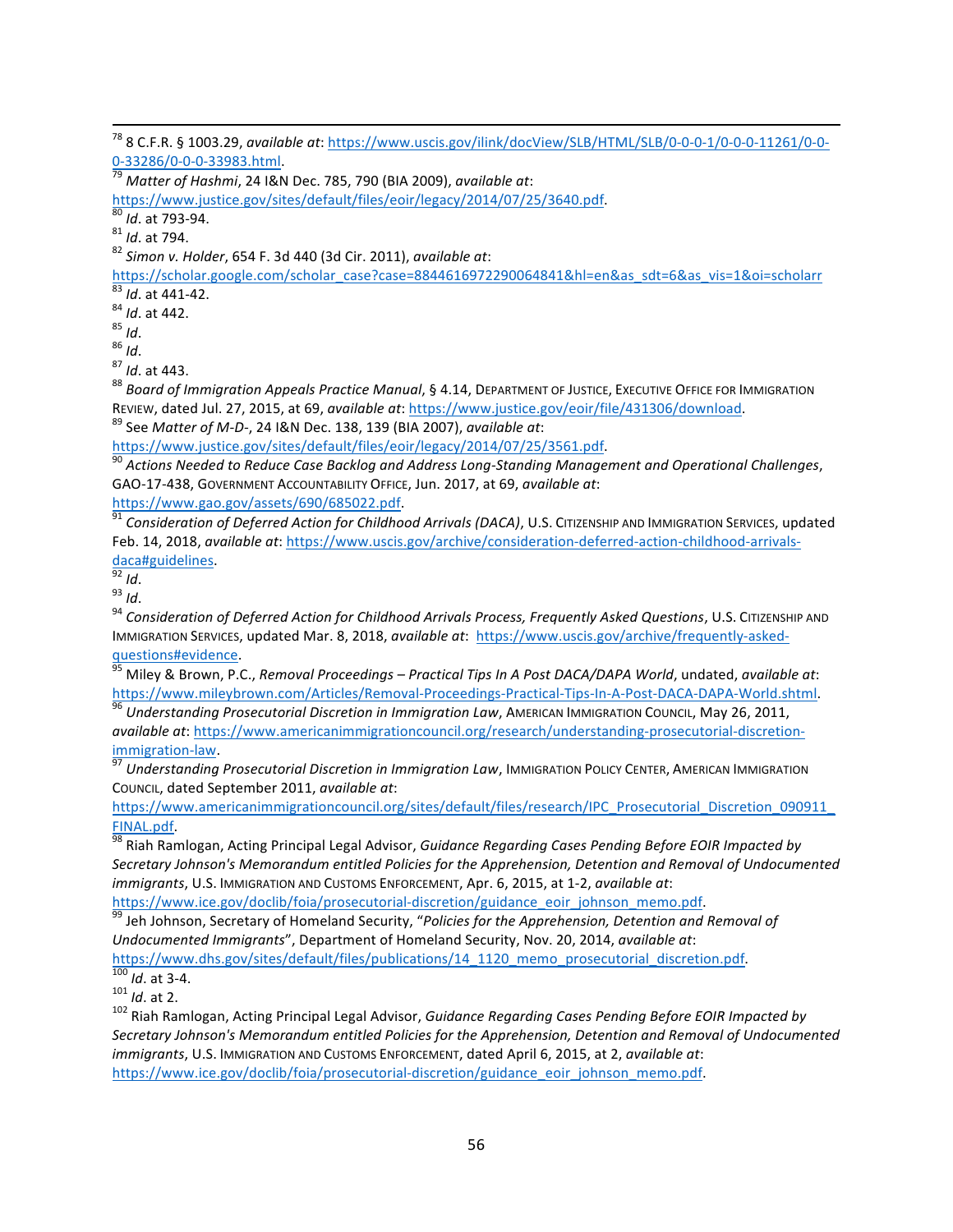<sup>103</sup> Actions Needed to Reduce Case Backlog and Address Long-Standing Management and Operational Challenges, GAO-17-438, GOVERNMENT ACCOUNTABILITY OFFICE, June 2017, at 126, Appendix III, Table 13, *available at*: https://www.gao.gov/assets/690/685022.pdf.<br><sup>104</sup> Jeh Johnson, Secretary of Homeland Security, *Policies for the Apprehension, Detention and Removal of* 

<u> 1989 - Andrea Santa Andrea Andrea Andrea Andrea Andrea Andrea Andrea Andrea Andrea Andrea Andrea Andrea Andr</u>

*Undocumented Immigrants*, U.S. DEPARTMENT OF HOMELAND SECURITY, Nov. 20, 2014, at 4, available at: https://www.dhs.gov/sites/default/files/publications/14\_1120\_memo\_prosecutorial\_discretion.pdf.<br><sup>105</sup> See Kirsten Michener, *Stress and burnout found among nation's immigration judges*, UNIVERSITY OF CALIFORNIA SAN

FRANCISCO, Jun. 25, 2009, *available at*: https://www.ucsf.edu/news/2009/06/4258/stress-and-burnout-foundamong-nations-immigration-judges.<br><sup>106</sup> See Rachel Glickhouse, *Immigration judges are burning out faster than prison wardens and hospital doctors*,

QUARTZ, Aug. 3, 2015, *available at*: https://qz.com/469923/there-are-only-250-immigration-judges-in-the-united-

states/. And<br><sup>107</sup> Attorney General Jeff Sessions Announces the Department of Justice's Renewed Commitment to Criminal *Immigration Enforcement*, U.S. DEPARTMENT OF JUSTICE, OFFICE OF PUBLIC AFFAIRS, Apr. 11, 2017, *available at:* https://www.justice.gov/opa/pr/attorney-general-jeff-sessions-announces-department-justice-s-renewedcommitment-criminal.<br><sup>108</sup> Immigration Newsmaker: A Conversation with EOIR Director James McHenry, Tackling the Immigration Court

*Backlog*, Center for Immigration Studies, May 3, 2018, available at: https://cis.org/Transcript/Immigration-

Newsmaker-Conversation-EOIR-Director-James-McHenry.<br><sup>109</sup> See Miriam Valverde, *Compare the candidates: Clinton vs. Trump on immigration*, POLITIFACT, dated Jul. 15, 2016 ("Presidential candidates Donald Trump and Hillary Clinton have taken opposite roads on their quest for immigration reform. Trump calls for mass deportations, migrant bans and a wall to keep away people from coming into the country, while Clinton wants a pathway to citizenship, immigrant integration and protection from deportation."), *available at:* http://www.politifact.com/truth-o-meter/article/2016/jul/15/compare-candidatesclinton-vs-trump-immigration/.<br><sup>110</sup> E.O. 13767, "Border Security and Immigration Enforcement Improvements, THE WHITE HOUSE, Jan. 25, 2017,

*available at*: https://www.whitehouse.gov/presidential-actions/executive-order-border-security-immigrationenforcement-improvements/.<br><sup>111</sup> /d. at section 2.<br><sup>112</sup> /d. at section 5.<br><sup>114</sup> /d. at section 6.<br><sup>114</sup> /d. at section 13.<br><sup>114</sup> *Id.* at section 13.<br><sup>115</sup> Southwest Border Migration FY2017, U.S. Customs and BORDER PROTEC

https://www.cbp.gov/newsroom/stats/sw-border-migration-fy2017.<br><sup>116</sup> Southwest Border Migration FY2018, U.S. Customs AND BORDER PROTECTION, Apr. 4, 2018, *available at*:

https://www.cbp.gov/newsroom/stats/sw-border-migration.<br><sup>117</sup> See Dylan Scott and Tara Golshan, *The Senate's failed votes on DACA and immigration:* what we know, Vox, Feb.

18, 2018, *available at:* https://www.vox.com/policy-and-politics/2018/2/12/17003552/senate-immigration-bill-

floor-debate.<br><sup>118</sup> See Andrew Arthur, *Catch and Release Escape Hatches, Loopholes that encourage illegal entry*, CENTER FOR IMMIGRATION STUDIES, May 4, 2018, available at: https://cis.org/Report/Catch-and-Release-Escape-Hatches.<br><sup>119</sup> Southwest Border Migration FY2019, U.S. CUSTOMS AND BORDER PROTECTION, Nov. 14, 2019, *available at*:

https://www.cbp.gov/newsroom/stats/sw-border-migration/fy-2019.<br><sup>120</sup> Adjudication Statistics, Pending I-862 Proceedings Originating With a Credible Fear Claim and

All Pending I-862s, DEPARTMENT OF JUSTICE, EXECUTIVE OFFICE FOR IMMIGRATION REVIEW, data generated on October 23, 2019, available at: https://www.justice.gov/eoir/page/file/1112996/download.<br><sup>121</sup> Andrew R. Arthur, *Fraud in the "Credible Fear" Process, Threats to the Integrity of the Asylum System, CENTER FOR* 

IMMIGRATION STUDIES, April 2017, available at: https://cis.org/Report/Fraud-Credible-Fear-Process.<br><sup>122</sup> See Fact Sheet: Asylum and Withholding of Removal Relief, Convention Against Torture Protections, Relief and

Protections Based on Fear of Persecution or Torture, DEPARTMENT OF JUSTICE, EXECUTIVE OFFICE FOR IMMIGRATION REVIEW,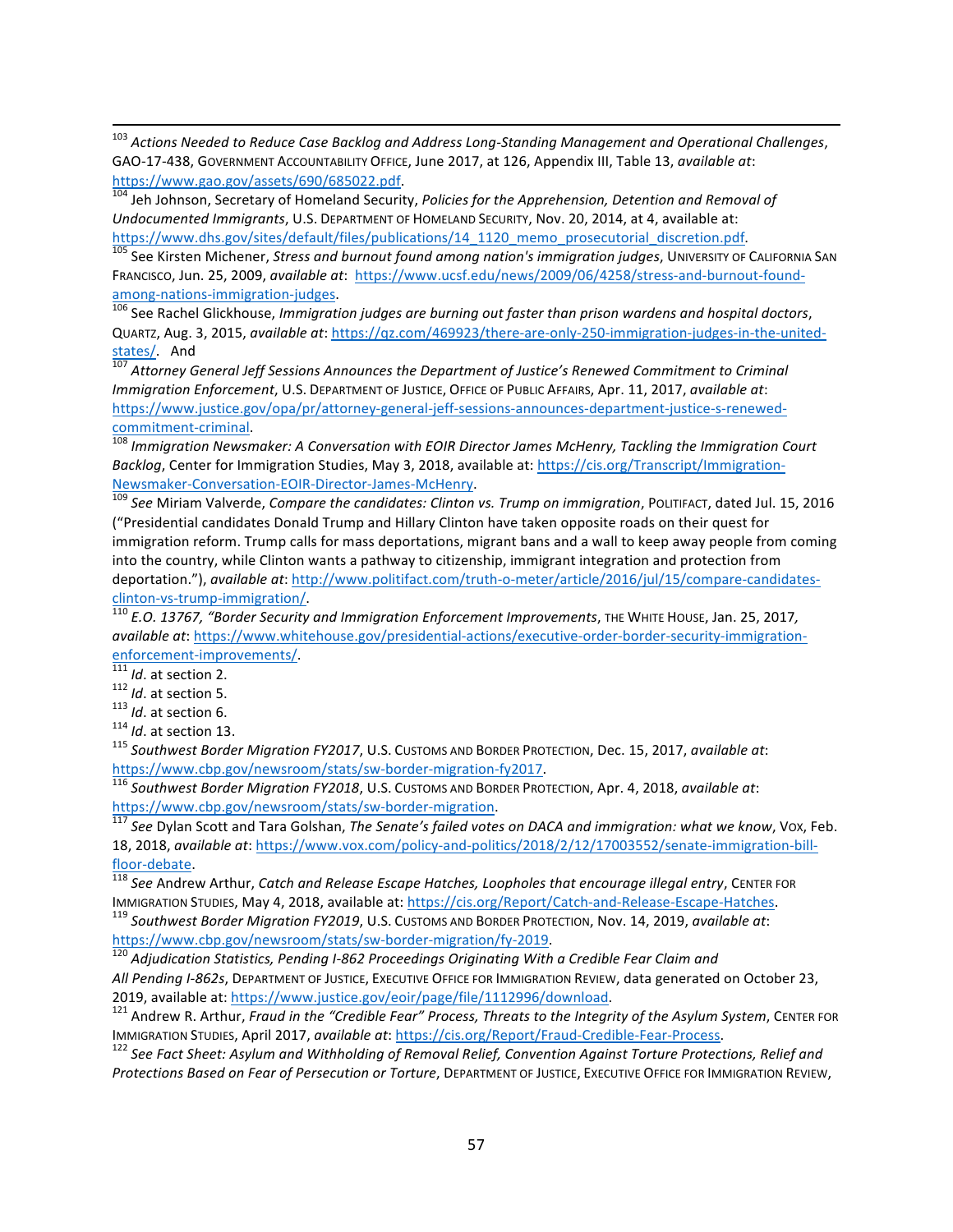Jan. 15, 2019, available at:<br>https://www.justice.gov/sites/default/files/eoir/legacy/2009/01/23/AsylumWithholdingCATProtections.pdf.

123 1-589, Application for Asylum and for Withholding of Removal, U.S. CITIZENSHIP AND IMMIGRATION SERVICES, Mar. 23,

<u> 1989 - Andrea Santa Andrea Andrea Andrea Andrea Andrea Andrea Andrea Andrea Andrea Andrea Andrea Andrea Andr</u>

2017, available at: <u>https://www.uscis.gov/i-589</u>.<br><sup>124</sup> Southwest Border Migration FY2019, U.S. Customs AND BORDER PROTECTION, Nov. 14, 2019, *available at*:<br>https://www.cbp.gov/newsroom/stats/sw-border-migration/fy-2019.

126 *Credible Fear Workload Report Summary, FY2019 Total Caseload, U.S. CITIZENSHIP AND IMMIGRATION SERVICES, Jan.* 14, 2020, available at:

https://www.uscis.gov/sites/default/files/USCIS/Outreach/Notes%20from%20Previous%20Engagements/Credible

Tear\_Stats\_FY19.pdf.<br><sup>127</sup> *Reasonable Fear Workload Report Summary, FY2019 Total Caseload,* U.S. CITIZENSHIP AND IMMIGRATION SERVICES, Jan. 14, 2020, available at:

https://www.uscis.gov/sites/default/files/USCIS/Outreach/Notes%20from%20Previous%20Engagements/Reasona

ble\_Fear\_Stats\_FY19.pdf.<br><sup>128</sup> Credible Fear Workload Report Summary, FY2019 Total Caseload, U.S. CITIZENSHIP AND IMMIGRATION SERVICES, Jan. 14, 2020, available at:

https://www.uscis.gov/sites/default/files/USCIS/Outreach/Notes%20from%20Previous%20Engagements/Credible

\_Fear\_Stats\_FY19.pdf. <sup>129</sup> *Reasonable Fear Workload Report Summary, FY2019 Total Caseload*, U.S. CITIZENSHIP AND IMMIGRATION SERVICES, Jan. 14, 2020, available at:

https://www.uscis.gov/sites/default/files/USCIS/Outreach/Notes%20from%20Previous%20Engagements/Reasona

ble\_Fear\_Stats\_FY19.pdf.<br><sup>130</sup> Credible Fear Workload Report Summary, FY 2018 Total Caseload, U.S. CITIZENSHIP AND IMMIGRATION SERVICES, Nov. 16, 2018, available at: https://www.uscis.gov/sites/default/files/USCIS/Outreach/PED\_CFandRFstats09302018.pdf.<br><sup>131</sup> Reasonable Fear Workload Report Summary, FY 2018 Total Caseload, U.S. CITIZENSHIP AND IMMIGRATION SERVICE

Nov. 16, 2018, available at:

https://www.uscis.gov/sites/default/files/USCIS/Outreach/PED\_CFandRFstats09302018.pdf.<br><sup>132</sup> Adjudication Statistics, Total Asylum Applications, DEPARTMENT OF JUSTICE, EXECUTIVE OFFICE FOR IMMIGRATION REVIEW,

data generated Oct. 23, 2019, available at: https://www.justice.gov/eoir/page/file/1106366/download.<br><sup>133</sup> Andrew Arthur, Statistics Reveal the Scope of the Asylum Backlog, A lot of asylum claims, but few asylum grants, CENTER FOR IMMIGRATION STUDIES, Nov. 25, 2019, available at: https://cis.org/Arthur/Statistics-Reveal-Scope-Asylum-

Backlog.<br><sup>134</sup> Credible Fear Review and Reasonable Fear Review Decisions, DEPARTMENT OF JUSTICE, EXECUTIVE OFFICE FOR IMMIGRATION REVIEW, Oct. 23, 2019, available at: https://www.justice.gov/eoir/page/file/1104856/download.<br><sup>135</sup> Id.<br><sup>136</sup> Adjudication Statistics, Rates of Asylum Filings in Cases Originating with a Credible Fear Claim, Fi

2008- FY 2018, DEPARTMENT OF JUSTICE, EXECUTIVE OFFICE FOR IMMIGRATION REVIEW, data generated Oct. 29, 2018 and Nov. 2, 2018, respectively, available at: https://www.justice.gov/eoir/page/file/1062971/download.<br><sup>137</sup> Adjudication Statistics, In Absentia Removal Orders in Cases Originating with a Credible Fear Claim, DEPARTMENT

OF JUSTICE, EXECUTIVE OFFICE FOR IMMIGRATION REVIEW, data generated Oct. 23, 2019, available at:<br>https://www.justice.gov/eoir/page/file/1116666/download.<br><sup>138</sup> Id.

<sup>139</sup> Adjudication Statistics, Asylum Decision and Filing Rates in Cases Originating with a Credible Fear Claim, DEPARTMENT OF JUSTICE, EXECUTIVE OFFICE FOR IMMIGRATION REVIEW, data generated Oct. 23, 2019, available at: https://www.justice.gov/eoir/page/file/1062976/download.<sup>140</sup> *Id*.<br><sup>141</sup> *Id*.<br><sup>141</sup> *Id*.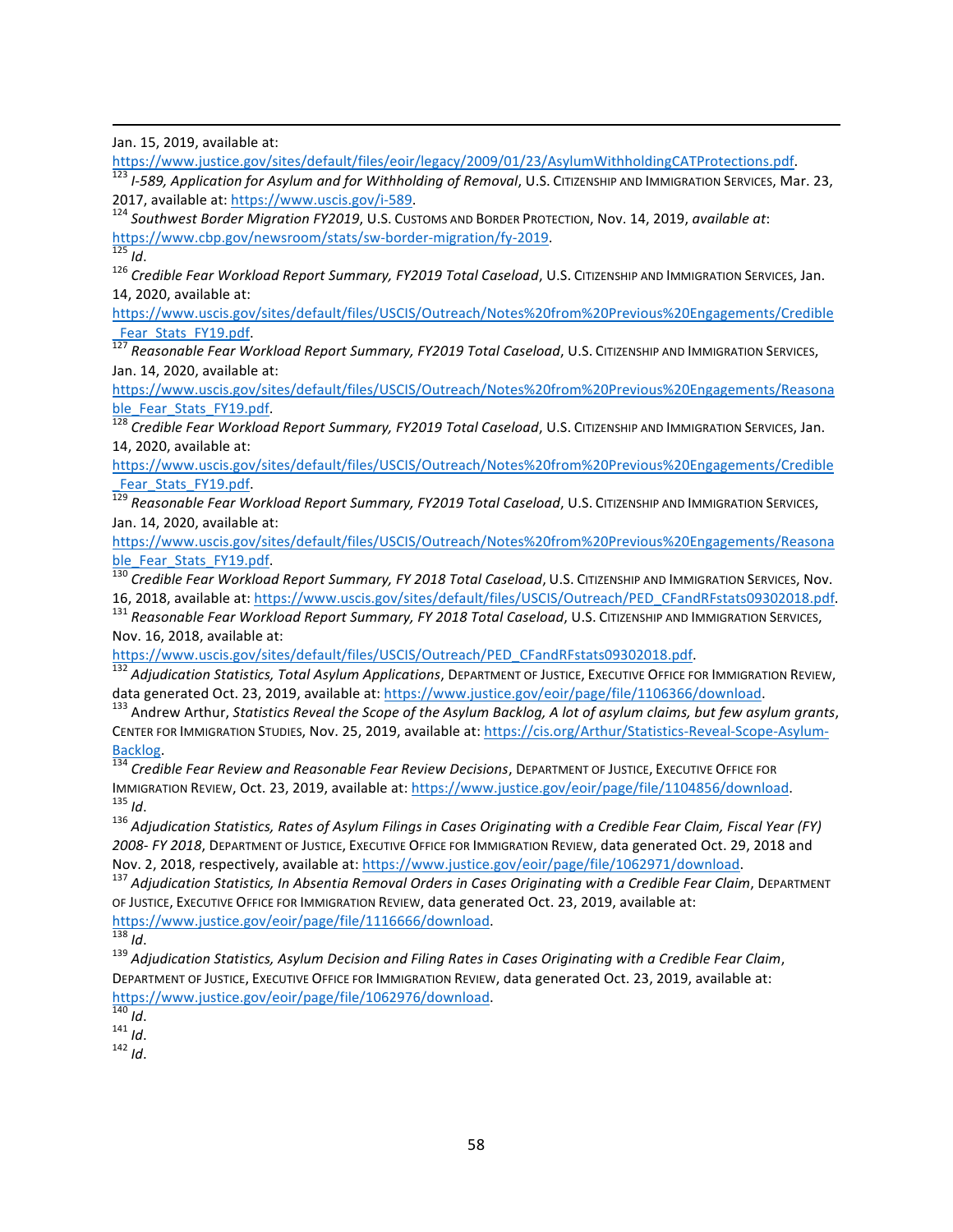<sup>143</sup> Final Emergency Interim Report, CBP Families and Children Care Panel, HOMELAND SECURITY ADVISORY COUNCIL, Apr. 16, 2019, at 1, available at: https://www.dhs.gov/sites/default/files/publications/19\_0416\_hsac-emergencyinterim-report.pdf.<br><sup>144</sup> *Id.*<br><sup>145</sup> Southwest Border Migration FY2019, U.S. Customs and Border Protection, Nov. 14, 2019, available at:

<u> 1989 - Andrea Santa Andrea Andrea Andrea Andrea Andrea Andrea Andrea Andrea Andrea Andrea Andrea Andrea Andr</u>

https://www.cbp.gov/newsroom/stats/sw-border-migration/fy-2019.<br><sup>146</sup> Final Emergency Interim Report, CBP Families and Children Care Panel, HOMELAND SECURITY ADVISORY COUNCIL, Apr.

16, 2019, at 2, available at: https://www.dhs.gov/sites/default/files/publications/19\_0416\_hsac-emergencyinterim-report.pdf.<br><sup>147</sup> Matt Sussis, *The History of the Flores Settlement, How a 1997 agreement cracked open our detention laws*,

CENTER FOR IMMIGRATION STUDIES, Feb. 11, 2019, available at: https://cis.org/Report/History-Flores-Settlement.<br><sup>148</sup> *Id*.<br><sup>149</sup> *Flores v. Lynch*, 828 F.3d 898 (9<sup>th</sup> Cir. 2016), available at:

https://scholar.google.com/scholar\_case?case=12780774456837741811.<br><sup>150</sup> See Andrew Arthur, *Trump Win in Decision on Family Separations, Judge rules government is not 'systematically* separating families at the border', Jan. 15, 2020, available at: https://cis.org/Arthur/Trump-Win-Decision-Family-

Separations.<br><sup>151</sup> See Final Emergency Interim Report, CBP Families and Children Care Panel, HOMELAND SECURITY ADVISORY COUNCIL, Apr. 16, 2019, at 7, ("ICE ERO has effective capacity to detain only 2,500 FMUs, and that capacity is woefully inadequate given the surge in FMU migration over the past year."), available at:<br>https://www.dhs.gov/sites/default/files/publications/19\_0416 hsac-emergency-interim-report.pdf

<sup>152</sup> Final Rule, Apprehension, Processing, Care, and Custody of Alien Minors and Unaccompanied Alien Children, 84 Fed. Reg. 44932-44,535, Aug. 23, 2019, available at:

https://www.federalregister.gov/documents/2019/08/23/2019-17927/apprehension-processing-care-and-

custody-of-alien-minors-and-unaccompanied-alien-children.<br><sup>153</sup> See Andrew Arthur, *A Bipartisan Panel Reports Alarming Findings on the Border Crisis, Quantifying the scope of the problem gives the president ammunition to act*, CENTER FOR IMMIGRATION STUDIES, Apr. 25, 2019, available at: https://cis.org/Arthur/Bipartisan-Panel-Reports-Alarming-Findings-Border-Crisis.<br><sup>154</sup> *Flores v. Barr*, Case No.: CV 85-4544 DMG (AGRx) (U.S. Dist. C.D. Cal. Sep. 27, 2019), available at:

https://www.law360.com/articles/1203743/attachments/0.<br><sup>155</sup> Emma Cueto, *Feds Will Appeal Block Of Migrant Child Detention Regulations*, Law 360, Nov. 15, 2019, available<br>at: https://www.law360.com/articles/1220178/feds-w

156 New Cases and Total Completions, DEPARTMENT OF JUSTICE, EXECUTIVE OFFICE FOR IMMIGRATION REVIEW, data generated

Jan. 23, 2020, available at: <u>https://www.justice.gov/eoir/page/file/1238741/download</u>.<br>
<sup>157</sup> *Id.*<br> *Migrant Protection Protocols*, DEPARTMENT OF HOMELAND SECURITY, Jan. 24, 2019, available at:<br>
https://www.dhs.gov/news/

159 Memorandum from Kirstjen Nielsen, Secretary of Homeland Security, Policy Guidance for Implementation of the *Migrant Protection*, Department of Homeland Security, Jan. 25, 2019, available at:

https://www.dhs.gov/sites/default/files/publications/19\_0129\_OPA\_migrant-protection-protocols-policyguidance.pdf. 

Protocols

<sup>160</sup> Migrant Protection Protocols, DEPARTMENT OF HOMELAND SECURITY, Jan. 24, 2019, available at:

https://www.dhs.gov/news/2019/01/24/migrant-protection-protocols.<br><sup>161</sup> Geneva Sands, *DHS memo outlines proposed changes to Remain in Mexico program*, CNN, Jan. 24, 2020, available at:

<sup>162</sup> Andrew Arthur, *DHS to Open 'Tent Courts' to Public, Likely less exciting than you would be led to believe, CENTER<br>FOR IMMIGRATION STUDIES, Jan. 1, 2020, available at: https://cis.org/Arthur/DHS-Open-Tent-Courts-Publ* 

<sup>163</sup> Interim Final Rule, Asylum Eligibility and Procedural Modifications, 84 Fed. Reg. 33829-33845 (Jul. 16, 2019), available at: https://www.federalregister.gov/documents/2019/07/16/2019-15246/asylum-eligibility-andprocedural-modifications.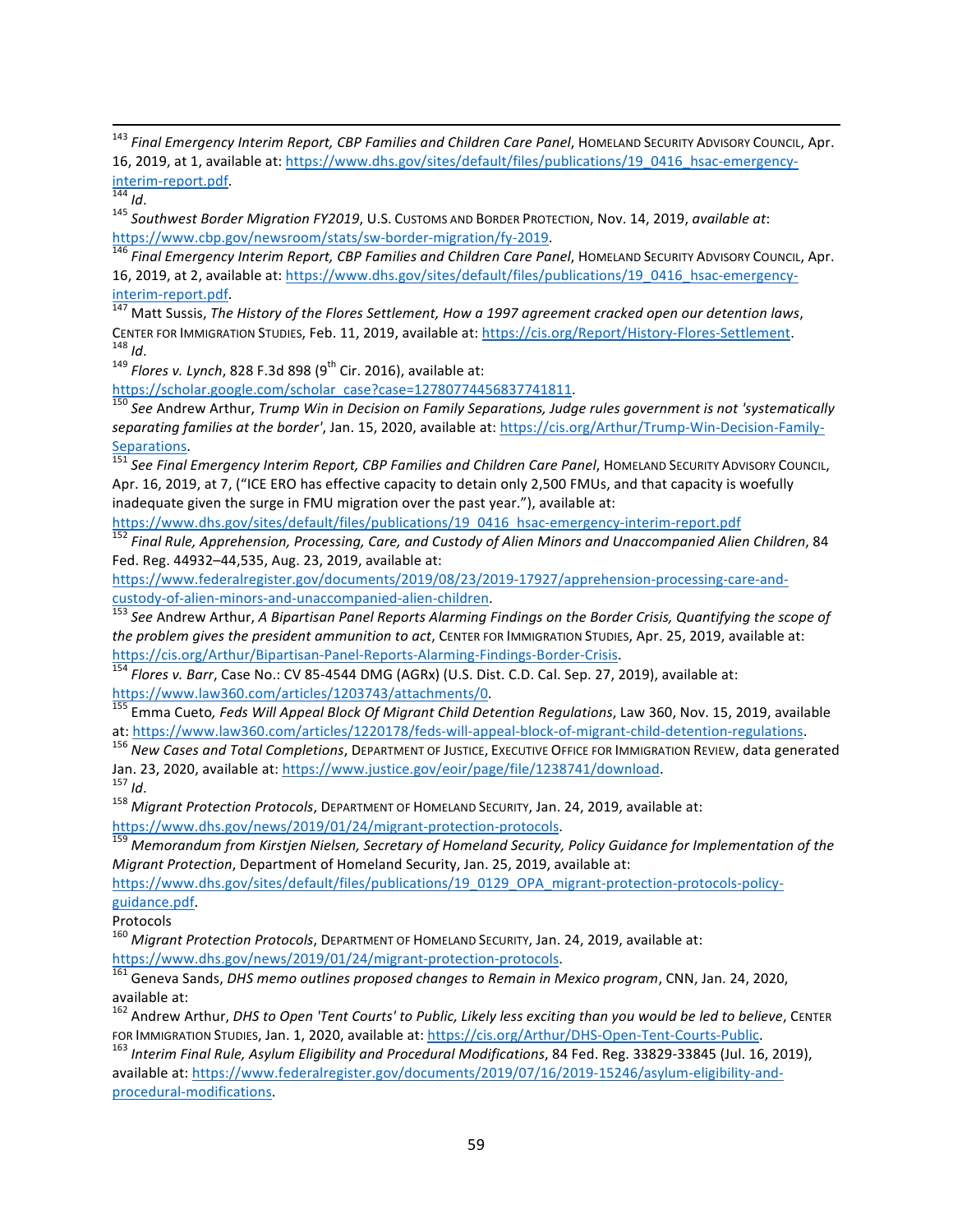<sup>164</sup> Andrew Arthur, Administration Issues Third-Country Asylum Eligibility Rule, Bars claims of aliens who failed to apply for asylum en route to the United States, CENTER FOR IMMIGRATION STUDIES, Jul. 19, 2019, available at: https://cis.org/Arthur/Administration-Issues-ThirdCountry-Asylum-Eligibility-Rule.<br><sup>165</sup> Andrew Arthur, *SCOTUS Hands Trump Win on Third-Country Transit Bar to Asylum, The long and winding road* 

<u> 1989 - Andrea Santa Andrea Andrea Andrea Andrea Andrea Andrea Andrea Andrea Andrea Andrea Andrea Andrea Andr</u>

to the marble palace, CENTER FOR IMMIGRATION STUDIES, Sept. 12, 2019, available at: https://cis.org/Arthur/SCOTUS-

Hands-Trump-Win-ThirdCountry-Transit-Bar-Asylum<br><sup>166</sup> Interim Final Rule, Implementing Bilateral and Multilateral Asylum Cooperative Agreements Under the *Immigration and Nationality Act*, 84 Fed. Reg. 63994-64011, Nov. 19, 2019, available at:

https://www.federalregister.gov/documents/2019/11/19/2019-25137/implementing-bilateral-and-multilateralasylum-cooperative-agreements-under-the-immigration-and.<br><sup>167</sup> See U.S. Border Patrol Southwest Border Apprehensions by Sector Fiscal Year 2019, U.S. Customs AND BORDER

PROTECTION, Nov. 14, 2019, available at: https://www.cbp.gov/newsroom/stats/sw-border-migration/usbp-swborder-apprehensions-fy2019.<br> $\frac{168}{168}$  Section 208(a)(2)(A) of the INA, available at:

https://www.dhs.gov/xlibrary/assets/training/xus/crcl/asylumseekers/crcl\_asylum/pdfs/Immigration%20and%20N ationality%20Act%20208.pdf.<br><sup>169</sup> Interim Final Rule, Implementing Bilateral and Multilateral Asylum Cooperative Agreements Under the

*Immigration and Nationality Act*, 84 Fed. Reg. 63994-64011, Nov. 19, 2019, available at:

https://www.federalregister.gov/documents/2019/11/19/2019-25137/implementing-bilateral-and-multilateral-<br>asylum-cooperative-agreements-under-the-immigration-and-<br><sup>170</sup> Interim Final Bula Junctus (i.e. 2011)

Interim Final Rule, Implementing Bilateral and Multilateral Asylum Cooperative Agreements Under the *Immigration and Nationality Act*, 84 Fed. Reg. 63994-95, Nov. 19, 2019, available at:

https://www.federalregister.gov/documents/2019/11/19/2019-25137/implementing-bilateral-and-multilateralasylum-cooperative-agreements-under-the-immigration-and.<br><sup>171</sup> Adam Shaw, *Trump administration begins sending migrants to Guatemala as part of 'safe third county'* 

agreement, Fox News, Nov. 21, 2019, available at: https://www.foxnews.com/politics/trump-administrationbegins-sending-migrants-to-guatemala-as-part-of-safe-third-country-agreement.<br><sup>172</sup> Sandra Cuffe, New Guatemalan gov't to stick with controversial US asylum deal, The so-call 'safe third country'

agreement has drawn widespread criticism from migrant rights advocates, Al Jazeera, January 22, 2020, available at: https://www.aljazeera.com/news/2020/01/guatemalan-gov-stick-controversial-asylum-deal-200122194628878.html.<br><sup>173</sup> See Kevin Sieff and Mary Beth Sheridan, *Mexico is sending its new national guard to the Guatemala border. The* 

*mission is unclear*, WASHINGTON POST, Jun. 10, 2019, available at:

https://www.washingtonpost.com/world/the\_americas/with-border-deployment-mexicos-new-national-guardgets-its-first-big-mission/2019/06/10/91564d14-8ad2-11e9-b6f4-033356502dce story.html.<br>174 Id.<br>175 Jason Peña, Asylum Requests in Mexico Triple Compared to Last Year, CENTER FOR IMMIGRATION STUDIES, Nov. 12,

2019, available at: https://cis.org/Pena/Asylum-Requests-Mexico-Triple-Compared-Last-Year.<br><sup>176</sup> Andrew Arthur, *El Salvador, Battling Corruption, Sees Murder Rate Drop by Half, And other good news you don't hear*, CENTER FOR IMMIGRATION STUDIES, Oct. 3, 2019, available at: https://cis.org/Arthur/El-Salvador-Battling-Corruption-Sees-Murder-Rate-Drop-Half.<br><sup>177</sup> Andrew Arthur, *Border Apprehension Numbers Reach New Highs, And fresh insights from Guatemala*, CENTER FOR

IMMIGRATION STUDIES, Jun. 11, 2019, available at: https://cis.org/Arthur/Border-Apprehension-Numbers-Reach-New-

Highs.<br><sup>178</sup> Southwest Border Migration FY 2020, U.S. Customs and Border Protection, Jan. 9, 2020, available at: https://www.cbp.gov/newsroom/stats/sw-border-migration.<br><sup>179</sup> Press Release: Acting Secretary McAleenan Announces End to Widespread Catch and Release, DEPARTMENT OF

HOMELAND SECURITY, Sep. 23, 2019, available at: https://www.dhs.gov/news/2019/09/23/acting-secretarymcaleenan-announces-end-widespread-catch-and-release.<br><sup>180</sup> Credible Fear Workload Report Summary, FY2019 Total Caseload, U.S. CITIZENSHIP AND IMMIGRATION SERVICES, Jan.

14, 2020, available at: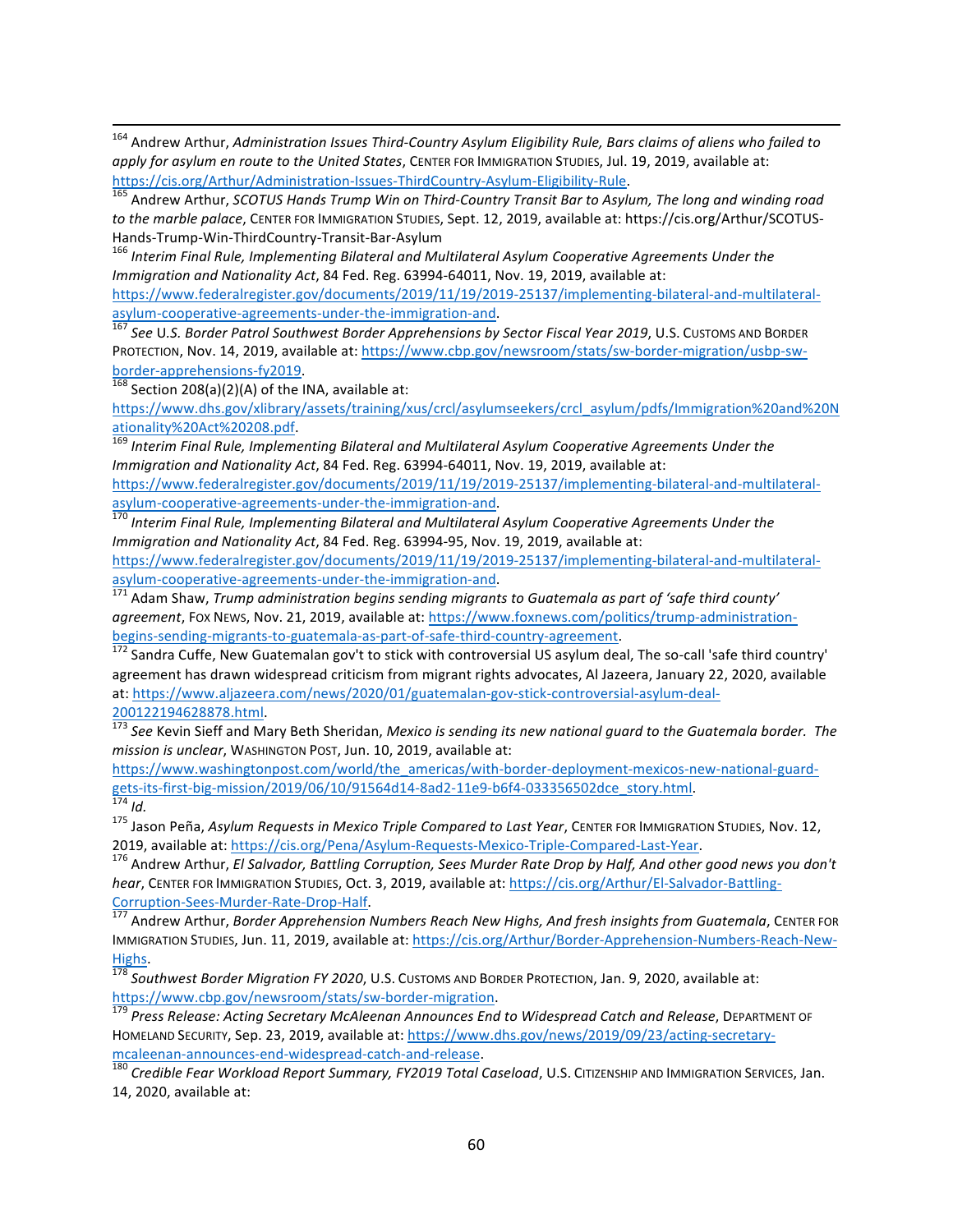<u> 1989 - Andrea Santa Andrea Andrea Andrea Andrea Andrea Andrea Andrea Andrea Andrea Andrea Andrea Andrea Andr</u> https://www.uscis.gov/sites/default/files/USCIS/Outreach/Notes%20from%20Previous%20Engagements/Credible

\_Fear\_Stats\_FY19.pdf. <sup>181</sup> *See* Jonathan Blitzer, "What Will Trump Do with Half a Million Backlogged Immigration Cases?", *New Yorker*, June 20, 2017 ("Since March, New York City, for example, has had at least eight of its twenty-nine immigration judges reassigned, at least temporarily, to Texas and Louisiana, WNYC has reported. But in relocating them the federal government is exacerbating the city's own significant backlog: roughly eighty thousand pending cases and an average delay of six hundred and twenty-five days per case."), available at:

https://www.newyorker.com/news/news-desk/what-will-trump-do-with-half-a-million-backlogged-immigration-

Cases.<br><sup>182</sup> Executive Order 13768, Enhancing Public Safety in the Interior of the United States, THE WHITE HOUSE, dated January 25, 2017, available at: https://www.whitehouse.gov/presidential-actions/executive-order-enhancing-<br>public-safety-interior-united-states/.

public-safety-interior-united-states-states-states-states-states-states-states-stated-stated-stated-stated-stated-stated-stated-stated-stated-stated-stated-stated-stated-stated-stated-stated-stated-stated-stated-stated-sta June 13, 2017, *available at*: https://www.washingtonexaminer.com/ice-chief-rips-critics-of-deportations-enteringillegally-is-a-crime/article/2625799.<br><sup>185</sup> Immigration and Customs Enforcement & Customs and Border Protection FY18 Budget Request: Hearing Before

*the House Comm. on Appropriations, Subcomm. on Homeland Security testimony,* 115<sup>th</sup> Congress (2017) (statement of Thomas Homan, Acting Director of U.S. Immigration and Customs Enforcement), *available at:* https://www.dhs.gov/news/2017/06/13/written-testimony-ice-acting-director-house-appropriationssubcommittee-homeland.<br><sup>186</sup> Stephen Dinan, *No apologies: ICE chief says illegal immigrants should live in fear of deportation*, WASHINGTON

TIMES, June 13, 2017, available at: https://www.washingtontimes.com/news/2017/jun/13/thomas-homan-icechief-says-illegal-immigrants-sho/.<br><sup>187</sup> Immigration and Customs Enforcement & Customs and Border Protection FY18 Budget Request: Hearing Before

the House Comm. on Appropriations, Subcomm. on Homeland Security testimony, 115<sup>th</sup> Congress (2017) (statement of Thomas Homan, Acting Director of U.S. Immigration and Customs Enforcement), *available at*: https://www.dhs.gov/news/2017/06/13/written-testimony-ice-acting-director-house-appropriationssubcommittee-homeland.<br><sup>188</sup> U.S. Immigration and Customs Enforcement, Fiscal Year 2019 Enforcement and Removal Operations Report, U.S.

IMMIGRATION AND CUSTOMS ENFORCEMENT, undated, available at:

https://www.ice.gov/sites/default/files/documents/Document/2019/eroReportFY2019.pdf.<br><sup>189</sup> *ld.* at 3-4.<br><sup>190</sup> *ld.* at 5.<br><sup>191</sup> *ld.* at 10.<br><sup>192</sup> Adjudication Statistics, In Absentia Removal Orders, DEPARTMENT OF JUSTICE REVIEW, data generated Oct. 23, 2019, available at: https://www.justice.gov/eoir/page/file/1060851/download.<br><sup>193</sup> U.S. Immigration and Customs Enforcement, Fiscal Year 2019 Enforcement and Removal Operations Report, U.S.

IMMIGRATION AND CUSTOMS ENFORCEMENT, at 13, undated, available at:

https://www.ice.gov/sites/default/files/documents/Document/2019/eroReportFY2019.pdf.<br>
194 *Id*.<br>
195 *Id*.

<sup>197</sup> Rescission of Memorandum Providing for Deferred Action for Parents of Americans and Lawful Permanent *Residents ('DAPA')*, DEPARTMENT OF HOMELAND SECURITY, Jun. 15, 2017, *available at:* 

https://www.dhs.gov/news/2017/06/15/rescission-memorandum-providing-deferred-action-parents-americansand-lawful.<br><sup>198</sup> 2014 Executive Actions on Immigration, U.S. CITIZENSHIP AND IMMIGRATION SERVICES, dated April 15, 2015, *available* 

at: <u>https://www.uscis.gov/archive/2014-executive-actions-immigration</u>.<br><sup>199</sup> MPI: As Many as 3.7 Million Unauthorized Immigrants Could Get Relief from Deportation under Anticipated New *Deferred Action Program*, MIGRATION POLICY INSTITUTE, November 19, 2014, *available at*: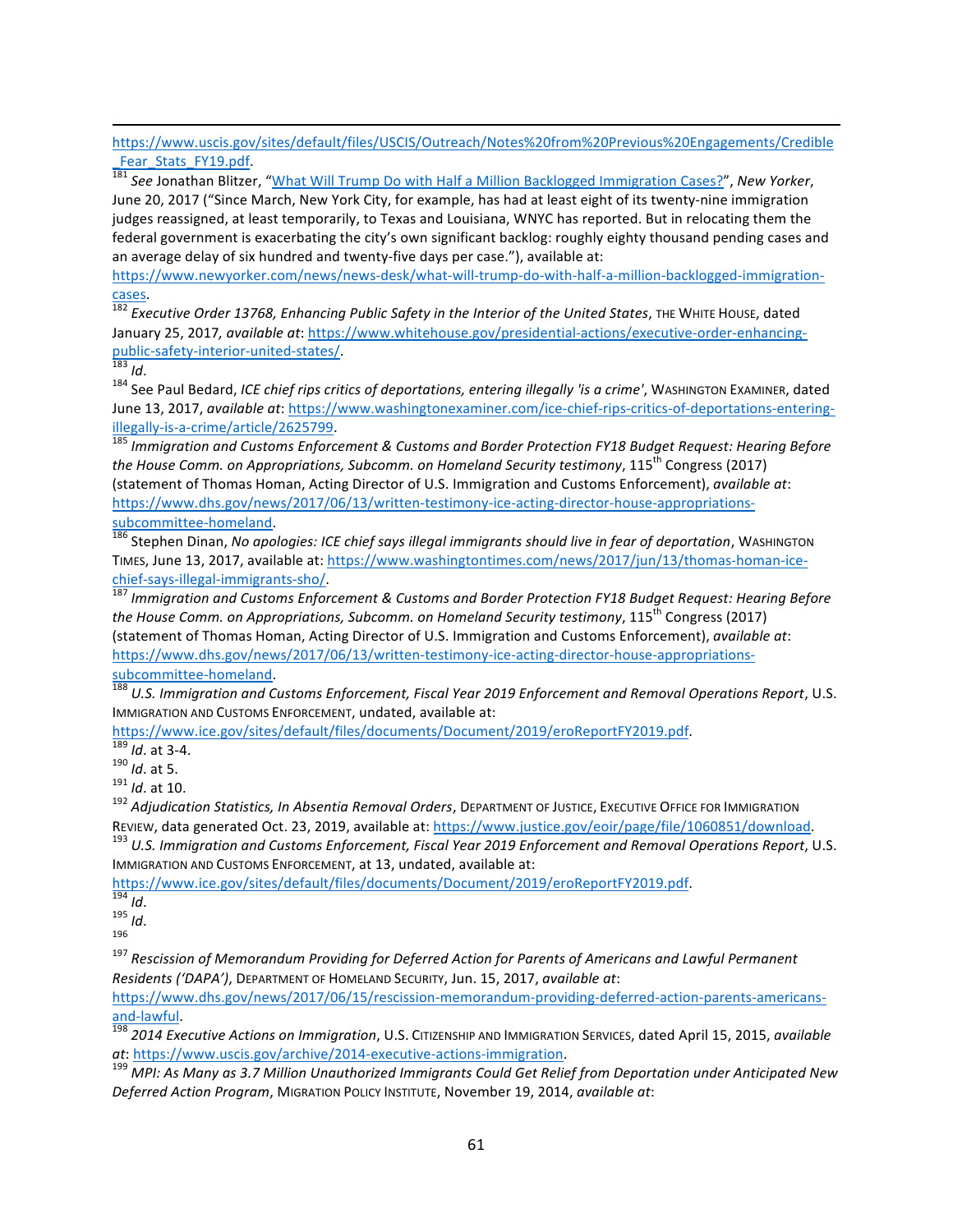https://www.migrationpolicy.org/news/mpi-many-37-million-unauthorized-immigrants-could-get-reliefdeportation-under-anticipated-new.<br><sup>200</sup> Texas v. United States, 86 F. Supp. 3d 591 (S.D. Tex. 2015), affirmed 809 F.3d 134 (5<sup>th</sup> Cir. 2015), available at:

https://www.documentcloud.org/documents/1668197-hanen-opinion.html.<br><sup>201</sup> Operating Policies and Procedures Memorandum 17-01: Continuances, DEPARTMENT OF JUSTICE, EXECUTIVE OFFICE

<u> 1989 - Andrea Santa Andrea Andrea Andrea Andrea Andrea Andrea Andrea Andrea Andrea Andrea Andrea Andrea Andr</u>

FOR IMMIGRATION REVIEW, Jul. 31, 2017, available at: https://www.justice.gov/eoir/file/oppm17-01/download.<br><sup>202</sup> Operating Policies and Procedures Memorandum 13-01: Continuances and Administrative Closure, Executive

OFFICE FOR IMMIGRATION REVIEW, Mar. 7, 2013, *available at*:

https://www.justice.gov/sites/default/files/eoir/legacy/2013/03/08/13-01.pdf. For an in-depth examination of that OPPM, see Andrew Arthur, *DOJ Moves to Curb Continuances in Immigration Court*, CENTER FOR IMMIGRATION

STUDIES, Aug. 1, 2017, available at: https://cis.org/Arthur/DOJ-Moves-Curb-Continuances-Immigration-Court.<br><sup>203</sup> Operating Policies and Procedures Memorandum 17-01: Continuances, DEPARTMENT OF JUSTICE, EXECUTIVE OFFICE<br>FOR

<sup>204</sup> *Id.*<br><sup>205</sup> *Id.*<br><sup>206</sup> *Id.*<br><sup>206</sup> *Id.*<br><sup>207</sup> See 8 C.F.R. § 1003.1(h)(1)(i) ("Referral of cases to the Attorney General"), available at:

https://www.law.cornell.edu/cfr/text/8/1003.1.<br><sup>208</sup> *Matter of L-A-B-R-*, 27 I&N Dec. 405 (2018), available at:<br>https://www.justice.gov/eoir/page/file/1087781/download.<br><sup>209</sup> Alberta D.C.

)<br>Alberto R. Gonzales and Patrick Glen, *Advancing Executive Branch Immigration Policy Through the Attorney* General's Review Authority, 101 Iowa L. Rev. 841 (2016), available at: https://ilr.law.uiowa.edu/print/volume-101issue-3/advancing-executive-branch-immigration-policy-through-the-attorney-generals-review-authority/<br>
210 Id.<br>
211 Section 103(a) of the INA, available at: https://uscode.house.gov/view.xhtml?req=granuleid:USC-prelim-titl

section1103&num=0&edition=prelim.<br><sup>212</sup> Section 101(b)(4) of the INA, available at: https://uscode.house.gov/view.xhtml?req=granuleid:USC-prelim-

title8-section1101&num=0&edition=prelim.<br>
<sup>213</sup> 8 C.F.R. § 1003.1(a), available at: https://www.law.cornell.edu/cfr/text/8/1003.1.<br>
<sup>214</sup> 8 C.F.R. § 1003.1(d)(7), available at: https://www.law.cornell.edu/cfr/text/8/1003.

https://www.justice.gov/sites/default/files/eoir/legacy/2014/07/25/3472.pdf.<br>
<sup>217</sup> Id. at 374-75, 378.<br>
<sup>218</sup> Id. at 382-83.<br>
<sup>219</sup> Id. at 382-83.<br>
<sup>219</sup> Id. at 373.<br>
<sup>210</sup> Id. at 373. https://www.justice.gov/eoir/page/file/1213201/download.<br><sup>222</sup> *Id.* at 688.<br><sup>223</sup> *Matter of L-A-B-R-*, 27 I&N Dec. 405 (2018), available at:

https://www.justice.gov/eoir/page/file/1087781/download.<br>
224 Id. at 413.<br>
225 Id. at 414.<br>
226 Id. at 415.<br>
227 Id.<br>
228 Id. at 416.<br>
228 Id. at 416.<br>
228 Id. at 416. *Continuances*, U.S. DEPARTMENT OF JUSTICE, EXECUTIVE OFFICE FOR IMMIGRATION REVIEW, dated July 31, 2017, available at: https://www.justice.gov/eoir/file/oppm17-01/download.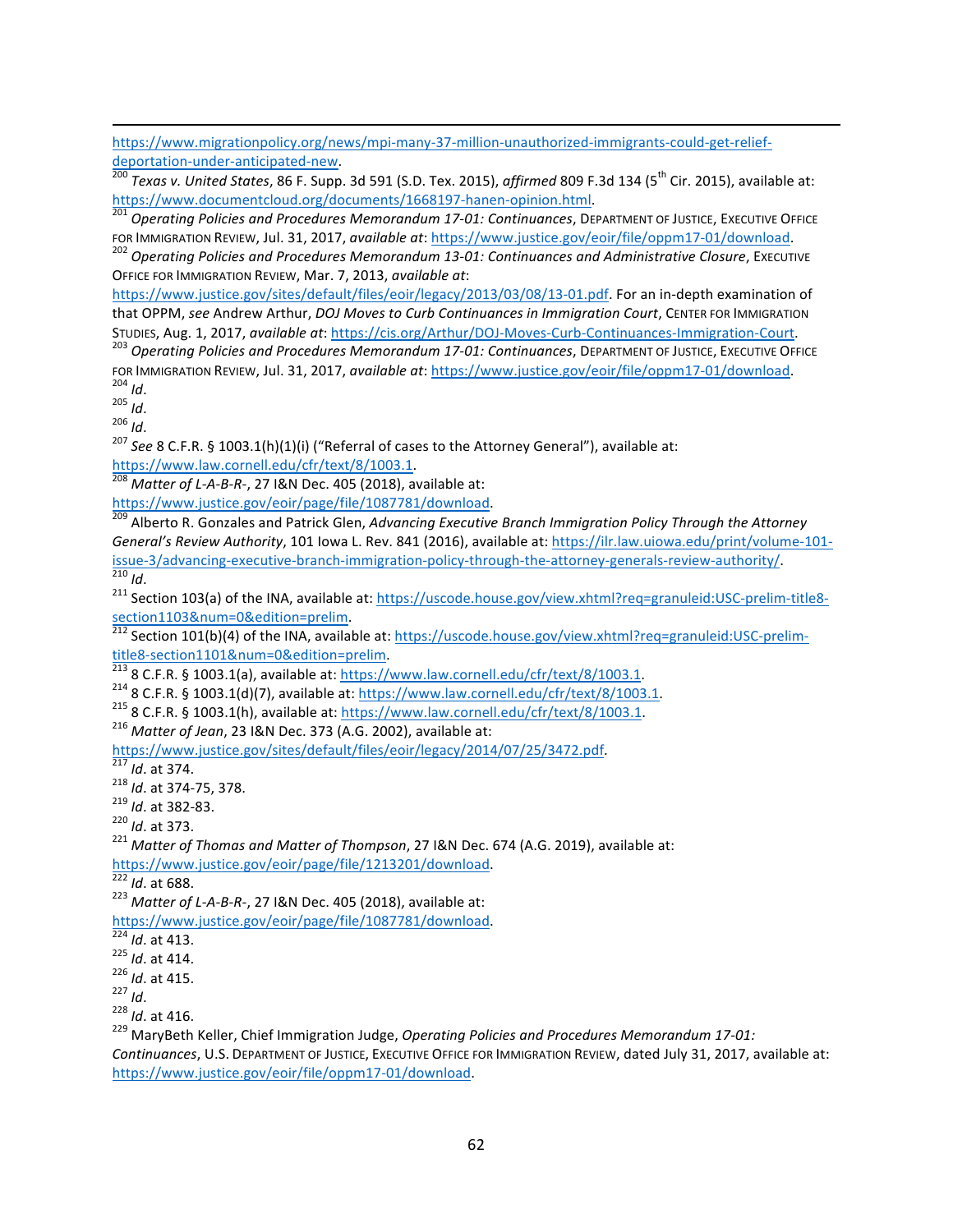<sup>230</sup> Matter of L-A-B-R-, 27 I&N Dec. at 416, available at: https://www.justice.gov/eoir/page/file/1087781/download.<br>
231 /d. at 417.<br>
232 /d.<br>
233 /d.<br>
234 /d.<br>
236 /d.<br>
236 /d.<br>
236 /d.<br>
236 /d.<br>
237 /d.<br>
238 /d.<br>
238 /d.<br>
238 /d.<br>
238 /d.<br>
238 /d.<br>
239 /d.<br>
238 /d.<br>
239 /d.<br>
238 <sup>242</sup> *Id.* at 273.<br>
<sup>243</sup> *Id.*<br>
<sup>244</sup> *Id.*<br>
<sup>245</sup> *Id.* at 293.<br>
<sup>246</sup> *Id.* at 294.<br>
<sup>247</sup> 8 C.F.R. § 1003.12, available at: <u>https://www.justice.gov/eoir/page/file/1064086/download.</u><br>
<sup>247</sup> 8 C.F.R. § 1003.12, availa courts/F2/564/1302/82805/; see also Matter of Roussis, 18 I&N Dec. 256, 258 (BIA 1982) ("It has long been held that when enforcement officials of the Immigration and Naturalization Service choose to initiate proceedings against an alien and to prosecute those proceedings to a conclusion, the immigration judge is obligated to order deportation if the evidence supports a finding of deportability on the ground charged."), available at: https://www.justice.gov/sites/default/files/eoir/legacy/2012/08/14/2908.pdf.<br><sup>249</sup> *Zuniga Romero v. Barr*, No. 18-1850 (4<sup>th</sup> Cir. Aug. 29, 2019), available at: http://www.ca4.uscourts.gov/opinions/181850.p.pdf.<br><sup>250</sup> *Matter of E-F-H-L-*, 27 I&N Dec. 226 (A.G. 2018), *available at*:<br>https://www.justice.gov/eoir/page/file/1040936/download. <sup>251</sup> Matter of A-B-, 27 I&N Dec. 316 (A.G. 2018), available at: https://www.dhs.gov/xlibrary/assets/training/xus/crcl/asylumseekers/crcl\_asylum/pdfs/Immigration%20and%20N ationality%20Act%20208.pdf.<br>
<sup>252</sup> See section 208(b)(1)(B)(i) of the INA ("The burden of proof is on the applicant to establish that the applicant is a refugee, within the meaning of section  $101(a)(42)(A)$  of [the INA]. To establish that the applicant is a refugee within the meaning of such section, the applicant must establish that race, religion, nationality, membership in a particular social group, or political opinion was or will be at least one central reason for persecuting the applicant."), available at: https://www.dhs.gov/xlibrary/assets/training/xus/crcl/asylumseekers/crcl\_asylum/pdfs/Immigration%20and%20N<br>ationality%20Act%20208.pdf. <sup>253</sup> Immigration Newsmaker: A Conversation with EOIR Director James McHenry, Tackling the Immigration Court *Backlog*, Center for Immigration Studies, May 3, 2018, available at: https://cis.org/Transcript/Immigration-Newsmaker-Conversation-EOIR-Director-James-McHenry.<br>
<sup>254</sup> Id.<br>
<sup>255</sup> Id.<br>
<sup>257</sup> Id.<br>
<sup>257</sup> Id.<br>
<sup>258</sup> Welcome to the EOIR Courts & Appeals System (ECAS) Information Page, DEPARTMENT OF JUSTICE, EXECUTIVE OFFICE

<u> 1989 - Andrea Santa Alemania, amerikana amerikana amerikana amerikana amerikana amerikana amerikana amerikan</u>

FOR IMMIGRATION REVIEW, updated January 21, 2020, available at: https://www.justice.gov/eoir/ECAS.<br><sup>259</sup> *Id*.<br><sup>260</sup> *Id*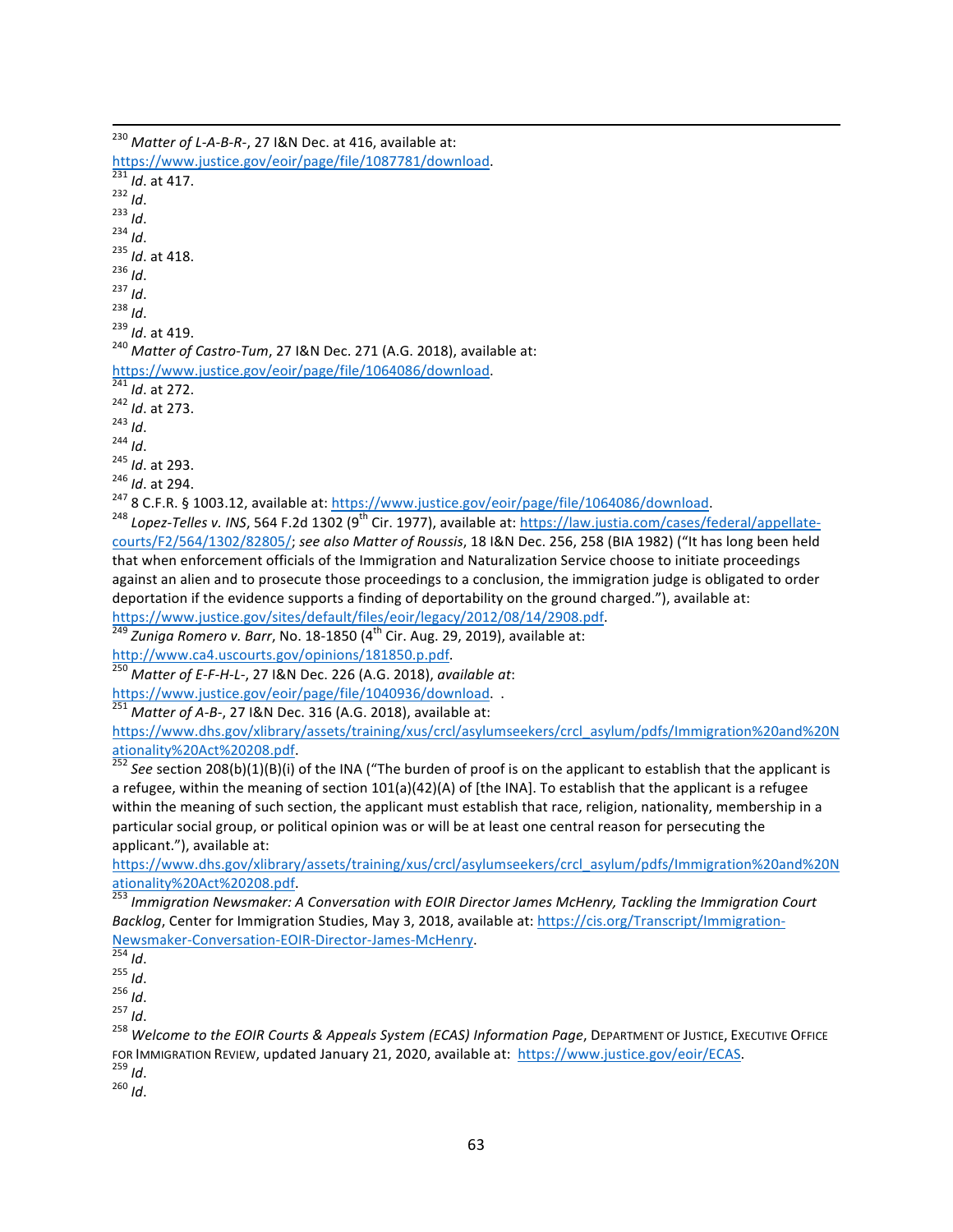<sup>261</sup> Unprecedented Migration at the U.S. Southern Border: The Year in Review: Hearing before the Senate Comm. on *Homeland Security and Governmental Affairs*, at 116th Cong. (2019) (statement of James McHenry, Director of the Executive Office for Immigration Review), at 2, available at:

<u> 1989 - Andrea Santa Alemania, amerikana amerikana amerikana amerikana amerikana amerikana amerikana amerikan</u>

https://www.hsgac.senate.gov/imo/media/doc/Testimony-McHenry-2019-11-13.pdf.<br><sup>262</sup> Immigration Newsmaker: A Conversation with EOIR Director James McHenry, Tackling the Immigration Court *Backlog*, Center for Immigration Studies, May 3, 2018, available at: https://cis.org/Transcript/Immigration-

Newsmaker-Conversation-EOIR-Director-James-McHenry<br><sup>263</sup> Section 103(a)(1)(A) of the INA, available at: <u>https://uscode.house.gov/view.xhtml?req=granuleid:USC-prelim-</u><br>title8-section1103&num=0&edition=prelim.

 $\frac{264}{264}$  8 C.F.R. § 1003.0, available at: https://www.law.cornell.edu/cfr/text/8/1003.0.<br>
265 *Id.*, at subsection (b).<br>
<sup>265</sup> 8 C.F.R. § 1003.9, available at: https://www.law.cornell.edu/cfr/text/8/1003.9.<br>
<sup>267</sup> *I* IMMIGRATION REVIEW, Jan. 31, 2017, at 1, available at:

https://www.justice.gov/sites/default/files/pages/attachments/2017/01/31/caseprocessingpriorities.pdf.<br><sup>269</sup> See *Rodriguez* v. *Robbins*, 804 F.3d 1060 (9th Cir. 2015), available at:

http://cdn.ca9.uscourts.gov/datastore/opinions/2015/10/28/13-56706.pdf, reversed and remanded *Jennings v.* Rodriguez, 583 U.S. \_\_ (2018), available at: https://www.supremecourt.gov/opinions/17pdf/15-1204 f29g.pdf.<br><sup>270</sup> James McHenry, Director, Case Priorities and Immigration Court Performance Measures, DEPARTMENT OF JUSTICE,

EXECUTIVE OFFICE FOR IMMIGRATION REVIEW, at 2, Jan. 17, 2018, available at:

https://www.justice.gov/eoir/page/file/1026721/download.<br><sup>271</sup> MaryBeth Keller, Chief Immigration Judge, *Case Processing Priorities*, DEPARTMENT OF JUSTICE, EXECUTIVE OFFICE FOR IMMIGRATION REVIEW, Jan. 31, 2017, at 1-3, available at:<br>https://www.justice.gov/sites/default/files/pages/attachments/2017/01/31/caseprocessingpriorities.pdf.

**https://www.fries/defaulter/files/defaulter/files/andingages/attachments/**<br><sup>272</sup> James McHenry, Director, Case Priorities and Immigration Court Performance Measures, DEPARTMENT OF JUSTICE, EXECUTIVE OFFICE FOR IMMIGRATION REVIEW, Jan. 17, 2018, available at:

https://www.justice.gov/eoir/page/file/1026721/download.<br>
273 Id. at 1.<br>
274 Id. at 2.<br>
275 Id.<br>
276 Id. at 2 and Appx. A.<br>
277 Subcl. 235(b)(1)(B)(iii)(III) of the INA, available at: https://uscode.house.gov/view.xhtml?re prelim-title8-section1225&num=0&edition=prelim.<br><sup>278</sup> 8 C.F.R. § 1208.31(g), available at: https://www.law.cornell.edu/cfr/text/8/1208.31.<br><sup>279</sup> Cl. 208(d)(5)(A)(iii) of the INA, available at: https://uscode.house.gov/view

title8-section1158&num=0&edition=prelim.<br><sup>280</sup> James McHenry, Director, *Policy Memorandum 19-05, Guidance Regarding the Adjudication of Asylum* Applications consistent with INA 208(d)(5)(A)(iii), DEPARTMENT OF JUSTICE, EXECUTIVE OFFICE FOR IMMIGRATION REVIEW, Nov. 19, 2018, available at: *https://www.justice.gov/eoir/page/file/1112581/download.*<br><sup>281</sup> James McHenry, Director, *Case Priorities and Immigration Court Performance Measures*, DEPARTMENT OF JUSTICE,

EXECUTIVE OFFICE FOR IMMIGRATION REVIEW, at 3, Jan. 17, 2018, available at:

https://www.justice.gov/eoir/page/file/1026721/download

<sup>282</sup> Andrew Arthur, Balancing Independence and Accountability at the Immigration Courts, A CourTools solution, Center for Immigration Studies, Nov. 8, 2017, available at: https://cis.org/Arthur/Balancing-Independence-and-Accountability-Immigration-Courts.<br><sup>283</sup> James McHenry, Director, *Case Priorities and Immigration Court Performance Measures*, DEPARTMENT OF JUSTICE,

EXECUTIVE OFFICE FOR IMMIGRATION REVIEW, at 3-4, Jan. 17, 2018, available at:

https://www.justice.gov/eoir/page/file/1026721/download

 $\overline{^{284}$  *Id.* at 4-5, and *see* Appx. A.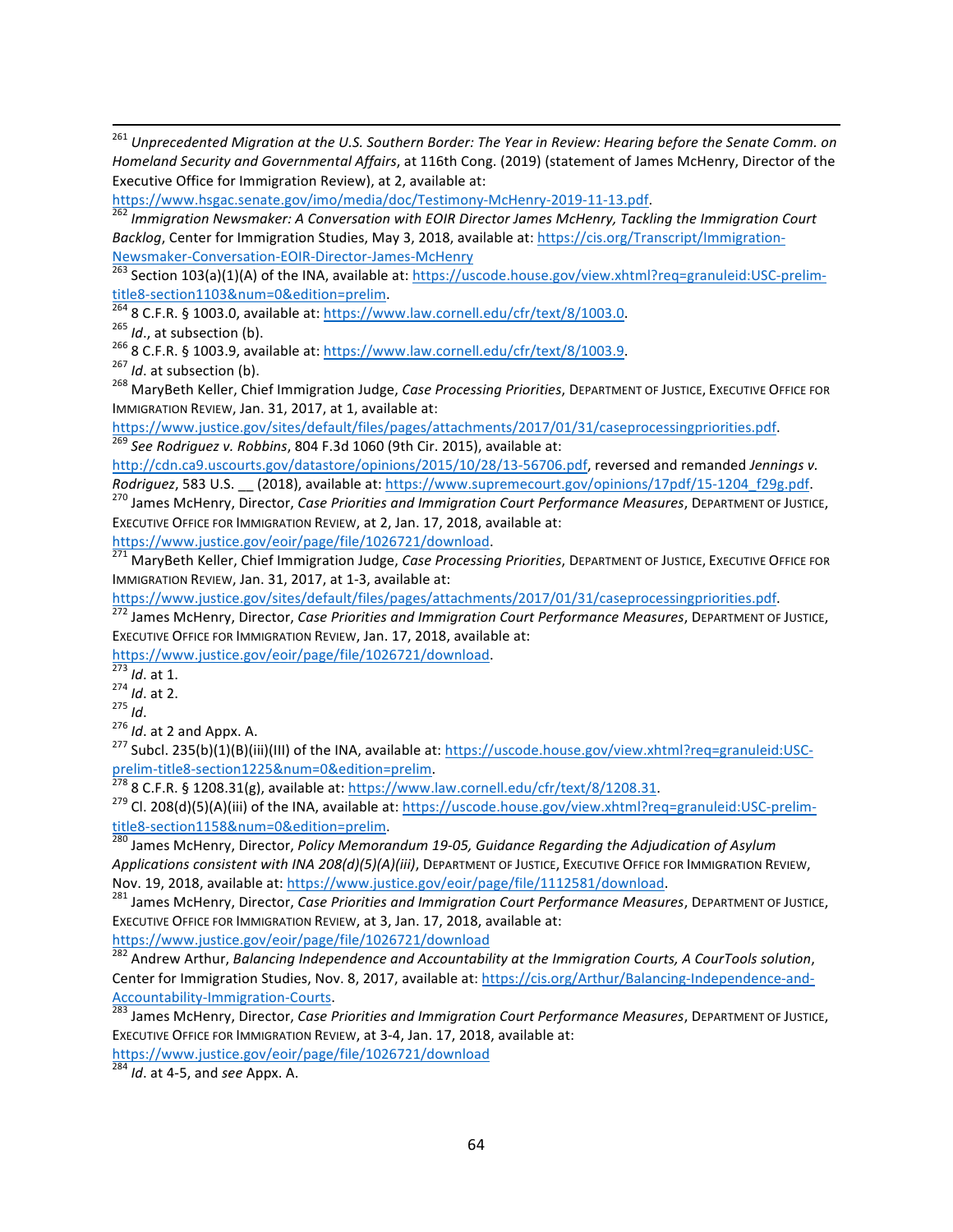<sup>285</sup> E-mail from Director of EOIR to All of Judges (EOIR), Immigration Judge Performance Metrics, Mar. 30, 2018, available at: https://www.aila.org/infonet/eoir-memo-immigration-judge-performance-metrics.<br>
<sup>286</sup> Id.<br>
<sup>287</sup> Id., EOIR Performance Plan, Adjudicative Employees, at 2.<br>
<sup>283</sup> Id.<br>
<sup>289</sup> Immigration Newsmaker: A Conversatio

<u> 1989 - Andrea Santa Alemania, amerikana amerikana amerikana amerikana amerikana amerikana amerikana amerikan</u>

*Backlog*, Center for Immigration Studies, May 3, 2018, available at: https://cis.org/Transcript/Immigration-Newsmaker-Conversation-EOIR-Director-James-McHenry.<br><sup>290</sup> Press Release: Executive Office for Immigration Review Announces Case Completion Numbers for Fiscal Year

2019, DEPARTMENT OF JUSTICE, OFFICE OF PUBLIC AFFAIRS, Oct. 10. 2019, available at:

https://www.justice.gov/opa/pr/executive-office-immigration-review-announces-case-completion-numbers-fiscalyear-2019.<br><sup>291</sup> Nicole Ogrysko, *OMB declares end to 35-day government shutdown, instructs agencies to reopen, FEDERAL NEWS* 

NETWORK, Jan. 25, 2019, available at: https://federalnewsnetwork.com/government-shutdown/2019/01/omb-

declares-end-to-35-day-government-shutdown-instructs-agencies-to-reopen/.<br><sup>292</sup> Victoria Macchi, *US Immigration Courts Affected by Government Shutdown*, Voice of America, Jan. 2, 2019,<br>available at: https://www.voanews.co

<sup>293</sup> Adiudication Statistics, Immigration Judge (IJ) Complaints, Department of Justice, Executive Office for

Immigration Review, data generated Oct. 2019, available at:<br>
https://www.justice.gov/eoir/page/file/1104851/download.<br>
<sup>294</sup> Id.

<sup>295</sup> Manuel Madrid, Law Professors Denounce Sessions's Push for Case Quotas for Immigration Judges, THE AMERICAN PROSPECT, Aug. 16, 2018, available at: https://prospect.org/justice/law-professors-denounce-sessions-s-push-case-

quotas-immigration-judges/.<br><sup>296</sup> *Adjudication Statistics, Asylum Decision Rates*, DEPARTMENT OF JUSTICE, EXECUTIVE OFFICE FOR IMMIGRATION REVIEW,<br>data generated Oct. 23, 2019, available at: https://www.justice.gov/eoir/p

<sup>297</sup> Id.<br><sup>298</sup> Adjudication Statistics, New Cases and Total Completions, DEPARTMENT OF JUSTICE, EXECUTIVE OFFICE FOR IMMIGRATION REVIEW, data generated Jan. 23, 2020, available at: https://www.justice.gov/eoir/page/file/1238741/download.<br><sup>299</sup> Dave Boyer, *Trump signs bill ending 35-day government shutdown without wall funding*, WASHINGTON TIMES, Ja

25, 2019, available at: https://www.washingtontimes.com/news/2019/jan/25/trump-signs-bill-ending-35-day-

government-shutdown/.<br><sup>300</sup> Id.<br><sup>301</sup> Unprecedented Migration at the U.S. Southern Border: The Year in Review: Hearing before the Senate Comm. on *Homeland Security and Governmental Affairs*, at 116th Cong. (2019) (statement of James McHenry, Director of the Executive Office for Immigration Review), at 2, available at:<br>https://www.hsgac.senate.gov/imo/media/doc/Testimony-McHenry-2019-11-13.pdf.

<sup>302</sup> Louis C. LaBreque, *Petition to Decertify Immigration Judges' Union to Get Hearing*, BLOOMBERG LAW, Jan. 6, 2020, available at: https://news.bloomberglaw.com/daily-labor-report/petition-to-decertify-immigration-judges-unionto-get-hearing.<br><sup>303</sup> Petition filed by Lee J. Loftus, Asst. Atty. Gen. for Administration, Department of Justice, with the Federal Labor

*Relations Authority*, Case No. WA-RP-19-67, Aug. 9, 2019, available at: *https://aboutblaw.com/NS5.* 304 Josh Eidelson, *Trump Administration Moves to Decertify Immigration Judges' Union*, BLOOMBERG LAW, Aug. 12, 2019, available at: https://news.bloomberglaw.com/daily-labor-report/trump-administration-moves-to-dissolveimmigration-judges-union.<br><sup>305</sup> National Association of Immigration Judges, available at: https://www.naij-usa.org/.<br><sup>306</sup> See 5 U.S.C. § 7112(b)(1) ("A unit shall not be determined to be appropriate under this section sol

basis of the extent to which employees in the proposed unit have organized, nor shall a unit be determined to be appropriate if it includes— (1) except as provided under section 7135(a)(2) of this title, any management official or supervisor . . . . ");, available at: https://www.law.cornell.edu/uscode/text/5/7112.<br><sup>307</sup> 5 U.S.C. § 7103(a)(11), available at: https://www.law.cornell.edu/uscode/text/5/7103.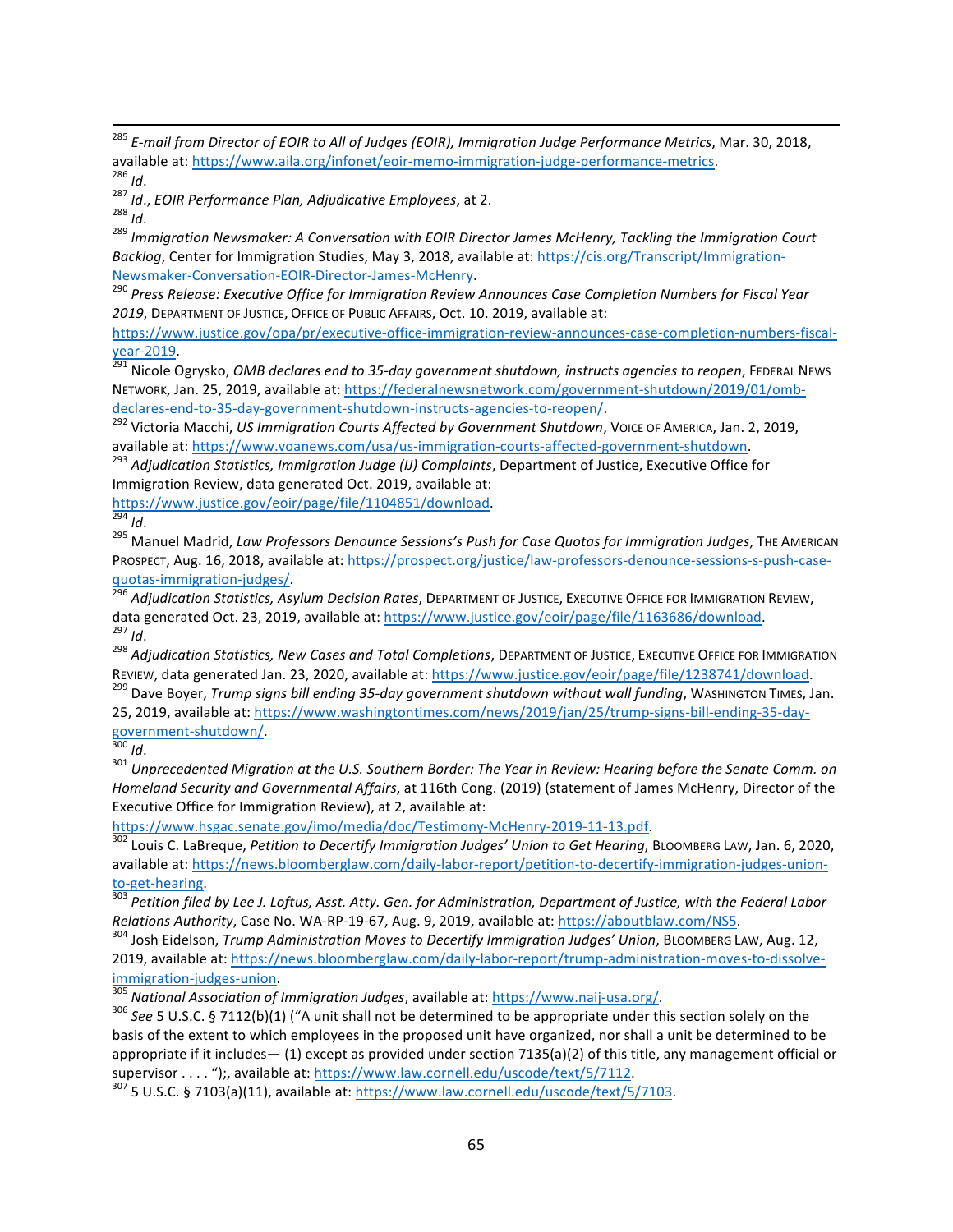<sup>308</sup> U.S. Department of Justice, Executive Office of Immigration Review, Office of the Chief Immigration Judge *(Petitioner/Agency) and National Association of Immigration Judges (Labor Organization/Union)*, 56 FLRA No. 97 (Sep. 1, 2000), available at:  $\frac{https://www.aila.org/File/Related/19081303c.pdf}{100}$ .<br>
309 Id.<br>
310 See Ramon-Sepulveda v. INS, 824 F.2d 749 (1987) (IJ found that INS had failed to prove alienage in July 1979 and

<u> 1989 - Andrea Santa Alemania, amerikana amerikana amerikana amerikana amerikana amerikana amerikana amerikan</u>

terminated case; BIA subsequently affirmed IJ decision reopening for new evidence that Ninth Circuit thereafter determined "was not newly discovered evidence," and found that the BIA had abused its discretion; INS issued a new Order to Show Cause based upon the same evidence; Ninth Circuit held: "The immigration judge's initial decision at the July 1979 deportation hearing that the INS failed to prove that Ramon-Sepulveda 'is an alien' and 'that he is deportable,' is res judicata."), available at:

https://scholar.google.com/scholar\_case?case=16488788067711763963&hl=en&as\_sdt=6&as\_vis=1&oi=scholarr.<br><sup>311</sup> See sections 235(b)(1)(B)(iii)(III)("Review of Determination") and 235(b)(1)(C) ("Limitation on Administrative Review") of the INA, available at: https://uscode.house.gov/view.xhtml?req=granuleid:USC-prelim-title8section1225&num=0&edition=prelim.<br><sup>312</sup> 8 C.F.R. § 1208.31(g)(1) ("If the immigration judge concurs with the asylum officer's determination that the alien

does not have a reasonable fear of persecution or torture, the case shall be returned to the Service for removal of the alien. No appeal shall lie from the immigration judge's decision."), available at:

https://www.law.cornell.edu/cfr/text/8/1208.31.<br><sup>313</sup> See 8 C.F.R. § 1235.3(b)(4) ("If the immigration judge determines that the alien has never been admitted as a lawful permanent resident or as a refugee, granted asylum status, or is not a U.S. citizen, the order issued by the immigration officer will be affirmed and the Service will remove the alien. There is no appeal from the decision of the immigration judge."), available at:  $\frac{h}{b}$  https://www.law.cornell.edu/cfr/text/8/1235.3. 3<sup>14</sup> Section 240(b)(5)(C) of the INA ("Rescission of Order"), available at:

https://uscode.house.gov/view.xhtml?req=granuleid:USC-prelim-title8-section1229a&num=0&edition=prelim.<br><sup>315</sup> Adjudication Statistics, Credible Fear Review and Reasonable Fear Review Decisions, DEPARTMENT OF JUSTICE,

EXECUTIVE OFFICE FOR IMMIGRATION REVIEW, updated Oct. 23, 2019, available at:

https://www.justice.gov/eoir/page/file/1104856/download.<br><sup>316</sup> Adjudication Statistics, In Absentia *Removal Orders*, Department of Justice, Executive Office for Immigration Review, https://www.justice.gov/eoir/page/file/1060851/download.<br><sup>317</sup> Andrew Arthur, *Expand the Board of Immigration Appeals*, CENTER FOR IMMIGRATION STUDIES, Jul. 26, 2017,

available at: https://cis.org/Arthur/Expand-Board-Immigration-Appeals.<br><sup>318</sup> Press Release, Trump Administration Seeks to Silence Federal Immigration Judges' Union, DOJ Files Legal Documents to End the Labor Rights of Judges Retribution for Speaking Out and Exposing Problems in the Courts Judges Make Bipartisan Appeal Asking Congress to Create an Independent Court Free From Political Influence, Nat'l Assoc. of Immigration Judges, Aug. 12, 2019, available at: https://www.aila.org/File/Related/19081303b.pdf.<br><sup>319</sup> Eric Katz, Trump Administration Looks to Decertify Vocal Federal Employee Union, The Justice Department says

*immigration law judges operate as managers, an argument the Federal Labor Relations Authority rejected in 2000,* GOVERNMENT EXECUTIVE, (Aug. 12, 2019), available at: https://www.govexec.com/management/2019/08/trumpadministration-looks-decertify-vocal-federal-employee-union/159112/.<br><sup>320</sup> Actions Needed to Reduce Case Backlog and Address Long-Standing Management and Operational Challenges,

GAO-17-438, GOVERNMENT ACCOUNTABILITY OFFICE, June 2017, at 73, *available at*:

https://www.gao.gov/assets/690/685022.pdf.<br><sup>321</sup> About the Office, DEPARTMENT OF JUSTICE, EXECUTIVE OFFICE FOR IMMIGRATION REVIEW, updated Dec. 14, 2017, *available* at: https://www.justice.gov/eoir/about-office.<br><sup>322</sup> *Evolution of the U.S Immigration Court System: Pre-1983, DEPARTMENT OF JUSTICE, EXECUTIVE OFFICE FOR IMMIGRATION* 

REVIEW, updated Apr. 30, 2015, *available at:* https://www.justice.gov/eoir/evolution-pre-1983.<br><sup>323</sup> Actions Needed to Reduce Case Backlog and Address Long-Standing Management and Operational Challenges,

GAO-17-438, GOVERNMENT ACCOUNTABILITY OFFICE, June 2017, at 73-74, *available at*:

https://www.gao.gov/assets/690/685022.pdf.<br><sup>324</sup> *Id.* at 80-87.<br><sup>325</sup> *Id.* at 80-84.